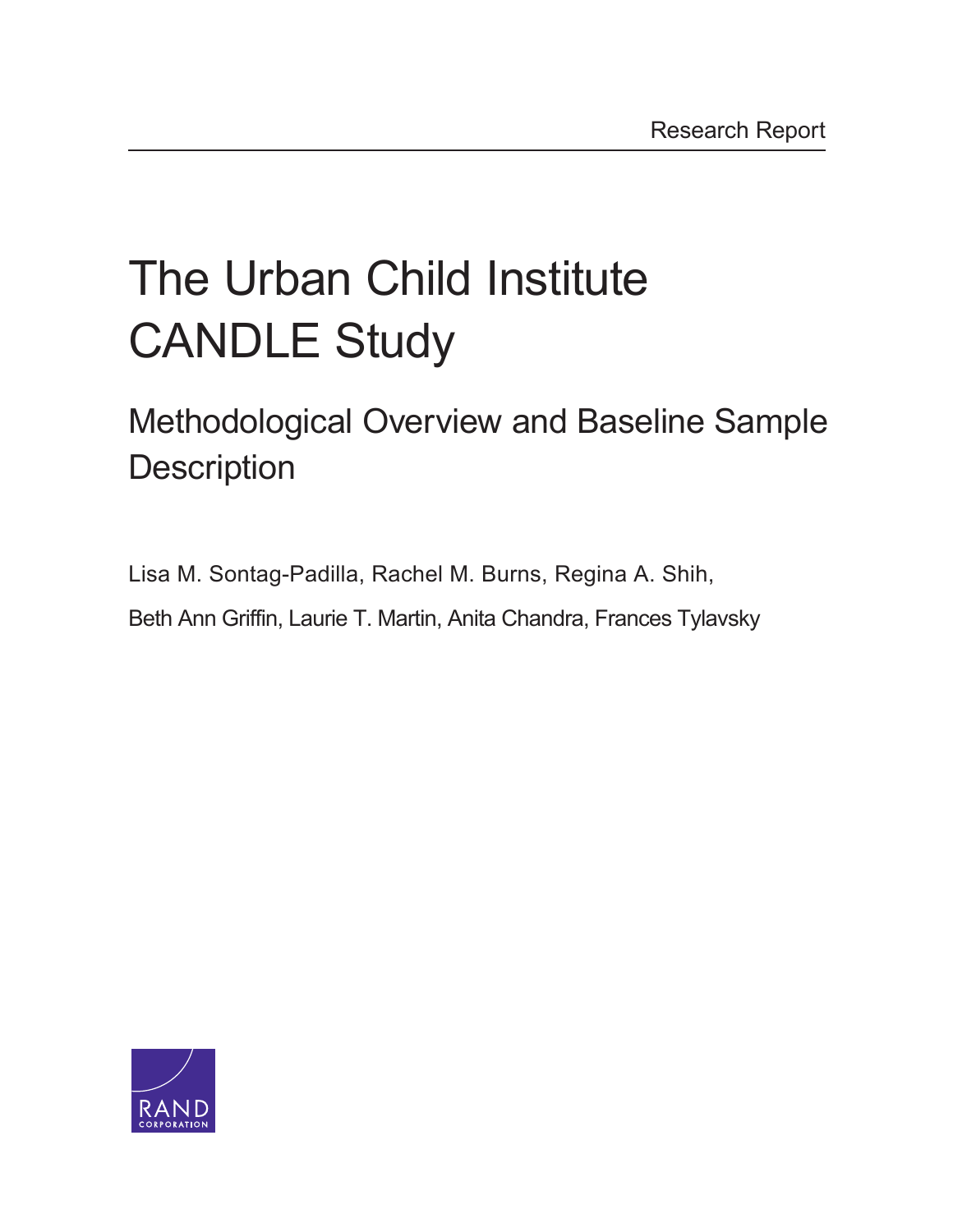For more information on this publication, visit [www.rand.org/t/rr1336](http://www.rand.org/t/rr1336)

Published by the RAND Corporation, Santa Monica, Calif. © Copyright 2015 RAND Corporation RAND<sup>®</sup> is a registered trademark.

#### Limited Print and Electronic Distribution Rights

This document and trademark(s) contained herein are protected by law. This representation of RAND intellectual property is provided for noncommercial use only. Unauthorized posting of this publication online is prohibited. Permission is given to duplicate this document for personal use only, as long as it is unaltered and complete. Permission is required from RAND to reproduce, or reuse in another form, any of its research documents for commercial use. For information on reprint and linking permissions, please visit [www.rand.org/pubs/permissions.html.](http://www.rand.org/pubs/permissions.html)

The RAND Corporation is a research organization that develops solutions to public policy challenges to help make communities throughout the world safer and more secure, healthier and more prosperous. RAND is nonprofit, nonpartisan, and committed to the public interest.

RAND's publications do not necessarily reflect the opinions of its research clients and sponsors.

Support RAND Make a tax-deductible charitable contribution at [www.rand.org/giving/contribute](http://www.rand.org/giving/contribute)

[www.rand.org](http://www.rand.org)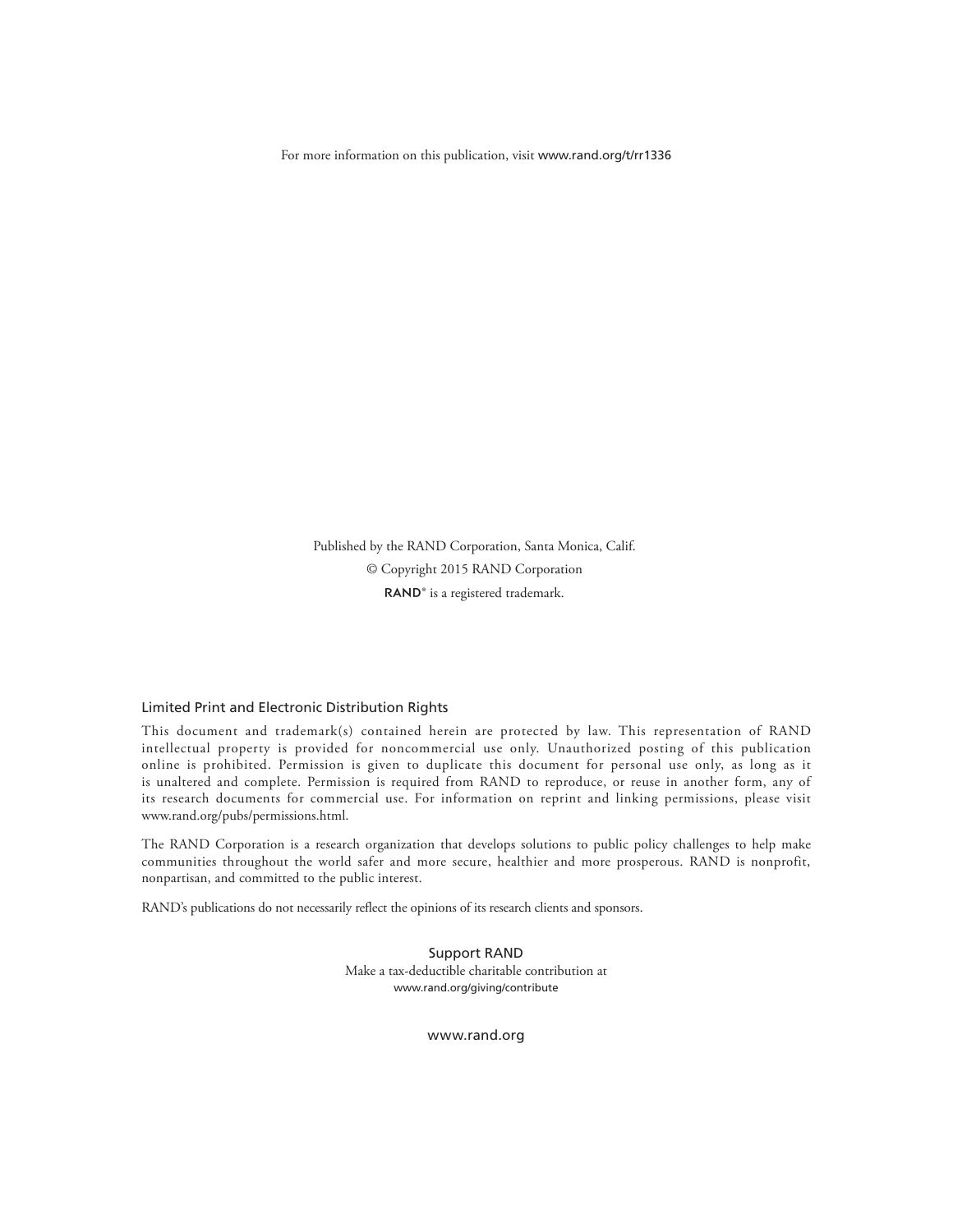#### Preface

This report provides background information and descriptive statistics for the first year of the Urban Child Institute (UCI) Conditions Affecting Neurocognitive Development and Learning in Early Childhood (CANDLE) Study. The UCI populated the CANDLE Study with data that the University of Tennessee Department of Preventive Medicine collected. RAND Corporation researchers reviewed the data and prepared them for further analysis.

We have designed the content and format of the report to provide researchers interested in using the CANDLE data with a framework for understanding what data are available for their research and analysis. The UCI funded this research, which was conducted within RAND Health and RAND Education.

Researchers who are interested in gaining access to the data should do so by submitting a Manuscript Analysis Plan Proposal and cover form. Guidelines and more information can be found at CANDLE Study, 2015a.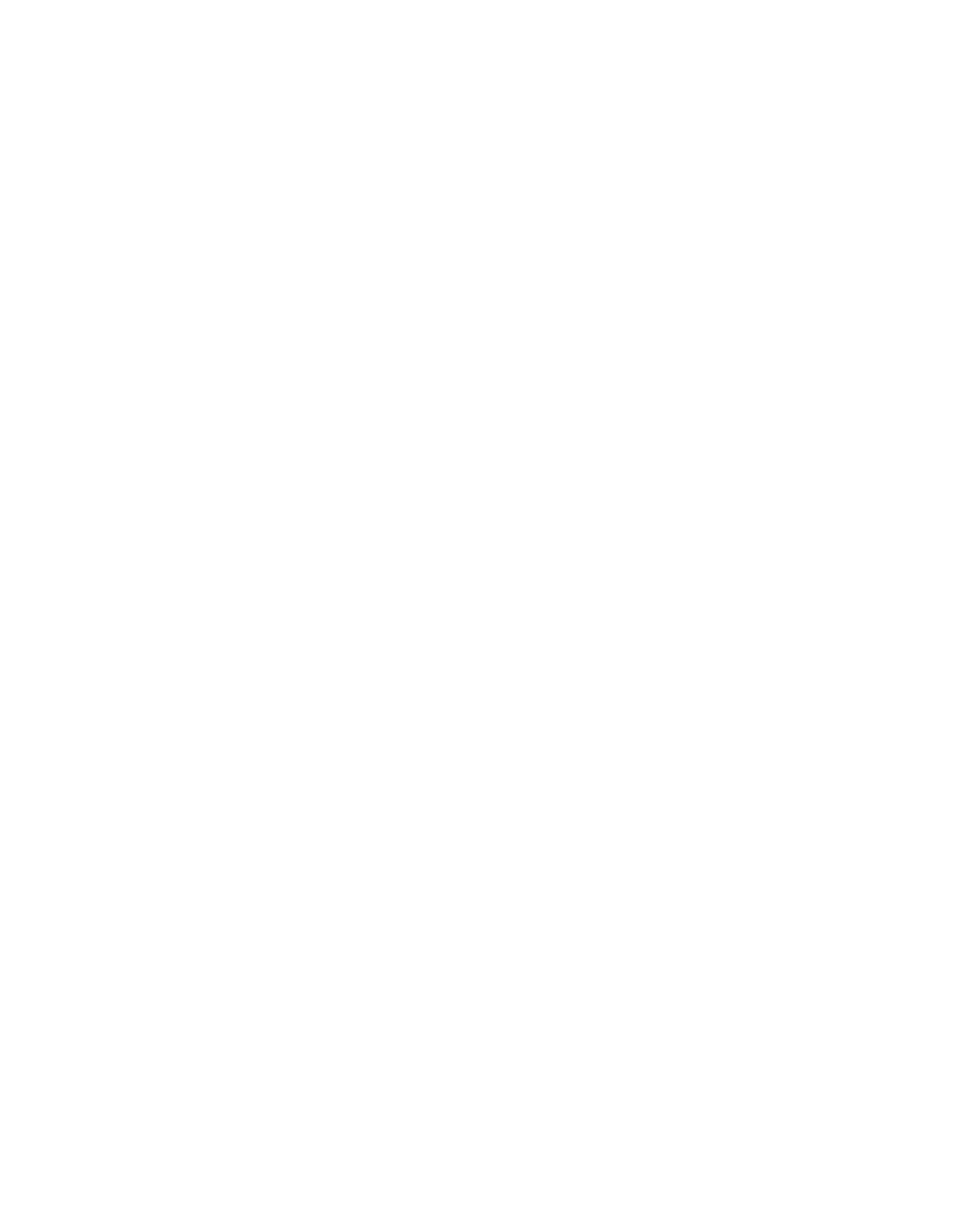## Contents

| The Importance of Examining Early-Childhood Cognitive and Behavioral Development  1 |    |
|-------------------------------------------------------------------------------------|----|
|                                                                                     |    |
|                                                                                     |    |
|                                                                                     |    |
|                                                                                     |    |
|                                                                                     |    |
|                                                                                     |    |
|                                                                                     |    |
|                                                                                     |    |
|                                                                                     |    |
|                                                                                     |    |
|                                                                                     |    |
|                                                                                     |    |
| Sample Characteristics Used for Weighting (Age, Race, Education, Income) 12         |    |
|                                                                                     |    |
|                                                                                     |    |
|                                                                                     |    |
|                                                                                     |    |
|                                                                                     |    |
|                                                                                     |    |
|                                                                                     |    |
|                                                                                     |    |
|                                                                                     |    |
|                                                                                     |    |
|                                                                                     |    |
|                                                                                     | 25 |
|                                                                                     | 25 |
|                                                                                     |    |
|                                                                                     |    |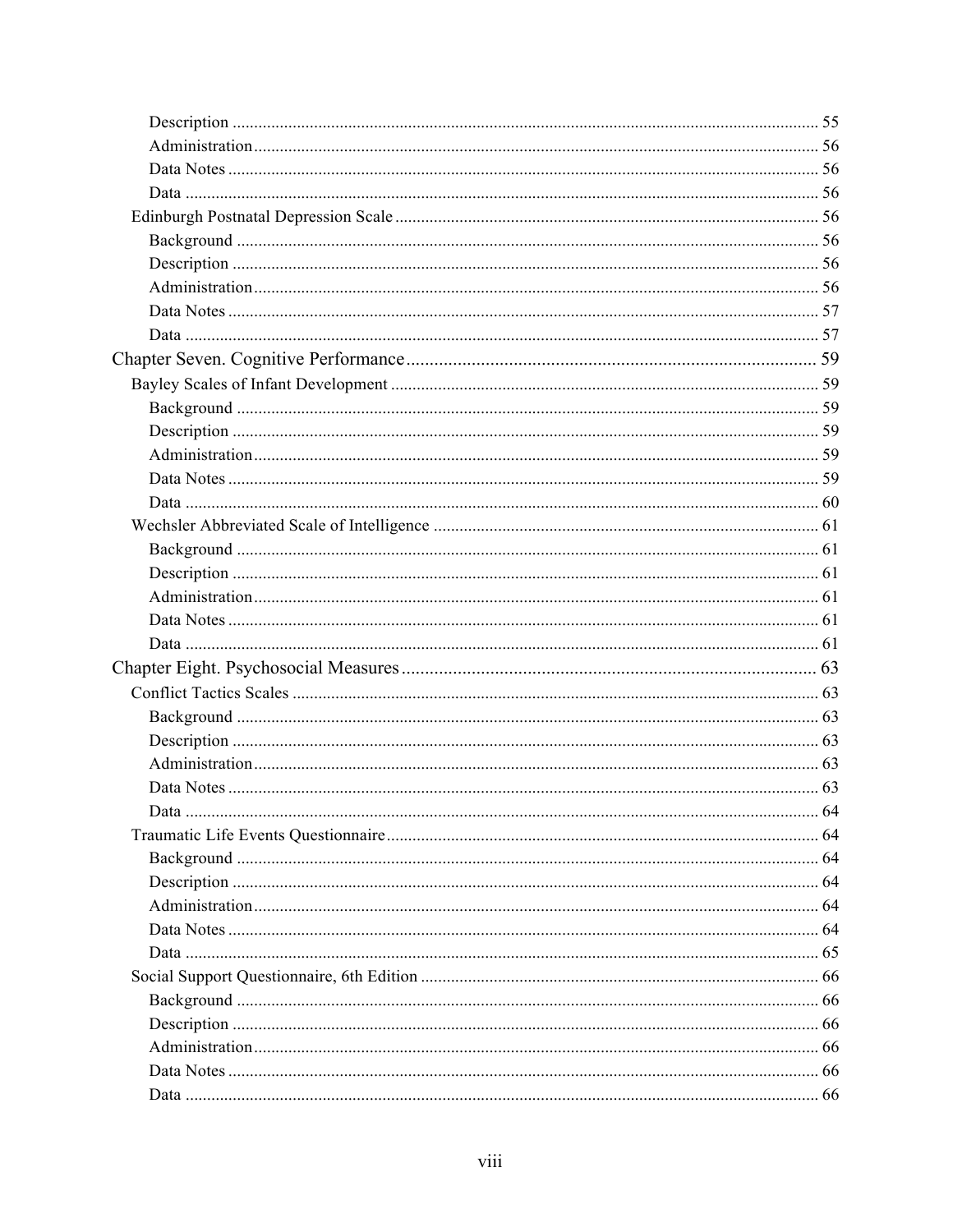| Parent-Child Interaction Nursing Child Assessment Satellite Training Teaching Scales  74 |    |
|------------------------------------------------------------------------------------------|----|
|                                                                                          |    |
|                                                                                          |    |
|                                                                                          |    |
|                                                                                          |    |
| Data                                                                                     | 75 |
|                                                                                          |    |
|                                                                                          |    |
|                                                                                          |    |
|                                                                                          |    |
|                                                                                          |    |
|                                                                                          |    |
|                                                                                          |    |
|                                                                                          |    |
|                                                                                          |    |
|                                                                                          |    |
|                                                                                          |    |
|                                                                                          |    |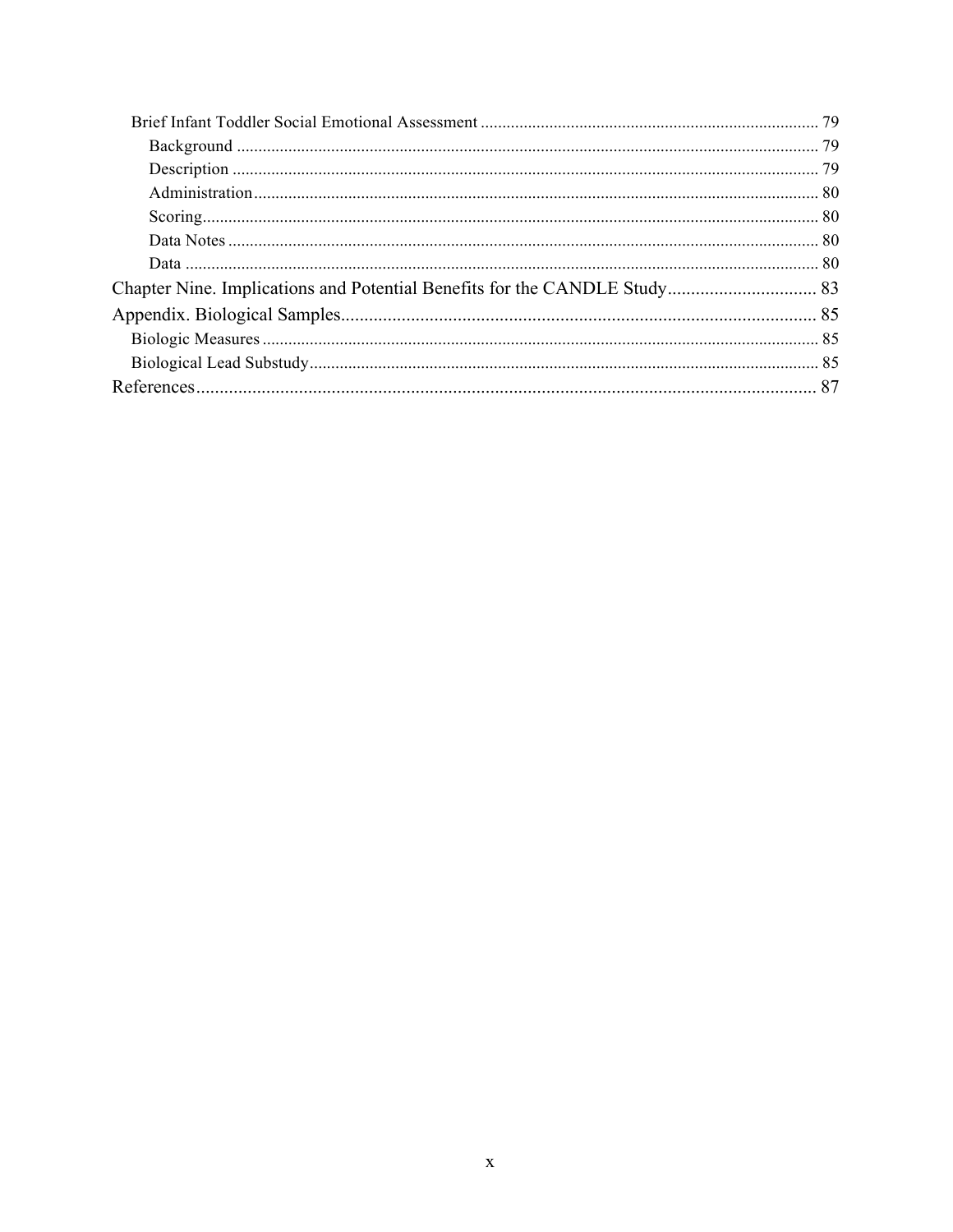## Figures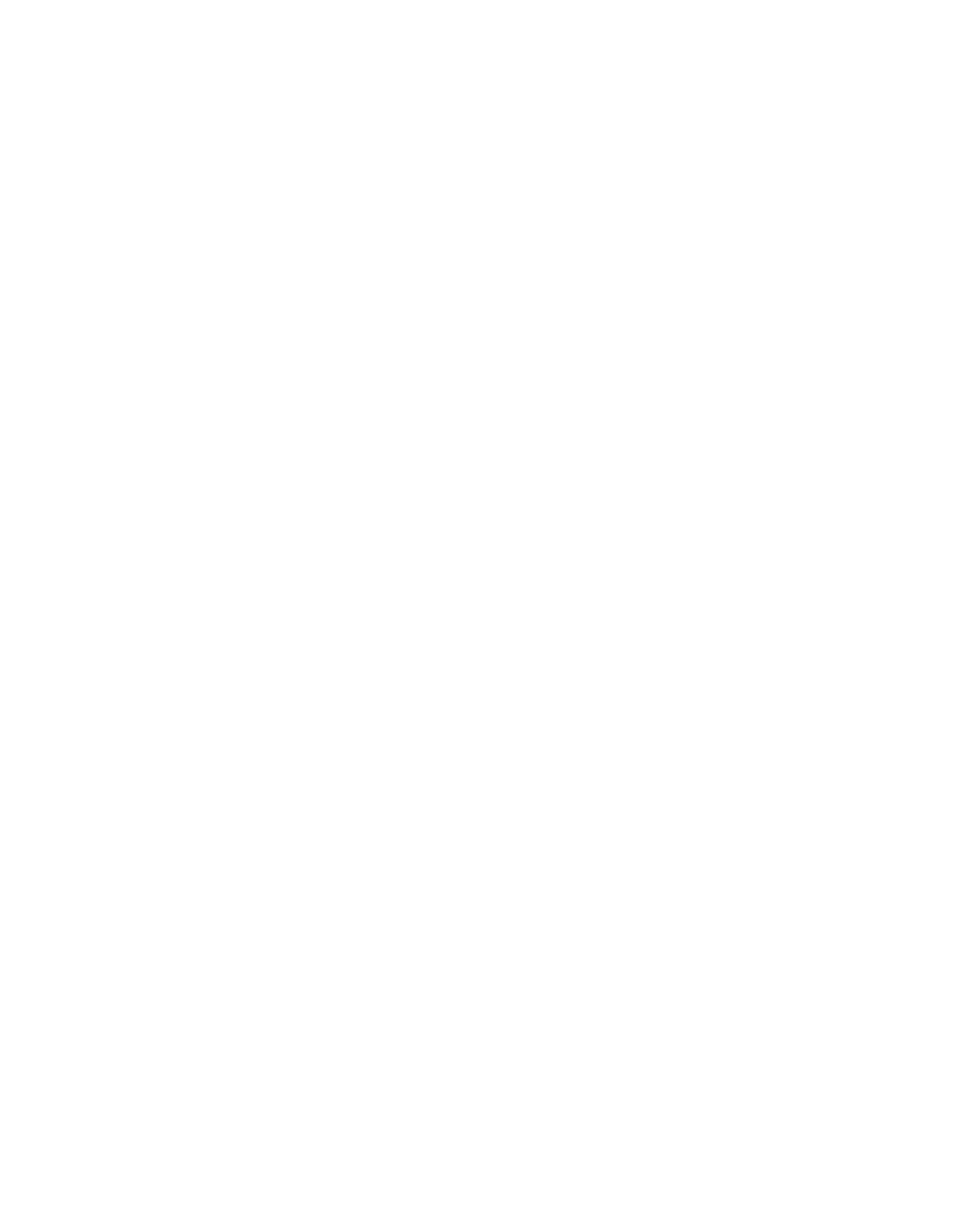### Tables

| Table 2.1. Schedule of Visits, Incentives, Questionnaires, and Biological Specimens for Prenatal, |  |
|---------------------------------------------------------------------------------------------------|--|
|                                                                                                   |  |
|                                                                                                   |  |
| Table 2.3. Descriptive Characteristics of CANDLE ( $N = 1,494$ ) and Shelby County Births 10      |  |
| Table 2.4. Study Timeline and Forms Through the First-Year Clinic Visit 13                        |  |
|                                                                                                   |  |
|                                                                                                   |  |
|                                                                                                   |  |
|                                                                                                   |  |
|                                                                                                   |  |
|                                                                                                   |  |
| Table 3.7. Substance Use: Current Pregnancy Use, Use over Lifetime, and Sex-Partner Use 24        |  |
|                                                                                                   |  |
|                                                                                                   |  |
| Table 3.10. Delivery Characteristics: Length of Stay, Length of Labor, and Time from              |  |
|                                                                                                   |  |
|                                                                                                   |  |
|                                                                                                   |  |
|                                                                                                   |  |
|                                                                                                   |  |
| Table 3.15. Birth Outcomes: Length of Resuscitation and Length of Stay in the Neonatal            |  |
|                                                                                                   |  |
|                                                                                                   |  |
|                                                                                                   |  |
|                                                                                                   |  |
|                                                                                                   |  |
|                                                                                                   |  |
|                                                                                                   |  |
|                                                                                                   |  |
| Table 4.8. Children with Special Health Care Needs Items at 12 Months  44                         |  |
| Table 5.1. Block Food Frequency Questionnaire Nutrient and Vitamin Table  47                      |  |
|                                                                                                   |  |
| Table 5.3. Infant Feeding Practices at Four Weeks and at One Year After Delivery 51               |  |
| Table 5.4. Food Supplement Information at Four Weeks and at One Year After Delivery  52           |  |
| Table 6.1. Temperament Evaluation of Memphis, Pisa, Paris, and San Diego  54                      |  |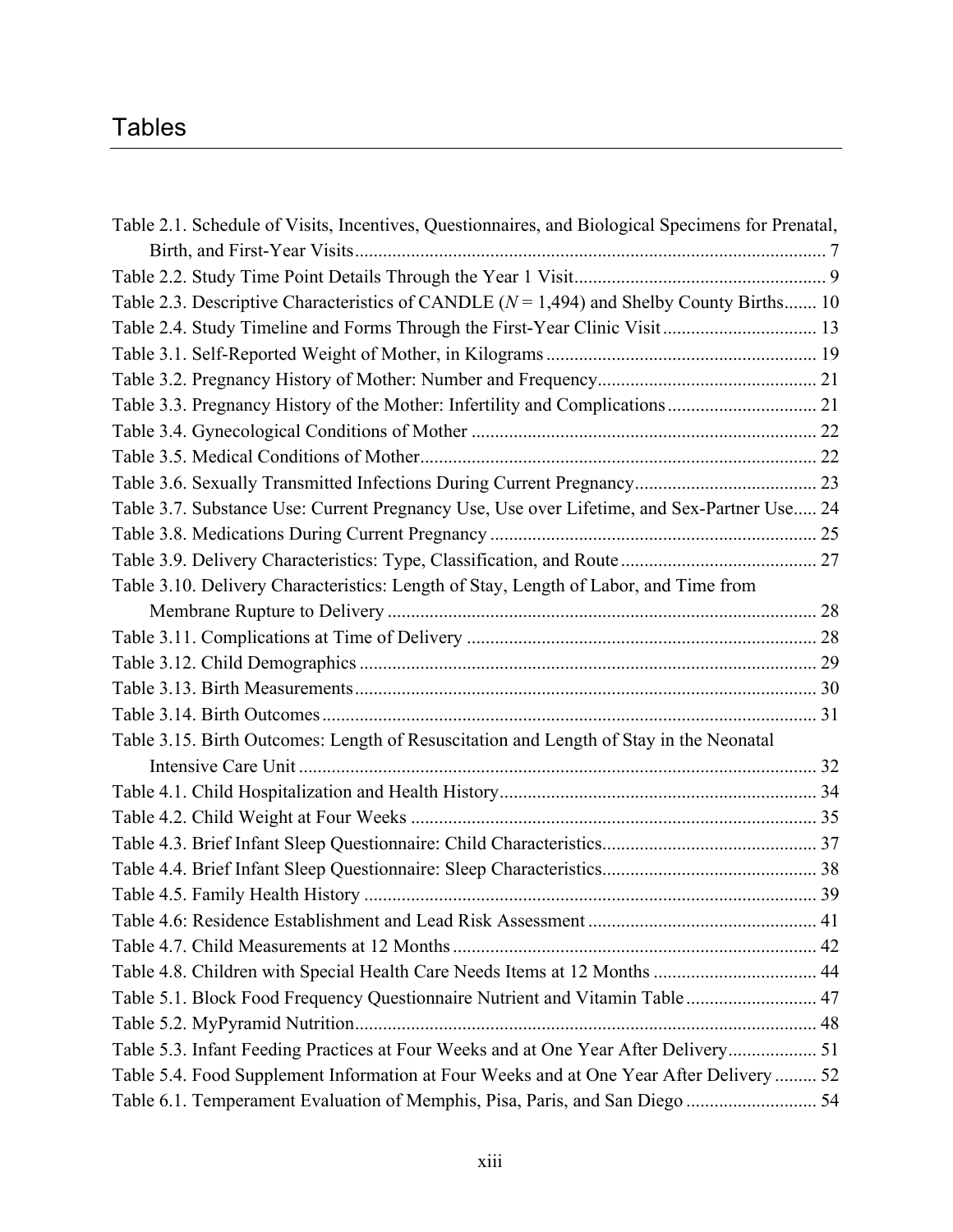| Table 6.5. Edinburgh Postnatal Depression Scale: Depression Indicators  57                |  |
|-------------------------------------------------------------------------------------------|--|
|                                                                                           |  |
|                                                                                           |  |
|                                                                                           |  |
|                                                                                           |  |
|                                                                                           |  |
|                                                                                           |  |
|                                                                                           |  |
|                                                                                           |  |
|                                                                                           |  |
|                                                                                           |  |
|                                                                                           |  |
|                                                                                           |  |
| Table 8.10. Nursing Child Assessment Satellite Training Parent-Child Interaction Teaching |  |
|                                                                                           |  |
|                                                                                           |  |
|                                                                                           |  |
|                                                                                           |  |
|                                                                                           |  |
|                                                                                           |  |
| Table 8.16. Brief Infant Toddler Social Emotional Assessment Scale: Specific Scales  81   |  |
| Table 8.17. Brief Infant Toddler Social Emotional Assessment Scale: Percentage Who Met    |  |
|                                                                                           |  |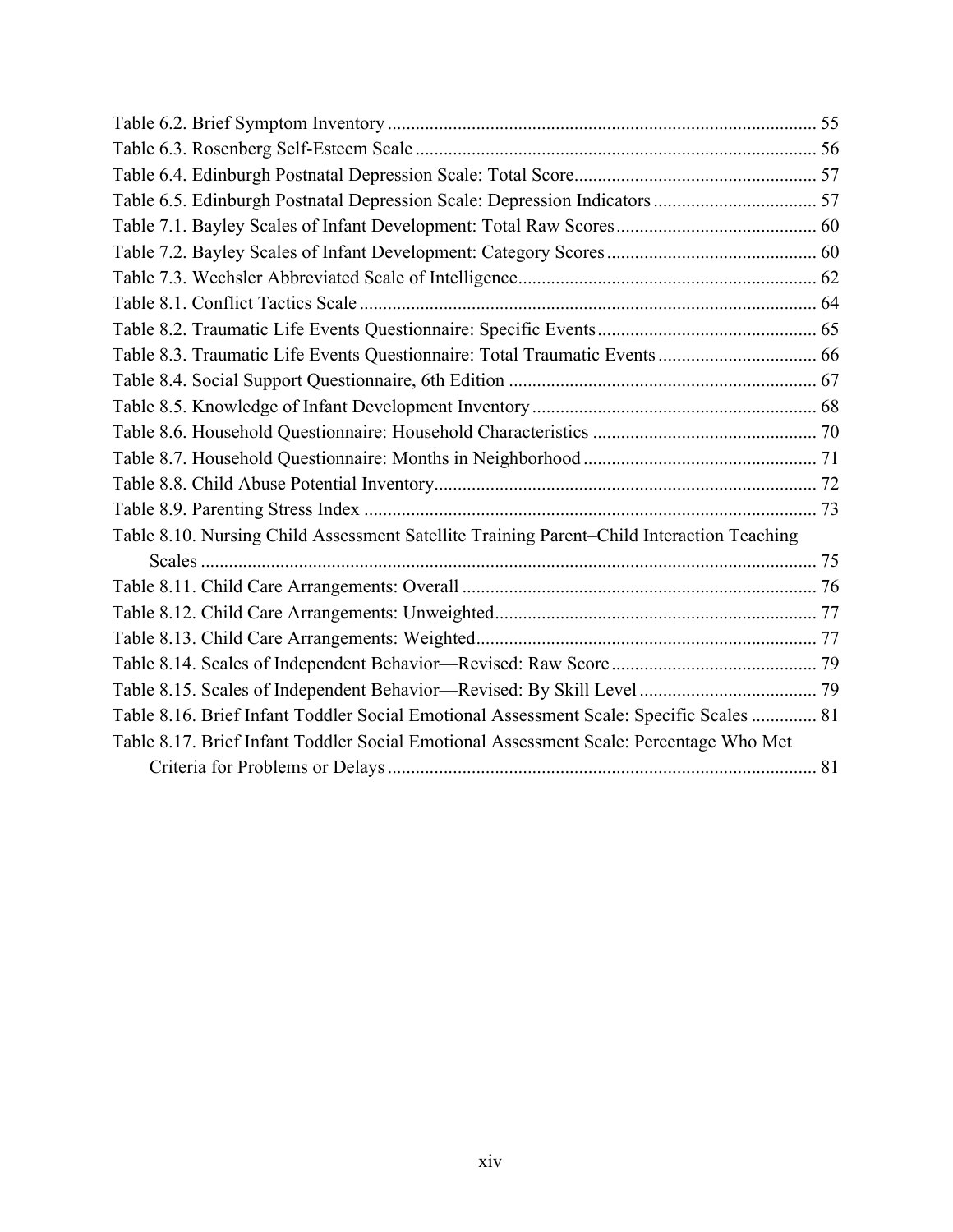#### Summary

The Urban Child Institute (UCI) developed the Conditions Affecting Neurocognitive Development and Learning in Early Childhood (CANDLE) Study, designed by Grant W. Somes, chair of the Department of Preventive Medicine at the University of Tennessee Health Sciences Center. A team of academic and community consultants designed the project, which Somes led. Once the project was approved, the UCI provided funding to the University of Tennessee Department of Preventive Medicine to launch CANDLE in 2006. The partnership was leveraged to support collection of prenatal and early-childhood data on a healthy and ethnically diverse sample. As part of its broader relationship with the UCI (started in 2011), the RAND Corporation was then asked to review the data already collected for CANDLE, create a strategic plan for its use (Chandra, Shih, and Sellers, 2013), and prepare the data for further analysis.

The main goal of the UCI CANDLE Study was to investigate the separate and combined effects that a mother's prenatal experiences, as well as a child's home environment, experiences, exposure to potentially harmful toxins, and genetic makeup, can have on the child's brain development from birth to three years of age. The study was funded through the Urban Child Institute. Following are CANDLE's specific research aims:

- Estimate the effect that in utero exposure to environmental toxins can have on birth outcomes and neurocognitive development in a child's first three years of life.
- Determine whether nutrition factors (prenatal and infant diet) improve cognitive function during the first years of life.
- Explore psychosocial phenomena and patterns of mothers and children, and assess the effects that intra- and interpersonal factors and social development can have on cognitive development in children over time.
- Identify the genetic variants that contribute to mothers' and children's responses to nutrient intake and the physical and psychosocial environment and that consequently contribute to birth weight and neurocognitive development.

The long-term objective of this study is to provide information that will ultimately lead to improvements in the health, development, and well-being of children in Shelby County, Tennessee, through interventions and policy enforcement or development.

Roughly 1,500 pregnant women were enrolled throughout the duration of the study. There were eight in-person data-collection points per family (two prenatal clinic visits, one hospital visit at delivery, three clinic visits, and two home visits) and nine phone-based assessments that occurred every three months, starting when the child in the study was three months old. Data collection began during the second trimester and continued until the child's third birthday.

This report provides a methodological overview of the UCI CANDLE Study and describes and summarizes the data collected during the visits that occurred in the first year of the study.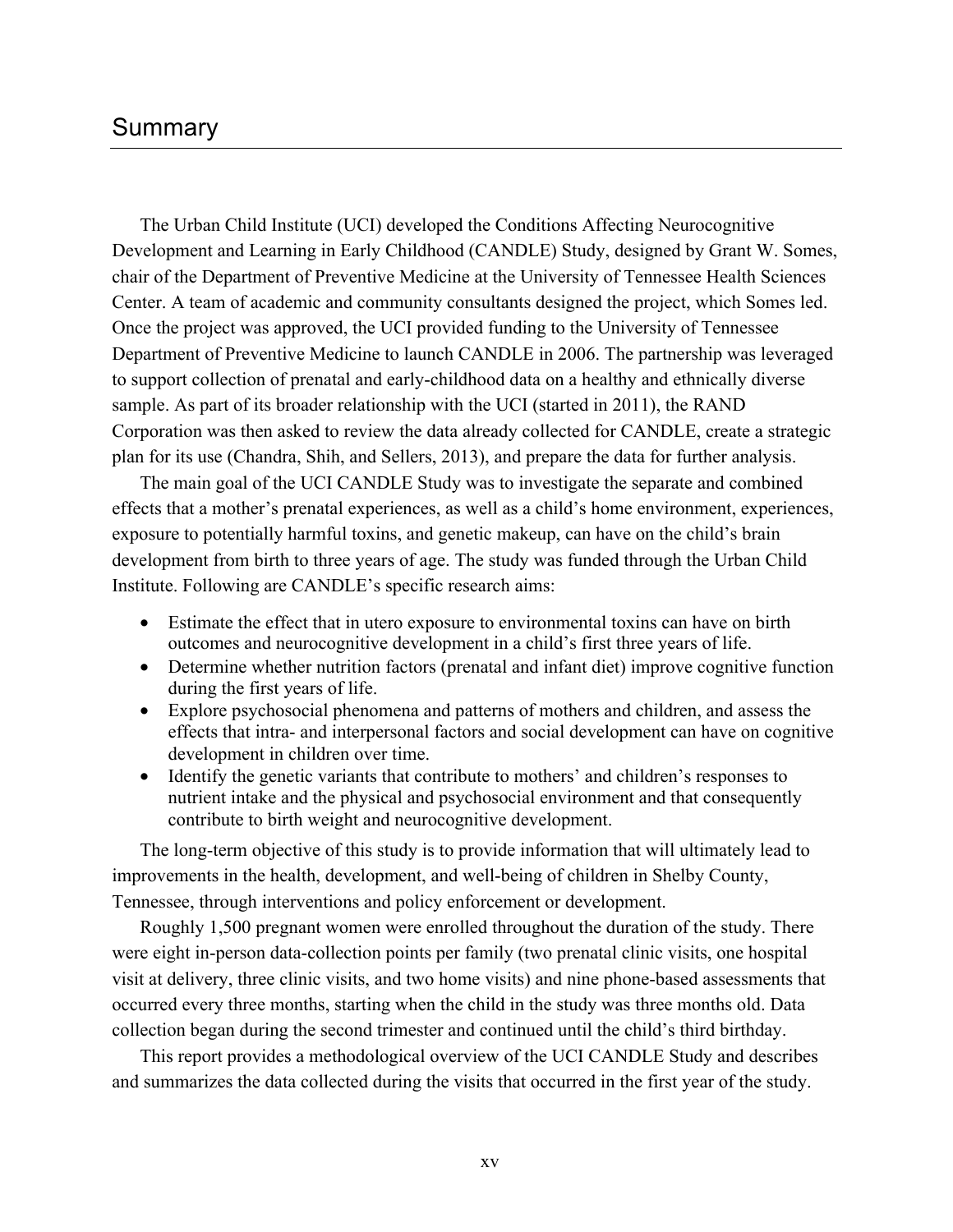The design of and results from the UCI CANDLE Study provide an opportunity for researchers to examine early drivers and markers of healthy early-childhood development and the influences of genetics, biology, family, and community environment within a large, racially and economically diverse sample. The multiple data points and multiple types of data will allow researchers to examine both objective (e.g., bio specimen) and self-report (e.g., survey) measures.

Researchers interested in the CANDLE data can learn more about the study from CANDLE Study, 2015b.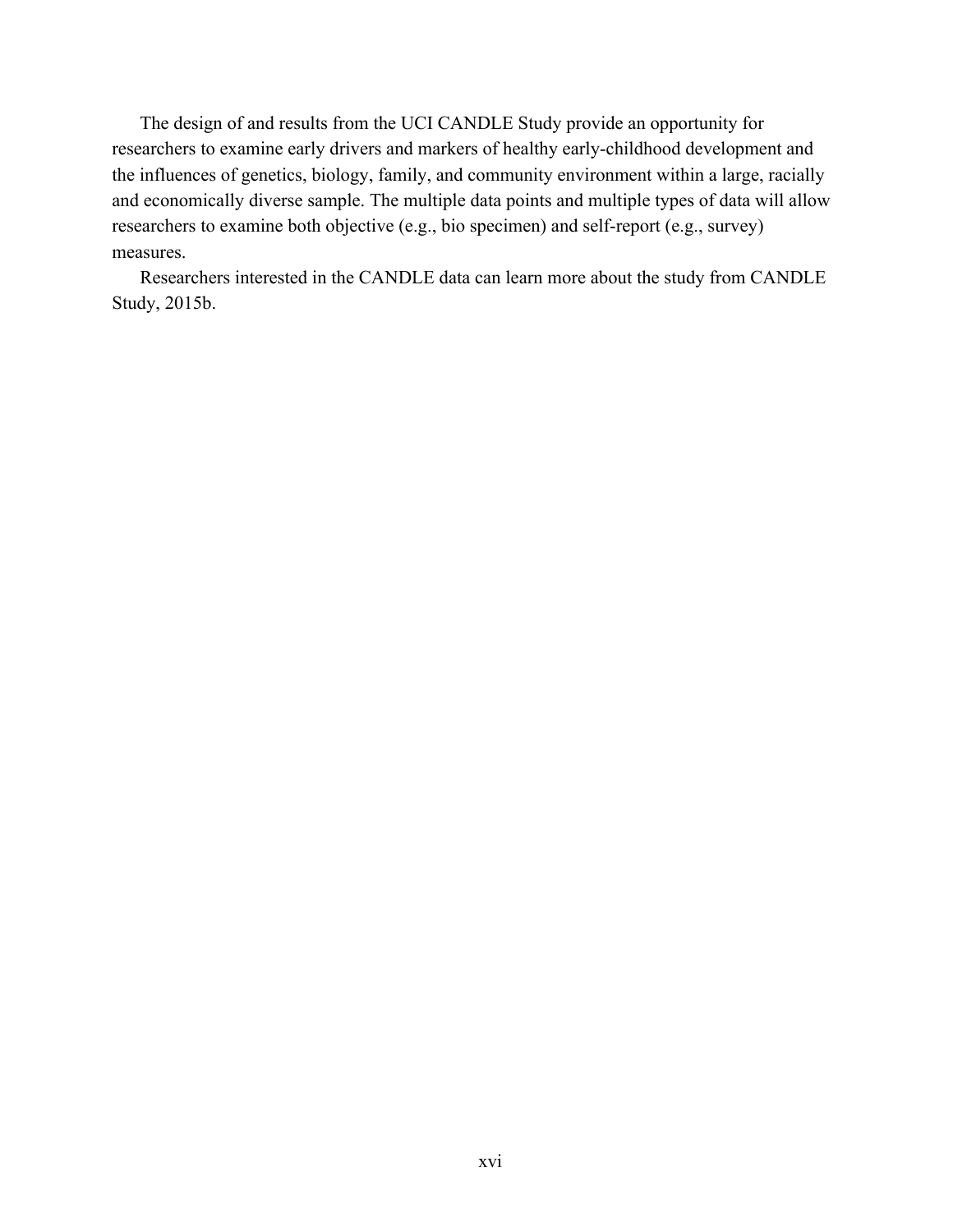We are grateful to the study participants for their contributions to the Urban Child Institute Conditions Affecting Neurocognitive Development and Learning in Early Childhood Study. We also fondly acknowledge Grant W. Somes, Ph.D., our friend and colleague, who died in 2010. He provided invaluable support as the study's original principal investigator and is greatly missed.

We appreciate the thoughtful reviews of Eugene K. Cashman, Jr., Henry G. Herrod, Heather L. Schwartz, and Sandraluz Lara-Cinisomo.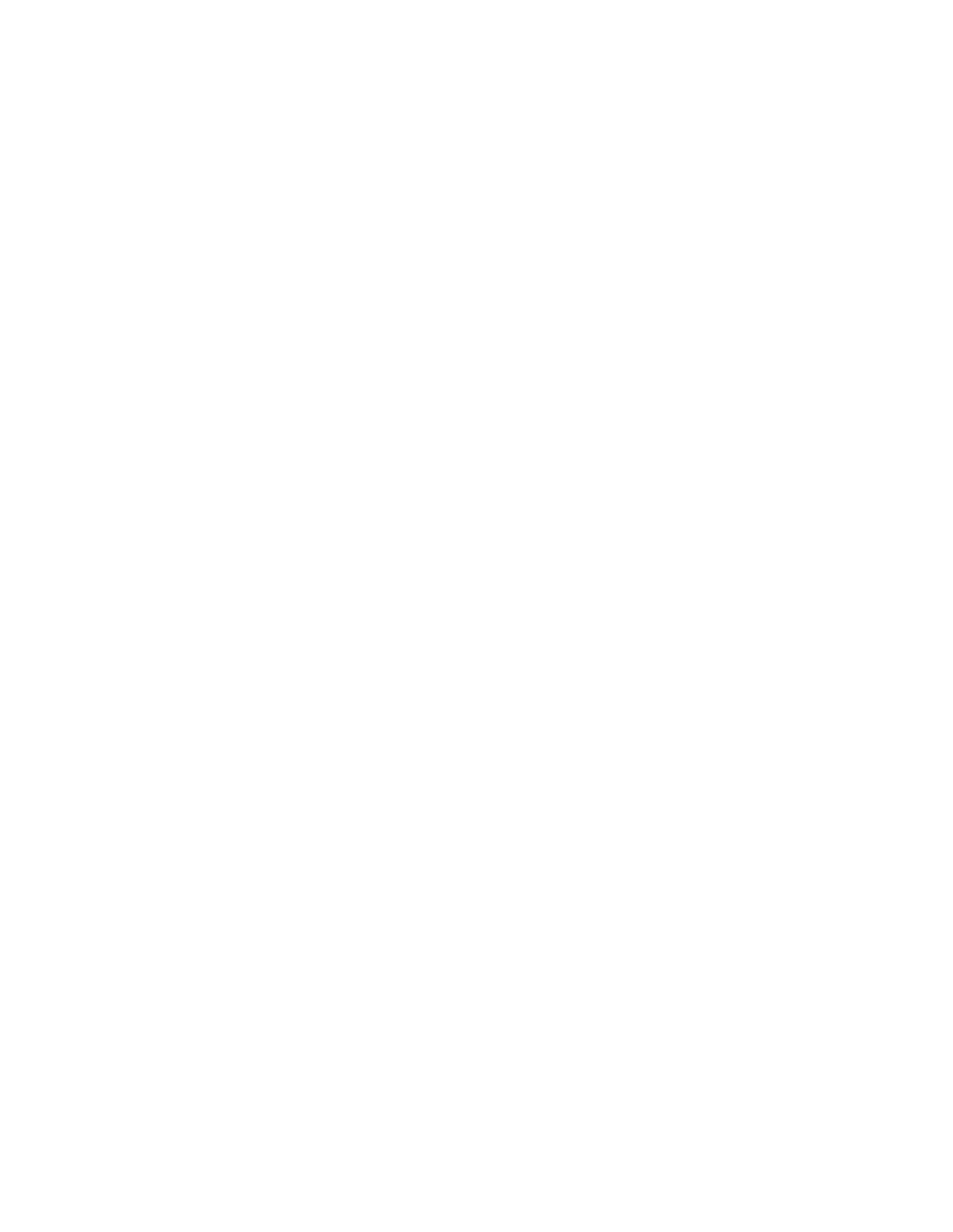## Abbreviations

| <b>BD</b>       | block design                                                          |  |  |  |
|-----------------|-----------------------------------------------------------------------|--|--|--|
| <b>BISQ</b>     | <b>Brief Infant Sleep Questionnaire</b>                               |  |  |  |
| <b>BITSEA</b>   | <b>Brief Infant Toddler Social Emotional Assessment</b>               |  |  |  |
| <b>BMI</b>      | body mass index                                                       |  |  |  |
| <b>BSI</b>      | <b>Brief Symptom Inventory</b>                                        |  |  |  |
| <b>BSID-III</b> | Bayley Scales of Infant Development, 3rd ed.                          |  |  |  |
| <b>CANDLE</b>   | Conditions Affecting Neurocognitive Development and Learning in Early |  |  |  |
|                 | Childhood                                                             |  |  |  |
| <b>CAPI</b>     | Child Abuse Potential Inventory                                       |  |  |  |
| <b>CDC</b>      | Centers for Disease Control and Prevention                            |  |  |  |
| C-section       | caesarean section                                                     |  |  |  |
| <b>CSHCN</b>    | child with special health care needs                                  |  |  |  |
| <b>CTS</b>      | <b>Conflict Tactics Scales</b>                                        |  |  |  |
| CV <sub>1</sub> | first clinic visit                                                    |  |  |  |
| DC              | difficult child                                                       |  |  |  |
| <b>EPDS</b>     | <b>Edinburgh Postnatal Depression Scale</b>                           |  |  |  |
| ER              | emergency room                                                        |  |  |  |
| <b>FFQ</b>      | <b>Block Food Frequency Questionnaire</b>                             |  |  |  |
| <b>GSI</b>      | Global Security Index                                                 |  |  |  |
| HV <sub>1</sub> | first home visit                                                      |  |  |  |
| <b>IFQ</b>      | <b>Infant Feeding Questionnaire</b>                                   |  |  |  |
| <b>KIDI</b>     | Knowledge of Infant Development Inventory                             |  |  |  |
| M1              | first maternal or baseline visit                                      |  |  |  |
| M <sub>2</sub>  | second maternal visit                                                 |  |  |  |
| M <sub>3</sub>  | third maternal or birth visit                                         |  |  |  |
| <b>MR</b>       | matrix reasoning                                                      |  |  |  |
| <b>NCAST</b>    | Nursing Child Assessment Satellite Training                           |  |  |  |
| P-CDI           | parent-child dysfunctional interaction                                |  |  |  |
| <b>PCI</b>      | Parent-Child Interaction                                              |  |  |  |
| <b>PD</b>       | parental distress                                                     |  |  |  |
| PIQ             | performance intelligence quotient                                     |  |  |  |
| <b>PSI</b>      | Parenting Stress Index                                                |  |  |  |
| PSI/SF          | Parenting Stress Index Short Form                                     |  |  |  |
| <b>RSE</b>      | Rosenberg Self-Esteem Scale                                           |  |  |  |
| S               | similarities                                                          |  |  |  |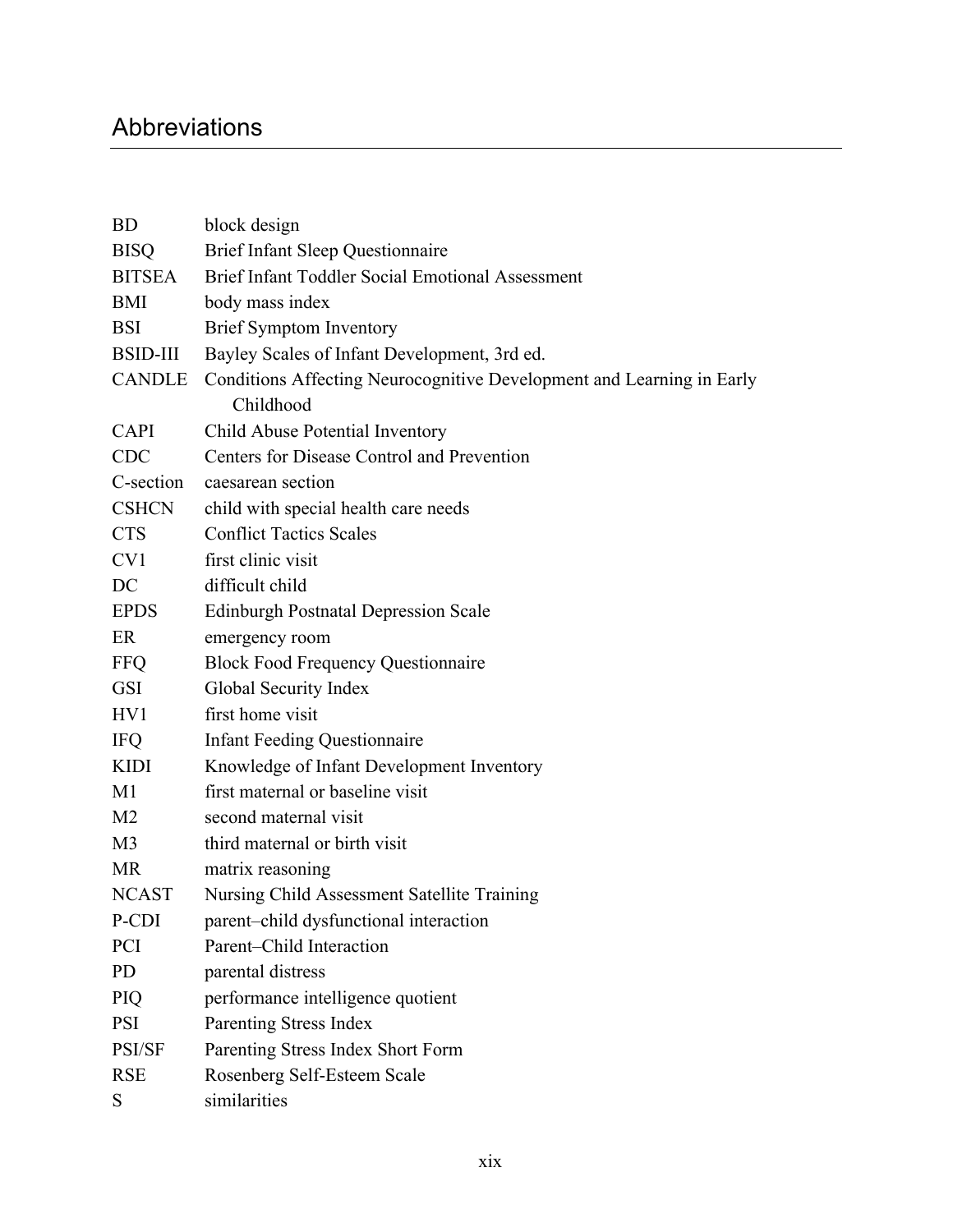| <b>SD</b>        | standard deviation                                                      |
|------------------|-------------------------------------------------------------------------|
| $SIB-R$          | Scales of Independent Behavior-Revised                                  |
| SSQ <sub>6</sub> | Social Support Questionnaire 6                                          |
| <b>TEMPS</b>     | Temperament Evaluation of Memphis, Pisa, Paris, and San Diego           |
| <b>TLEQ</b>      | Traumatic Life Events Questionnaire                                     |
| <b>UCI</b>       | Urban Child Institute                                                   |
| <b>USDA</b>      | U.S. Department of Agriculture                                          |
| <b>UTHSC</b>     | University of Tennessee Health Science Center                           |
| V                | vocabulary                                                              |
| <b>VIQ</b>       | verbal intelligence quotient                                            |
| WASI-III         | Wechsler Abbreviated Scale of Intelligence, 3rd ed.                     |
| <b>WHO</b>       | World Health Organization                                               |
| <b>WIC</b>       | Special Supplemental Nutrition Program for Women, Infants, and Children |
|                  |                                                                         |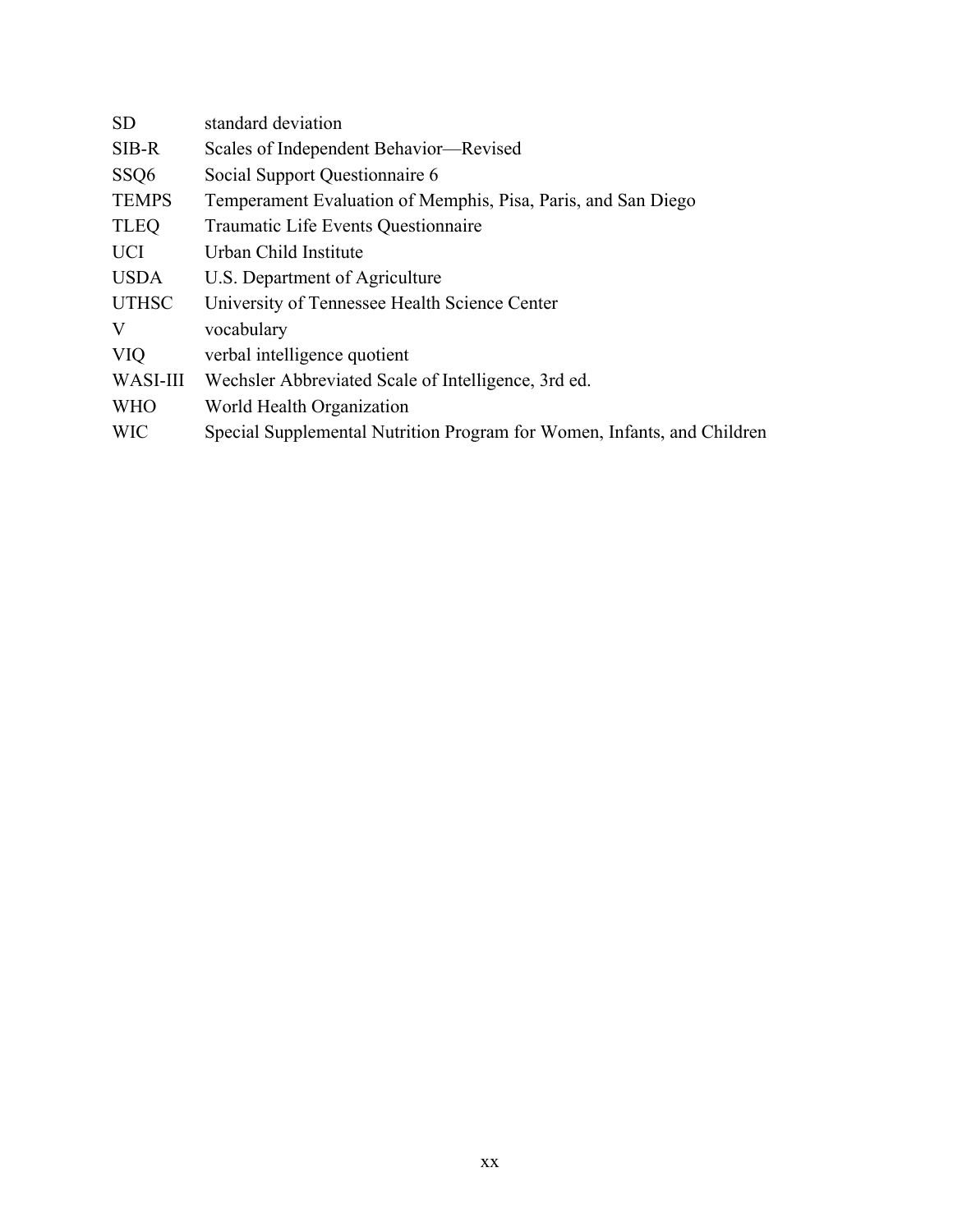#### The Importance of Examining Early-Childhood Cognitive and Behavioral Development

Epidemiological and health services research has demonstrated that the first few years of a child's life represent a period of unparalleled brain development. Exposure to negative environments and stressors in utero through age 3 can result in poor neurocognitive development, which increases risk for delayed school readiness and the incidence and severity of physical and mental health problems (Schlotz and Phillips, 2009; Salum et al., 2010; Malacova et al., 2008; Reichman, 2005; Eriksson et al., 2001; Wadhwa et al., 2001; Shonkoff et al., 2011).

Research in child development shows that children's experiences in their earliest years affect the architecture of their brains, responses to stress, formation of trusting relationships, and the way their bodies mature (Shonkoff et al., 2011). It is during these years that the brain undergoes its most dramatic growth, setting the stage for socialization and emotional development. We also know that a child's brain doubles in size in the first year and, by age 3, reaches 80 percent of its adult volume (Gilmore et al., 2007; Nowakowski, 2006).

During these critical years of development, the experiences children have play a huge role in making their brains more efficient, allowing them to engage in multiple tasks at the same time, think through complex problems, and tune out the extra information around them that might be distracting (Fox, Levitt, and Nelson, 2010). Moreover, these experiences during the first years of life are strongly associated with long-term cognitive, emotional, and social outcomes through adulthood (Fox, Levitt, and Nelson, 2010).

The Collaborative Perinatal Project, initiated in the late 1950s, was the first U.S.-based birth cohort study and yielded major findings, including maternal smoking as a risk factor for sudden infant death syndrome; neonatal jaundice in the absence of bilirubin toxicity as not being associated with major long-term neurodevelopmental outcomes; and labor and delivery events as not being major contributors to cerebral palsy or most other neurodevelopmental disorders (Klebanoff, 2009). More-current cohort studies of the perinatal period are needed given the breadth of environmental exposures that children now experience (Landrigan et al., 2002), the increased rates of neurodevelopmental disorders in early childhood (Pastor and Reuben, 2008), and our greater understanding of how psychosocial risk factors can affect health and well-being. Although several additional perinatal studies within and outside the United States have contributed, or are expected to contribute, to the science on early-life determinants of neurodevelopment, they are not without limitations. U.S. studies that have been completed have not had data on prenatal environments, genetic markers, and postnatal environmental exposures on predominantly minority populations, particularly blacks, within which to examine their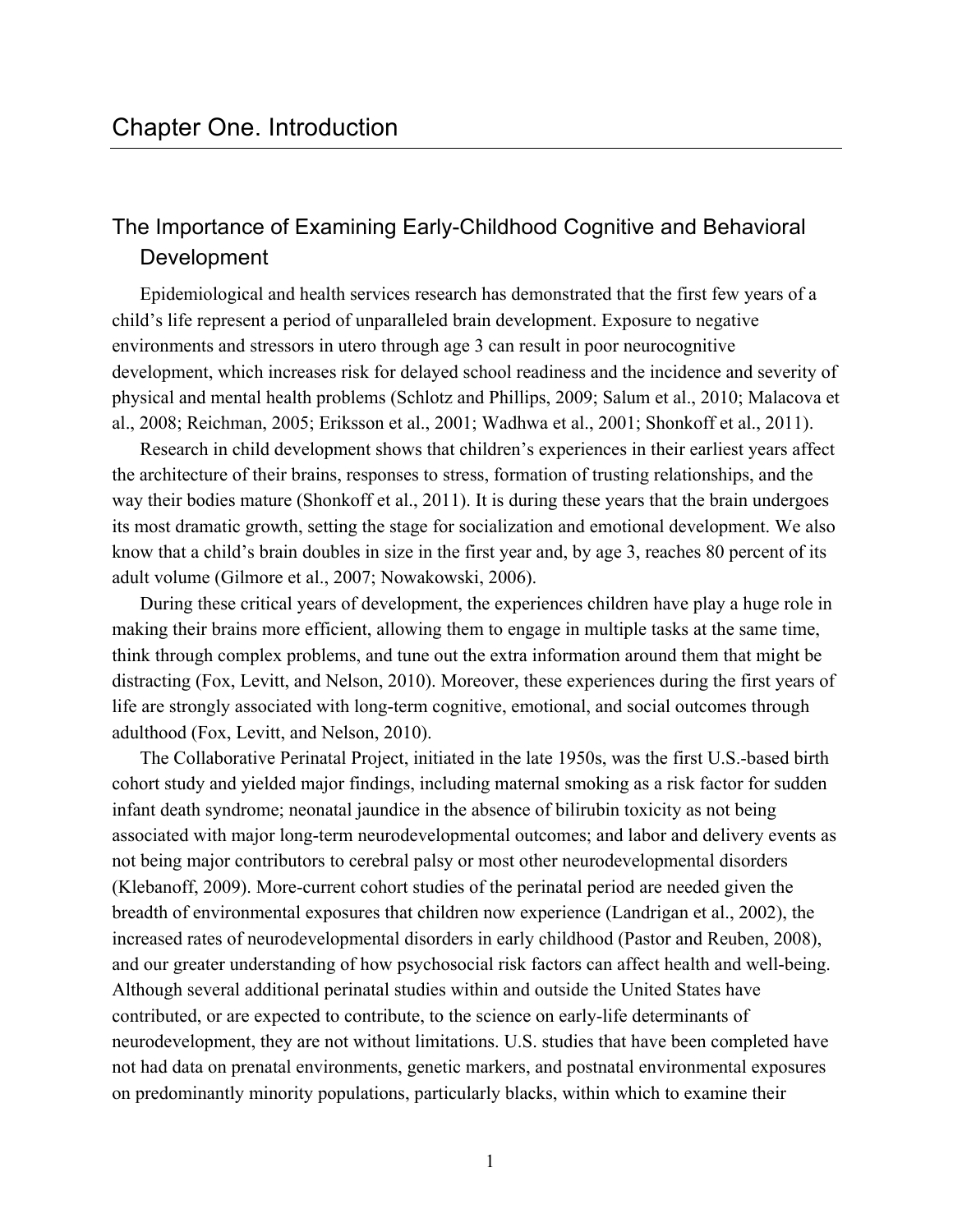interactive effects on neurocognitive trajectories. Including blacks in research on birth outcomes is particularly important because of the disproportionate rates of adverse birth outcomes that have persisted over time among blacks (Ananth et al., 2003; Iyasu, Tomashek, and Barfield, 2002). Further, most U.S. studies have not had the benefit of a solely "healthy" pregnant sample of mothers to observe infant development from pregnancy through age 3 with regular and frequent assessments of potential risk and protective biological, clinical, environmental, and psychosocial factors.

#### The Urban Child Institute and the History of the CANDLE Study

The Urban Child Institute (UCI) in Memphis, Tennessee, designed and funded the Conditions Affecting Neurocognitive Development and Learning in Early Childhood (CANDLE) Study. Grant W. Somes, a professor at the University of Tennessee Health Science Center (UTHSC), led the design team and initial implementation of the UCI CANDLE Study. He viewed the study as an opportunity to address a growing gap in local knowledge about early brain development. The UCI then partnered with UTHSC to help conduct the study. This included project data-collection staff housed in the UCI who managed recruitment of participants, survey administration, and data collection, cleaning, and analysis. The principal investigator of the study is now Frances Tylavsky, a UTHSC professor who assumed the role of principal investigator after Somes's untimely passing.

As part of its broader relationship with the UCI (started in 2011), the RAND Corporation was then asked to review the data already collected for CANDLE, create a strategic plan for its use (Chandra, Shih, and Sellers, 2013), and prepare the data for further analysis. As part of that effort, the UCI asked RAND to create this summary report on the UCI CANDLE Study design and the baseline findings.

CANDLE is a large-scale study of roughly 1,500 pregnant women living in Shelby County, Tennessee, who began participating in the study during their second trimesters and who continued until the child's third birthday. The UCI designed the study to identify the factors during pregnancy and early childhood that affect a child's development and ability to learn. Data collection is now complete, and data analysis is ongoing.

More specifically, CANDLE's primary goal is to investigate the separate and combined effects that the mother's prenatal experiences, as well as the child's home environment, experiences, exposure to potentially harmful toxins, and genetic makeup, can have on a child's brain development up through age 3. The specific research aims included the following:

- Estimate the effect that in utero exposure to environmental toxins can have on birth outcomes and neurocognitive development in a child's first three years of life.
- Determine whether nutrition factors (prenatal and infant diet) improve cognitive function during the first years of life.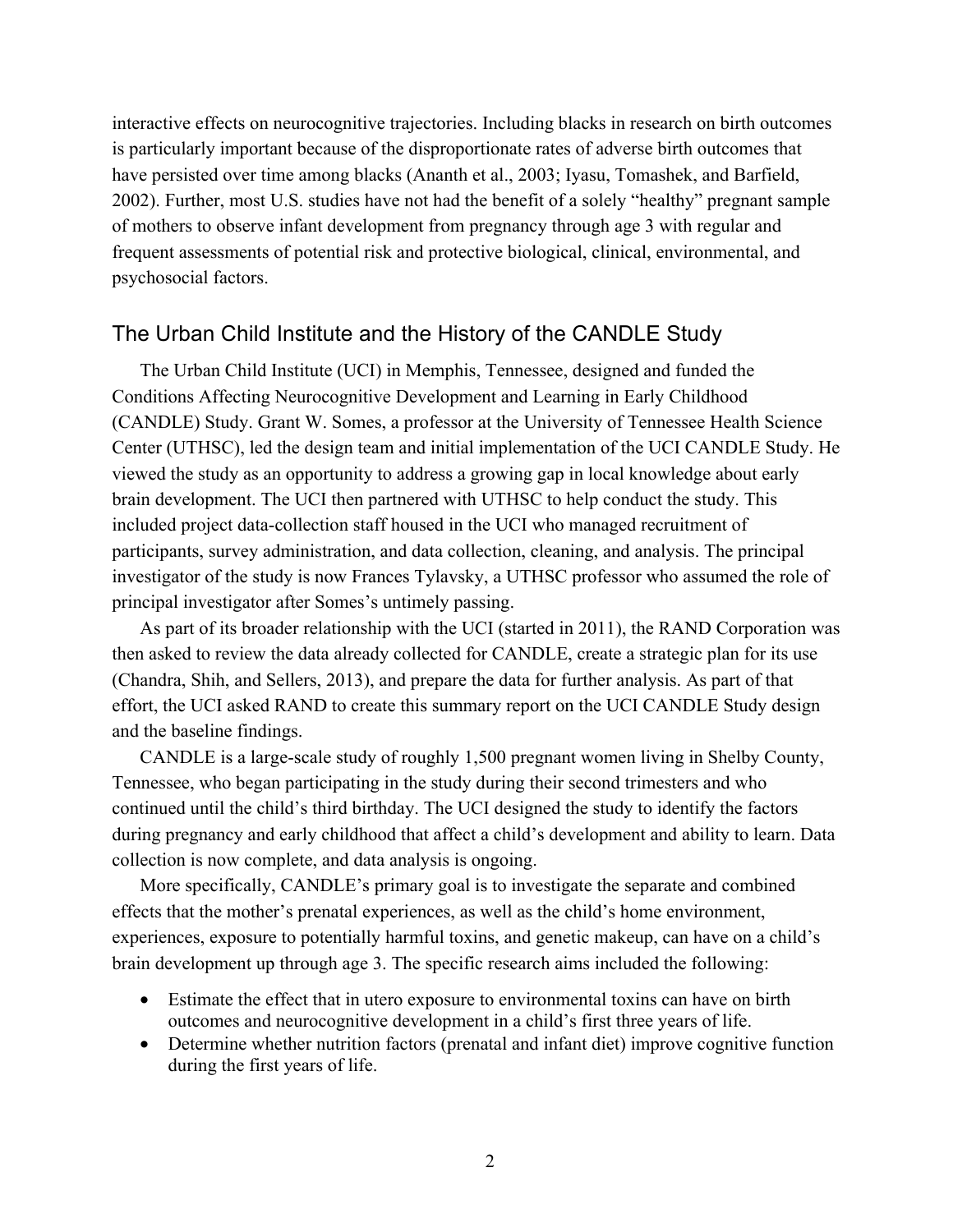- Explore psychosocial phenomena and patterns of mothers and children, and assess the effects that intra- and interpersonal factors and social development can have on cognitive development in a child over time.
- Identify the genetic variants that contribute to mothers' and children's responses to nutrient intake and the physical and psychosocial environment and that consequently contribute to birth weight and neurocognitive development.

The long-term objective of this study is to provide information that will ultimately lead to improvements in the health, development, and well-being of children in Shelby County, Tennessee, through interventions and policy enforcement or development. Additional information regarding the UCI CANDLE Study can be found in UCI, undated, and CANDLE Study, 2015b.

#### Purpose of This Report

This report serves as a comprehensive user manual for researchers interested in using the CANDLE baseline data. We describe this unique cohort study that aims to identify demographic, clinical, behavioral, biological, and psychosocial risk and protective factors related to young children's neurocognitive development. We also summarize the CANDLE cohort's prenatal, maternal, and birth characteristics and exposures and provide a description of the data collected on outcomes at four weeks and one year following the birth of the CANDLE child. Research teams can use this report as a primary citation for the study design and approach. Although the UCI CANDLE Study followed children to age 3, this report is intended to be a baseline report and, as such, includes descriptive statistics for the prenatal visits up through the first-year clinic visit. Future reports and journal articles will describe the data from time points after the first clinic visit.

#### Structure of the Report

Chapter Two provides background information about the study design, the study population (eligibility, recruitment, and attrition), methodology for creating sample weights representative of Shelby County, sample characteristics, a brief description of the measures, and a study timeline. Chapters Three through Eight provide detailed information about each of the study forms, including background, description, notes about administration, information about scoring, any other relevant information about the data, and descriptive tables for the measures. In the cases in which less than 1.5 percent of the sample reported an outcome or response, we do not report those small numbers. Chapter Nine concludes the report with a summary of the research implications and potential benefits that the UCI CANDLE Study could have for researchers.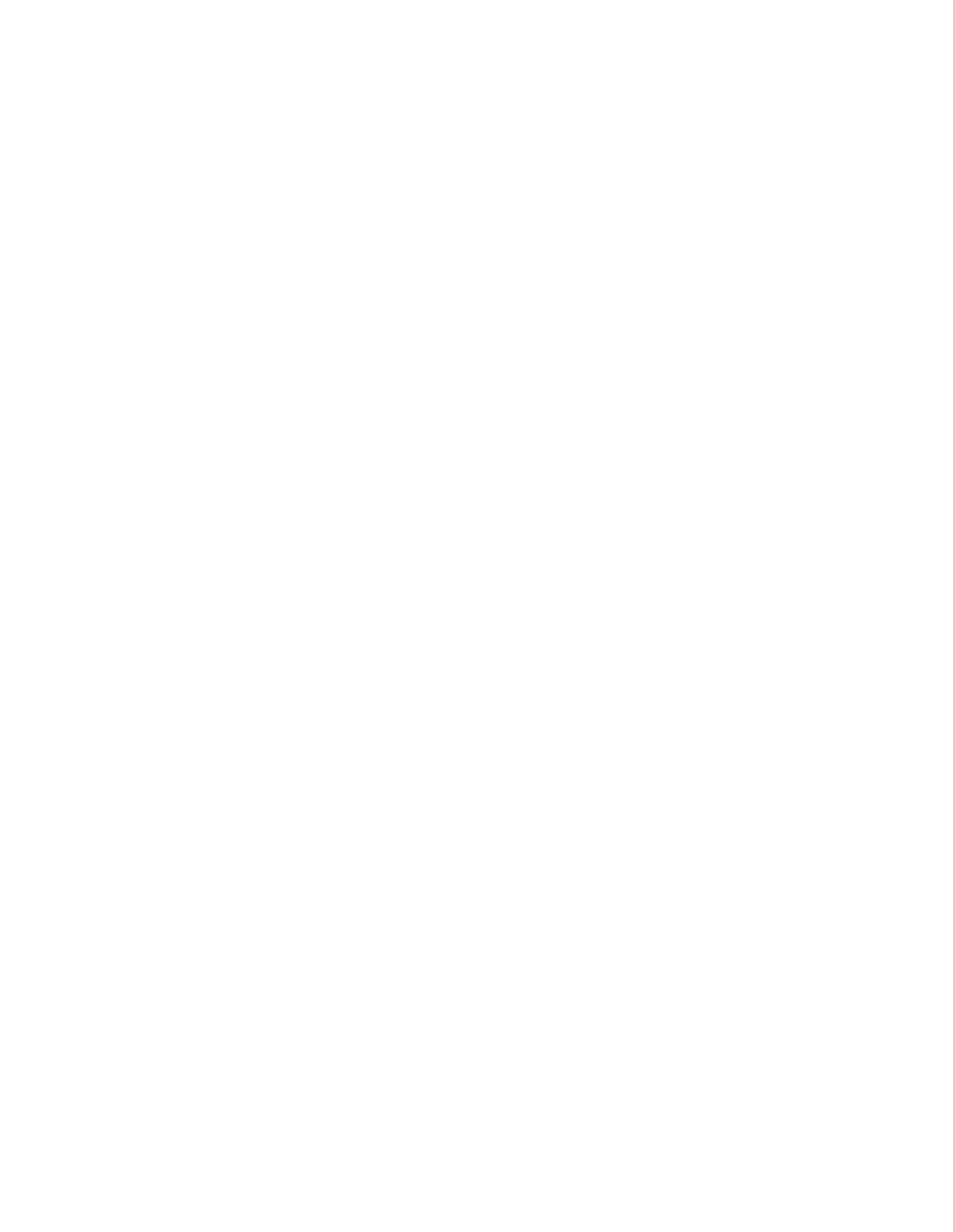In this chapter, we provide additional detail about the UCI CANDLE Study design and methods, including eligibility, recruitment, data-collection efforts, sample size, attrition, study population characteristics, and weighting. We also provide a high-level summary of the types of data collected, with additional detail on the measures and baseline characteristics summarized in the subsequent chapters.

#### Study Design

The UCI CANDLE Study is an observational, longitudinal cohort research study of mothers and children that includes outcomes from the prenatal period, birth, and the early-childhood period (birth to age 3). The UCI CANDLE Study was conducted in Shelby County, Tennessee, which includes the city of Memphis.

#### *Eligibility*

<u>.</u>

The study population included women, recruited during their second trimesters of pregnancy, and the children who were born at the birth visit. The UCI CANDLE Study considered a woman eligible for participation if she met all the following criteria:

- was a Shelby County resident
- was pregnant between 16 and 28 weeks gestation
- was between the ages of 16 and 40
- could speak and understand English
- had a singleton pregnancy
- had a low-risk pregnancy<sup>1</sup>
- had plans to deliver at one of the five participating health care settings in Shelby County.<sup>2</sup>

CANDLE selected these settings to represent the diversity of patients or health consumers in the county, including sites that served middle- and low-income families. It chose Shelby County as

dependent diabetes; appreciable renal or cardiopulmonary disease; prolapsed or ruptured membranes;

<sup>&</sup>lt;sup>1</sup> The UCI defined a pregnancy as low risk if it *lacked* all of the following: chronic hypertension requiring therapy or vascular disease requiring therapy; maternal red-cell alloimmunization except Rhesus (Rh) factor; hemoglobinopathy, including sickle-cell trait and severe iron-deficiency anemia (hemoglobin less than 9); insulin-

oligohydramnios; complete placenta previa; endocrine disease; collagen disease (e.g., lupus erythematosus or scleroderma); active or chronic hepatitis; renal disease; pulmonary or heart disease requiring therapeutic medication or limitation of physical activity; major fetal anomaly (e.g., aneuploidy, major organ-system defect); and human immunodeficiency virus.

 $2$  Baptist Memorial Hospital—Memphis, Methodist Le Bonheur Germantown Hospital, Regional Medical Center, Saint Francis Hospital—Bartlett, and Saint Francis Hospital—Memphis.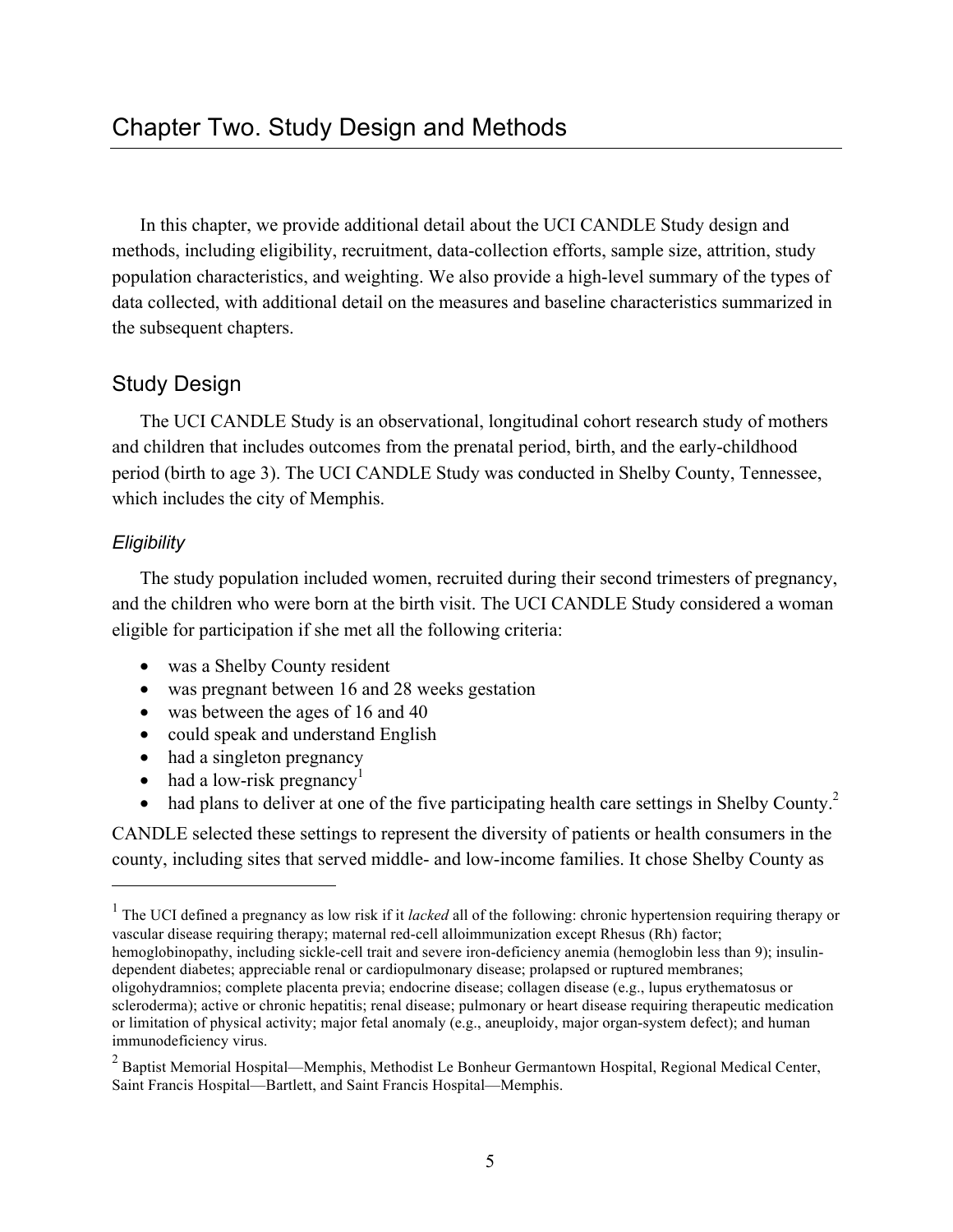the setting because the population is diverse (52 percent non-Hispanic blacks) (U.S. Census Bureau, undated; U.S. Census Bureau, 2015), and the infant mortality rates and adverse birth outcomes far exceed those of the United States overall (Bauer, 2014). Further, the UCI is committed to improving the health and well-being of Shelby County residents.

#### *Recruitment*

Study recruitment occurred in two stages. The first stage of recruitment took place between December 2006 and August 2008 at the UT (University of Tennessee) Medical Group clinic, where the project recruited pregnant patients via discussions with clinic staff. The UTHSC project coordinator asked each eligible patient to participate in the study while the patient was in the UT Medical Group clinic during her regular obstetric appointment. UCI CANDLE Study staff at UTHSC asked each woman who met screening criteria to participate; if she agreed, the UTHSC project coordinator provided her with a consent form. CANDLE required each woman under the age of 18 to have a legally authorized representative cosign the consent form. CANDLE enrolled a total of 344 women from the UT Medical Group clinic through August 2008.

The second stage of recruitment started in September 2007 and lasted until July 2011. The purpose of the second stage was to increase the study sample and to improve distribution across the county. The second stage of recruitment focused on community sources, including mailings to obstetric practices, flyers in obstetric practices, referrals by friends and relatives, and television advertisements. During the second stage of recruitment, CANDLE enrolled an additional 1,160 women. During this recruitment wave, women telephoned the UTHSC recruitment center, which screened them for eligibility. The recruiters provided consent forms and obtained signatures, and eligibility was confirmed at the woman's in-person enrollment visit (M1, or first maternal or baseline visit). CANDLE required each woman under the age of 18 to have a legally authorized representative cosign the consent form. Out of 5,228 women who were screened for eligibility through both waves of recruitment, 3,320 (63 percent) met inclusion criteria, and 1,503 (45 percent) agreed to participate in the study.

The institutional review boards at UTHSC and the three hospital systems (for the five health care settings) at which enrollees planned to deliver reviewed and approved this study.

#### *Data Collection*

UCI CANDLE Study staff at UTHSC, including research assistants, research nurses, and project coordinators, gathered data during the prenatal and early-childhood periods at multiple times and in multiple settings. They conducted eight of the study visits in person (two prenatal clinic visits, one hospital visit at delivery, three clinic visits, and two home visits), and nine assessments took place via phone every three months, starting when the child was three months old (see Table 2.1).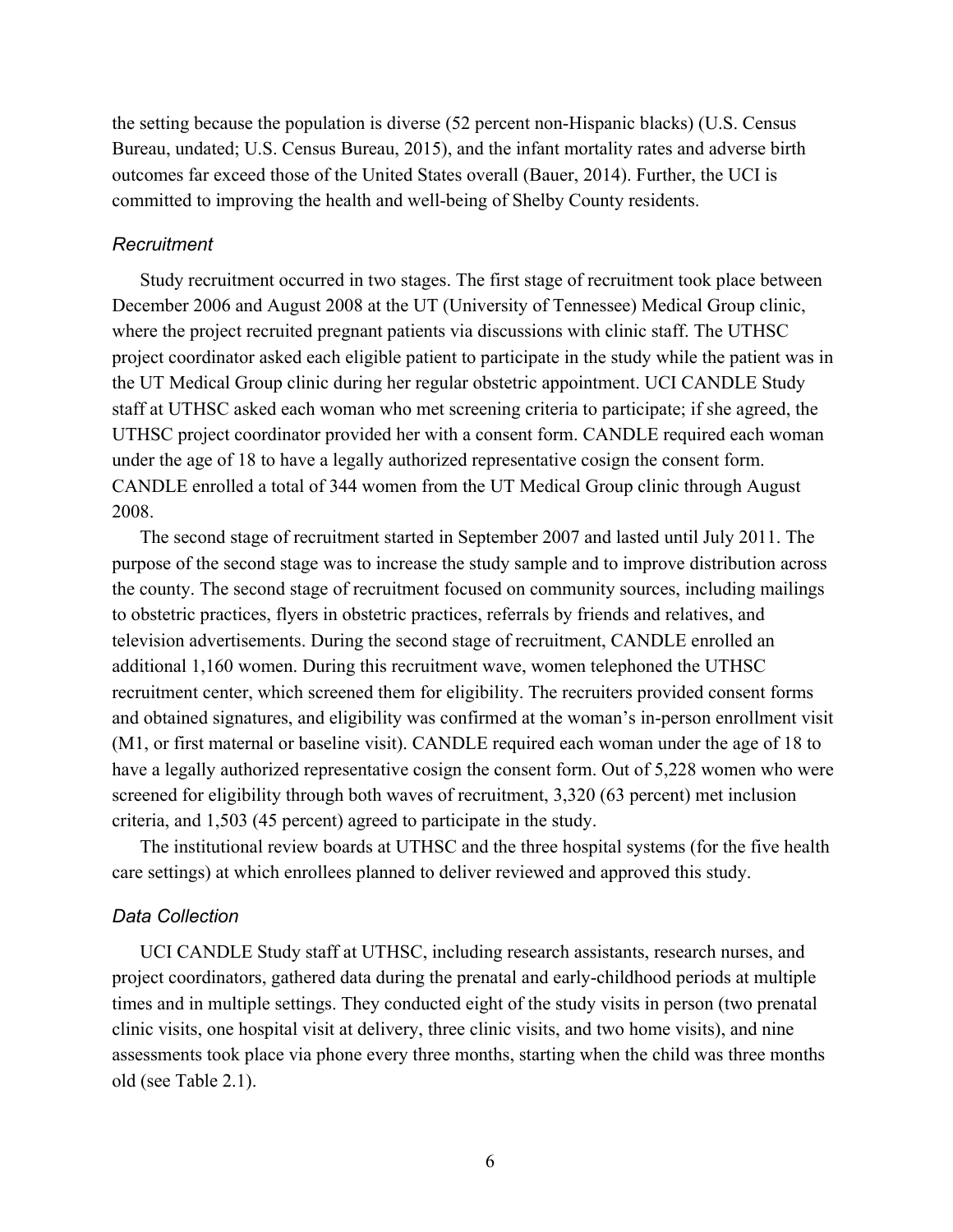#### **Table 2.1. Schedule of Visits, Incentives, Questionnaires, and Biological Specimens for Prenatal, Birth, and First-Year Visits**

| <b>Visit Schedule</b>                                                                                                | <b>Incentive</b>   | <b>Questionnaire or Construct</b>                                                                                                                                                                                                                                                                                                                                                                                                                                                                                             |
|----------------------------------------------------------------------------------------------------------------------|--------------------|-------------------------------------------------------------------------------------------------------------------------------------------------------------------------------------------------------------------------------------------------------------------------------------------------------------------------------------------------------------------------------------------------------------------------------------------------------------------------------------------------------------------------------|
| M <sub>1</sub> : enrollment or<br>baseline clinic (first<br>maternal or baseline)<br>visit: 16-27 weeks<br>gestation | \$50 gift<br>card  | Demographic survey; Maternal Baseline Enrollment Data Form; FFQ; Choline<br>Inhibitor Questionnaire; TEMPS (temperament); maternal blood and urine                                                                                                                                                                                                                                                                                                                                                                            |
| M2: third-trimester<br>clinic (second<br>maternal) visit: 28-<br>42 weeks gestation                                  | \$30 gift<br>card  | CTS (intimate-partner violence by partner); TLEQ (traumatic life events); SSQ6<br>(social support); RSE (self-esteem); BSI GSI (psychological distress); maternal<br>blood and urine                                                                                                                                                                                                                                                                                                                                          |
| M3: birth (third<br>maternal or birth) visit:<br>delivery (newborn)                                                  | \$50 gift<br>card  | Labor and Delivery Updates and Complications Form; Labor and Delivery<br>Summary Form; Neonatal Summary Form; maternal blood and urine; placental<br>tissue and cord blood                                                                                                                                                                                                                                                                                                                                                    |
| HV1: first home visit:<br>four weeks after birth                                                                     | \$35 gift<br>card  | FFQ; Choline Inhibitor Questionnaire; IFQ; Food Supplement Information; 24-<br>hour food recall; Residence Establishment and Lead Risk Assessment; Child<br>Health Update Form; EPDS (maternal depression); household questionnaire                                                                                                                                                                                                                                                                                           |
| CV1: first clinic visit:<br>one year after birth                                                                     | \$100 gift<br>card | Choline Inhibitor Questionnaire; IFQ; Food Supplement Information; 24-hour<br>food recall; Residence Establishment and Lead Risk Assessment; Child Exam;<br>CSHCN screener; BISQ; Family Health History; Child Health Update Form;<br>NCAST PCI Teaching Scale; BSID-III (Bayley); CAPI; SIB-R Early Development<br>Form; WASI-III subscales (maternal intelligence); BITSEA (social and emotional<br>development); BSI (psychological symptoms); EPDS (maternal depression); PSI<br>(maternal stress); childcare information |

NOTE: FFQ = Block Food Frequency Questionnaire. IFQ = Infant Feeding Questionnaire. TEMPS = Temperament Evaluation of Memphis, Pisa, Paris, and San Diego. CTS = Conflict Tactics Scale. TLEQ = Traumatic Life Events Questionnaire. SSQ6 = Social Support Questionnaire 6. RSE = Rosenberg Self-Esteem Scale. BSI = Brief Symptom Inventory. GSI = Global Severity Index. EPDS = Edinburgh Postnatal Depression Scale. CSHCN = child with special health care needs. BISQ = Brief Infant Sleep Questionnaire. NCAST = Nursing Child Assessment Satellite Training. PCI = Parent–Child Interaction. BSID-III = Bayley Scales of Infant Development, 3rd ed. CAPI = Child Abuse Potential Inventory. SIB-R = Scales of Independent Behavior—Revised. WASI-III = Wechsler Abbreviated Scale of Intelligence, 3rd ed. BITSEA = Brief Infant Toddler Social Emotional Assessment. PSI = Parenting Stress Index. Additional clinic visits took place at 24 months and 36 months after birth. An additional home visit took place at 24 months after birth. CANDLE staff conducted phone visits at three, six, nine, 15, 18, 21, 27, 30, and 33 months after birth. Additional clinic visits took place when the CANDLE child was two and three years old, and an additional home visit took place when the CANDLE child was one year old.

Table 2.1 displays a detailed schedule of visits, incentives, and types of data collected at each study time point. For women who enrolled through the UT Medical Group, research nurses (registered nurses who work on research projects through UTHSC) conducted the first maternal or baseline (M1, or 16 to 27 weeks gestation) and second maternal (M2, or 28 to 42 weeks gestation) visits at the clinic at which the woman was receiving prenatal care. For women enrolled in the community, research assistants conducted baseline (M1) and third-trimester (M2) visits at UTHSC's preventive-medicine clinics.

At baseline (M1), research nurses or research assistants collected maternal demographic information, including age, race and ethnicity, educational attainment, income, marital status, and health insurance status and collected maternal blood and urine samples. During the second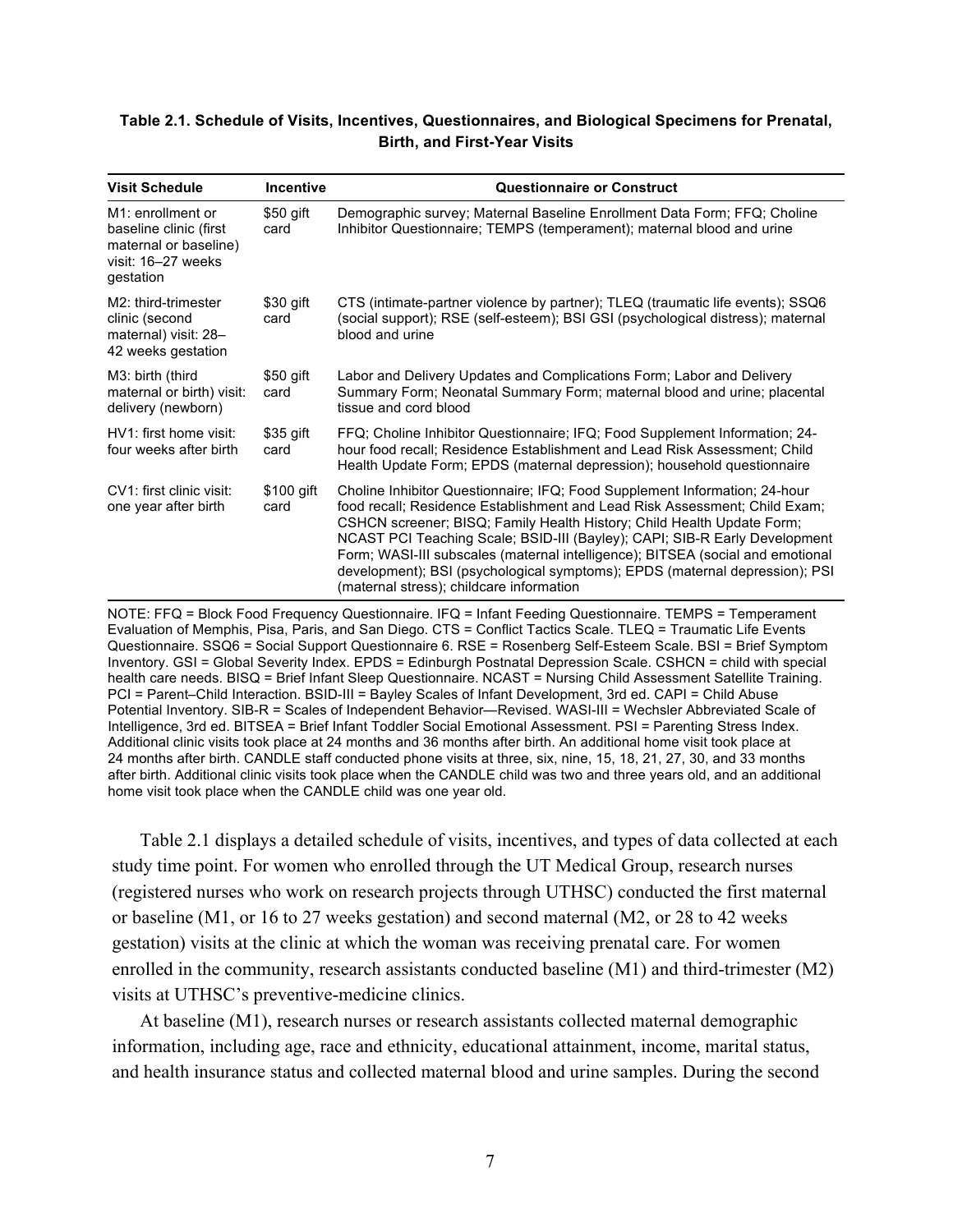maternal visit (M2), researcher assistants collected maternal blood and urine samples and conducted a battery of psychosocial tests.

Birth visits (M3) occurred at the birth hospital. UTHSC CANDLE staff provided each hospital with a list of CANDLE participants who had plans to deliver at that hospital and their anticipated delivery dates. The hospitals noted in the preadmission paperwork that these women were CANDLE participants. At delivery, each woman informed hospital staff that she was a CANDLE participant. Either of these two notifications triggered the collection of maternal blood, urine, cord blood, and placental tissue by hospital nurses. The data-collection team was also made aware of the CANDLE participant's delivery and worked with hospital nurses to ensure that samples were collected. Of the 1,483 women who did not experience miscarriages before their birth visits and had not withdrawn at M2, 1,457 (98.2 percent) had birth-visit records. However, the study team did not collect an actual missing rate against total deliveries by hospital or their initial CANDLE records. Delivery nurses measured birth weight (in grams), length (in centimeters), and head circumference (also in centimeters). UTHSC research nurses obtained labor and delivery information through abstraction of birth records provided by the hospital. UTHSC research nurses also obtained information about complications and medical updates since the third-trimester (M2) visit through interview of the mother and confirmed the information by chart abstraction.

The first home visit (HV1) occurred in the mother's home approximately four weeks after delivery. Research assistants collected information about the mother's nutrition and participation in the Special Supplemental Nutrition Program for Women, Infants, and Children (WIC) or other food-related programs and screened for depression. They also collected information on the infant's feeding practices and exposure to lead; a 24-hour dietary recall; an update on the child's health; and data on who lives in the household with the mother and infant.

The first clinic visit (CV1) took place at UTHSC's preventive-medicine clinics with the mother and infant. Research assistants conducted the clinic visits. They collected information on the family's health history; the mother's nutrition and participation in WIC or other food-related programs; assessed the mother's intelligence, parenting stress, and potential for child abuse; and screened for maternal depression. They also collected information on childcare arrangements, the child's feeding practices, dietary intake for the previous 24 hours, exposure to lead, the child's sleeping habits, the child's social and emotional development, and an update on the child's health and conducted an examination of the child. Cognitive examiners (master's or doctorallevel personnel) were trained to administer all neurocognitive assessments with 85 percent or better interrater reliability.

Note that Table 2.1 presents the schedule of visits for only the first year of data.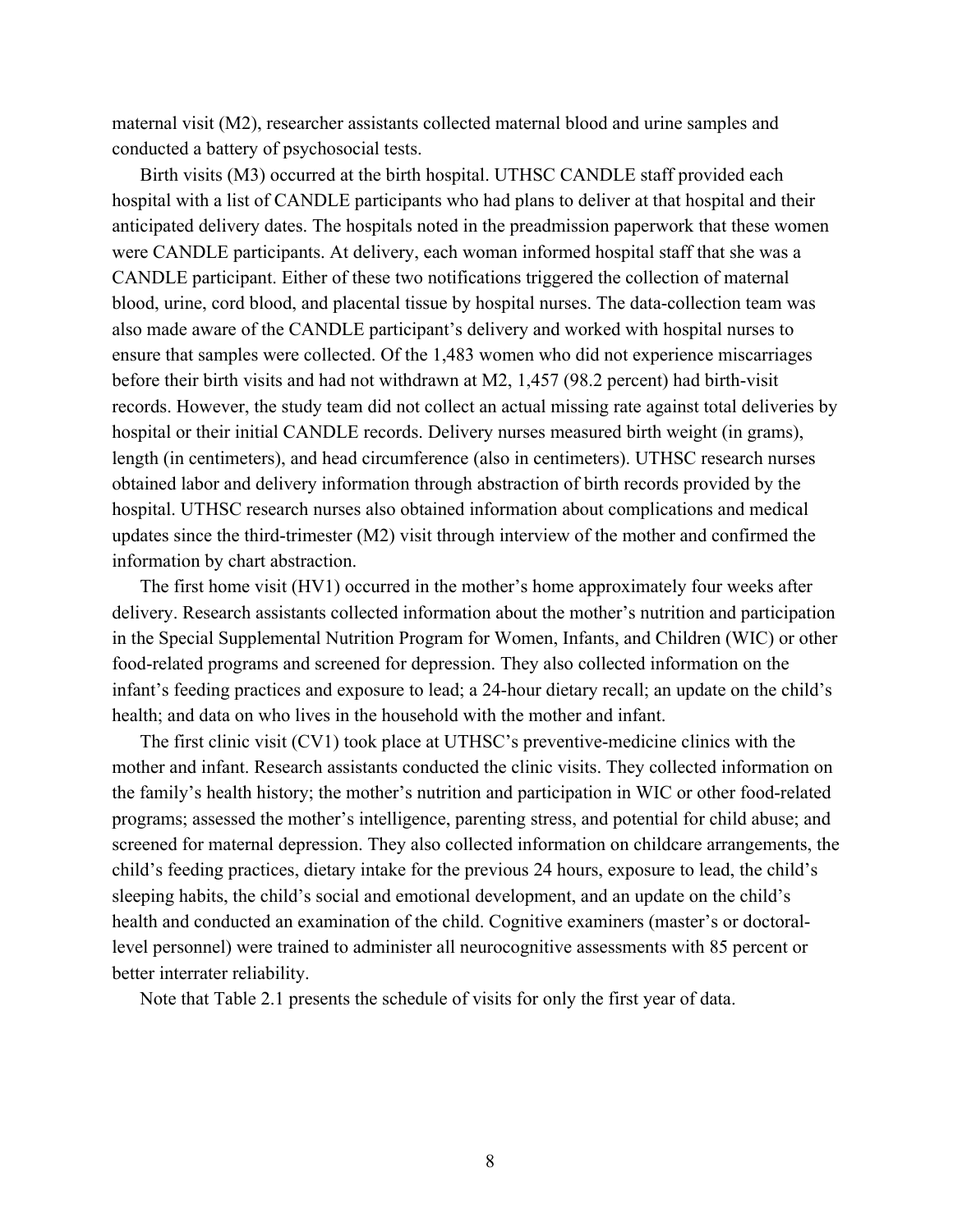#### Study Population

#### *Analytic Sample and Attrition over Time*

Although 1,503 women enrolled in the study, the sample sizes for the descriptive data in the chapters that follow vary because of fetal demise, withdrawal from the study, or loss to followup. To create sample weights, we excluded women who reported fetal demise at the birth visit (as described in more detail below), and we do not include these women in the descriptive tables. However, these women's prenatal visit records are present in the data that are made available to researchers; therefore, the numbers in the prenatal and birth-visit codebooks and the numbers provided in this report might be slightly different.

As reflected in Table 2.2, follow-up participation rates for each study visit (ranging from 97 percent to 75 percent) were comparable to those for other major studies on children and families that used prenatal recruitment approaches (e.g., Avon Longitudinal Study of Parents and Children [70 percent] and Wisconsin Study of Families and Work [85 percent]) (Eunice Kennedy Shriver National Institute of Child Health and Human Development, 2015).

|                      |                                 |                             | <b>Total</b> |                           | <b>Loss Due to</b><br><b>Fetal Demise</b> |     | Did Not<br>Participate in<br><b>Study Visit</b> |      | <b>Withdrew from Study</b><br>or Lost to Follow-Up |     |
|----------------------|---------------------------------|-----------------------------|--------------|---------------------------|-------------------------------------------|-----|-------------------------------------------------|------|----------------------------------------------------|-----|
| Time<br><b>Point</b> | <b>Detail</b>                   | Age                         | N            | %                         | $\mathbf n$                               | %   | $\mathbf n$                                     | $\%$ | $\mathbf n$                                        | %   |
| M <sub>1</sub>       | Enrollment<br>clinic visit      | $16 - 26$ weeks<br>pregnant | 1.503        | 100                       |                                           |     |                                                 |      |                                                    |     |
| M <sub>2</sub>       | Third-trimester<br>clinic visit | 27-42 weeks<br>pregnant     | 1.363 90.7   |                           | 4                                         | 0.3 | 120                                             | 8.0  | 16                                                 | 1.1 |
| M <sub>3</sub>       | <b>Birth</b>                    | Newborn                     |              | $1,463$ 97.3 <sup>a</sup> | $\overline{4}$                            | 0.3 | 17                                              | 1.1  | 19                                                 | 1.3 |
| HV <sub>1</sub>      | Home visit                      | 4 weeks                     | 1.262 84.0   |                           | 13                                        | 0.9 | 195                                             | 13.0 | 33                                                 | 2.2 |
| CV <sub>1</sub>      | Clinic visit                    | 12 months                   | 1.132 75.3   |                           | 16                                        | 1.1 | 303                                             | 20.2 | 52                                                 | 3.5 |

#### **Table 2.2. Study Time Point Details Through the Year 1 Visit**

<sup>a</sup> Seven individuals have visit records for M3 but did not have live births. We include them in the "loss due to fetal demise" column for visits HV1 and CV1.

#### Approach to Weighting the CANDLE Sample

Because the UCI CANDLE Study participants represent a convenience sample from Shelby County, Tennessee, certain considerations should be taken into account, including the potential that the sample does not fully represent the general population from which it was drawn and the biases that might result from that lack of generalizability. Table 2.3 shows comparisons between the UCI CANDLE Study participants and the target population of Shelby County, Tennessee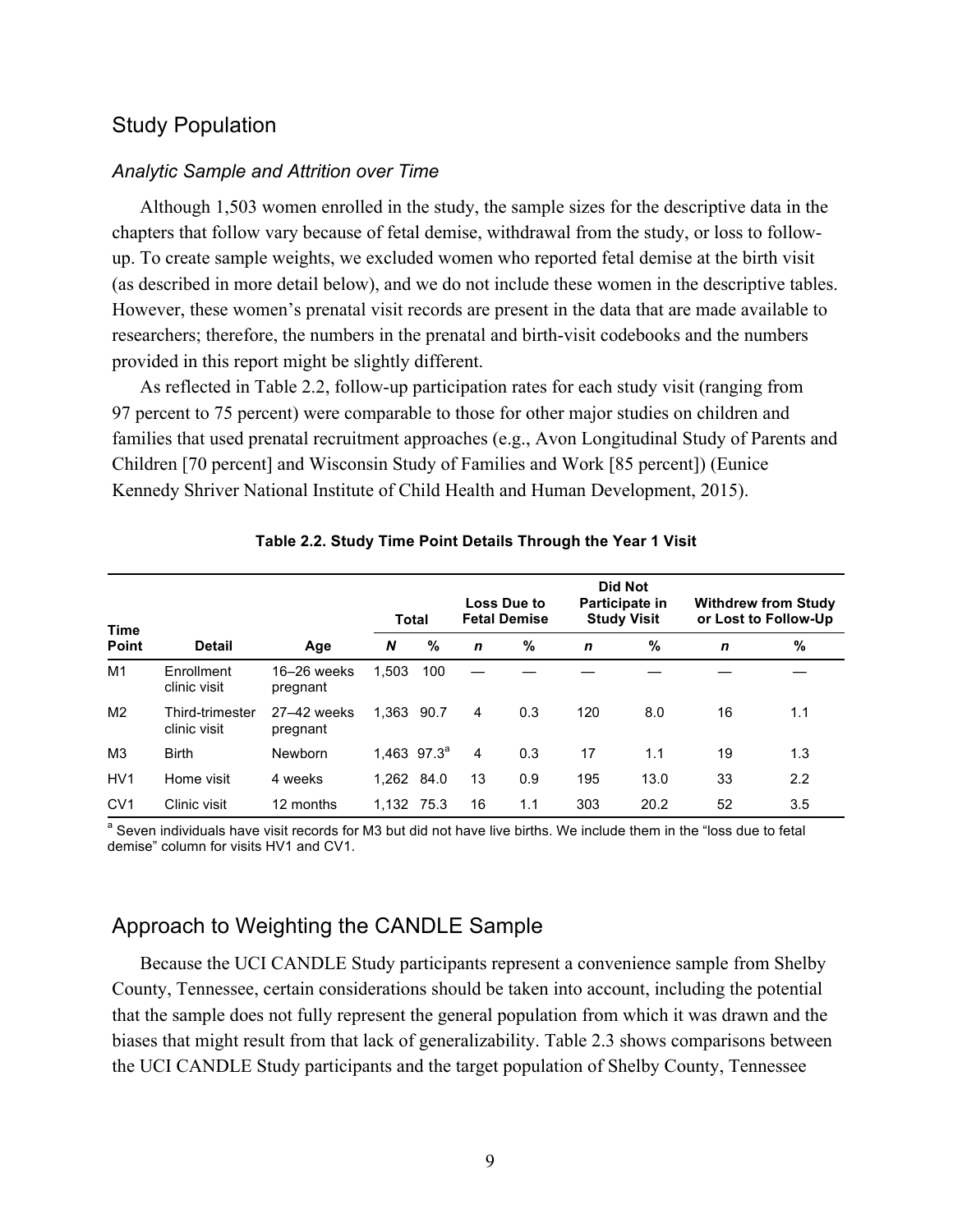(i.e., healthy pregnant women ages 16 to 40 with singleton live births between 2006 and 2011), on key demographic and clinical characteristics.

|                                           | <b>CANDLE Unweighted</b><br>Sample (mean<br>$age = 26.0 years,$<br>$SD = 5.4$ |      | <b>CANDLE Weighted</b><br>Sample (mean<br>$age = 25.9 \text{ years},$<br>$SD = 5.6$ |      | <b>Shelby County Birth</b><br>Sample (mean<br>$age = 26.5 \, years,$<br>$SD = 5.6$ |      |
|-------------------------------------------|-------------------------------------------------------------------------------|------|-------------------------------------------------------------------------------------|------|------------------------------------------------------------------------------------|------|
| Variable                                  | n                                                                             | %    | $\boldsymbol{n}$                                                                    | $\%$ | $\boldsymbol{n}$                                                                   | %    |
| Race/ethnicity                            |                                                                               |      |                                                                                     |      |                                                                                    |      |
| <b>Black</b>                              | 967                                                                           | 64.7 | 870                                                                                 | 58.2 | 51,295                                                                             | 58.2 |
| White                                     | 472                                                                           | 31.6 | 400                                                                                 | 26.8 | 23,617                                                                             | 26.8 |
| Hispanic                                  | 32                                                                            | 2.1  | 166                                                                                 | 11.1 | 9,770                                                                              | 11.1 |
| Other                                     | 21                                                                            | 1.4  | 51                                                                                  | 3.4  | 2,998                                                                              | 3.4  |
| Missing or unknown                        | $\overline{2}$                                                                | 0.1  | $\overline{7}$                                                                      | 0.5  | 434                                                                                | 0.5  |
| English as primary language               | 1,475                                                                         | 98.7 | 1,459                                                                               | 97.7 |                                                                                    |      |
| <b>Educational attainment</b>             |                                                                               |      |                                                                                     |      |                                                                                    |      |
| Less than high school                     | 184                                                                           | 12.3 | 369                                                                                 | 24.7 | 21,756                                                                             | 24.7 |
| High school diploma or<br>equivalent      | 703                                                                           | 47.1 | 740                                                                                 | 49.5 | 43,650                                                                             | 49.5 |
| <b>Technical school</b>                   | 138                                                                           | 9.2  | 60                                                                                  | 4.0  | 3,541                                                                              | 4.0  |
| College degree                            | 296                                                                           | 19.8 | 200                                                                                 | 13.4 | 11,813                                                                             | 13.4 |
| Graduate or professional<br>degree        | 171                                                                           | 11.4 | 118                                                                                 | 7.9  | 6,958                                                                              | 7.9  |
| Unknown or missing                        | $\overline{2}$                                                                | 0.1  | $\overline{7}$                                                                      | 0.4  | 396                                                                                | 0.5  |
| Income, in dollars per year               |                                                                               |      |                                                                                     |      |                                                                                    |      |
| Less than 25,000                          | 595                                                                           | 50.7 | 757                                                                                 | 50.7 | 44,660                                                                             | 50.7 |
| 25,000-less than 75,000                   | 532                                                                           | 39.1 | 276                                                                                 | 18.5 | 16,328                                                                             | 18.5 |
| 75,000 or more                            | 233                                                                           | 17.1 | 195                                                                                 | 13.1 | 11,504                                                                             | 13.1 |
| Unknown or missing                        | 134                                                                           | 9.0  | 265                                                                                 | 17.7 | 15,622                                                                             | 17.7 |
| Health insurance status                   |                                                                               |      |                                                                                     |      |                                                                                    |      |
| Medicaid or TennCare                      | 881                                                                           | 59.0 | 1,048                                                                               | 70.1 |                                                                                    |      |
| Employer or union                         | 576                                                                           | 38.6 | 402                                                                                 | 27.0 |                                                                                    |      |
| Medicare                                  | $\overline{2}$                                                                | 0.1  | $\mathbf{3}$                                                                        | 0.2  |                                                                                    |      |
| Other (private, employer, or<br>military) | 59                                                                            | 4.0  | 45                                                                                  | 3.0  |                                                                                    |      |
| Marital status                            |                                                                               |      |                                                                                     |      |                                                                                    |      |
| Never married                             | 610                                                                           | 40.9 | 666                                                                                 | 44.7 |                                                                                    |      |
| Married                                   | 561                                                                           | 37.6 | 460                                                                                 | 30.9 |                                                                                    |      |
| Widowed                                   | 1                                                                             | 0.1  | $\pmb{0}$                                                                           | 0.0  |                                                                                    |      |
| Divorced                                  | 23                                                                            | 1.5  | 24                                                                                  | 1.6  |                                                                                    |      |

**Table 2.3. Descriptive Characteristics of CANDLE (***N* **= 1,494) and Shelby County Births**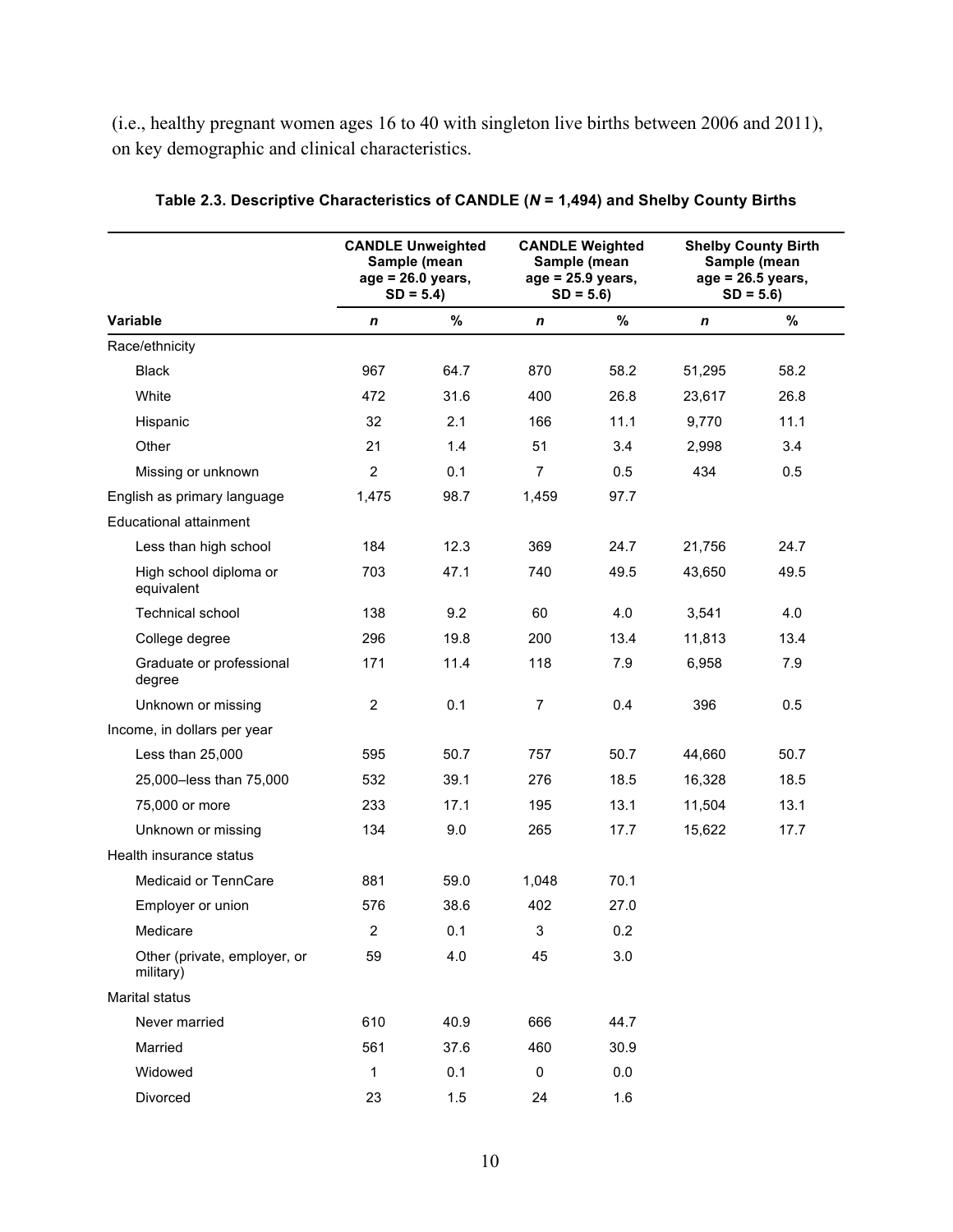|                     |     | <b>CANDLE Unweighted</b><br>Sample (mean<br>$age = 26.0 \text{ years}$<br>$SD = 5.4$ |     | <b>CANDLE Weighted</b><br>Sample (mean<br>$age = 25.9 \text{ years},$<br>$SD = 5.6$ |   | <b>Shelby County Birth</b><br>Sample (mean<br>$age = 26.5 \text{ years},$<br>$SD = 5.6$ |  |
|---------------------|-----|--------------------------------------------------------------------------------------|-----|-------------------------------------------------------------------------------------|---|-----------------------------------------------------------------------------------------|--|
| Variable            | n   | %                                                                                    | n   | %                                                                                   | n | $\frac{9}{6}$                                                                           |  |
| Separated           | 16  | 1.1                                                                                  | 27  | 1.8                                                                                 |   |                                                                                         |  |
| Living with partner | 282 | 18.9                                                                                 | 313 | 21.0                                                                                |   |                                                                                         |  |
| Unknown or missing  |     | 0.1                                                                                  | 3   | 0.2                                                                                 |   |                                                                                         |  |

NOTE: SD = standard deviation. The weighting procedure used a binary age variable that indicated whether the participant's age was above or below the median age of mothers who gave birth in Shelby County (age 26). Although the distribution of the mothers who were above and below the median age was the same for the Shelby County population (49 percent and 51 percent, respectively) and the weighted CANDLE population (49 percent and 51 percent, respectively), the weighted mean age, presented as a continuous variable (which was not used in the weighting procedure) is slightly lower for the weighted CANDLE sample. English as the primary language in the home, health insurance status, and marital status were unavailable for comparison in Shelby County birth-record data. Participants may have selected more than one health insurance option, and there was no option for "no health insurance."

As shown, we note some significant differences (see the full discussion of differences in the next section). For example, women enrolled in the CANDLE sample tended to have higher incomes, had attained higher levels of education, and were more likely to be black or white than Hispanic or another race. In light of these differences, we estimated poststratification weights for each wave of the UCI CANDLE Study that aim to make the respondents in the CANDLE sample representative of women having healthy births in Shelby County, Tennessee, between 2006 and 2011. We will make these weights available to researchers upon request.

We estimated weights for 1,494 records (women whose M3 records did not indicate fetal demise) using a raking procedure, which iteratively adjusts the poststratification weights so the adjusted (weighted) distribution of the analytic sample matches the distribution of the target population on each covariate included in the model (Bacharach, 1965). Estimation took place in the R package using the *rake* command and the weights controlled for maternal age, race, education, and income. We note that, prior to creating the weights, we selected the target Shelby County sample by applying a subset of the inclusion and exclusion criteria of the UCI CANDLE Study to the Shelby County births because those data did not include all CANDLE inclusion factors. This resulted in a Shelby County sample of women who had single pregnancies, were between 16 and 40 years of age in the second trimester, and were not infected with hepatitis B or C. We also note that these weights have some limitations because perfect alignment between Shelby County data and the target population of healthy mothers enrolled in the UCI CANDLE Study is not feasible based on existing data (for example, the Tennessee Department of Health does not have enough health information on mothers delivering live births in Shelby County to determine whether a mother was as healthy as would be required to enroll in the UCI CANDLE Study).

Table 2.3 shows the unweighted and weighted descriptive characteristics of the CANDLE sample and the Shelby County birth sample. After weighting, the two samples showed similar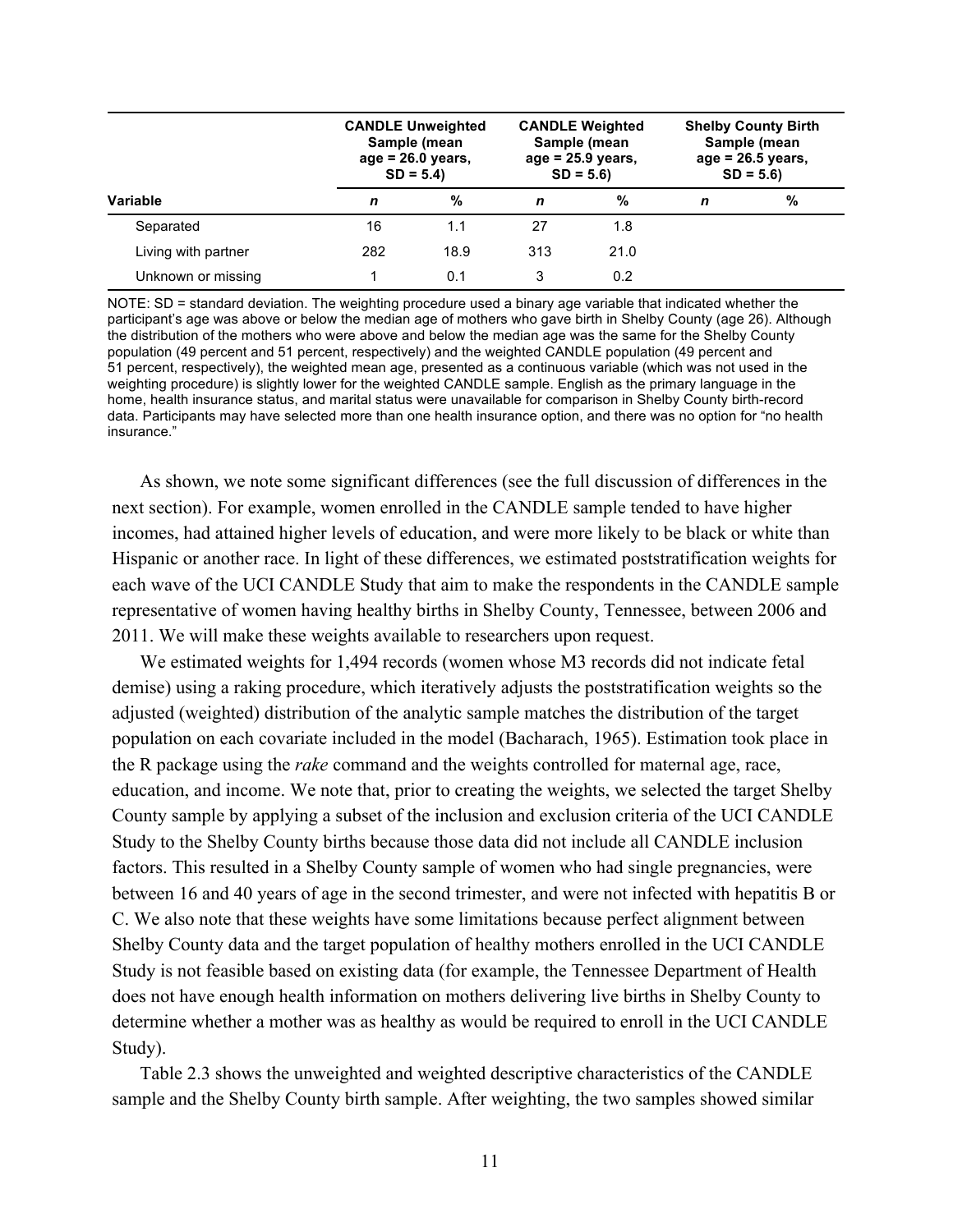characteristics on all variables used to estimate the weights (age, race, education, and income). The weighting procedure used a binary age variable (above or below the median age).

#### Sample Characteristics

#### *Sample Characteristics Used for Weighting (Age, Race, Education, Income)*

The weighted analytic sample of mothers was, on average, 25.9 years old, with an even distribution of mothers between 19 and 31 years (see Table 2.3). Figure 2.1 provides the distribution of mothers' ages at the baseline visit, showing that most were between 19 and 31 years.



**Figure 2.1. Distribution of Mothers' Ages at Baseline Visit**

According to the weighted data, 58 percent of mothers were black, 27 percent white, 11 percent Hispanic, 3 percent other race or ethnicity, and less than 1 percent unknown. Seventyfour percent of mothers had a high school education or less, and 51 percent had less than \$25,000 annual income (see Table 2.3).

#### *Other Demographic Characteristics of the Mothers in the Sample*

Although these characteristics were not available for comparison in the Shelby County birth sample, we also examined the distribution of health insurance coverage and marital status among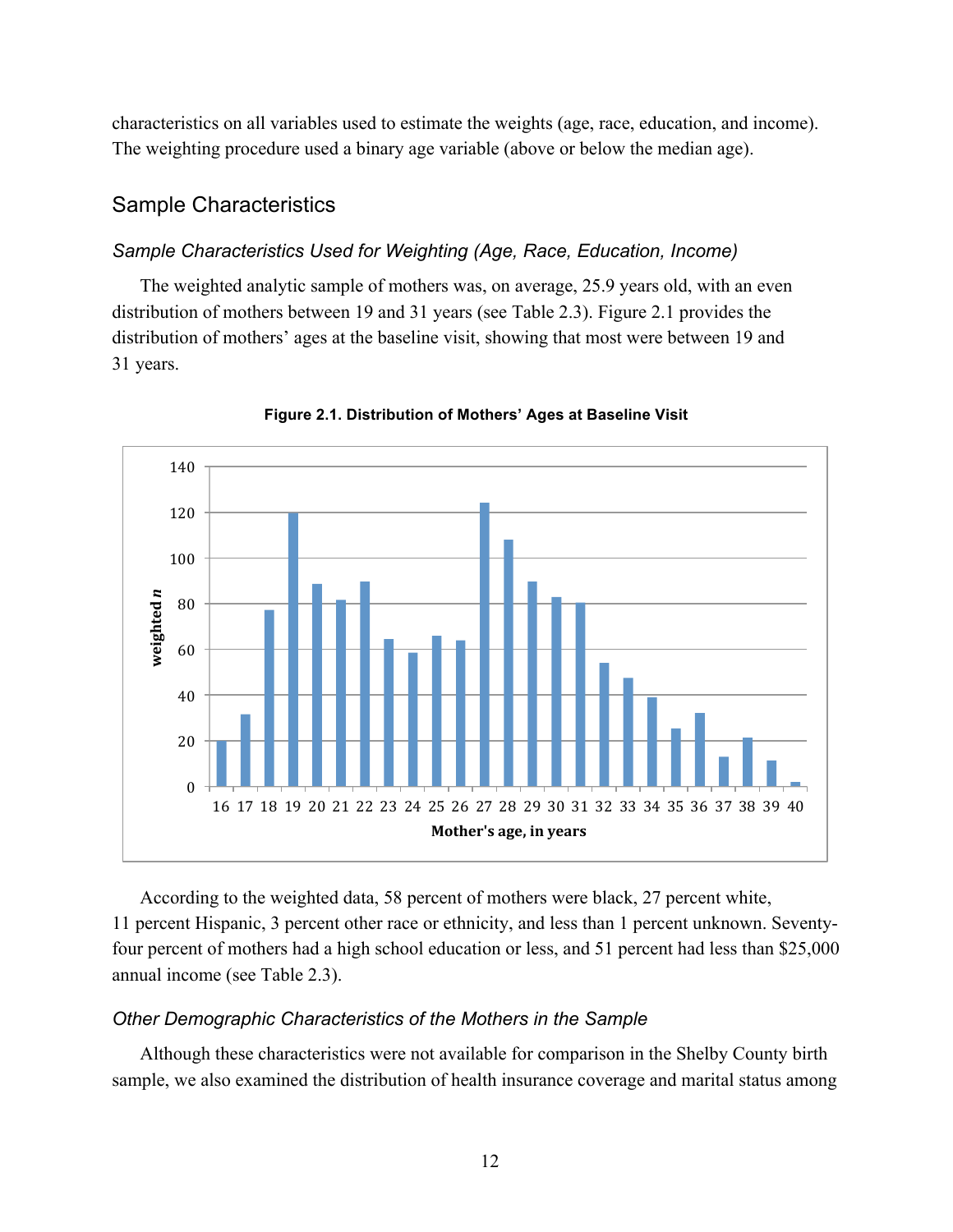CANDLE mothers at the baseline visit (see Table 2.3). The majority of mothers received health insurance through Medicaid or TennCare (70 percent) or their employers (27 percent).

Additionally, 45 percent of mothers were never married, and 31 percent were married at the time of the baseline visit. The vast majority (98 percent) of CANDLE mothers identified English as the language spoken primarily in the home (comparisons with Shelby County data were unavailable) (see Table 2.3).

#### *Demographic Characteristics of the Child's Father*

At the baseline visit (M1), CANDLE investigators also collected information about each CANDLE child's father from the enrolled mothers. The average age of the CANDLE child's father at M1 was 28.8 years (SD = 6.4). Sixty-three percent of CANDLE fathers were identified as black, 35 percent of CANDLE fathers were identified as white, and 2 percent were identified as other races or ethnicities. Eleven percent of the CANDLE fathers had less than a high school education; 55 percent completed high school degrees or equivalent; 6 percent completed some college or trade school; 19 percent had college degrees; and 10 percent had graduate or professional degrees. Most responses to the income question were "unknown" or missing (75 percent of those who were asked). Among those with nonmissing data (this question was added to the protocol in 2009), 62 percent of fathers had income levels under \$25,000 per year. There were 839 participants who were not asked this question.

#### Measures

Table 2.4 provides a summary of the types of data that were collected during each datacollection period as part of the UCI CANDLE Study up to the first clinic visit. The measures can be grouped into eight high-level topics: demographics; prenatal and birth characteristics; child and family health; child and family nutrition; mother's mental and behavioral health; cognitive performance; psychosocial measures; and biological samples. We have provided demographic information in this chapter (Chapter Two). Subsequent chapters provide baseline data (for all measures through year 1) and additional information about the forms used to capture this information, including background information for each data-collection form, a description of the form, administration and scoring information for measures contained within each form, and notes about systematic missingness or data issues.

|                  | M1<br><b>Enrollment</b><br><b>Visit (16–</b> | <b>M2 Second</b><br><b>Prenatal</b><br>Visit $(27 -$ |          | <b>HV1 Home</b>    |                                     |
|------------------|----------------------------------------------|------------------------------------------------------|----------|--------------------|-------------------------------------|
| <b>Condition</b> | 26 weeks<br>pregnant)                        | 42 weeks<br>pregnant)                                | M3 Birth | Visit<br>(4 weeks) | <b>CV1 Clinic</b><br>Visit (1 year) |

|  |  |  | Table 2.4. Study Timeline and Forms Through the First-Year Clinic Visit |
|--|--|--|-------------------------------------------------------------------------|
|--|--|--|-------------------------------------------------------------------------|

Parental demographics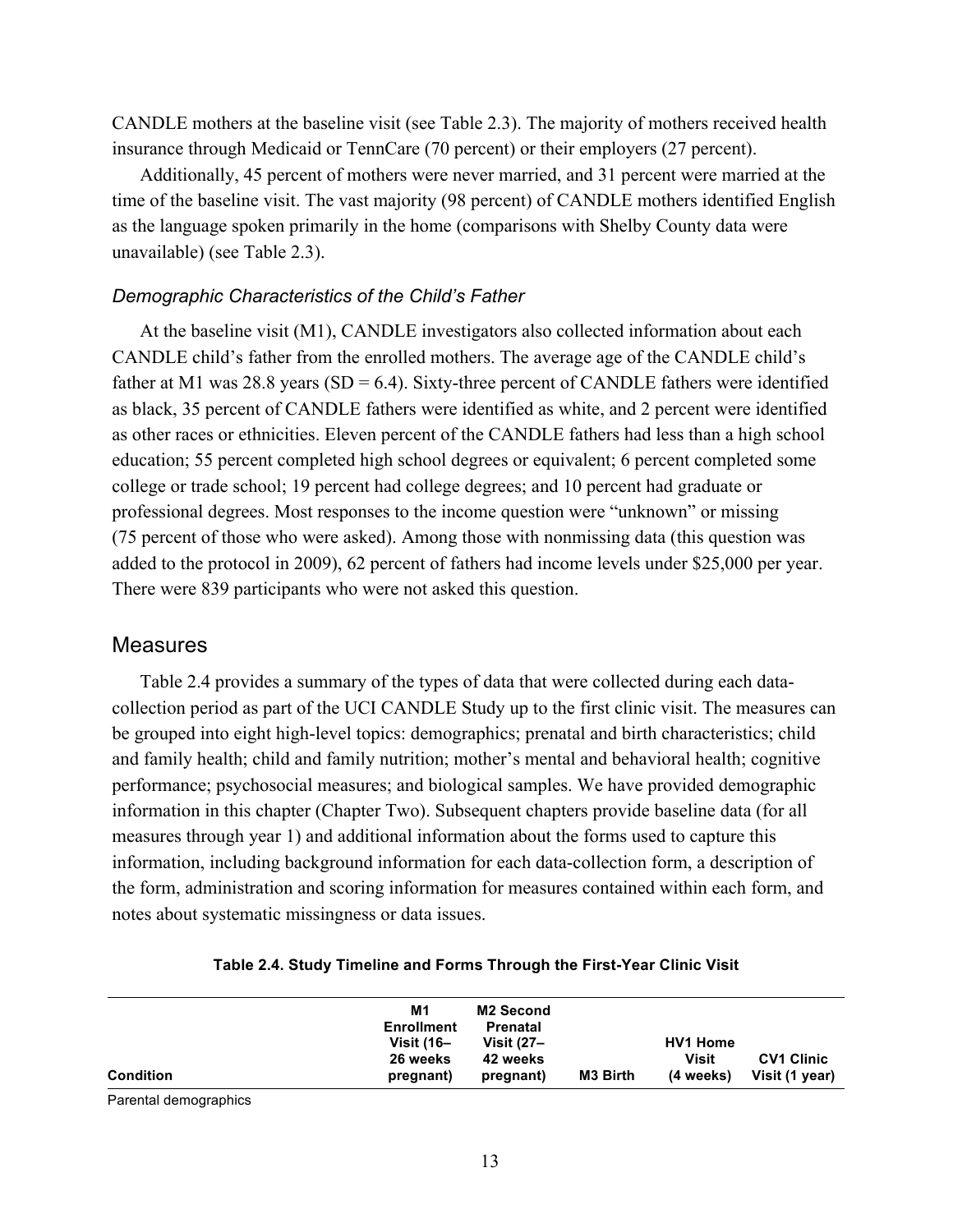| <b>Condition</b>                                                                                                                                                                                                                 | M1<br><b>Enrollment</b><br><b>Visit (16-</b><br>26 weeks<br>pregnant) | <b>M2 Second</b><br>Prenatal<br><b>Visit (27-</b><br>42 weeks<br>pregnant) | M3 Birth | <b>HV1 Home</b><br><b>Visit</b><br>(4 weeks) | <b>CV1 Clinic</b><br>Visit (1 year) |
|----------------------------------------------------------------------------------------------------------------------------------------------------------------------------------------------------------------------------------|-----------------------------------------------------------------------|----------------------------------------------------------------------------|----------|----------------------------------------------|-------------------------------------|
| Demographic survey (mother and<br>father) includes gender, language,<br>age, race, ethnicity, income,<br>education, insurance status, marital<br>status, and paternal information                                                | x                                                                     |                                                                            |          |                                              | x                                   |
| Prenatal and birth characteristics                                                                                                                                                                                               |                                                                       |                                                                            |          |                                              |                                     |
| Maternal Baseline Enrollment Data<br>Form (mother) includes BMI<br>measurements, substance-abuse<br>history, obstetric and gynecological<br>history, medical history, and sexual<br>history                                      | x                                                                     |                                                                            |          |                                              |                                     |
| Labor and Delivery Summary Form<br>(mother)                                                                                                                                                                                      |                                                                       |                                                                            | x        |                                              |                                     |
| Labor and Delivery Updates and<br>Complications Form (mother)<br>includes complication history, type of<br>labor, and delivery classification                                                                                    |                                                                       |                                                                            | x        |                                              |                                     |
| Neonatal Summary Form (child)<br>includes birth status, infant gender,<br>and discharge diagnosis                                                                                                                                |                                                                       |                                                                            | x        |                                              |                                     |
| Child and family health                                                                                                                                                                                                          |                                                                       |                                                                            |          |                                              |                                     |
| Child Health Update Form (child)<br>includes hospitalizations, illnesses,<br>and weight                                                                                                                                          |                                                                       |                                                                            |          | х                                            | x                                   |
| BISQ (child) assesses characteristics<br>of sleep behaviors                                                                                                                                                                      |                                                                       |                                                                            |          |                                              | x                                   |
| Family Health History (child) includes<br>family history of substance abuse,<br>developmental learning disabilities,<br>dementia, autism, psychiatric<br>disorders, cardiovascular health,<br>obesity, and related complications |                                                                       |                                                                            |          |                                              | x                                   |
| <b>Residence Establishment and Lead</b><br>Risk Assessment (child)                                                                                                                                                               |                                                                       |                                                                            |          | x                                            | x                                   |
| Child Exam (child)                                                                                                                                                                                                               |                                                                       |                                                                            |          |                                              | x                                   |
| CSHCN (child) includes medications;<br>medical, behavioral, or health<br>conditions; educational services;<br>physical therapy, occupational<br>therapy, and speech therapy; and<br>anthropometry measurements                   |                                                                       |                                                                            |          |                                              | x                                   |
| Child and family nutrition                                                                                                                                                                                                       |                                                                       |                                                                            |          |                                              |                                     |
| FFQ (mother)                                                                                                                                                                                                                     | х                                                                     |                                                                            |          | x                                            |                                     |
| <b>Choline Inhibitor Questionnaire</b><br>(mother)                                                                                                                                                                               |                                                                       |                                                                            |          | х                                            | x                                   |
| IFQ (child)                                                                                                                                                                                                                      |                                                                       |                                                                            |          | X                                            | x                                   |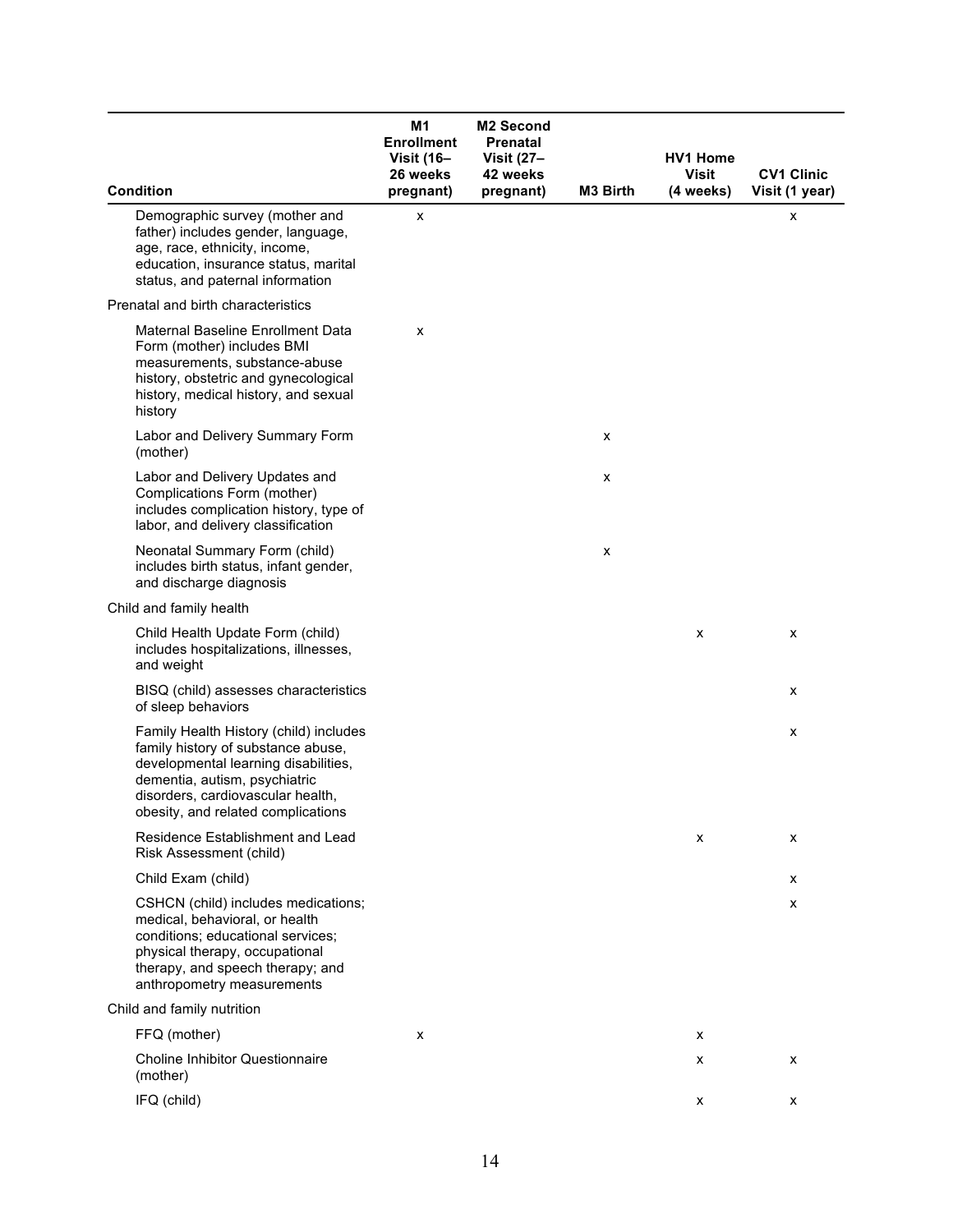| <b>Condition</b>                                                                                                       | M <sub>1</sub><br><b>Enrollment</b><br><b>Visit (16-</b><br>26 weeks<br>pregnant) | M2 Second<br>Prenatal<br><b>Visit (27-</b><br>42 weeks<br>pregnant) | M3 Birth | <b>HV1 Home</b><br><b>Visit</b><br>(4 weeks) | <b>CV1 Clinic</b><br>Visit (1 year) |
|------------------------------------------------------------------------------------------------------------------------|-----------------------------------------------------------------------------------|---------------------------------------------------------------------|----------|----------------------------------------------|-------------------------------------|
| Food program questionnaire (mother<br>and child)                                                                       |                                                                                   |                                                                     |          | x                                            | x                                   |
| 24-hour food recall (mother)                                                                                           |                                                                                   |                                                                     |          | x                                            | X                                   |
| Mother's mental and behavioral<br>health                                                                               |                                                                                   |                                                                     |          |                                              |                                     |
| TEMPS (mother)                                                                                                         | X                                                                                 |                                                                     |          |                                              |                                     |
| BSI (mother)                                                                                                           |                                                                                   | X                                                                   |          |                                              | X                                   |
| RSE (mother)                                                                                                           |                                                                                   | x                                                                   |          |                                              |                                     |
| EPDS (mother)                                                                                                          |                                                                                   |                                                                     |          | x                                            | x                                   |
| Child cognitive performance                                                                                            |                                                                                   |                                                                     |          |                                              |                                     |
| BSID-III (child)                                                                                                       |                                                                                   |                                                                     |          |                                              | x                                   |
| WASI-III subscales (mother)                                                                                            |                                                                                   |                                                                     |          |                                              | $\pmb{\mathsf{x}}$                  |
| Child and family psychosocial characteristics                                                                          |                                                                                   |                                                                     |          |                                              |                                     |
| CTS2 (mother)                                                                                                          |                                                                                   | X                                                                   |          |                                              |                                     |
| TLEQ (mother)                                                                                                          |                                                                                   | x                                                                   |          |                                              |                                     |
| SSQ6 (mother)                                                                                                          |                                                                                   | X                                                                   |          |                                              |                                     |
| KIDI (mother)                                                                                                          |                                                                                   | X                                                                   |          |                                              |                                     |
| Household questionnaire (mother<br>and child) includes who lives in the<br>home and feelings about the<br>neighborhood |                                                                                   |                                                                     |          | x                                            |                                     |
| CAPI (mother)                                                                                                          |                                                                                   |                                                                     |          |                                              | X                                   |
| PSI (mother)                                                                                                           |                                                                                   |                                                                     |          |                                              | x                                   |
| NCAST PCI (mother and child)                                                                                           |                                                                                   |                                                                     |          |                                              | x                                   |
| <b>Child Care Arrangements</b><br>Questionnaire (Child Care<br>Information) (mother and child)                         |                                                                                   |                                                                     |          |                                              | x                                   |
| SIB-R (child)                                                                                                          |                                                                                   |                                                                     |          |                                              | $\pmb{\mathsf{x}}$                  |
| BITSEA (child)                                                                                                         |                                                                                   |                                                                     |          |                                              | X                                   |
| <b>Biological samples</b>                                                                                              |                                                                                   |                                                                     |          |                                              |                                     |
| Blood (mother)                                                                                                         | X                                                                                 | x                                                                   | X        |                                              |                                     |
| Urine (mother)                                                                                                         | X                                                                                 | X                                                                   | X        |                                              |                                     |
| Umbilical-cord blood                                                                                                   |                                                                                   |                                                                     | X        |                                              |                                     |
| Placental tissue                                                                                                       |                                                                                   |                                                                     | х        |                                              |                                     |
| Blood (child)                                                                                                          |                                                                                   |                                                                     | X        |                                              |                                     |

NOTE: BMI = body mass index. KIDI = Knowledge of Infant Development Inventory.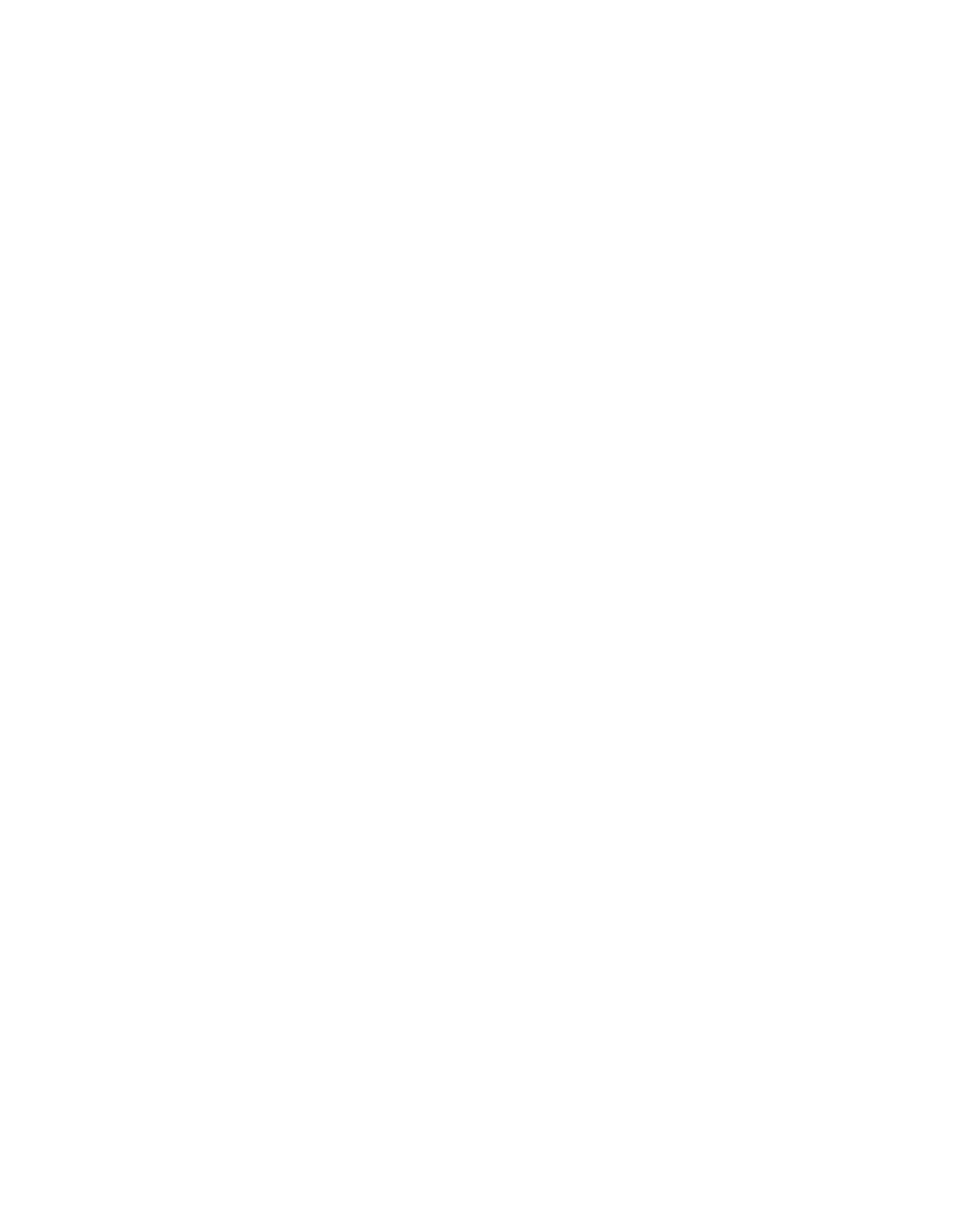This chapter provides additional information on the types of data collected to capture relevant prenatal and birth characteristics. CANDLE staff used four forms to collect these data: the Maternal Baseline Enrollment Data Form, labor and delivery forms (Labor and Delivery Updates and Complications Form and Labor and Delivery Summary Form), and Neonatal Summary Form. Information about these forms, the types of data collected, and baseline results are presented in this chapter.

# Maternal Baseline Enrollment Data Form

# *Background*

CANDLE investigators at UTHSC created the Maternal Baseline Enrollment Data Form for the specific purpose of CANDLE data collection about the current pregnancy and mother's health history.

# *Description*

The Maternal Baseline Enrollment Data Form assesses information about the current pregnancy, including self-reported prepregnancy weight (in kilograms), self-reported current weight (in kilograms), self-reported height (in meters), expected due date, gestational age, and date of first prenatal visit. The obstetrics and gynecological history section obtains general information about history of pregnancies. The form also assesses information about the participants' history of medical conditions, sexual history, and substance history during the current pregnancy and over the course of the mother's life. For most of the items in the latter two sections, the form also asks the biological mother to report whether these questions apply to any current or prior sexual partner. The final section asks whether the mother is currently taking any medications on a given list.

## *Administration*

A trained UCI CANDLE Study research assistant administers the Maternal Baseline Enrollment Data Form during an in-person clinic visit using a paper form. A research assistant also enters data into the database. CANDLE administered the Maternal Baseline Enrollment Data Form at the first maternal or baseline visit (M1).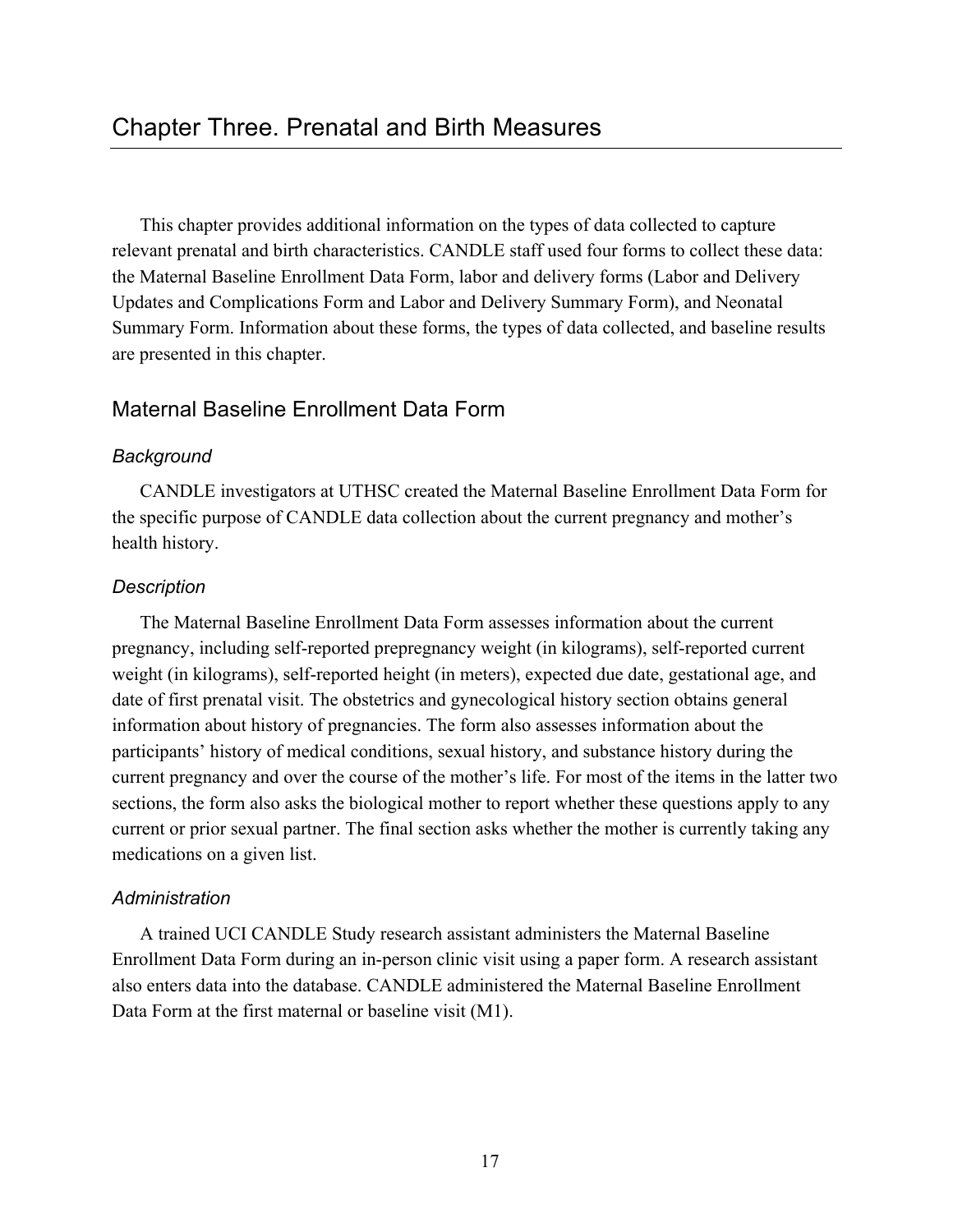### *Scoring*

The Maternal Baseline Enrollment Data Form includes three calculated variables: gestational age, BMI classification, and pregnancy interval.

Based on an expected full-term pregnancy of 280 days, CANDLE researchers calculated gestational age at enrollment (in weeks) as

$$
\frac{Material BaselineVisitDate - (Date of Estimate dDueDate - 280)}{7}.
$$

CANDLE researchers calculated BMI classification based on self-report prepregnancy weight (in kilograms) and height (in meters).

Because some participants fell below the age 20 cutoff for adult classification, CANDLE researchers used two classification guidelines. They based BMI classifications for participants ages 16 to 20 on BMI percentiles following the Centers for Disease Control and Prevention (CDC) classification guidelines (CDC, 2015).

CANDLE researchers based BMI classifications for participants older than 20 years of age on BMI percentiles following the World Health Organization (WHO) classification recommendations (WHO, 2015).

The information used to calculate the time elapsed between pregnancies (pregnancy interval) was the mother's estimated date of delivery and date of last pregnancy termination (e.g., miscarriage, delivery). To calculate pregnancy interval, CANDLE researchers followed these steps:

- 1. Subtract 280 days or (40 weeks, by CDC standards) from the estimated delivery date variable, providing the mother's last period date.
- 2. Subtract the date of last pregnancy from the last period date, providing the time frame between the mother's last pregnancy and current conception.

In cases in which the date of last pregnancy was reported (or documented) as later than the calculated last pregnancy dates, a negative value resulted for the pregnancy variable. Because these dates resulted in errors in the raw reporting form, the RAND data-cleaning team set these cases to missing (coded as *.V* for impossible value).

## *Data Notes*

We have numbered survey items for convenience in the codebook appendix, which we will make available to researchers who request the data, and we use these item numbers in the labels. We number items with dates as responses, although, as of this time, no dates are released in public files. All participants have data for some items in the Maternal Baseline Enrollment Data Form. For items assessing experiences for the current pregnancy versus ever, the intent was to distinguish between conditions experienced during the current pregnancy and those experienced at an earlier time in the mother's life but not during current pregnancy. If a respondent answered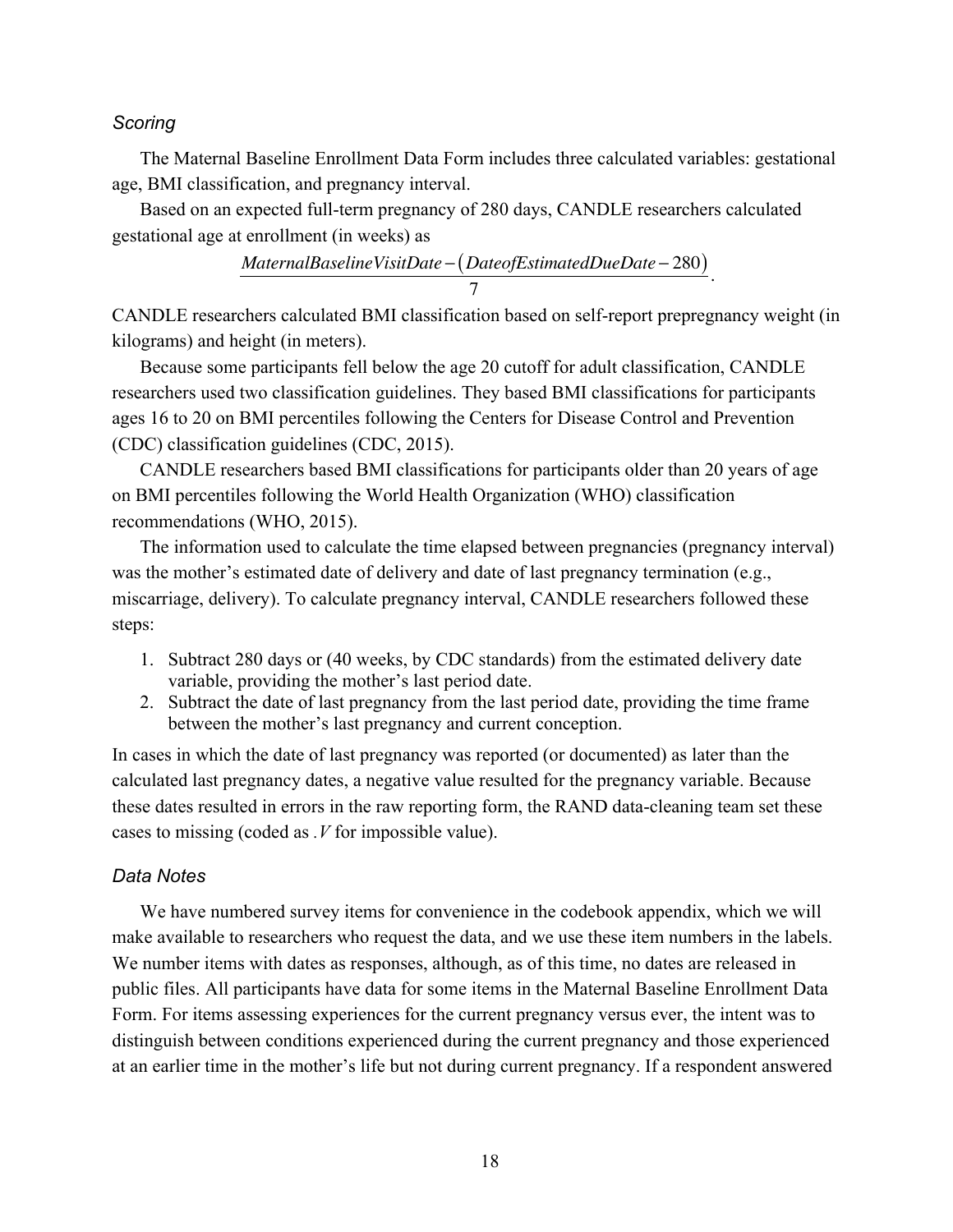"yes" to both, we interpreted this response as having happened both before and during the current pregnancy.

## *Data*

This section contains descriptive data from the Maternal Baseline Enrollment Data Form (current pregnancy, obstetric and gynecological history, medical-condition history, sexual history, substance-abuse history, and medication history).

## Current Pregnancy

The average prepregnancy weight of the CANDLE mothers was 74 kg (see Table 3.1).

|                                            |   |                               |              | Unweighted Weighted |           |
|--------------------------------------------|---|-------------------------------|--------------|---------------------|-----------|
| Weight                                     | N |                               | Mean SD Mean |                     | <b>SD</b> |
| Prepregnancy 1,489 74.25 21.28 73.97 21.93 |   |                               |              |                     |           |
| At M1                                      |   | 1,488 81.92 21.27 81.98 22.41 |              |                     |           |

**Table 3.1. Self-Reported Weight of Mother, in Kilograms**

Roughly half of CANDLE mothers had normal BMIs (see Figure 3.1).



**Figure 3.1. Body Mass Index Class of Mother at Prepregnancy Weight**

NOTE: BMI class data were missing for 1,134 weighted observations.

Figure 3.2 shows the distribution of gestational age at enrollment in weeks. Gestational age at enrollment was self-reported as less than 28 weeks. When CANDLE investigators obtained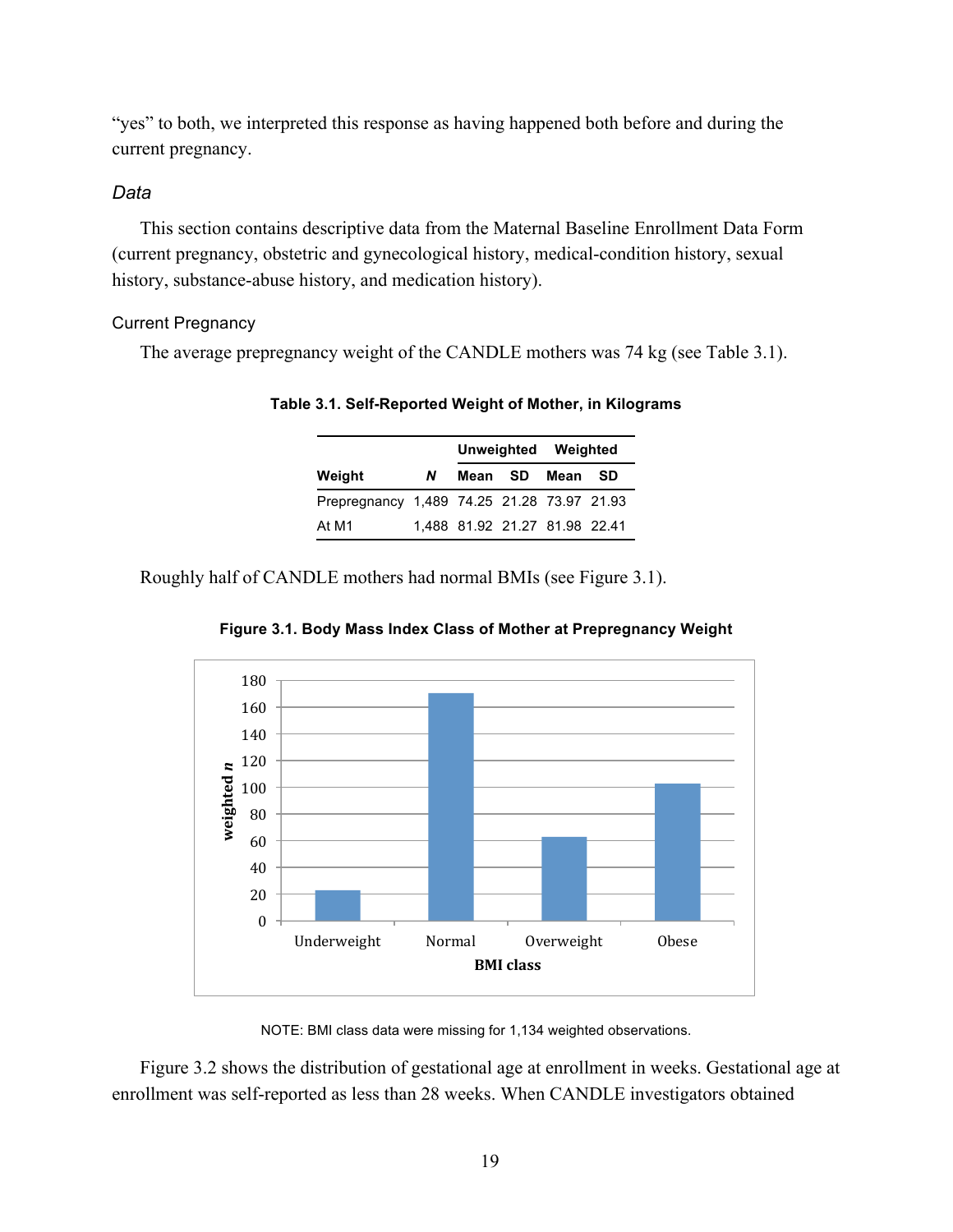additional information, the gestational age for four participants reflected the early third trimester, i.e., 28 to 30 weeks. The average gestational age at enrollment was 23 weeks.



**Figure 3.2. Estimated Gestational Age at Enrollment, in Weeks**

# Obstetric and Gynecological History

On average, mothers had  $2.81$  (SD = 1.88) pregnancies prior to the current pregnancy, with an average of 2.95 years (1,078.49 days) between pregnancies. Table 3.2 and Table 3.3 present additional information about pregnancy history.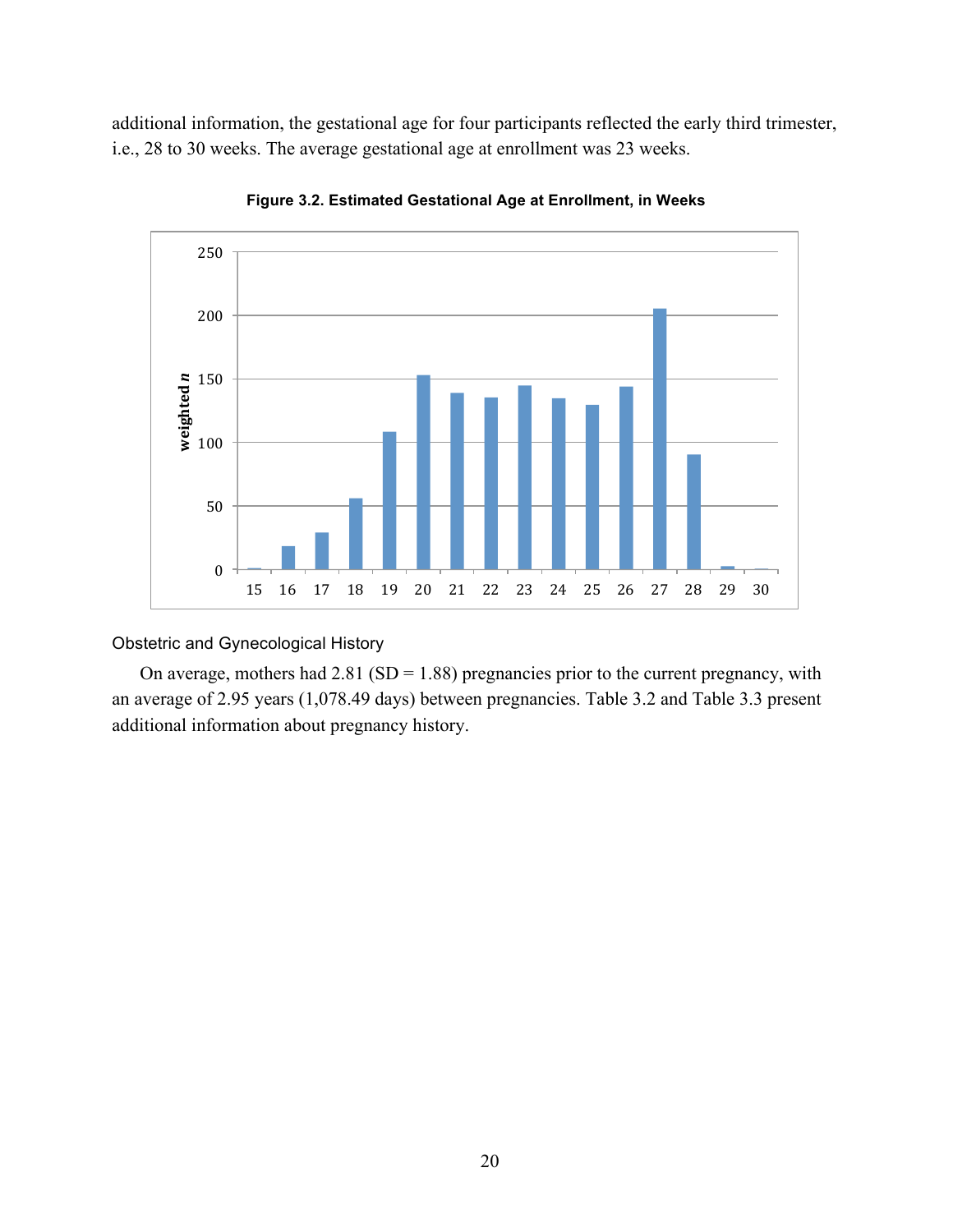|                                                                                                           |       | <b>Unweighted</b> |                 | Weighted          |                 |
|-----------------------------------------------------------------------------------------------------------|-------|-------------------|-----------------|-------------------|-----------------|
| Pregnancy                                                                                                 | $N^a$ | Mean <sup>b</sup> | SD <sup>c</sup> | Mean <sup>d</sup> | SD <sup>e</sup> |
| Total number of pregnancies (including current<br>pregnancy, miscarriages, abortions, and<br>stillbirths) | 1.494 | 2.57              | 1.65            | 2.81              | 1.88            |
| Delivered full-term (≥37 weeks)                                                                           | 1.494 | 1.00              | 1.21            | 1.18              | 1.39            |
| Delivered preterm (<37 weeks)                                                                             | 1.494 | 0.10              | 0.34            | 0.10              | 0.34            |
| Induced abortions                                                                                         | 1.494 | 0.21              | 0.58            | 0.22              | 0.60            |
| Spontaneous abortions                                                                                     | 1.493 | 0.27              | 0.58            | 0.31              | 0.63            |
| Multiple gestations                                                                                       | 1.491 | 0.03              | 0.16            | 0.03              | 0.17            |

### **Table 3.2. Pregnancy History of Mother: Number and Frequency**

NOTE: Less than 1.5 percent of the CANDLE sample experienced placental previa (ever). A participant has a value for "time interval between pregnancies" only if she reported a previous pregnancy.

<sup>a</sup> 874 days between pregnancies.<br>
<sup>b</sup> 1,029.97 days between pregnancies.<br>  $\frac{c}{1}$  1,031.47 days between pregnancies.<br>
<sup>d</sup> 1,078.49 days between pregnancies.<br>
<sup>e</sup> 1,113.04 days between pregnancies.

|                                      |       | <b>Unweighted</b> |     | Weighted |     |
|--------------------------------------|-------|-------------------|-----|----------|-----|
| <b>History</b>                       | N     | n                 | %   | n        | %   |
| Infertility treatment                | 1,485 | 49                | 3.3 | 50       | 3.4 |
| Pregnancy complications <sup>a</sup> |       |                   |     |          |     |
| Preeclampsia (ever)                  | 1.480 | 67                | 4.5 | 76       | 5.1 |
| Preterm labor (ever)                 | 1,492 | 102               | 6.8 | 94       | 6.3 |

#### **Table 3.3. Pregnancy History of the Mother: Infertility and Complications**

NOTE: Less than 1.5 percent of the CANDLE sample experienced placental previa (ever).

The most common gynecological health conditions were related to vaginal discharge ever and during the current pregnancy. Forty-three percent of mothers experienced malodorous vaginal discharge ever and 40 percent during the current pregnancy. Similarly, 40 percent of mothers reported abnormal vaginal discharge ever and 19 percent during the current pregnancy (Table 3.4).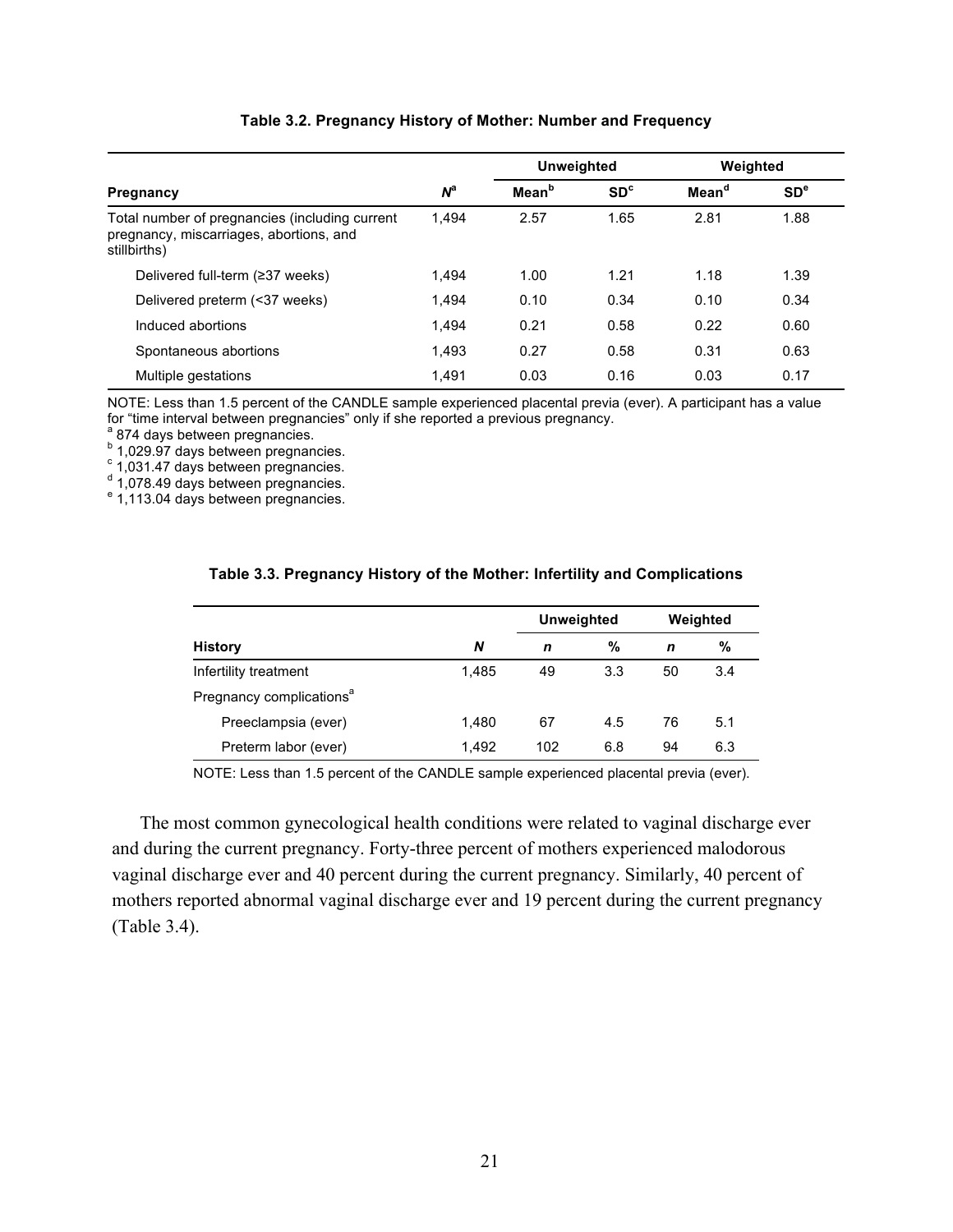|                                                                                                                                              |       | <b>Unweighted</b> |      | Weighted |      |
|----------------------------------------------------------------------------------------------------------------------------------------------|-------|-------------------|------|----------|------|
| <b>Condition</b>                                                                                                                             | N     | n                 | %    | n        | %    |
| Abnormal vaginal discharge                                                                                                                   |       |                   |      |          |      |
| Ever                                                                                                                                         | 1.486 | 633               | 42.6 | 593      | 39.9 |
| Current pregnancy                                                                                                                            | 1.490 | 270               | 18.1 | 288      | 19.4 |
| Malodorous (foul-smelling) vaginal discharge                                                                                                 |       |                   |      |          |      |
| Ever                                                                                                                                         | 601   | 261               | 43.4 | 259      | 43.1 |
| Current pregnancy                                                                                                                            | 252   | 103               | 40.9 | 101      | 39.9 |
| NOTE: CANDLE asked a participant about malodorous discharge only if she responded "yes" to the question about<br>abnormal vaginal discharge. |       |                   |      |          |      |

## **Table 3.4. Gynecological Conditions of Mother**

### Medical-Condition History

The most common medical health conditions were asthma and group B strep (Table 3.5).

|                                                             |       | <b>Unweighted</b> |      | Weighted |      |
|-------------------------------------------------------------|-------|-------------------|------|----------|------|
| <b>Condition</b>                                            | N     | n                 | %    | n        | %    |
| Asthma                                                      |       |                   |      |          |      |
| Ever                                                        | 1,484 | 160               | 10.8 | 158      | 10.7 |
| Current pregnancy                                           | 1,489 | 85                | 5.7  | 93       | 6.2  |
| Group B strep (ever)                                        | 1.474 | 120               | 8.1  | 110      | 7.4  |
| Major accidents requiring hospitalization or surgery (ever) | 1,485 | 79                | 5.3  | 92       | 6.2  |

# **Table 3.5. Medical Conditions of Mother**

NOTE: Less than 1.5 percent of the CANDLE sample experienced the following: Rhesus sensitized (ever or during the current pregnancy), diabetes (ever or during the current pregnancy), thyroid disease (ever or during the current pregnancy), seizure disorder (ever or during the current pregnancy), sickle-cell disease (ever or during the current pregnancy), and major accidents requiring hospitalization or surgery (during the current pregnancy).

### Sexual History

The most common sexually transmitted infections were chlamydia, trichomoniasis, and genital herpes (herpes simplex virus) (see Table 3.6).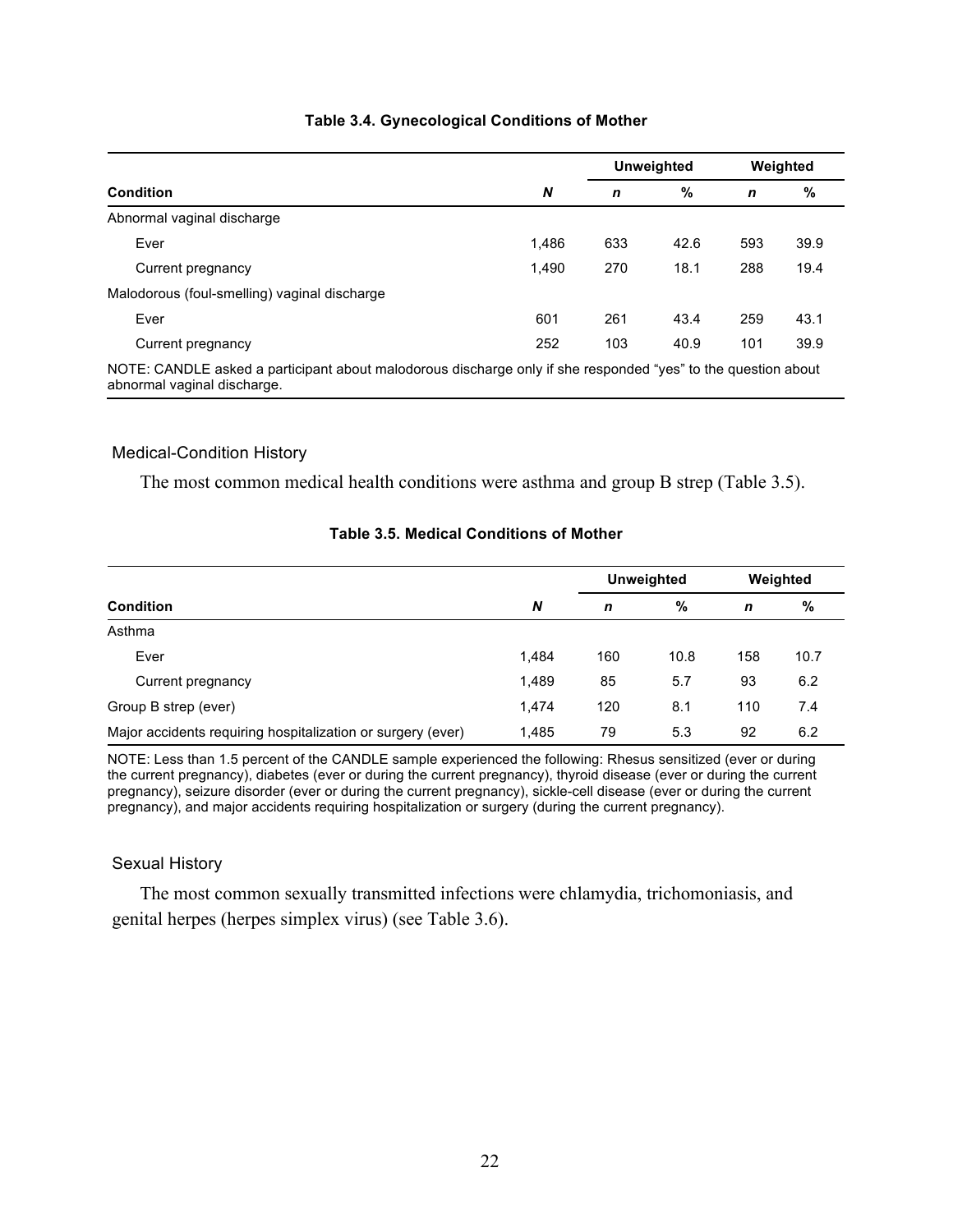|                                       |       | Unweighted |     |    | Weighted |
|---------------------------------------|-------|------------|-----|----|----------|
| <b>Infection</b>                      | N     | n          | %   | n  | %        |
| Chlamydia                             | 1.482 | 76         | 5.1 | 88 | 5.9      |
| Trichomoniasis                        | 1.482 | 49         | 3.3 | 55 | 3.7      |
| Genital herpes (herpes simplex virus) | 1.487 | 36         | 2.4 | 41 | 2.8      |

### **Table 3.6. Sexually Transmitted Infections During Current Pregnancy**

NOTE: Less than 1.5 percent of the CANDLE sample experienced the following during pregnancy: sex-work exposure, genital warts (HPV), gonorrhea, syphilis, pelvic inflammatory disease, hepatitis B, or other sexually transmitted disease.

### Substance-Abuse History

At baseline, less than 15 percent of the CANDLE mothers reported using tobacco during the pregnancy; 7 percent of mothers reported using alcohol during the pregnancy. Less than 5 percent of CANDLE mothers reported noninjection drug use during the pregnancy; 30 percent of CANDLE mothers reported any noninjection drug use (before or during the current pregnancy). According to CANDLE mothers' reports, 41 percent of their current sex partners used noninjection drugs. Very few CANDLE mothers reported any personal injection drug use or injection drug use by their partners. See Table 3.7 for more details about specific drugs that were used during the current pregnancy, ever, and by the participant's sex partner.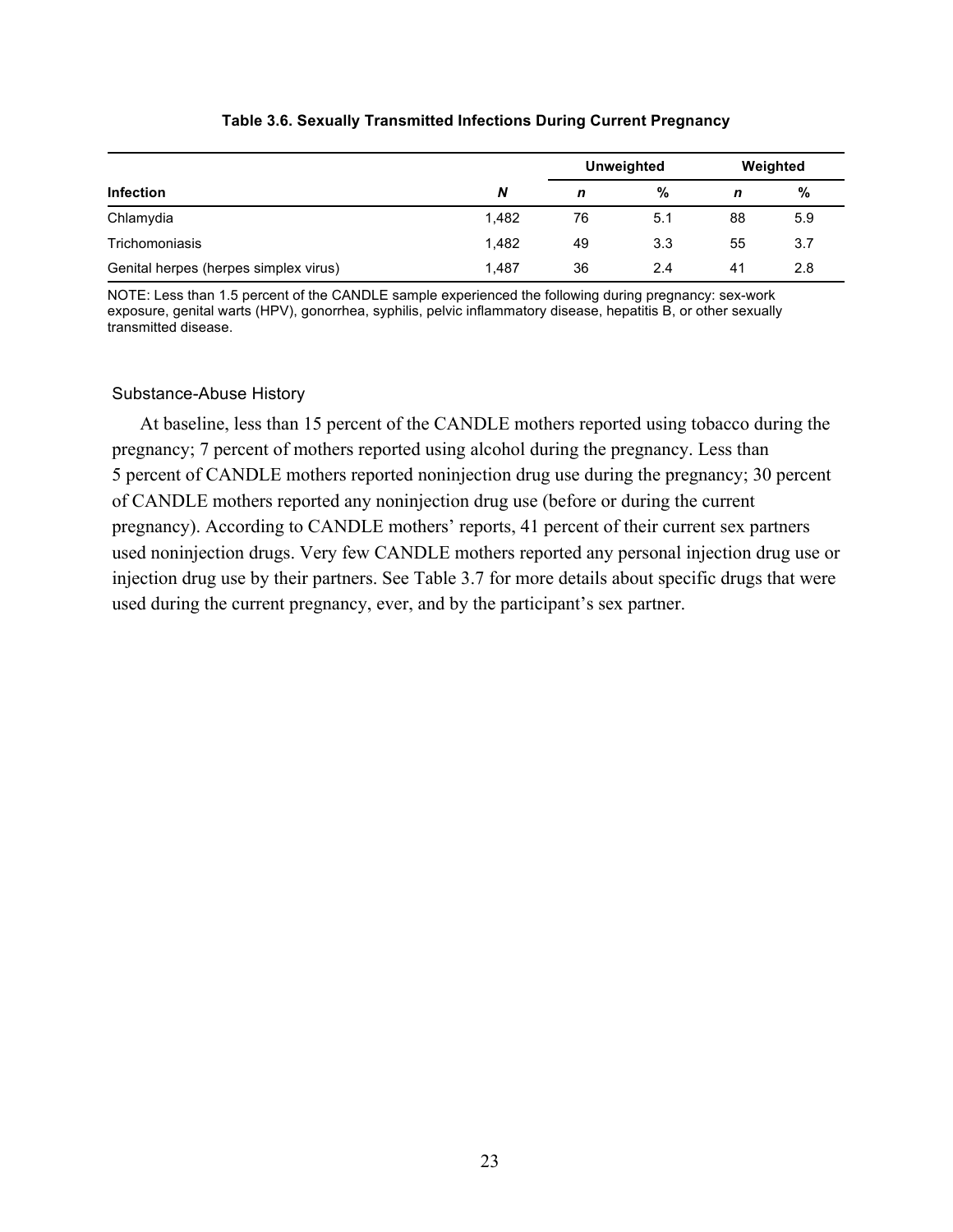|                                                         |       |             | <b>Unweighted</b> | Weighted       |      |  |
|---------------------------------------------------------|-------|-------------|-------------------|----------------|------|--|
| <b>Substance Use</b>                                    | N     | $\mathbf n$ | $\%$              | $\mathbf n$    | $\%$ |  |
| Maternal tobacco use during current pregnancy           | 1,493 | 151         | 10.1              | 215            | 14.4 |  |
| Maternal alcohol use during current pregnancy           | 1,493 | 121         | 8.1               | 107            | 7.1  |  |
| Maternal noninjection drug use during current pregnancy | 1,463 | 51          | 3.5               | 62             | 4.3  |  |
| Marijuana                                               | 67    | 50          | 74.6              | 53             | 78.8 |  |
| Heroin or methadone                                     | 43    | 3           | 7.0               | $\overline{2}$ | 3.6  |  |
| Other noninjection drug                                 | 43    | 1           | 2.3               | 1              | 1.6  |  |
| Maternal noninjection drug use ever                     | 1,460 | 414         | 28.4              | 441            | 30.2 |  |
| Marijuana                                               | 420   | 400         | 95.2              | 396            | 94.3 |  |
| Heroin or methadone                                     | 383   | 10          | 2.6               | 8              | 2.0  |  |
| Cocaine                                                 | 381   | 34          | 8.9               | 38             | 10.0 |  |
| Amphetamines                                            | 375   | 7           | 1.9               | 5              | 1.4  |  |
| Methamphetamines                                        | 380   | 8           | 2.1               | 10             | 2.7  |  |
| Other noninjection drug                                 | 381   | 46          | 12.1              | 34             | 9.0  |  |
| Sex partner's noninjection drug use ever                | 1,420 | 589         | 41.5              | 578            | 40.7 |  |
| Marijuana                                               | 591   | 571         | 96.6              | 573            | 97.0 |  |
| Heroin or methadone                                     | 548   | 14          | 2.6               | 12             | 2.2  |  |
| Cocaine                                                 | 547   | 66          | 12.1              | 59             | 10.7 |  |
| Amphetamines                                            | 533   | 12          | 2.3               | 9              | 1.8  |  |
| Methamphetamines                                        | 543   | 12          | 2.2               | 11             | 2.0  |  |
| Other noninjection drug                                 | 544   | 57          | 10.5              | 56             | 10.4 |  |

### **Table 3.7. Substance Use: Current Pregnancy Use, Use over Lifetime, and Sex-Partner Use**

NOTE: Less than 1.5 percent of the CANDLE sample reported the following: injection drug use (current, ever, or partner use) or noninjection use of cocaine, amphetamines, or methamphetamines during the current pregnancy. CANDLE asked about specific drugs only if the participant answered in the affirmative to questions asked about categories of drugs; the percentages for specific drugs reflect this.

### Medication History

The vast majority of CANDLE mothers took vitamins or supplements during pregnancy (94 percent). Nearly one-third reported taking analgesics, and one-fifth reported taking antacids. Table 3.8 reports use of other medications.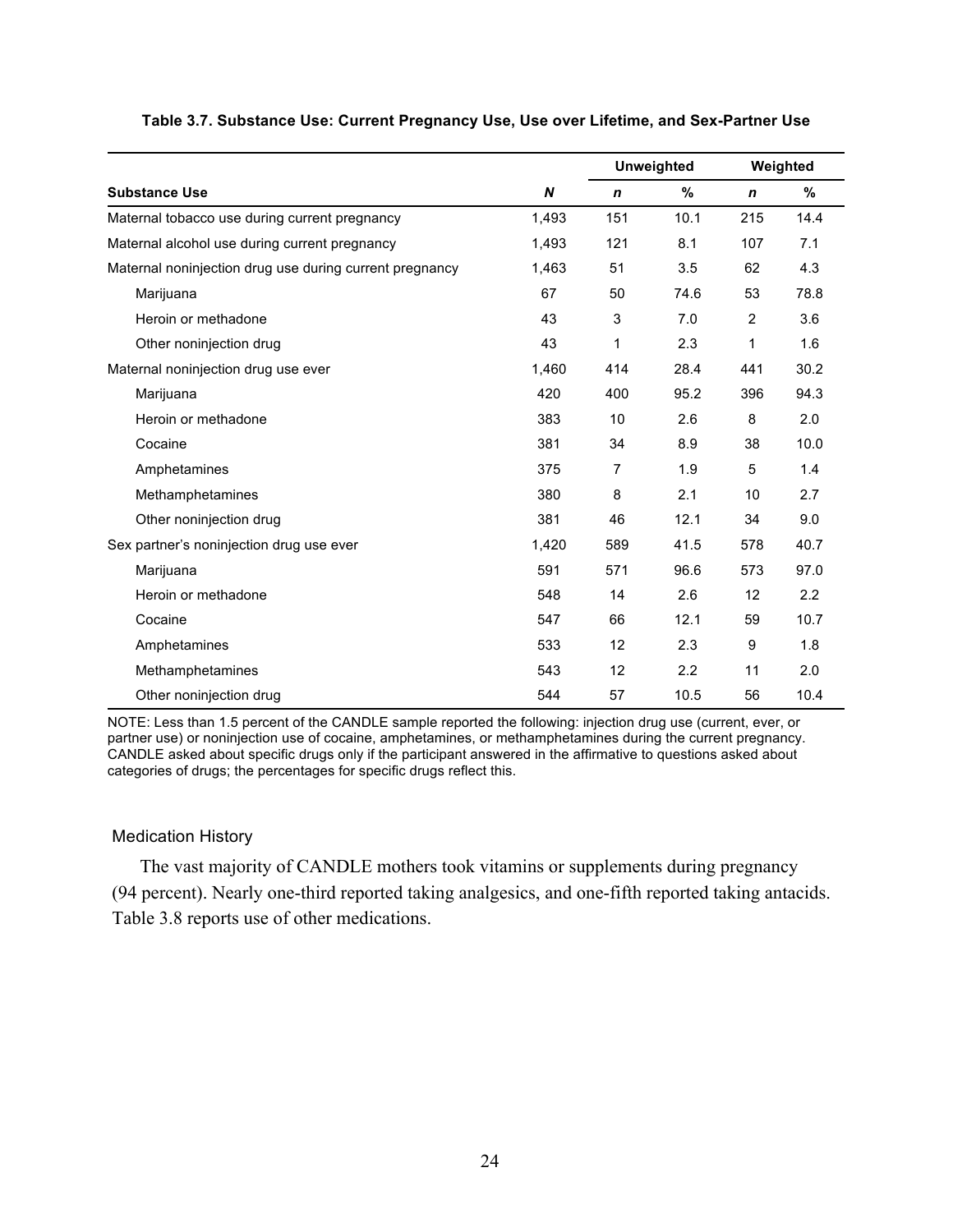|                                                    |             | <b>Unweighted</b> |             | Weighted |
|----------------------------------------------------|-------------|-------------------|-------------|----------|
| <b>Medication</b>                                  | $\mathbf n$ | %                 | $\mathbf n$ | %        |
| Vitamin or supplement (including prenatal vitamin) | 1,384       | 94.7              | 1,371       | 93.7     |
| Analgesic                                          | 508         | 34.7              | 495         | 33.8     |
| Antacid                                            | 311         | 21.3              | 298         | 20.4     |
| Cold or allergy medication                         | 244         | 16.7              | 229         | 15.6     |
| Nausea medication                                  | 190         | 13.0              | 185         | 12.7     |
| Antibiotic                                         | 149         | 10.2              | 176         | 12.0     |
| Nonsteroidal anti-inflammatory drug                | 40          | 2.7               | 66          | 4.5      |
| Sleep aid                                          | 57          | 3.9               | 49          | 3.3      |
| Antidepressant                                     | 32          | 2.2               | 41          | 2.8      |
| None of these medications                          | 30          | 2.1               | 44          | 3.0      |

## **Table 3.8. Medications During Current Pregnancy**

NOTE: *N* = 1,462. Less than 1.5 percent of the CANDLE sample reported the use of the following medications during the current pregnancy: medications for premature contractions, tranquilizers, antiseizure medication, hypertension medication, or diuretics.

# Labor and Delivery Form

## *Background*

The labor and delivery forms obtain information about characteristics of labor and possible pregnancy complications since the second maternal visit.

# *Description*

CANDLE investigators used the Labor and Delivery Updates and Complications Form and the Labor and Delivery Summary Form to collect data abstracted from the participants' medical records. The Labor and Delivery Summary Form, which CANDLE investigators created, includes such information as the admission and discharge information, type of labor, and labor and delivery characteristics.

The CANDLE team used the Labor and Delivery Updates and Complications Form to abstract information about the following complications since the mother's last CANDLE visit: admitted to hospital or had labor and delivery visit for preterm labor; tocolytic drugs administered for preterm labor; sexually transmitted disease; gestational diabetes; oligohydramnios; significant antepartum bleeding; preeclampsia or gestational hypertension; abruption; confirmed clinical chorioamnionitis; cerclage placement; or other complications.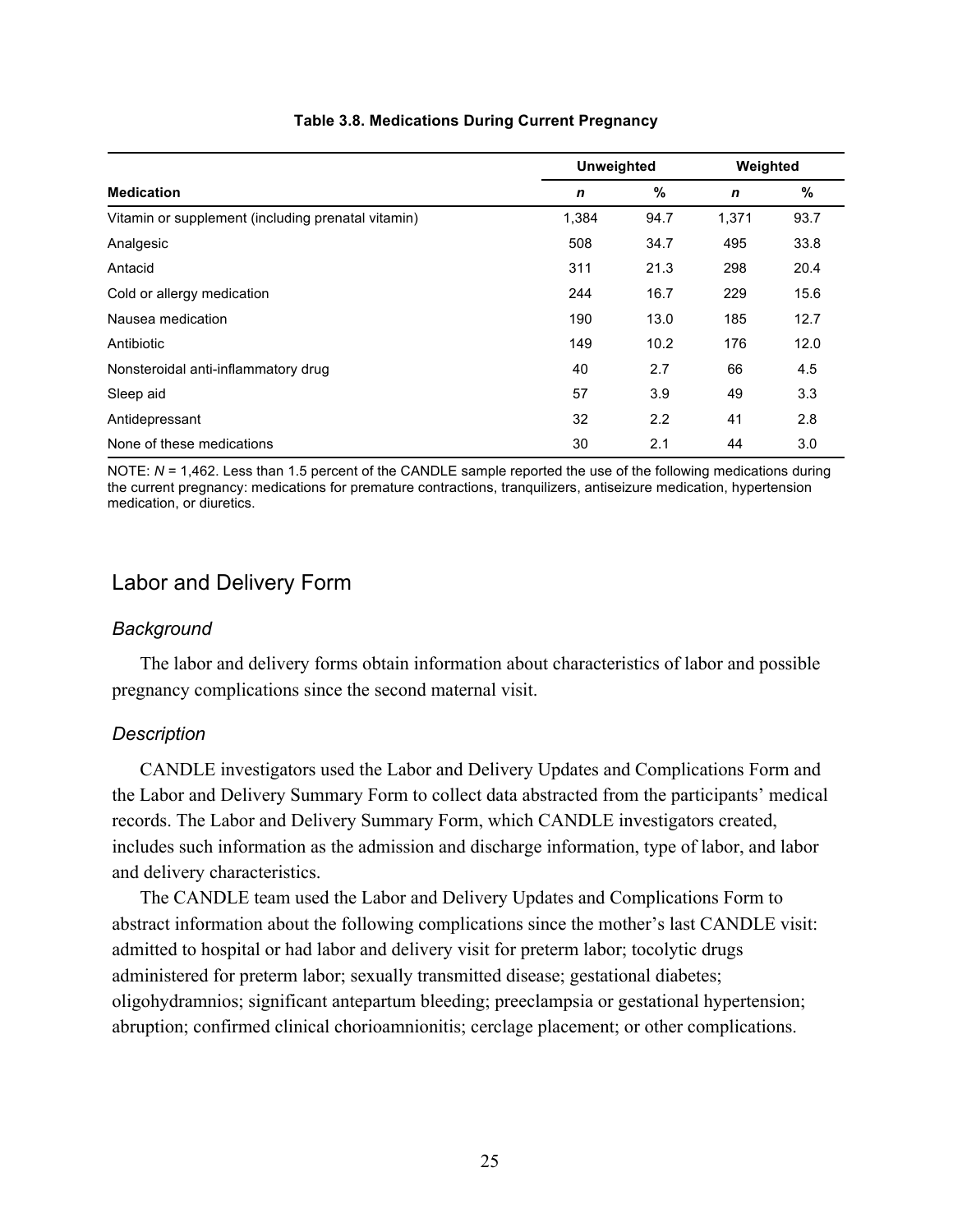## *Administration*

The researchers obtained information for the Labor and Delivery Updates and Complications Form and the Labor and Delivery Summary Form through medical record abstraction by a registered nurse with training in obstetrics. They collected the data on paper forms and then scanned them into the database. CANDLE administered the Labor and Delivery Summary Form and the Labor and Delivery Updates and Complications Form at the second maternal visit (M2).

### *Scoring*

The researchers calculated mother's length of stay in the hospital by subtracting the admission date from the discharge date. They calculated length of labor by subtracting the date and time of labor onset from the date and time of delivery. They calculated the time between membrane rupture and delivery by subtracting the date and time of membrane rupture from the date and time of delivery. In the event that any of these calculations was negative, indicating an error with the calculation, they recoded the variable as a special missing (*.V*) or impossible value.

# *Data*

### Labor and Delivery Characteristics

Tables 3.9 and 3.10 describe the labor experiences of CANDLE mothers. More than 90 percent delivered after 37 weeks gestation. Nearly two-thirds had vaginal deliveries; one-third of deliveries were by caesarean section (C-section). The most common reasons for C-section were previous section, fetal distress, failed induction, or other.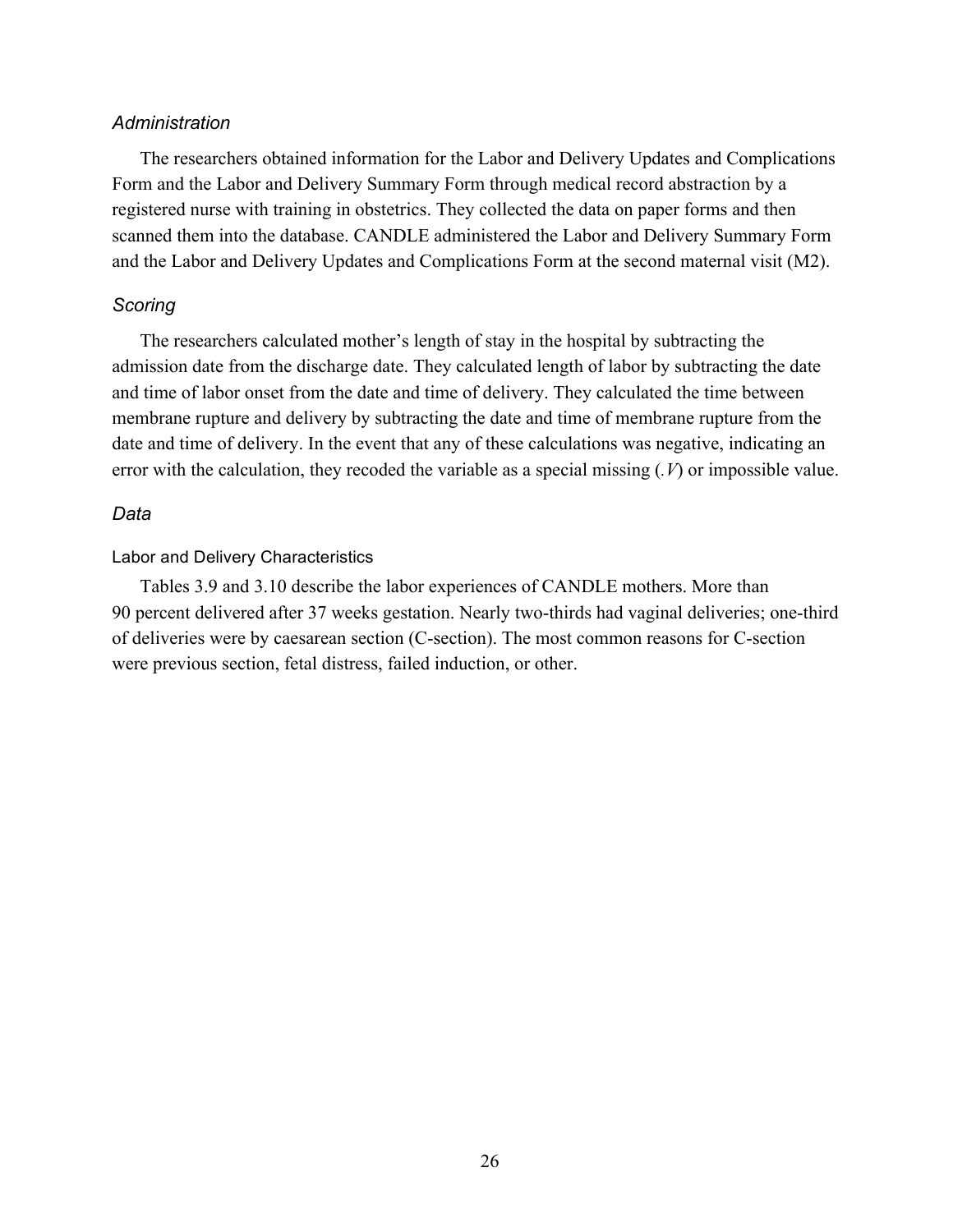|                                                                           |                  | <b>Unweighted</b> |                         |             | Weighted |
|---------------------------------------------------------------------------|------------------|-------------------|-------------------------|-------------|----------|
| <b>Characteristic</b>                                                     | $\boldsymbol{N}$ | $\mathbf n$       | $\%$                    | $\mathbf n$ | %        |
| Type of labor                                                             | 1,447            |                   |                         |             |          |
| Spontaneous                                                               |                  | 338               | 23.36                   | 383         | 26.48    |
| Spontaneous, augmented                                                    |                  | 417               | 28.82                   | 438         | 30.32    |
| Induced <sup>a</sup>                                                      |                  | 444               | 30.68                   | 409         | 28.31    |
| No labor                                                                  |                  | 248               | 17.14                   | 215         | 14.89    |
| Delivery classification                                                   | 1,447            |                   |                         |             |          |
| Delivery ≥37 weeks gestation                                              |                  |                   | 1,319 91.15 1,310 90.57 |             |          |
| Spontaneous preterm labor with delivery                                   |                  | 38                | 2.63                    | 41          | 2.87     |
| Premature rupture of membranes, leading to spontaneous preterm delivery   |                  | 26                | 1.8                     | 27          | 1.9      |
| Premature rupture of membranes, leading to preterm induction or C-section |                  | 14                | 0.97                    | 16          | 1.07     |
| Preterm delivery for fetal indications <sup>b</sup>                       |                  | 14                | 0.97                    | 14          | 1        |
| Preterm delivery for maternal indications <sup>b</sup>                    |                  | 36                | 2.49                    | 38          | 2.59     |
| Delivery route                                                            | 1,448            |                   |                         |             |          |
| Vaginal                                                                   |                  | 908               | 62.71                   | 946         | 65.34    |
| C-section                                                                 |                  | 540               | 37.29                   | 502         | 34.66    |
| C-section indication                                                      | 540              |                   |                         |             |          |
| Cephalopelvic disproportion                                               |                  | 22                | 4.07                    | 17          | 3.39     |
| Failed induction                                                          |                  | 101               | 18.7                    | 78          | 15.57    |
| Fetal distress                                                            |                  | 97                | 17.96                   | 97          | 19.24    |
| Abnormal presentation                                                     |                  | 40                | 7.41                    | 44          | 8.8      |
| Previous section                                                          |                  | 214               | 39.63                   | 211         | 42.05    |
| Preeclampsia or hypertension                                              |                  | 39                | 7.22                    | 27          | 5.37     |
| Other                                                                     |                  | 151               | 27.96                   | 141         | 28.05    |

#### **Table 3.9. Delivery Characteristics: Type, Classification, and Route**

NOTE: Less than 1.5 percent of the CANDLE sample experienced abruption, infarct, or previa as an indication for C-<br>section. C-section indication information is provided for only those participants who delivered by C-sectio section. C-section indication information is provided for only those participants who delivered by C-section.<br><sup>a</sup> Reasons for induction included elective (46 percent), postterm (21 percent), preeclampsia or hypertension

(15 percent), prelabor rupture of membranes, suspect intrauterine growth restriction, chorioamnionitis, and diabetes.<br><sup>b</sup> Reasons for preterm delivery for fetal indications were mostly classified as "other" (44 percent); o reasons include preeclampsia or hypertension, fetal distress, and oligohydramnios.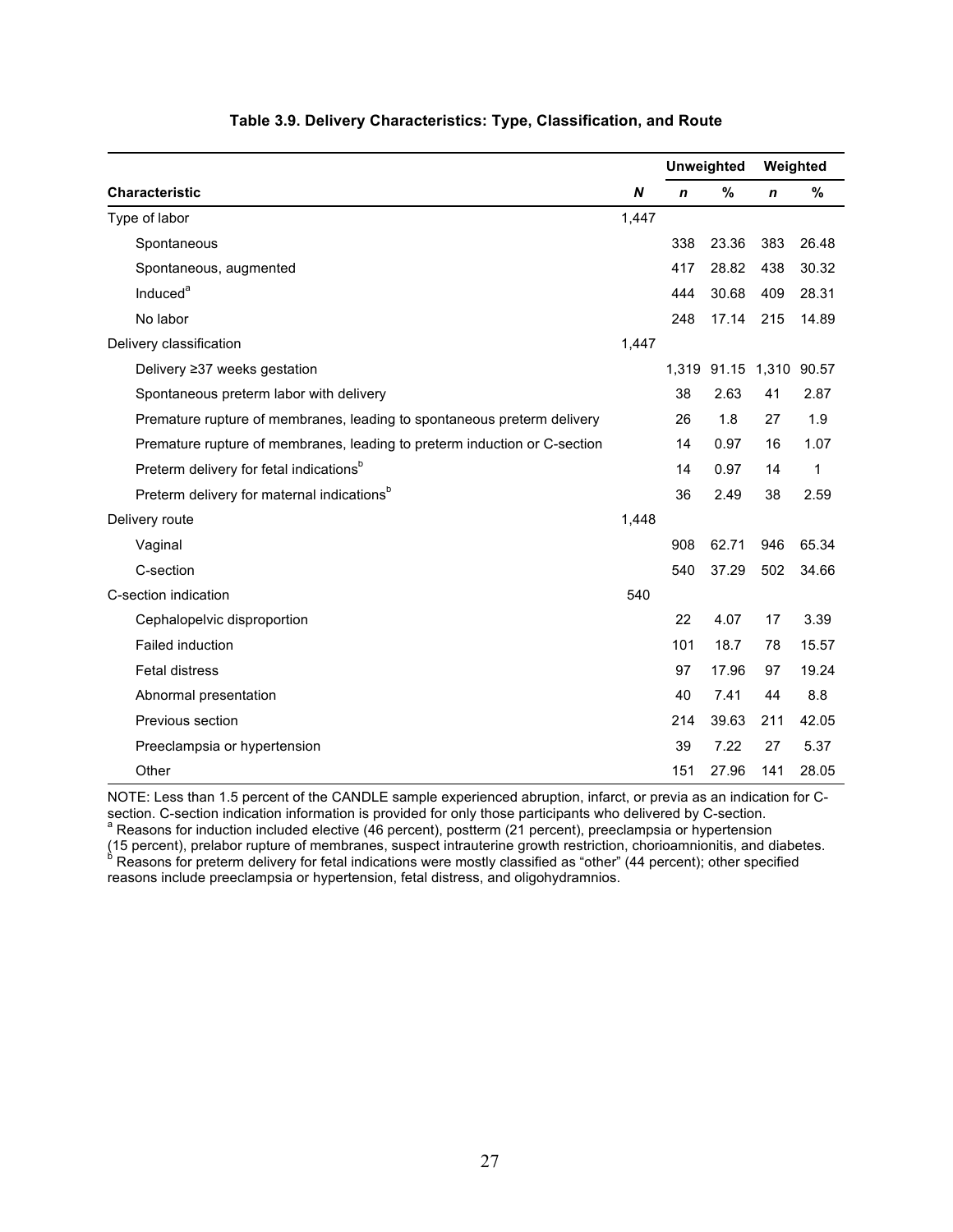### **Table 3.10. Delivery Characteristics: Length of Stay, Length of Labor, and Time from Membrane Rupture to Delivery**

|                                                                                                                      |       | Unweighted<br>Weighted |      |                             |       |
|----------------------------------------------------------------------------------------------------------------------|-------|------------------------|------|-----------------------------|-------|
| <b>Characteristic</b>                                                                                                | N     | Mean                   | SD   | Mean                        | SD    |
| Mother's hospital length of stay (discharge date – admission date)                                                   | 1.440 | 2.65                   | 4.62 | 3.50                        | 12.24 |
| Number of minutes spent in labor (delivery date and time – date and<br>time of labor onset)                          | 1.040 |                        |      | 622.39 373.57 651.74 401.33 |       |
| Number of minutes between membrane rupture and delivery (delivery<br>date and time – membrane rupture date and time) | 1.400 |                        |      | 295.64 338.21 306.67 375.32 |       |

NOTE: Less than 1.5 percent of the CANDLE sample experienced abruption, infarct, or previa as an indication for Csection. C-section indication information is provided for only those participants who delivered by C-section.

### Labor and Delivery Complications

Generally, few mothers experienced complications of the current pregnancy as reported at the time of delivery (M3). The most common complication at the time of delivery was preeclampsia or gestational hypertension (9.1 percent of the weighted sample). See Table 3.11.

|                                                                                              |       | Unweighted |     | Weighted    |     |  |  |
|----------------------------------------------------------------------------------------------|-------|------------|-----|-------------|-----|--|--|
| <b>Complication</b>                                                                          | N     | n          | %   | $\mathbf n$ | %   |  |  |
| Preeclampsia or gestational hypertension                                                     | 1.442 | 140        | 9.7 | 132         | 9.1 |  |  |
| Preterm labor hospital admission or labor and delivery visit for<br>>6 contractions per hour | 1.443 | 82         | 5.7 | 84          | 5.8 |  |  |
| Gestational diabetes                                                                         | 1.444 | 79         | 5.5 | 78          | 5.4 |  |  |
| Sexually transmitted disease                                                                 | 1.439 | 68         | 4.7 | 59          | 4.1 |  |  |
| Tocolytic drugs administered for <6 contractions per hour                                    | 1,442 | 64         | 4.4 | 53          | 3.7 |  |  |
| Oligohydramnios                                                                              | 1.442 | 32         | 2.2 | 36          | 2.5 |  |  |
| Other complication                                                                           | 1,438 | 100        | 7.0 | 95          | 6.6 |  |  |

### **Table 3.11. Complications at Time of Delivery**

NOTE: Less than 1.5 percent of the CANDLE sample experienced the following: preeclampsia (prenatal), preterm labor (prenatal), placental previa (prenatal), significant antepartum bleeding, abruption of placenta, confirmed clinical chorioamnionitis, or cerclage placement.

# Neonatal Summary Form

## *Background*

The Neonatal Summary Form obtains information about the birth of the CANDLE child and medical care until discharge from the hospital.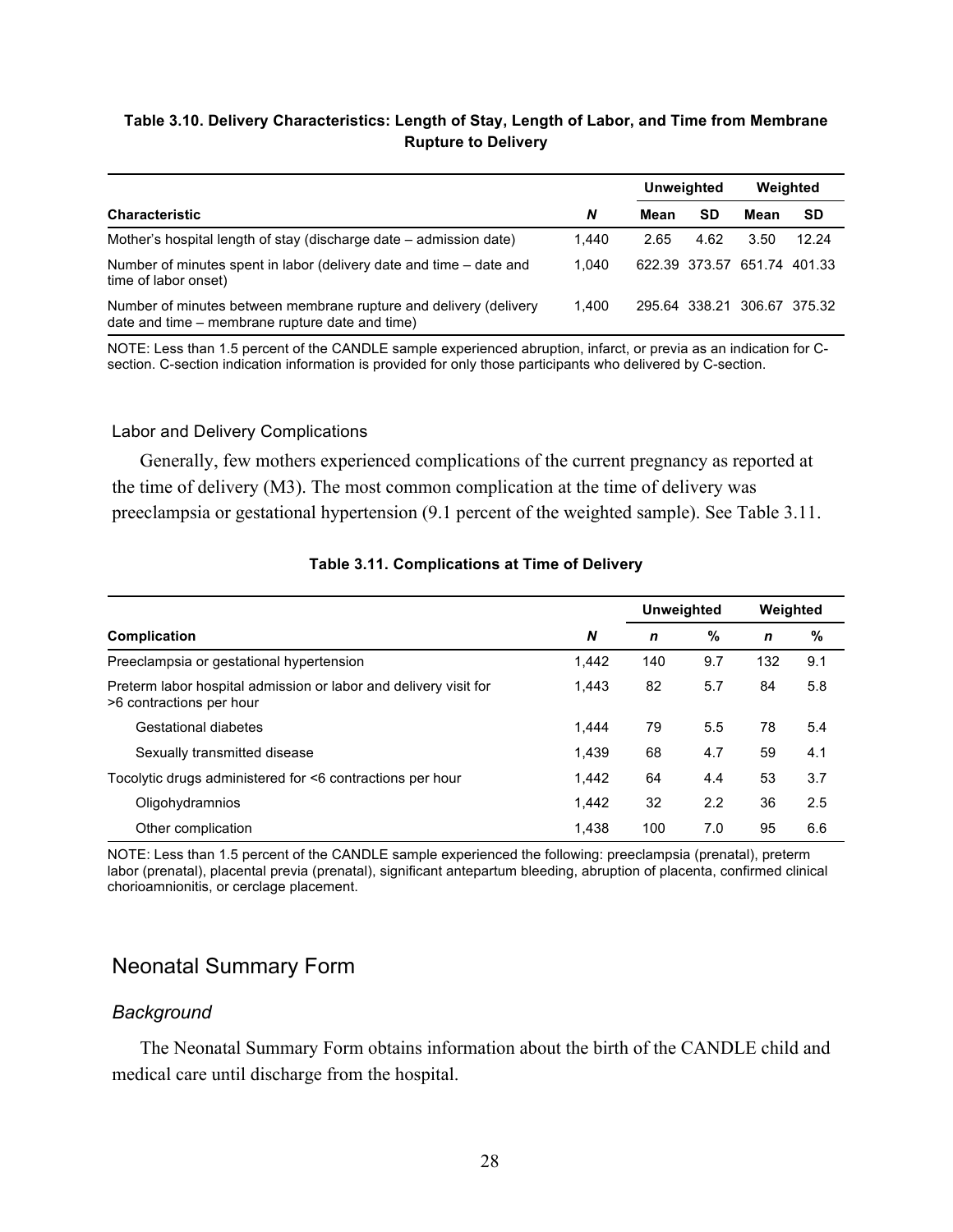# *Description*

CANDLE investigators created the Neonatal Summary Form and used it to collect information about the birth of the CANDLE child and medical care until discharge from the hospital. It includes such information as gestational age; live or stillbirth; baby's sex, length, birth weight, head circumference, Apgar scores, any congenital malformation and corresponding diagnosis codes; highest level of care received; and discharge information (location, caretaker, and discharge diagnosis codes). We do not report here on the *International Classification of Diseases and Related Health Problems*, 9th ed. (ICD-9), diagnosis codes in the data, but those are available in the data sets for researchers who want to explore those outcomes.

# *Administration*

A registered nurse with training in obstetrics abstracted the information in the Neonatal Summary Form from the medical record. Investigators collected the data on paper forms and then scanned them into the database. CANDLE administered the Neonatal Summary Form at the third maternal visit (M3).

## *Data*

## Child Demographics and Birth Measurements

Tables 3.12 and 3.13 describe the demographics of the CANDLE child and his or her birth measurements. Average length of gestation was nearly 39 weeks.

|              |       | <b>Unweighted</b> |       |     | Weighted |  |
|--------------|-------|-------------------|-------|-----|----------|--|
| Demographic  | N     | $\mathbf n$       | %     | n   | $\%$     |  |
| Child sex    | 1,448 |                   |       |     |          |  |
| Male         |       | 730               | 50.41 | 733 | 50.67    |  |
| Female       |       | 718               | 49.59 | 714 | 49.33    |  |
| Child race   | 1,365 |                   |       |     |          |  |
| <b>Black</b> |       | 886               | 64.91 | 859 | 64.36    |  |
| White        |       | 416               | 30.48 | 335 | 25.07    |  |
| Asian        |       | 12                | 0.88  | 32  | 2.37     |  |
| Other        |       | 51                | 3.74  | 110 | 8.21     |  |

### **Table 3.12. Child Demographics**

NOTE: Child race is missing for approximately 7 percent of the population for unknown reasons.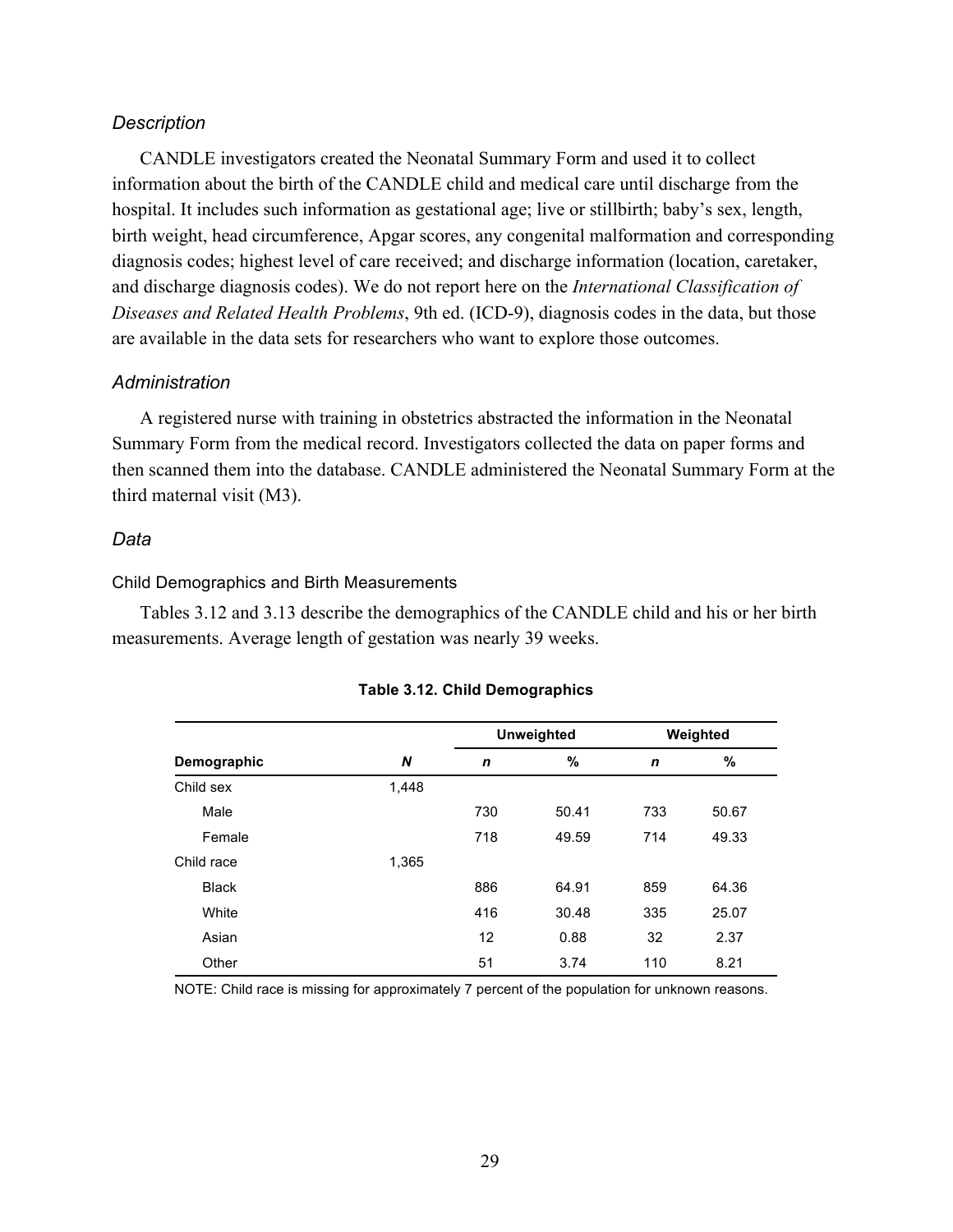|                                    |       | <b>Unweighted</b> |      | Weighted   |           |  |
|------------------------------------|-------|-------------------|------|------------|-----------|--|
| <b>Measurement</b>                 | N     | Mean              | SD   | Mean       | <b>SD</b> |  |
| Gestational age, in weeks          | 1.448 | 38.81             | 1.76 | 38.83      | 1.82      |  |
| Length, in centimeters             | 1.408 | 50.05             | 3.18 | 49.73      | - 3.46    |  |
| Birth weight, in kilograms         | 1.445 | 3.24              | 0.55 | 3.20       | 0.56      |  |
| Head circumference, in centimeters | 1.397 | 33.81             | 2.03 | 33.72 2.17 |           |  |

#### **Table 3.13. Birth Measurements**

NOTE: Some participants are missing measurement data for unknown reasons.

### Birth Outcomes

Tables 3.14 and 3.15 describe other birth outcomes. Most infants received well-baby care and did not require resuscitation, while the majority of those who did require resuscitation received oxygen only. The tables show distributions of one-minute and five-minute Apgar scores and indicate that the majority of infants' scores were 8 or above. The vast majority of infants were discharged to home following their stays in the hospital.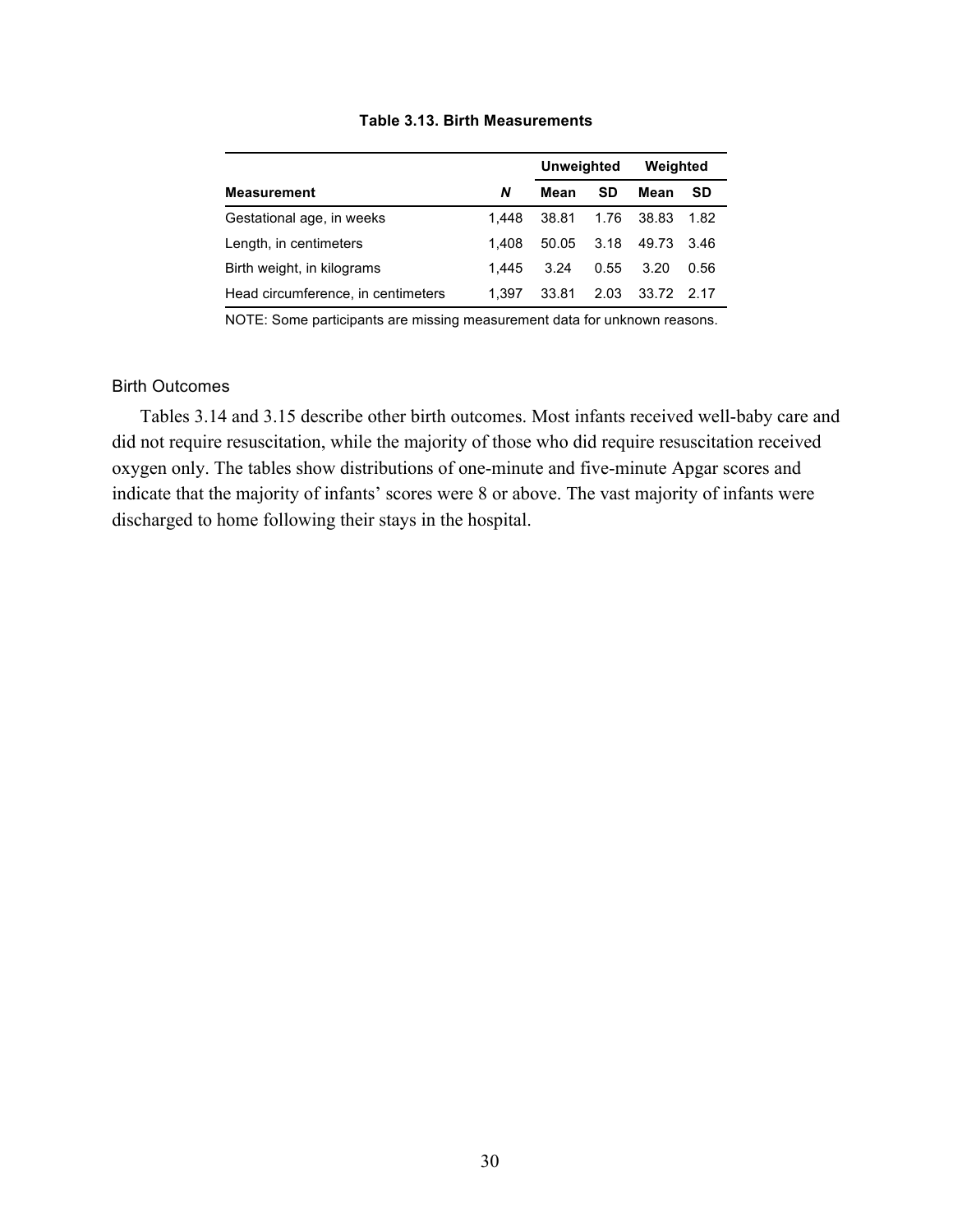|                                             |       | <b>Unweighted</b> |       |                | Weighted |
|---------------------------------------------|-------|-------------------|-------|----------------|----------|
| <b>Outcome</b>                              | N     | n                 | $\%$  | n              | %        |
| Level of care                               | 1,444 |                   |       |                |          |
| Well-baby nursery or routine                |       | 1,298             | 89.89 | 1,267          | 87.78    |
| NICU or intermediate nursery                |       | 146               | 10.11 | 176            | 12.22    |
| Highest level of resuscitation <sup>a</sup> | 1,437 |                   |       |                |          |
| None                                        |       | 1,038             | 72.23 | 1,042          | 72.97    |
| Oxygen                                      |       | 336               | 23.38 | 315            | 22.08    |
| Bagging and mask                            |       | 41                | 2.85  | 50             | 3.51     |
| 1-minute Apgar score                        | 1,445 |                   |       |                |          |
| $\mathbf 1$                                 |       | 4                 | 0.28  | 5              | 0.32     |
| $\overline{2}$                              |       | 19                | 1.31  | 18             | 1.21     |
| 3                                           |       | 17                | 1.18  | 13             | 0.93     |
| 4                                           |       | 15                | 1.04  | 13             | 0.92     |
| 5                                           |       | 27                | 1.87  | 35             | 2.42     |
| 6                                           |       | 29                | 2.01  | 34             | 2.39     |
| $\overline{7}$                              |       | 87                | 6.02  | 98             | 6.77     |
| 8                                           |       | 847               | 58.62 | 782            | 54.14    |
| 9                                           |       | 398               | 27.54 | 445            | 30.81    |
| 10                                          |       | $\overline{c}$    | 0.14  | $\mathbf 1$    | 0.1      |
| 5-minute Apgar score                        | 1,437 |                   |       |                |          |
| 3                                           |       | 1                 | 0.07  | $\overline{c}$ | 0.11     |
| 4                                           |       | 4                 | 0.28  | 6              | 0.45     |
| 5                                           |       | 6                 | 0.42  | 5              | 0.34     |
| $\,6$                                       |       | 10                | 0.69  | 8              | 0.57     |
| $\overline{7}$                              |       | 19                | 1.31  | 19             | 1.3      |
| 8                                           |       | 75                | 5.19  | 85             | 5.89     |
| 9                                           |       | 1,321             | 91.42 | 1,307          | 90.49    |
| 10                                          |       | 9                 | 0.62  | 12             | 0.85     |
| Final status of infant <sup>b</sup>         | 1,448 |                   |       |                |          |
| Discharged to home                          |       | 1,445             | 99.79 | 1,442          | 99.64    |

### **Table 3.14. Birth Outcomes**

NOTE: NICU = neonatal intensive care unit.<br>  $\frac{a}{b}$  Less than 1.5 percent of infants required chest, intubation, or drug resuscitation.<br>  $\frac{b}{b}$  Less than 1.5 percent of infants were discharged to chronic-care facilit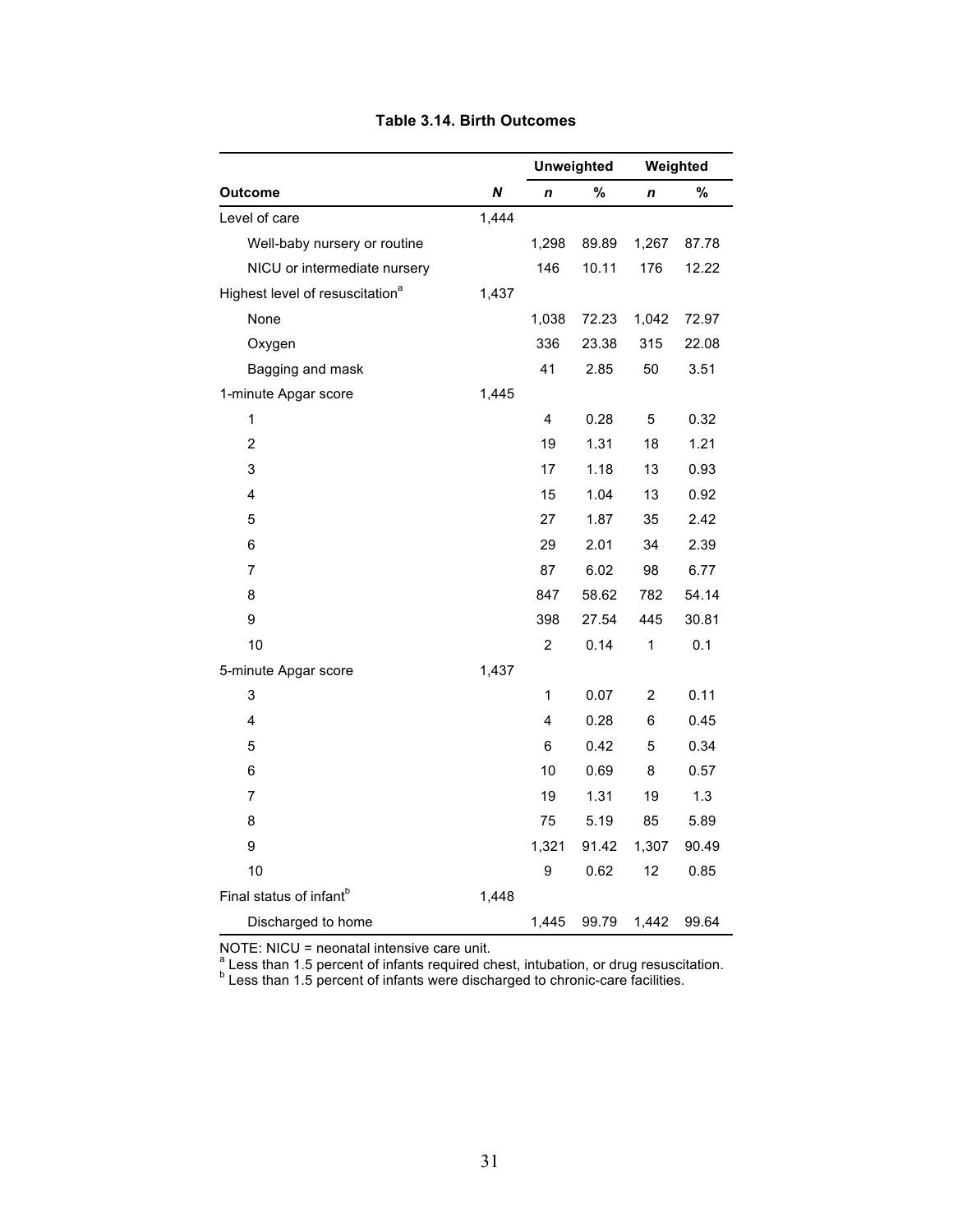# **Table 3.15. Birth Outcomes: Length of Resuscitation and Length of Stay in the Neonatal Intensive Care Unit**

|                                     |     |       | Unweighted | Weighted |           |
|-------------------------------------|-----|-------|------------|----------|-----------|
| <b>Outcome</b>                      | N   | Mean  | SD         | Mean     | <b>SD</b> |
| Length of resuscitation, in minutes | 28  | 2.43  | 2.10       | 2.33     | 2.36      |
| Length of stay in NICU, in days     | 128 | 12.09 | 18.71      | 11.98    | 20.19     |

NOTE: Investigators asked length of resuscitation and length in NICU only of participants whose infants required resuscitation or spent time in the NICU, respectively.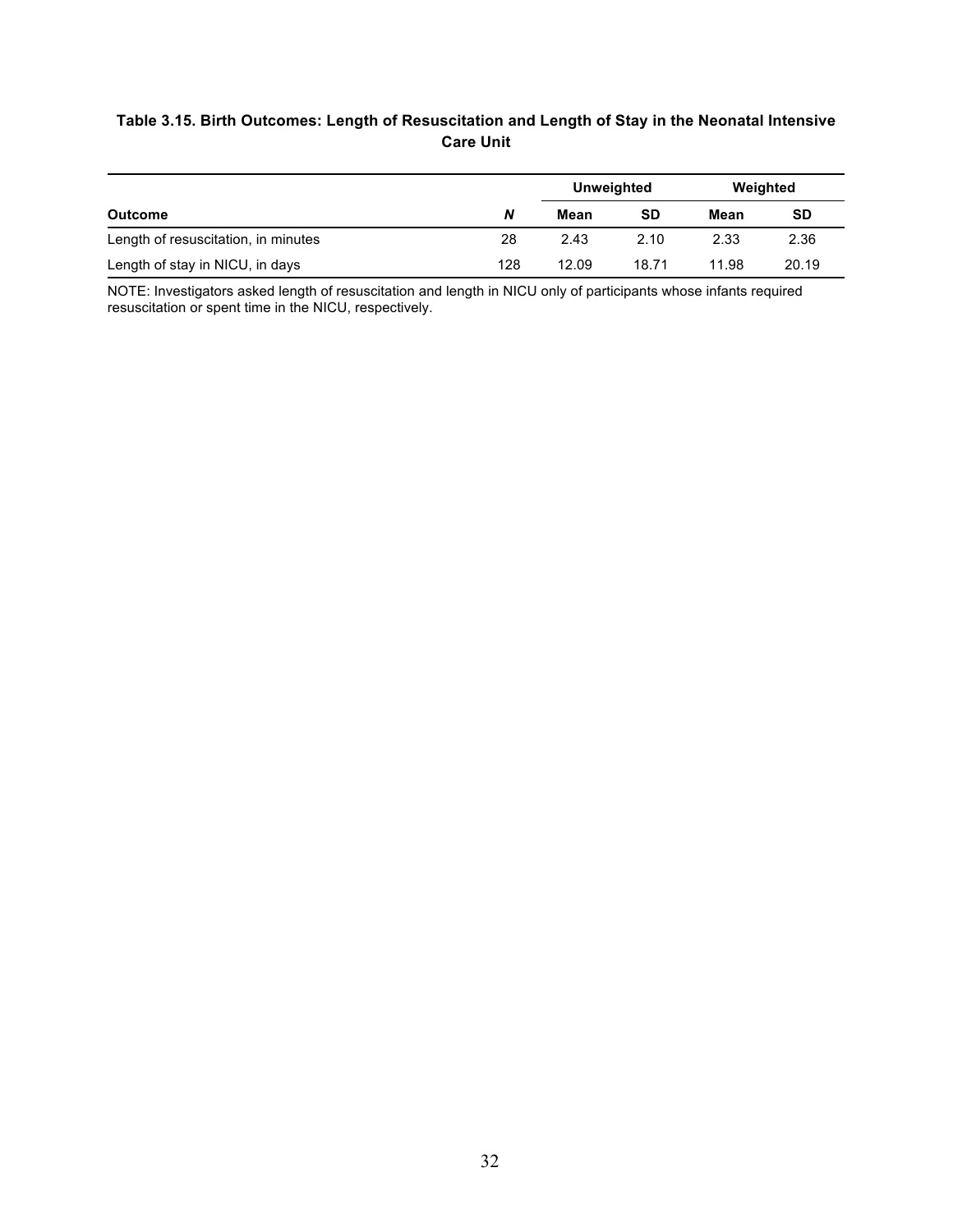This chapter provides information on the types of data collected to capture relevant information about the child's and family's health. Investigators used five forms to collect these data: Child Health Update Form, BISQ, Family Health History, Residence Establishment and Lead Risk Assessment, Child Exam, and CSHCN. Information about these forms, the types of data collected, and baseline results are presented below.

# Child Health Update Form

# *Background*

UCI CANDLE Study staff created the Child Health Update Form to collect information on health care usage for the CANDLE child.

# *Description*

The Child Health Update Form includes questions on whether the CANDLE child has been hospitalized, ill, or evaluated by a health professional in a context other than a regular checkup since the child's last visit. It also asks the respondent about any concerns about the CANDLE child's health or development and information about the child's last weight assessment.

# *Administration*

A research assistant administered the Child Health Update Form, and responses were entered into a scannable form. CANDLE administered the Child Health Update Form at the first home visit (HV1) and the first clinic visit (CV1).

# *Data Notes*

Four respondents were missing this form for unknown reasons at CV1. Fifty-six were missing the form at HV1.

# *Data*

# Child's Experience with Illness and the Medical System

Table 4.1 summarizes the CANDLE child's experience with illness and the medical system at four weeks and at one year. At four weeks, 15 percent of CANDLE children had been hospitalized or seen at the emergency room (ER); at one year, 37 percent had been hospitalized or seen at the ER. Twenty percent of the sample was evaluated by a health provider for a reason other than a well-baby visit at four weeks; the proportion doubled to 40 percent at one year.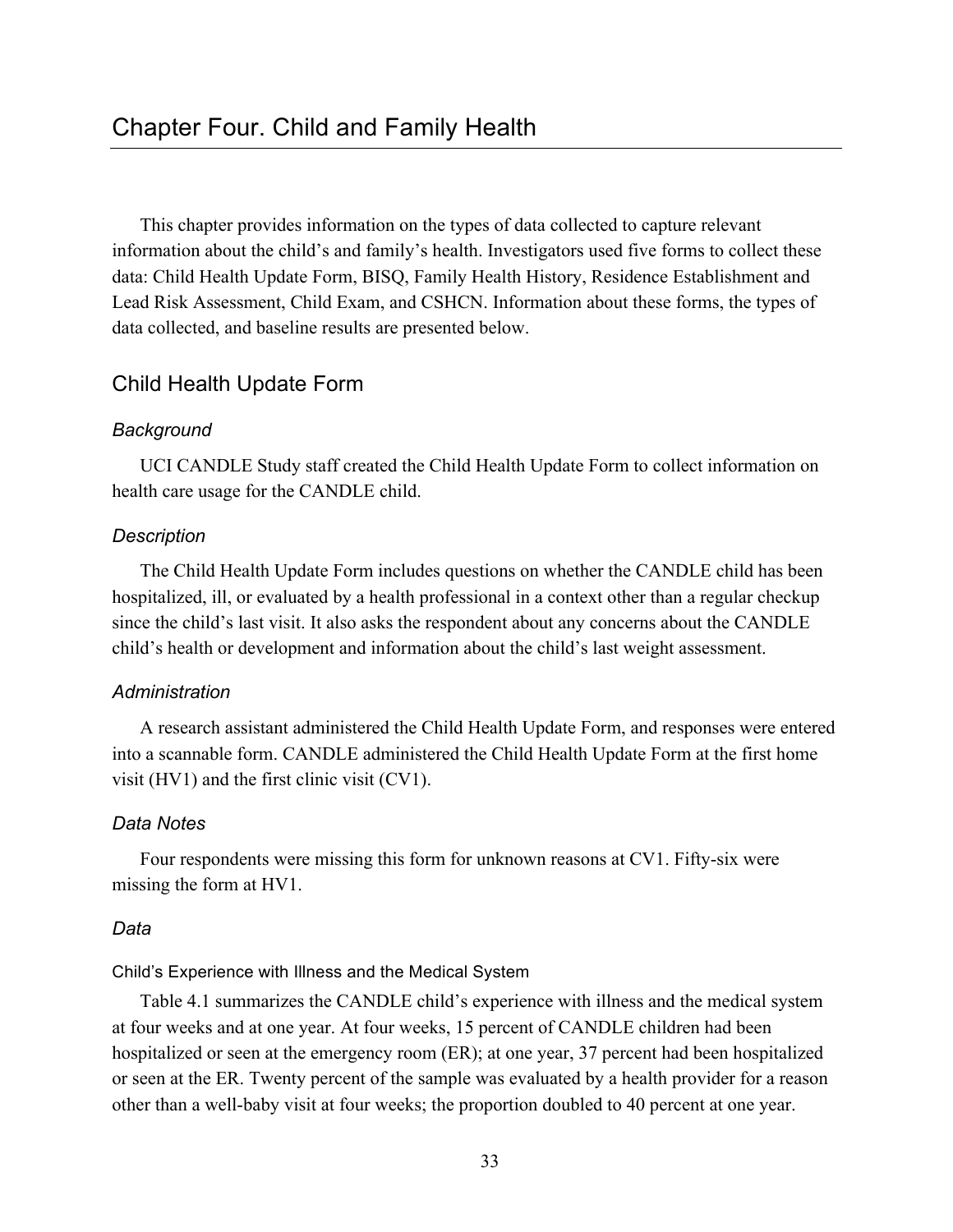Roughly 15 percent of infants at four weeks experienced illnesses that did not require a trip to the hospital or doctor's office; at one year, approximately 69 percent experienced such illnesses.

|                                                                                                                  | HV <sub>1</sub> |             |                   |             |          | CV <sub>1</sub> |             |                   |             |          |
|------------------------------------------------------------------------------------------------------------------|-----------------|-------------|-------------------|-------------|----------|-----------------|-------------|-------------------|-------------|----------|
|                                                                                                                  |                 |             | <b>Unweighted</b> |             | Weighted |                 |             | <b>Unweighted</b> |             | Weighted |
| <b>Item</b>                                                                                                      | N               | $\mathbf n$ | %                 | $\mathbf n$ | %        | N               | $\mathbf n$ | %                 | $\mathbf n$ | $\%$     |
| Has your baby been hospitalized or seen<br>at the ER?                                                            | 1,205           | 138         | 11.5              | 179         | 14.8     | 1,128           | 382         | 33.9              | 421         | 37.3     |
| Has your baby been evaluated by any<br>health provider for any reason other than<br>well-baby checkups or shots? | 1,204           | 268         | 22.3              | 240         | 20.0     | 1,127           | 480         | 42.6              | 451         | 40.0     |
| Has your baby had a sickness or illness<br>that did not require a trip to the doctor's<br>office or hospital?    | 1,206           | 163         | 13.5              | 185         | 15.4     | 1,128           | 770         | 68.3              | 777         | 68.9     |
| Common cold (e.g., upper respiratory<br>infection, flu, virus)                                                   | 159             | 66          | 41.5              | 69          | 43.5     | 768             | 647         | 84.2              | 635         | 82.7     |
| Wheezing                                                                                                         | 159             |             |                   |             |          | 768             | 51          | 6.6               | 53          | 6.9      |
| Coughing (without other cold<br>symptoms)                                                                        | 159             |             |                   |             |          | 768             | 83          | 10.8              | 72          | 9.4      |
| Diarrhea (lasting >24 hours)                                                                                     | 159             |             |                   |             |          | 768             | 106         | 13.8              | 118         | 15.4     |
| Vomiting (lasting >24 hours)                                                                                     | 159             |             |                   |             |          | 768             | 37          | 4.8               | 49          | 6.4      |
| Eye drainage (lasting >24 hours)                                                                                 | 159             |             |                   |             |          | 768             | —           |                   |             |          |
| Other illness                                                                                                    | 160             | 76          | 47.5              | 68          | 42.6     | 768             | 97          | 12.6              | 94          | 12.3     |

#### **Table 4.1. Child Hospitalization and Health History**

NOTE: Less than 1.5 percent of infants at HV1 experienced wheezing, coughing without other cold symptoms, diarrhea, vomiting, or eye drainage. Less than 1.5 percent of children at CV1 experienced eye drainage. Participants provided examples of sickness or illness only if they answered the previous question affirmatively (whether they experienced such an illness).

## Child Weight

Self-reported weights were recalled from previous doctor's visits; information from CV1 might have been recalled from doctor's visits that occurred between three and ten months of age, and many mothers could not recall the exact date when the child was weighed. For CV1, infants were also weighed by a nurse (see "Child Exam" section later in this chapter). Researchers should use these weights for more-accurate measurement of the child's weight at one year. Table 4.2 displays only the self-reported weights at four weeks.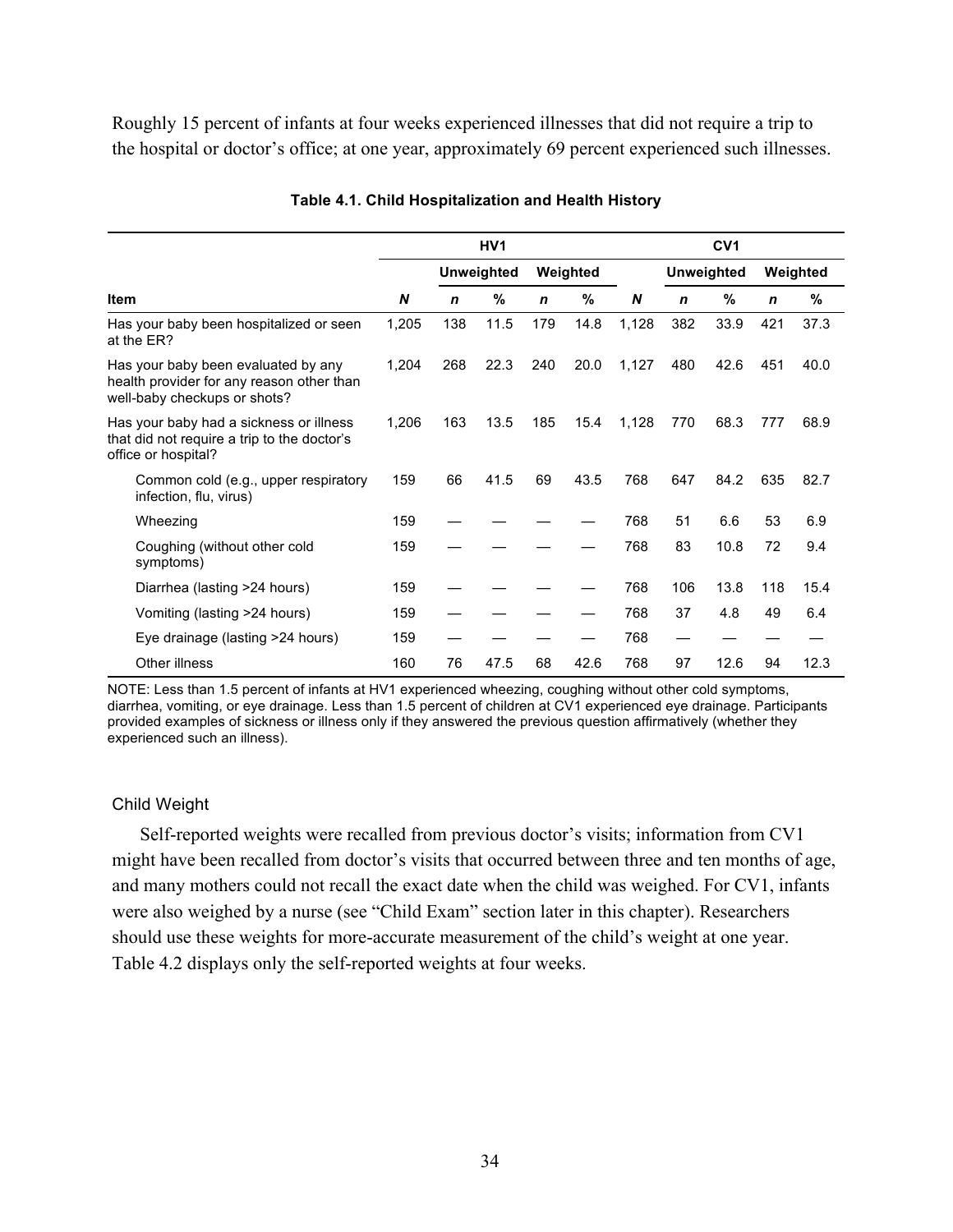|                                               | Unweighted |      | Weighted |           |  |
|-----------------------------------------------|------------|------|----------|-----------|--|
| Weight                                        | Mean       | SD   | Mean     | <b>SD</b> |  |
| In pounds (mother's self-report)              | 8.33       | 1.53 | 8.27     | 1.48      |  |
| In kilograms (based on self-report in pounds) | 3.78       | 0.69 | 3.75     | 0.67      |  |

#### **Table 4.2. Child Weight at Four Weeks**

NOTE: *N* = 1,082. Self-reported weights are missing for approximately 15 percent of the sample who could not recall the weight or are missing for some other unspecified reason. The data do not indicate why a particular individual is missing data.

# Brief Infant Sleep Questionnaire

# *Background*

BISQ is a standardized, brief, valid instrument to screen infants for sleep difficulties (Sadeh, 2004).

# *Description*

BISQ is a 16-item questionnaire developed to identify sleep issues in infants (Sadeh, 2004). The UCI CANDLE Study used the modified 12-item version of the full 16-item questionnaire. The 12-item BISQ assesses a child's sleep problems, sleeping arrangements, sleep duration, wakefulness, and ability to fall back to sleep. For each question, the mother is asked to refer to her child's sleep during the past week. The BISQ contains six multiple-choice questions. The remaining six questions ask respondents to write in the duration of sleep in hours and minutes, the average number of wakings per night, and what time the infant usually falls asleep. According to the cutoff-score approach tested in Sadeh, 2004, a poor sleeper is defined as one who meets any of the following three criteria: (1) The child wakes more than three times per night, (2) nocturnal wakefulness is more than one hour, or (3) the total sleep time is less than nine hours.

## *Administration*

The parent self-administers BISQ and can complete it in five to ten minutes. Participants record their responses in a scannable form. CANDLE administered BISQ at the first clinic visit (CV1).

## *Data Notes*

For the question about time spent sleeping between 7 p.m. and 7 a.m., some participants provided answers that were outside the possible range of 12 hours. A flag variable identifies these participants whose values are outside the possible range.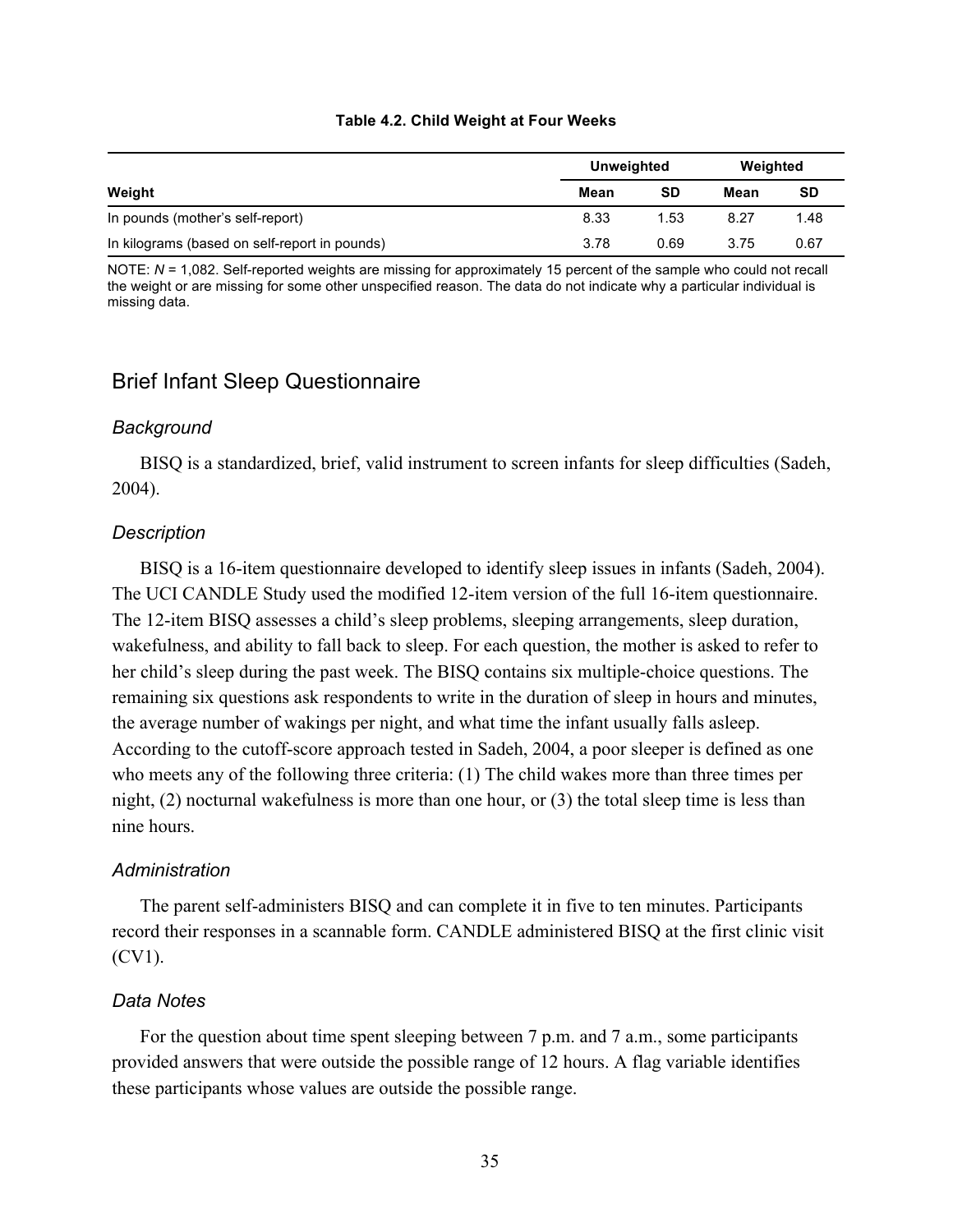Forty-seven participants did not fill out this form at CV1 and have missing data.

*Data*

Tables 4.3 and 4.4 summarize infant sleep items. Very few CANDLE parents reported that their children's sleep was a problem. The most common infant sleeping arrangements were in the parent's bed, in an infant crib in a separate room, and in an infant crib in the parent's room. Most children slept on their bellies (44 percent) or backs (32 percent) and fell asleep in bed alone (35 percent) or being rocked (21 percent).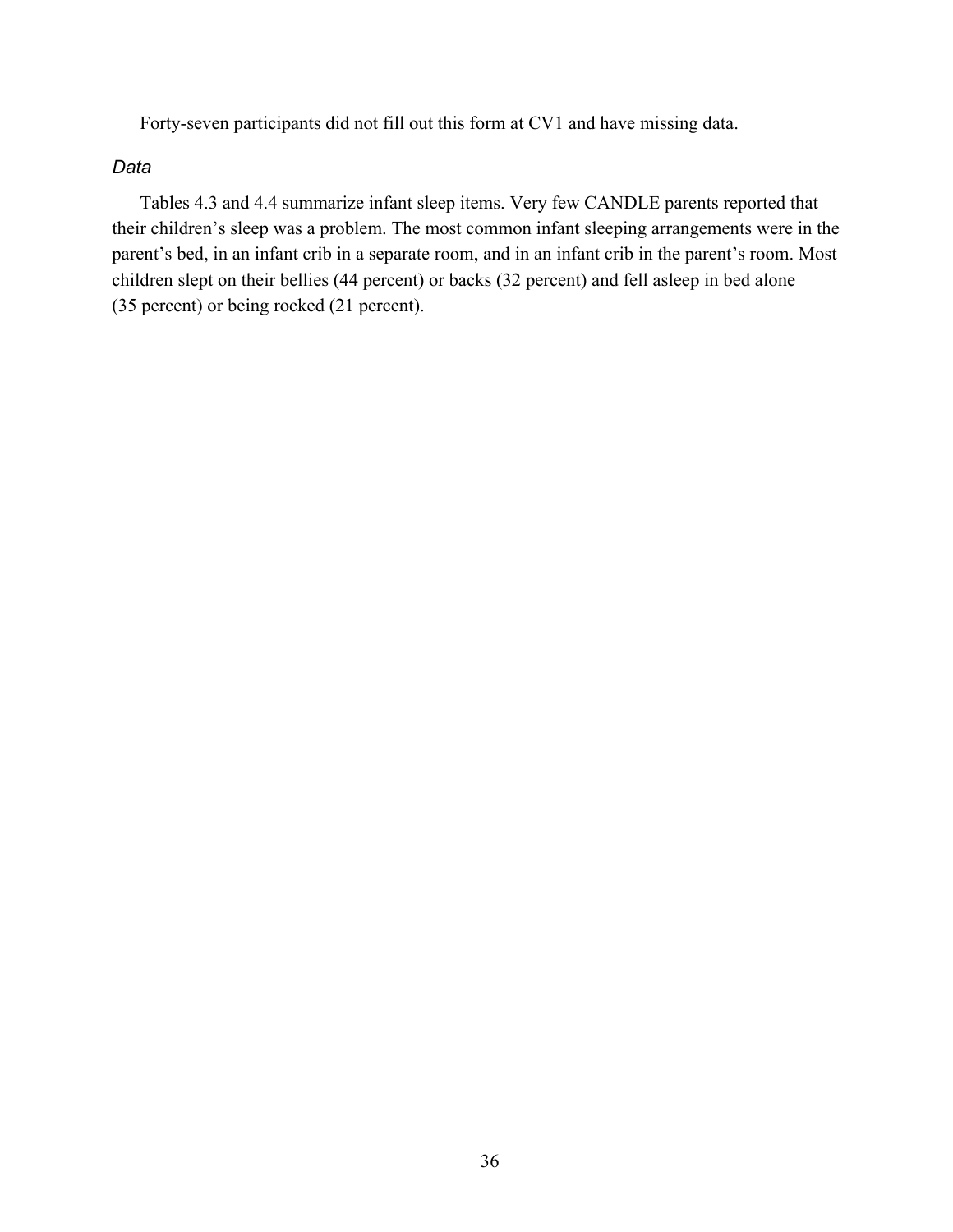|                                                |       |     | <b>Unweighted</b> |     | Weighted |  |
|------------------------------------------------|-------|-----|-------------------|-----|----------|--|
| Characteristic                                 | N     | n   | %                 | n   | %        |  |
| <b>Birth order</b>                             | 1,084 |     |                   |     |          |  |
| Oldest                                         |       | 389 | 35.89             | 337 | 32.11    |  |
| Middle (any child between oldest and youngest) |       | 17  | 1.57              | 16  | 1.54     |  |
| Youngest                                       |       | 678 | 62.55             | 696 | 66.35    |  |
| Consider child's sleep a problem               | 1,073 |     |                   |     |          |  |
| A very serious problem                         |       |     |                   |     |          |  |
| A small problem                                |       | 83  | 7.74              | 92  | 8.96     |  |
| Not a problem at all                           |       | 979 | 91.24             | 929 | 90.14    |  |
| Child's sleeping arrangement                   | 1,082 |     |                   |     |          |  |
| Infant crib in separate room                   |       | 374 | 34.57             | 258 | 24.60    |  |
| Infant crib in parent's room                   |       | 186 | 17.19             | 211 | 20.06    |  |
| Infant crib in room with sibling               |       | 60  | 5.55              | 39  | 3.70     |  |
| In parent's bed                                |       | 365 | 33.73             | 445 | 42.36    |  |
| Bed in separate room                           |       | 31  | 2.87              | 25  | 2.42     |  |
| Bed in parent's room                           |       | 38  | 3.51              | 44  | 4.18     |  |
| Bed in room with sibling                       |       |     |                   |     |          |  |
| Other                                          |       |     |                   |     |          |  |
| Child's sleeping position                      | 1,083 |     |                   |     |          |  |
| On belly                                       |       | 536 | 49.49             | 464 | 44.18    |  |
| On side                                        |       | 203 | 18.74             | 247 | 23.51    |  |
| On back                                        |       | 344 | 31.76             | 339 | 32.31    |  |
| How child falls asleep                         | 1,085 |     |                   |     |          |  |
| While feeding (bottle or cup)                  |       | 142 | 13.09             | 166 | 15.84    |  |
| Being rocked                                   |       | 189 | 17.42             | 219 | 20.79    |  |
| Being held                                     |       | 97  | 8.94              | 95  | 9.03     |  |
| In bed alone                                   |       | 455 | 41.94             | 368 | 35.05    |  |
| In bed near parent                             |       | 178 | 16.41             | 181 | 17.2     |  |
| Watching television                            |       | 24  | 2.21              | 22  | 2.09     |  |

### **Table 4.3. Brief Infant Sleep Questionnaire: Child Characteristics**

NOTE: Less than 1.5 percent considered the CANDLE child's sleep "a very serious problem." Less than 1.5 percent of sleeping arrangements were "bed in room with sibling" or "other." Some individuals are missing data because the reported value (e.g., number of hours the child spends awake between 10 p.m. and 6 a.m.) was outside the possible range; these are given a special missing value in the data.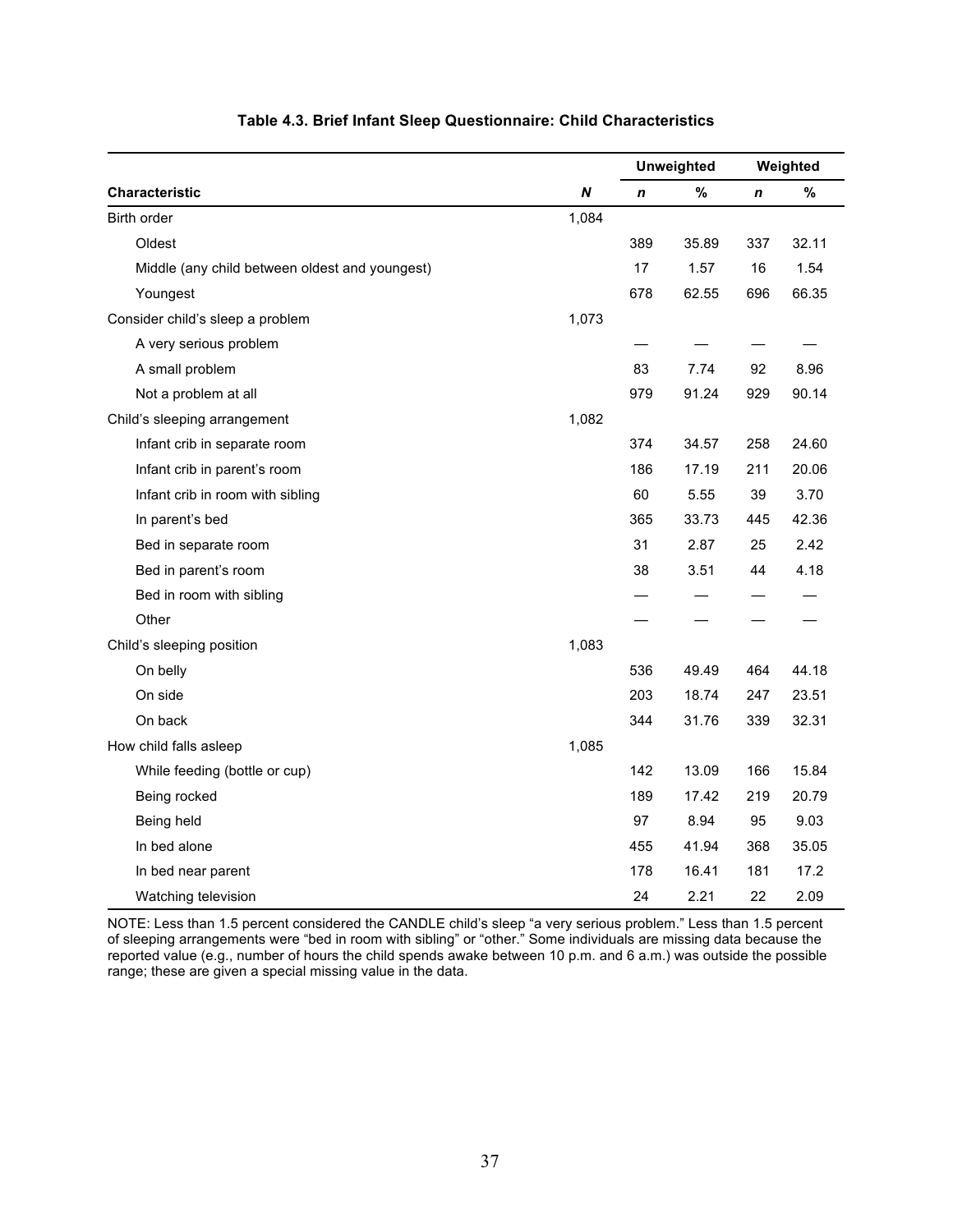|                                                                              |       | <b>Unweighted</b> |      | Weighted |           |
|------------------------------------------------------------------------------|-------|-------------------|------|----------|-----------|
| <b>Characteristic</b>                                                        | N     | Mean              | SD   | Mean     | <b>SD</b> |
| Average number of hours of nighttime sleep (7 p.m.–7 a.m.)                   | 1.084 | 9.67              | 1.44 | 9.51     | 1.40      |
| Average number of hours of daytime sleep (7 a.m.–7 p.m.)                     | 1.084 | 2.70              | 1.34 | 2.70     | 1.30      |
| Average number of hours it takes to put the child to bed                     | 1.073 | 0.30              | 0.35 | 0.31     | 0.35      |
| Average number of night wakings                                              | 1.085 | 0.62              | 0.93 | 0.66     | 0.94      |
| Average number of hours the child spends awake between<br>10 p.m. and 6 a.m. | 1.080 | 0.25              | 0.60 | 0.27     | 0.61      |

### **Table 4.4. Brief Infant Sleep Questionnaire: Sleep Characteristics**

NOTE: Investigators calculated the average number of hours of nighttime sleep, the average number of hours of daytime sleep, the average number of hours it takes to put the child to bed, and the average number of hours the child spends awake between 10 p.m. and 6 a.m. by combining the hour and minute variables for each of these concepts and converting the result to hours. Some individuals are missing data because the reported value (e.g., number of hours the child spends awake between 10 p.m. and 6 a.m.) was outside the possible range; these are given a special missing value in the data.

# Family Health History

# *Background*

CANDLE investigators created the Family Health History questionnaire to collect information about the child's family health history.

# *Description*

The Family Health History questionnaire assesses whether the participant has knowledge of the biological mother's and biological father's family health history and obtains information, such as family history of diabetes, high blood pressure, heart attack, stroke, being overweight, birth defects, learning disabilities, and other chronic health issues. The full data set contains information on which family members have a particular health condition (father, mother, paternal or maternal grandparents, sibling, maternal or paternal aunt, or maternal or paternal uncle); however, the results presented in this section are restricted to whether there is any history within the family (i.e., not just the focal mother) for the conditions of interest.

# *Administration*

The primary caregiver (in most cases, the biological mother) self-administers the Family Health History by filling in responses on a scannable form. CANDLE administered the Family Health History at the first clinic visit (CV1).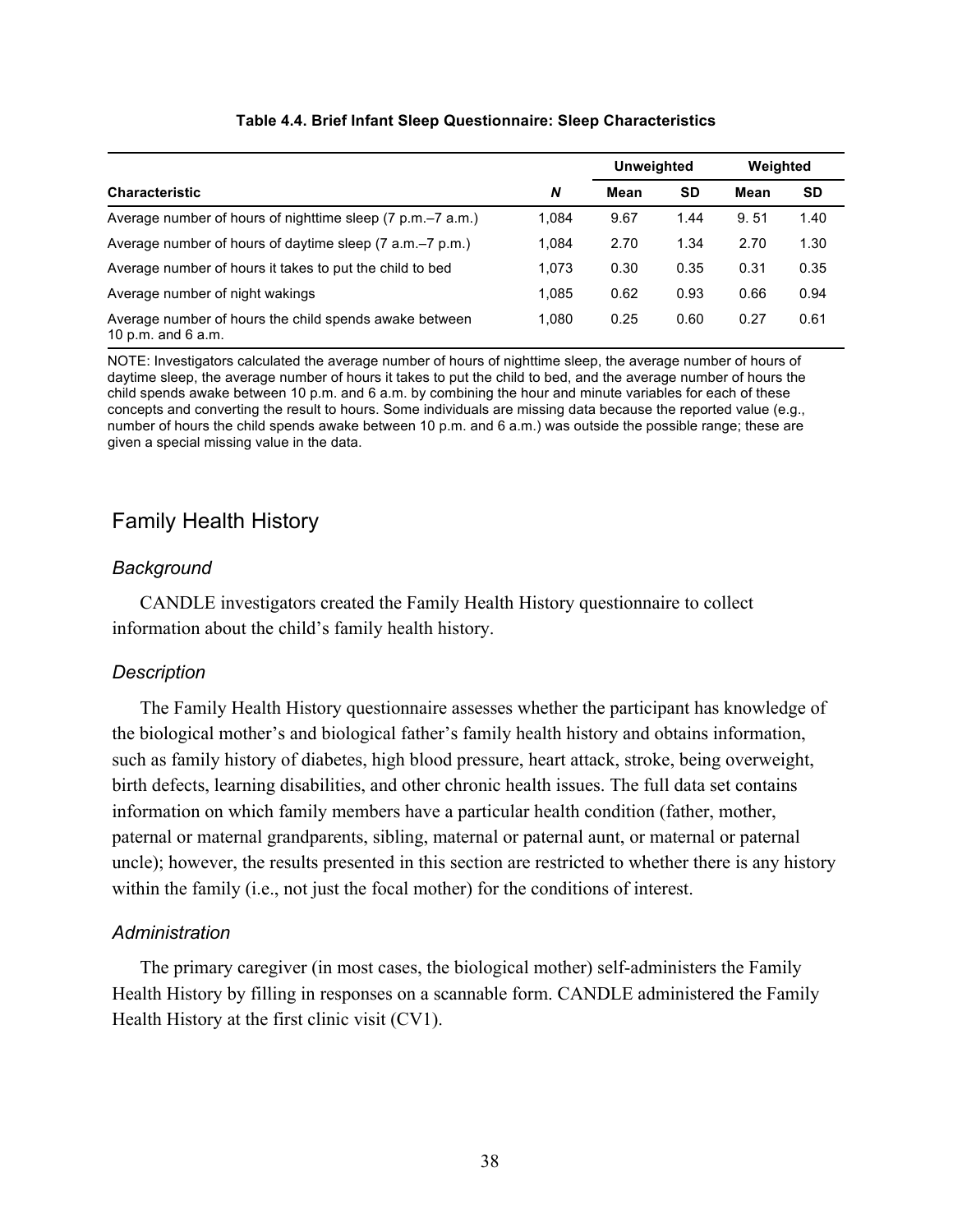# *Data Notes*

Eleven percent of respondents were missing this form  $(n = 132)$ . Fifteen forms were missing for an unknown reason, and 117 were collected at a later visit.

## *Data*

Table 4.5 shows the family history of various health conditions. The most commonly cited conditions were high blood pressure (78 percent), smoking (63 percent), and being overweight (56 percent). Only 4 percent of the CANDLE children's primary caregivers reported suffering from chronic medical conditions.

|                                                            |       |             | <b>Unweighted</b> | Weighted    |      |
|------------------------------------------------------------|-------|-------------|-------------------|-------------|------|
| <b>Condition</b>                                           | N     | $\mathbf n$ | $\%$              | $\mathbf n$ | %    |
| <b>Diabetes</b>                                            | 1,000 | 531         | 53.1              | 545         | 54.5 |
| High blood pressure                                        | 1,000 | 773         | 77.3              | 775         | 77.5 |
| Heart attack over 50 years of age                          | 1,000 | 181         | 18.1              | 193         | 19.3 |
| Heart attack less than 50 years of age                     | 1,000 | 136         | 13.6              | 128         | 12.8 |
| Stroke over 50 years of age                                | 1,000 | 132         | 13.2              | 160         | 16.0 |
| Stroke less than 50 years of age                           | 1,000 | 133         | 13.3              | 162         | 16.2 |
| Overweight                                                 | 1,000 | 586         | 58.6              | 561         | 56.1 |
| Birth defects, such as cleft lip or palate or spina bifida | 1,000 | 54          | 5.4               | 76          | 7.6  |
| Learning disability that affected school performance       | 1,000 | 179         | 17.9              | 199         | 19.9 |
| Mental retardation                                         | 1,000 | 54          | 5.4               | 66          | 6.6  |
| Genetic condition, such as sickle cell or cystic fibrosis  | 1,000 | 70          | 7.0               | 71          | 7.1  |
| Seizures                                                   | 1,000 | 151         | 15.1              | 150         | 15.0 |
| Heart problems as a child                                  | 1,000 | 122         | 12.2              | 121         | 12.1 |
| Heart problems other than heart attack as an adult         | 1,000 | 195         | 19.5              | 178         | 17.8 |
| Cancer as a child                                          | 1,000 | 38          | 3.8               | 36          | 3.6  |
| Cancer as an adult (over 21 years of age)                  | 1,000 | 294         | 29.4              | 283         | 28.3 |
| Lung problems                                              | 1,000 | 215         | 21.5              | 224         | 22.4 |
| Hearing problems as a child                                | 1,000 | 142         | 14.2              | 142         | 14.2 |
| Vision problems as a child                                 | 1,000 | 367         | 36.7              | 356         | 35.6 |
| Muscle or joint disease onset as a child                   | 1,000 | 67          | 6.7               | 67          | 6.7  |
| Alcohol-abuse problem or disorder                          | 1,000 | 259         | 25.9              | 211         | 21.1 |
| Drug-abuse problem or disorder                             | 1,000 | 193         | 19.3              | 172         | 17.2 |
| Smoking                                                    | 1,000 | 623         | 62.3              | 629         | 62.9 |
| Alzheimer's disease                                        | 1,000 | 70          | 7.0               | 101         | 10.1 |
| Cerebral palsy                                             | 1,000 | 37          | 3.7               | 41          | 4.1  |

#### **Table 4.5. Family Health History**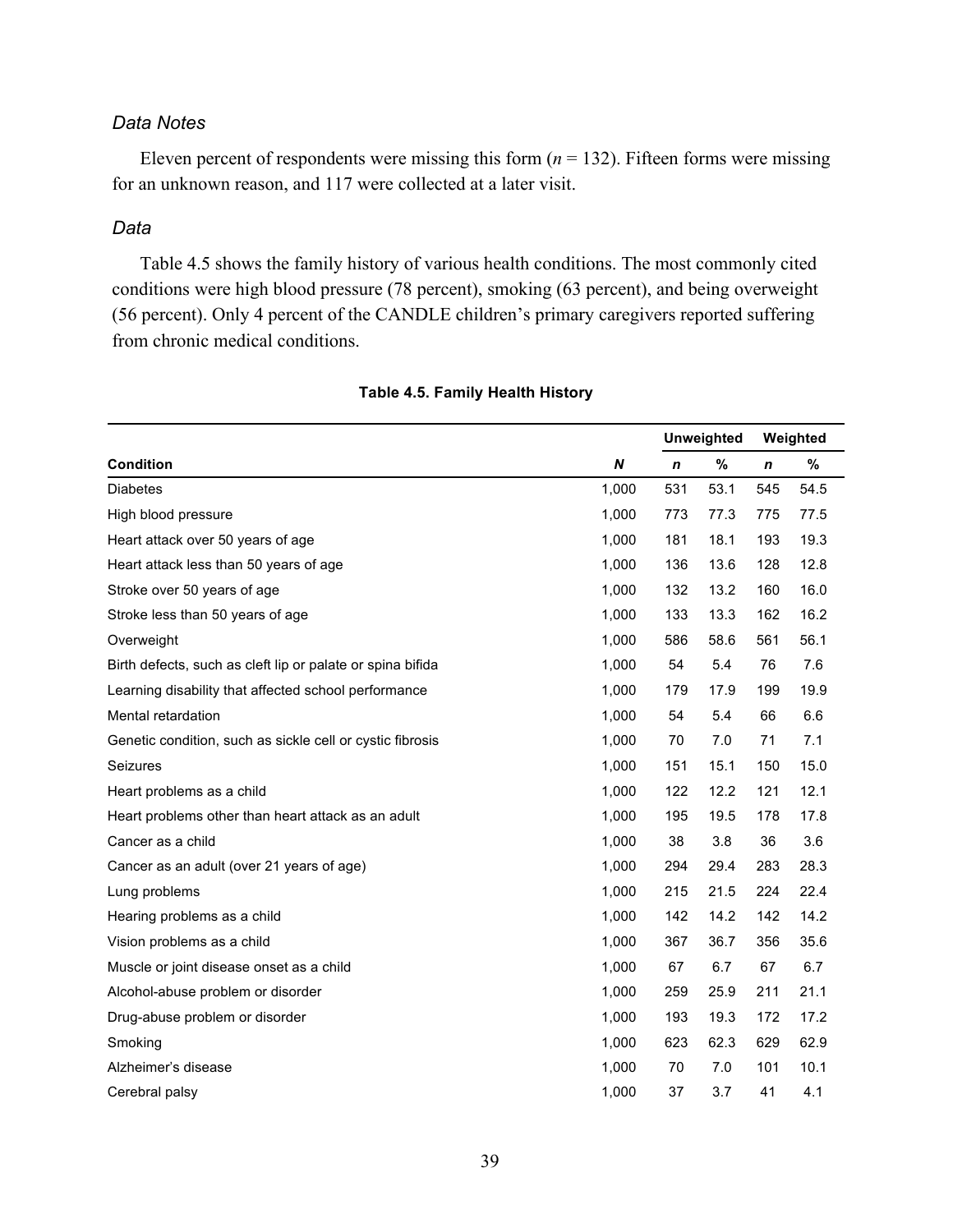|                                                                                                                           |       |     | <b>Unweighted</b> |     | Weighted |
|---------------------------------------------------------------------------------------------------------------------------|-------|-----|-------------------|-----|----------|
| <b>Condition</b>                                                                                                          | N     | n   | %                 | n   | %        |
| Autism                                                                                                                    | 1.000 | 43  | 4.3               | 58  | 5.8      |
| Serious psychiatric or mental illness, such as schizophrenia, a paranoid<br>disorder, bipolar disorder, or manic episodes | 1.000 | 176 | 17.6              | 198 | 19.8     |
| Has the CANDLE child's primary caregiver suffered from any chronic<br>medical condition?                                  | 976   | 39  | 4.0               | 31  | 3.4      |
| If yes, has this condition affected his or her ability to care for the<br>CANDLE child?                                   | 38    | 5   | 13.2              | 5   | 17.5     |

NOTE: Twenty-four people did not provide a response to the question about whether the primary caregiver suffered from any chronic medical condition.

# Residence Establishment and Lead Risk Assessment

### *Background*

The Residence Establishment and Lead Risk Assessment is taken from the lead poisoning screener from the Tennessee Department of Health (see Tennessee Department of Health, 2012).

#### *Description*

The Residence Establishment and Lead Risk Assessment assesses the risk of lead exposure based on the child's living situation and surrounding areas (e.g., proximity to highways), siblings or playmates who have or have had lead poisoning, whether the child has low iron, whether the child has consumed items that can cause lead exposure, and whether the child has been exposed to products used in cooking and preparing foods that can contain lead.

#### *Administration*

A research assistant administered the Residence Establishment and Lead Risk Assessment and entered the participant's responses in a scannable form. CANDLE administered the Residence Establishment and Lead Risk Assessment at the first home visit (HV1) and the first clinic visit (CV1).

#### *Data Notes*

Ten respondents were missing this form for unknown reasons at CV1. For HV1, 17 percent of the forms are missing  $(n = 205)$ , mostly because this form was added to the protocol after many of the HV1 study visits had taken place.

### *Data*

Table 4.6 shows the summary measures for selected Residence Establishment and Lead Risk Assessment questions, which were asked at four weeks and at one year following birth. The most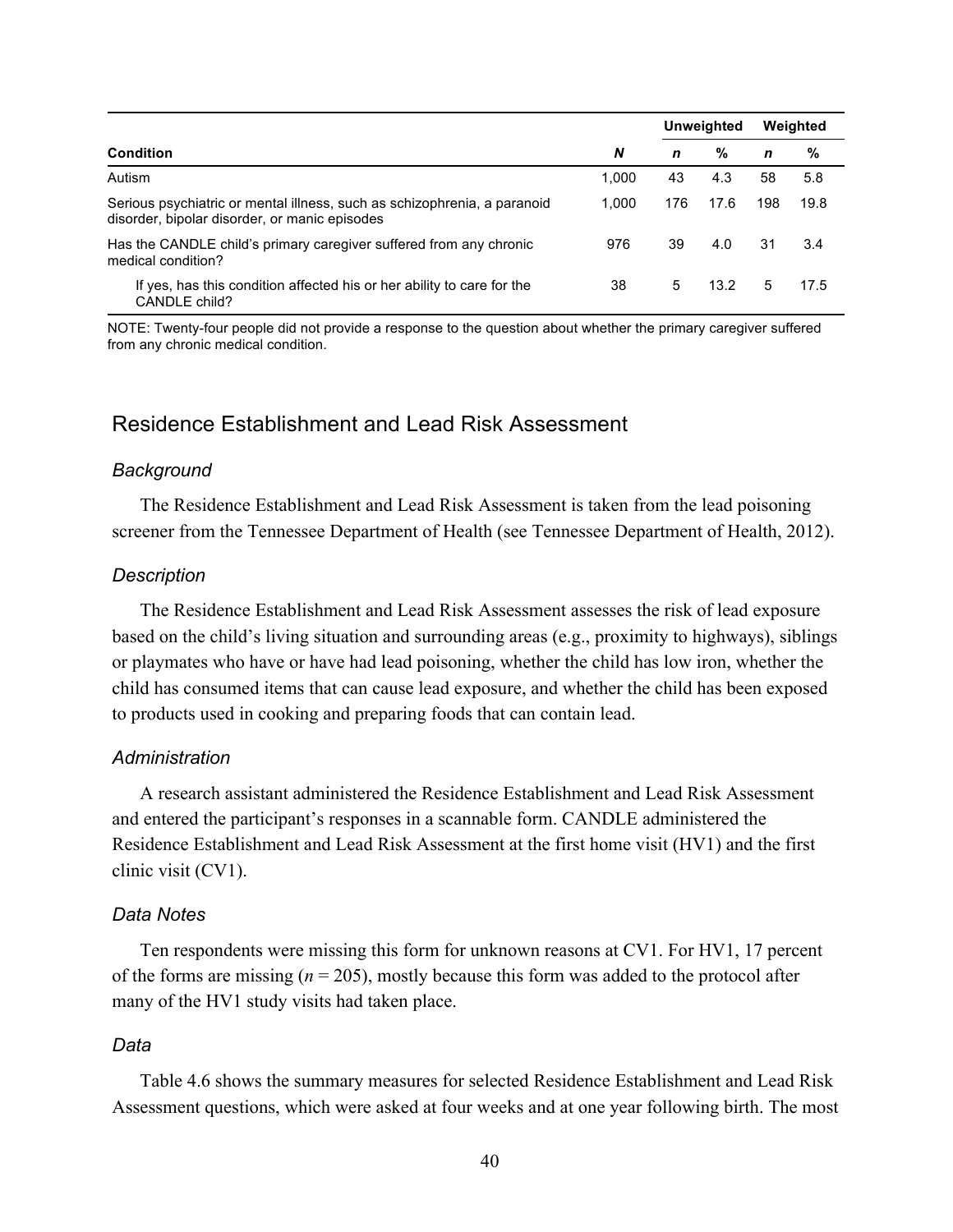frequently endorsed risk for lead poisoning was living within close proximity to a busy street or highway.

|                                                                                                                                                                                                                      |       | HV <sub>1</sub> |                            |             |      | CV <sub>1</sub>    |     |                            |             |          |
|----------------------------------------------------------------------------------------------------------------------------------------------------------------------------------------------------------------------|-------|-----------------|----------------------------|-------------|------|--------------------|-----|----------------------------|-------------|----------|
|                                                                                                                                                                                                                      |       |                 | <b>Unweighted Weighted</b> |             |      |                    |     | <b>Unweighted Weighted</b> |             |          |
| Item                                                                                                                                                                                                                 | N     | $\mathbf n$     | %                          | $\mathbf n$ | %    | N                  | n   | %                          | $\mathbf n$ | %        |
| Does your child live in or regularly visit a house<br>built before 1950? (This could include a day care<br>center, home of a babysitter, or a relative). That is,<br>spend more than three days a week at the place. | 957   | 134             | 14.0                       | 119         | 12.5 | 1,025              | 139 | 13.6                       |             | 152 14.8 |
| Does your child live in or regularly visit a home built<br>before 1978 with recent, ongoing, or planned<br>renovations or remodeling (within the past six<br>months)?                                                | 995   | 81              | 8.1                        | 87          | 8.7  | 1,068              | 93  | 8.7                        | 83          | 7.8      |
| Have you ever been told that your child has low<br>iron?                                                                                                                                                             | 1,052 | 12              | 1.1                        | 20          |      | 1.9 1,119          | 106 | 9.5                        |             | 138 12.3 |
| Have you seen your child eating paint chips,<br>crayons, soil, or dirt? <sup>a</sup>                                                                                                                                 | 1,057 |                 |                            |             |      | 1,120              | 249 | 22.2                       |             | 218 19.5 |
| Does your child live within 80 feet (or one block) of<br>areas with a constant flow of traffic, such as busy<br>intersections and streets, highways, and<br>interstates?                                             | 1,050 | 409             | 39.0                       |             |      | 455 43.3 1,118 514 |     | 46.0                       |             | 536 48.0 |

#### **Table 4.6: Residence Establishment and Lead Risk Assessment**

<sup>a</sup> At the HV1 visit, there were no reports of children eating paint chips, crayons, soil, or dirt.

# Child Exam

# *Background*

A research assistant conducted a physical exam of the child at the clinic visit. The research assistant collected weight, height, and head circumference.

## *Description*

The data include measures of weight, height, and head circumference and calculated percentiles.

## *Administration*

A research assistant collected the data for this form, and a research assistant hand-entered them into a database. CANDLE staff completed the child exam at the first clinic visit (CV1).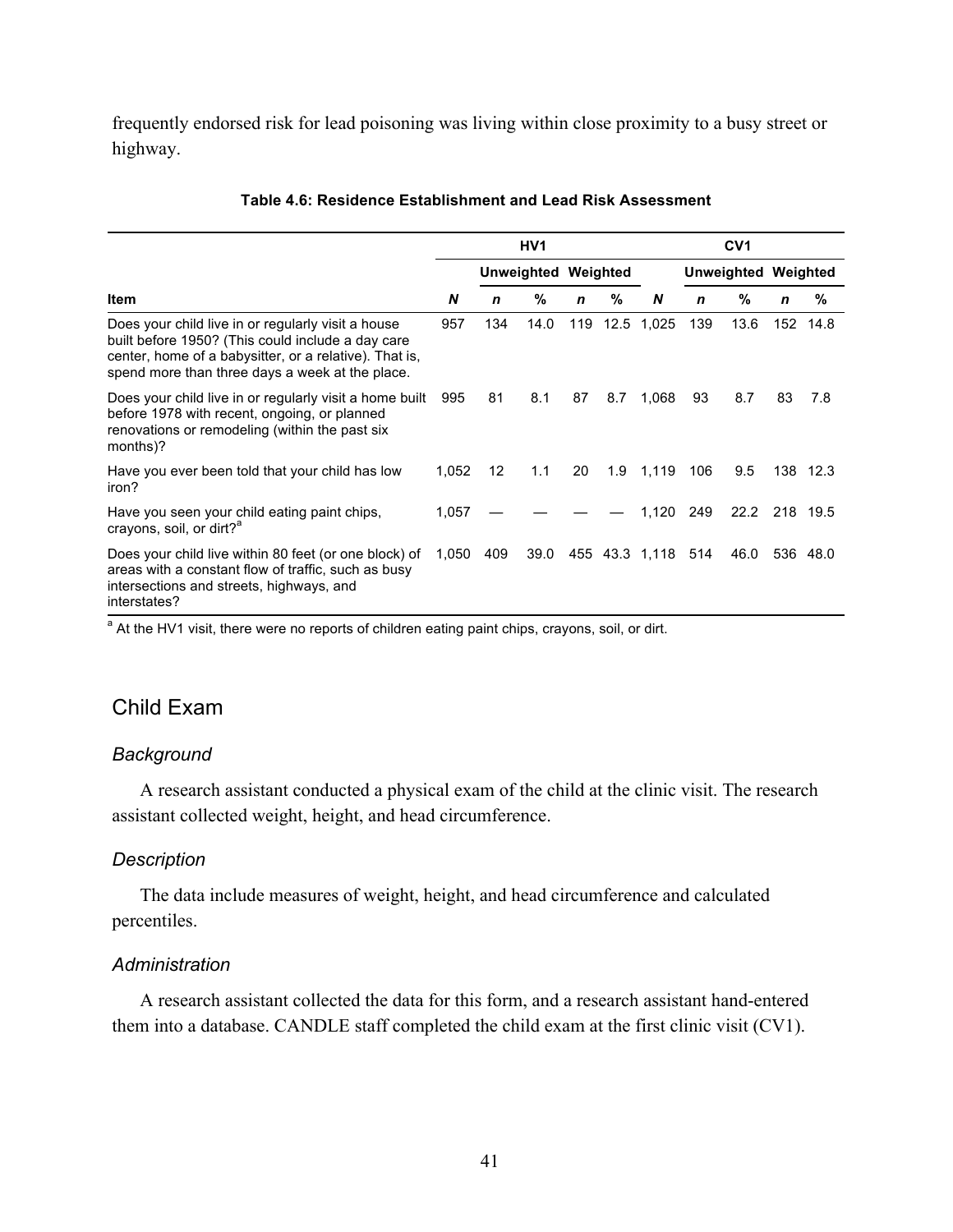## *Data Notes*

For the anthropometric variables (e.g., height, weight), several measurements were taken until the difference between measurements was within an acceptable range (up to 0.2 kg for weight, up to 1.0 cm for weight, and up to 0.2 cm for head circumference). The data set includes all measurement values and contains a variable with the "final" value for each of the anthropometric measurements.

Investigators determined z-scores and percentiles for full-term infants (at least 37 weeks gestation at birth) through age 1 year and 364 days were determined using the WHO growth charts (WHO, 2006). These calculations were based on recumbent length (lying down).

#### *Data*

Table 4.7 summarizes child measurements (taken by a research assistant or nurse) and percentiles for comparison. On average, infants at the one-year assessment were between the 52nd and 69th percentiles on the various growth measurements.

|                                            |       | Unweighted                    |           | Weighted |           |  |
|--------------------------------------------|-------|-------------------------------|-----------|----------|-----------|--|
| <b>Measurement</b>                         | N     | Mean                          | <b>SD</b> | Mean     | <b>SD</b> |  |
| Child's weight, in kilograms               |       | 1.127 10.27 1.30              |           | 10.26    | 1.32      |  |
| Child's height, in centimeters             |       | 1.125 76.23 3.53              |           | 76.30    | 3.55      |  |
| Child's head circumference, in centimeters |       | 1.127 46.40 3.54 46.35        |           |          | 3.08      |  |
| Height-for-age percentile                  |       | 1.125 51.62 31.33 51.97       |           |          | 31.90     |  |
| Weight-for-age percentile                  |       | 1.125 66.18 26.32 65.60       |           |          | 27.47     |  |
| Weight-for-length percentile               |       | 1.125 69.95 26.16 68.89 27.04 |           |          |           |  |
| BMI-for-age percentile                     | 1.125 | 69.67 26.75 68.39             |           |          | 27.36     |  |
| Head circumference–for-age percentile      |       | 1.125 68.78 28.67 66.36 29.34 |           |          |           |  |

**Table 4.7. Child Measurements at 12 Months**

NOTE: Some people might be missing data because the values were out of range.

# Children with Special Health Care Needs Screener

#### *Background*

The CSHCN screener allows public agencies, health care plans, providers, and consumer organizations to identify CSHCN (Bethell et al., 2002). CANDLE researchers used this existing form to identify CSHCN in the CANDLE sample.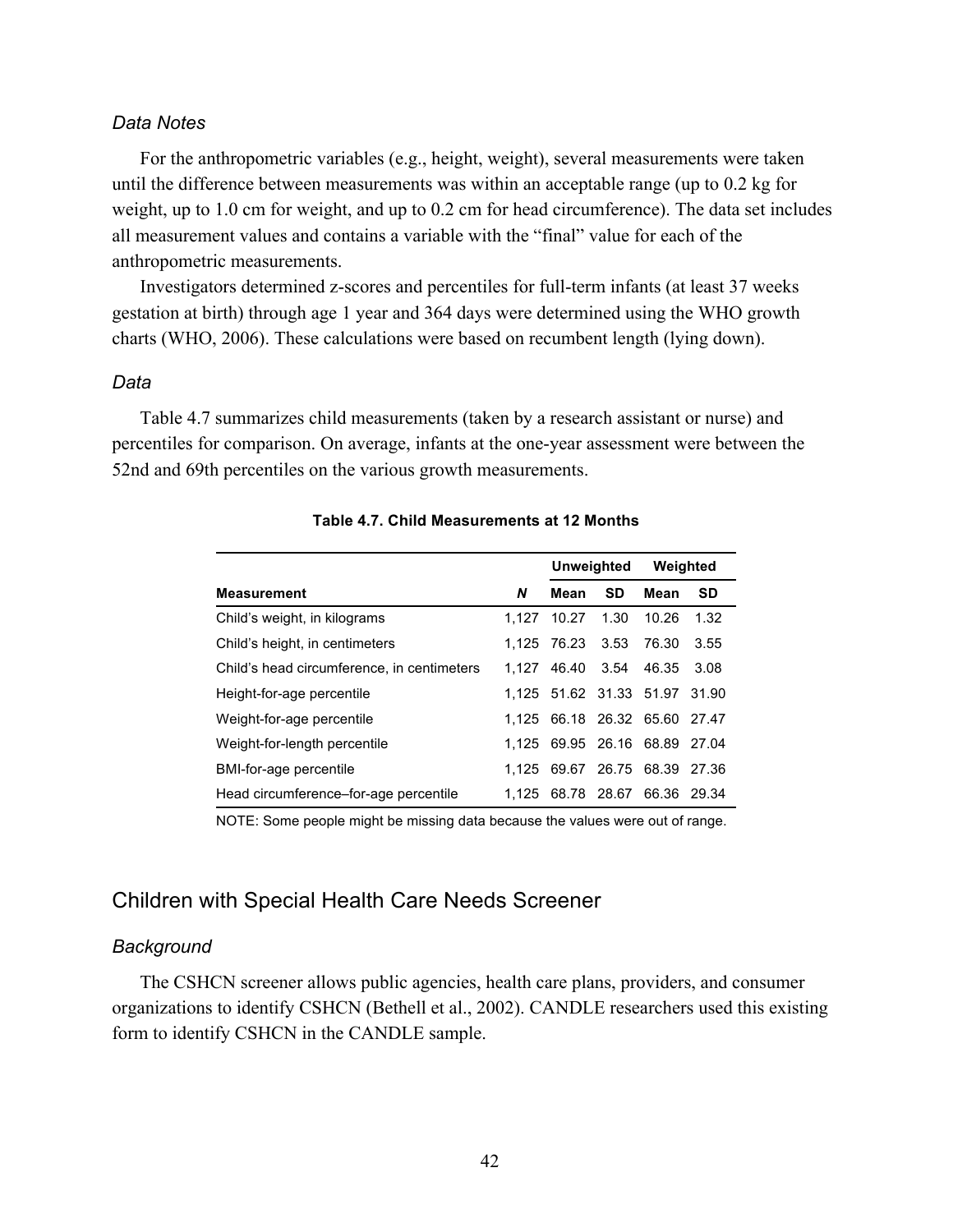# *Description*

The CSHCN screener contains five yes/no question sequences (e.g., "Does your child currently need or use medicine prescribed by a doctor?"). For each question, if the participant answers "yes," the screener presents additional follow-up questions. If the participant answers "no," the screener skips to the next question. The CSHCN screener is designed to detect whether the child (1) is limited or prevented in any way in his or her ability to do things most children of the same age can do; (2) needs or uses medications prescribed by a doctor (other than vitamins); (3) needs or uses specialized therapies, such as physical, occupational, or speech therapy; (4) has more than routine need or use of medical, mental health, or educational services; or (5) needs or receives treatment or counseling for an emotional, behavioral, or developmental problem (Bethell et al., 2002).

# *Administration*

The parent self-administers the CSHCN screener, and responses were entered into a scannable form that clinic staff provided to the participant. CANDLE administered the CSHCN screener at the first clinic visit (CV1).

# *Data Notes*

One respondent was missing this form for an unknown reason.

## *Data*

Table 4.8 summarizes the items for the CSHCN assessment. Approximately 11 percent of CANDLE children might have special health care needs, including dependency, service use, and functional limitations.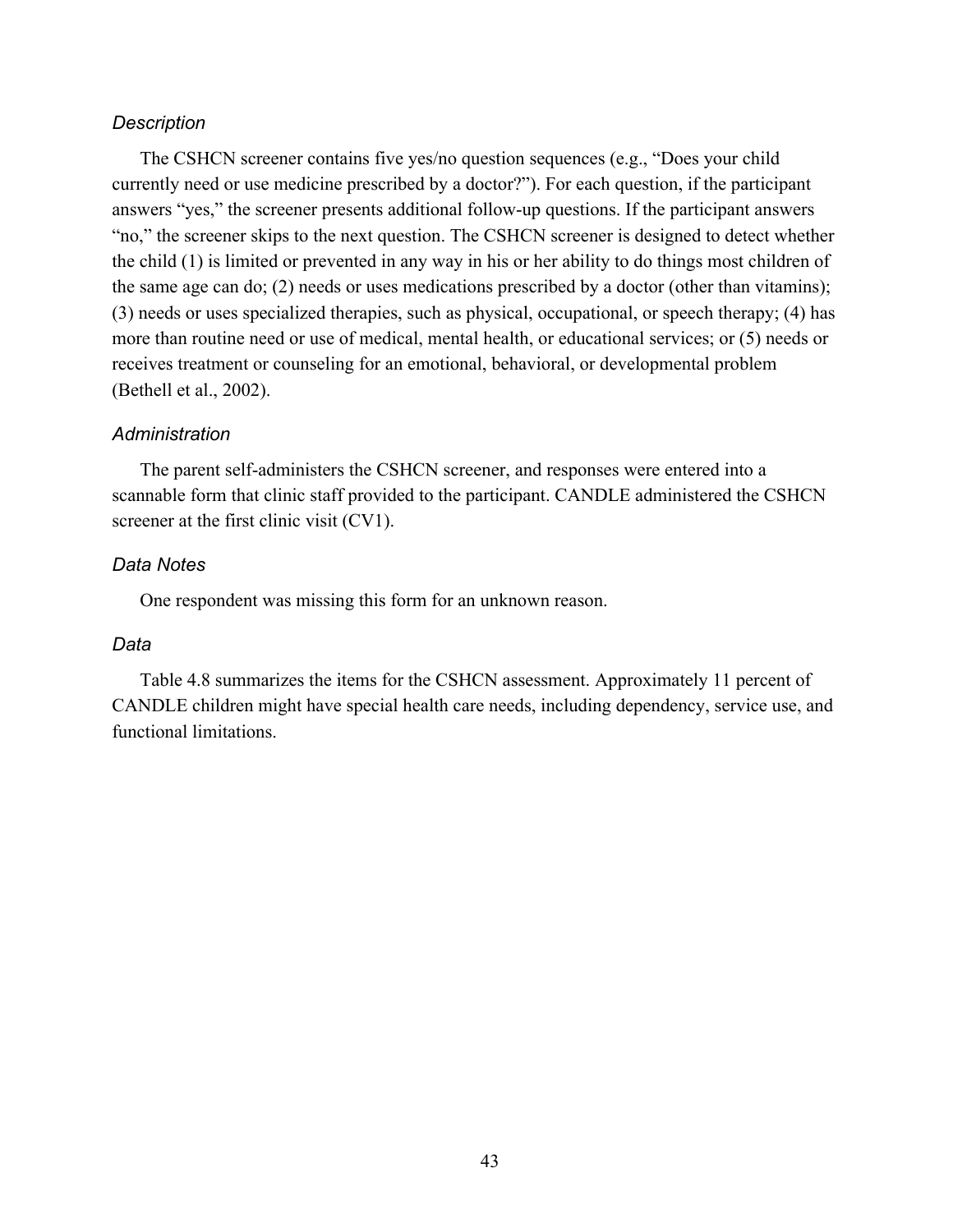|                                                                                                                                                |       |             | Unweighted |                  | Weighted |
|------------------------------------------------------------------------------------------------------------------------------------------------|-------|-------------|------------|------------------|----------|
| Item                                                                                                                                           | N     | $\mathbf n$ | %          | $\boldsymbol{n}$ | %        |
| Does your child currently need or use medicine prescribed by a doctor (other<br>than vitamins)?                                                | 1,131 | 211         | 18.7       | 201              | 17.8     |
| Is this because of any medical, behavioral, or other health condition?                                                                         | 208   | 186         | 89.4       | 190              | 91.6     |
| Is this a condition that has lasted or is expected to last for at least<br>12 months?                                                          | 186   | 89          | 47.8       | 95               | 51.2     |
| Does your child need or use more medical care, mental health, or educational<br>services than is usual for most children of the same age?      | 1,131 | 40          | 3.5        | 46               | 4.1      |
| Is this because of any medical, behavioral, or other health condition?                                                                         | 40    | 38          | 95.0       | 39               | 97.4     |
| Is this a condition that has lasted or is expected to last for at least<br>12 months?                                                          | 38    | 29          | 76.3       | 33               | 85.6     |
| Is your child limited or prevented in any way in his or her ability to do things that<br>most children of the same age can do?                 | 1.131 | 25          | 2.2        | 35               | 3.1      |
| Is this because of any medical, behavioral or other health condition?                                                                          | 25    | 14          | 56.0       | 17               | 69.4     |
| Is this a condition that has lasted or is expected to last for at least<br>12 months?                                                          | 14    | 13          | 92.9       | 14               | 98.9     |
| Does your child need or get special therapy, such as physical, occupational, or<br>speech therapy?                                             | 1,131 | 32          | 2.8        | 42               | 3.7      |
| Is this because of any medical, behavioral or other health condition?                                                                          | 32    | 26          | 81.3       | 29               | 91.1     |
| Is this a condition that has lasted or is expected to last for at least<br>12 months?                                                          | 26    | 21          | 80.8       | 24               | 91.1     |
| Does your child have any kind of emotional, developmental, or behavioral<br>problem for which he or she needs or gets treatment or counseling? |       |             |            |                  |          |
| Is this a condition that has lasted or is expected to last for at least<br>12 months?                                                          |       |             |            |                  |          |
| Flag for CSHCN                                                                                                                                 | 1,131 | 113         | 10.0       | 124              | 10.9     |
| Special health care need status: definitional domain                                                                                           | 1,131 |             |            |                  |          |
| No special needs                                                                                                                               |       | 1,018       |            | 90.0 1,005       | 89.1     |
| Dependency                                                                                                                                     |       | 71          | 6.3        | 73               | 6.5      |
| Service use                                                                                                                                    |       |             |            |                  |          |
| <b>Functional limitations</b>                                                                                                                  |       |             |            |                  |          |
| Dependency and service use                                                                                                                     |       |             |            |                  |          |
| Service use and functional limitations                                                                                                         |       |             |            |                  |          |
| Dependency, service use, and functional limitations                                                                                            |       |             |            |                  |          |

### **Table 4.8. Children with Special Health Care Needs Items at 12 Months**

NOTE: Less than 1.5 percent of participants reported that their children had any kind of emotional, developmental, or behavioral problem for which they needed to get treatment or counseling. Less than 1.5 percent of participants had children with service use; functional limitations; dependency and service use; service use and functional limitations; or dependency, service use, and functional limitations for their functional status. The screener asked follow-up questions ("Is this because of *any* medical, behavioral, or other health condition?" and "Is this a condition that has lasted or is expected to last for at least 12 months?") only if the participant answered the previous question affirmatively.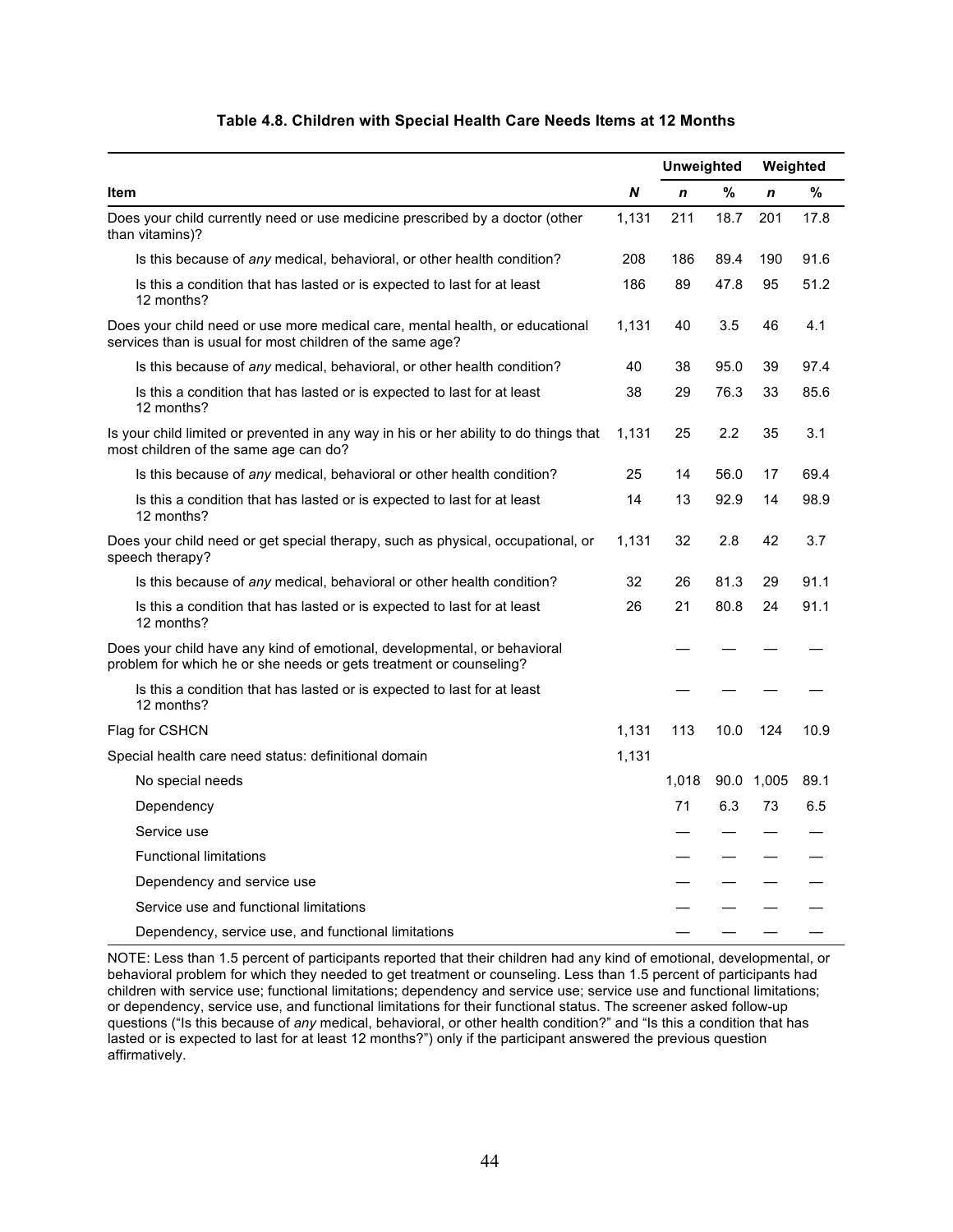This chapter provides information on the types of data collected to capture relevant information about the mother's and child's nutrition. We describe the following forms: FFQ, Choline Inhibitor Questionnaire, IFQ, and Food Supplement Information.

# Block Food Frequency Questionnaire

# *Background*

The FFQ, an existing measure, estimates food and nutrition intake over a three-month period and was developed using data from the second National Health and Nutrition Examination Survey (Block, Hartman, et al., 1986). The FFQ assesses the frequency and amount of consumption of 111 different food and beverage items. The full FFQ has been shown to be a valid and reliable method to describe nutrient intake from diet for groups and to rank individuals according to nutrient intake (Block, Hartman, et al., 1986; Mares-Perlman et al., 1993; Block, Coyle, et al., 1994; Subar et al., 2001; Johnson et al., 2007; Block, Woods, et al., 1990).

# *Description*

The UCI CANDLE Study used the FFQ to estimate mothers' food and nutrition intake in a three-month window. The FFQ assesses the frequency and amount of consumption of 111 different food and beverage items and use of vitamin and mineral supplements.

# *Administration*

Trained research assistants administered the full-length (111–food item) questionnaire to the UCI CANDLE Study participants and entered responses onto a paper form at the first maternal visit (M1) and the first home visit (HV1). A research assistant hand-entered data into the database. The UTHSC team did not double-key data, but UTHSC analysts ran queries to check for possible errors and checked suspicious values against a hard copy of the form. NutritionQuest in Berkeley, California processed the FFQ. Using the data that the research assistants collected, the output from NutritionQuest yields levels of macro- and micronutrients that participants consumed, as well as serving size and frequency of intake of the food items (Völgyi et al., 2013).

# *Data Notes*

The UCI CANDLE Study data available to researchers provide both the raw data and the calculated output from NutritionQuest. We include data below from the M1 study visit only;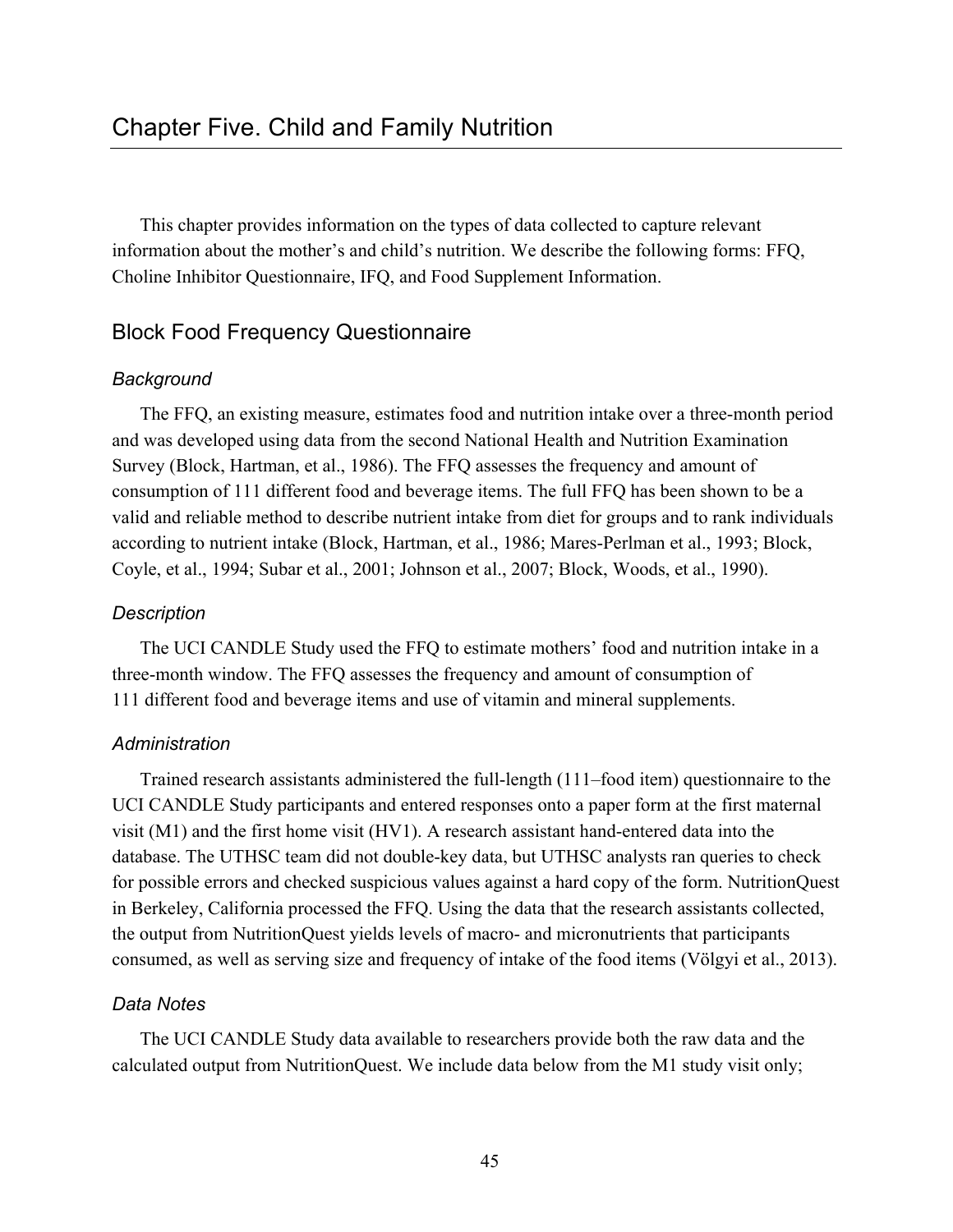similar data are available from the HV1 study visit but are not shown here because the prenatal nutritional information might be a more useful measure of infant exposure.

### *Data*

Tables 5.1 and 5.2 summarize selected nutrition measures that were collected during the first maternal or baseline visit. Table 5.1 summarizes the macro- and micronutrients. The selected nutrients displayed in the table represent those nutrients most relevant for neurocognitive development. The FFQ data set contains a larger array of nutrients, nutrient indices (e.g., Healthy Eating Index 2005 and 2010), and subgrouping of food groups that can be used in statistical analyses. Table 5.2 describes selected MyPyramid variables.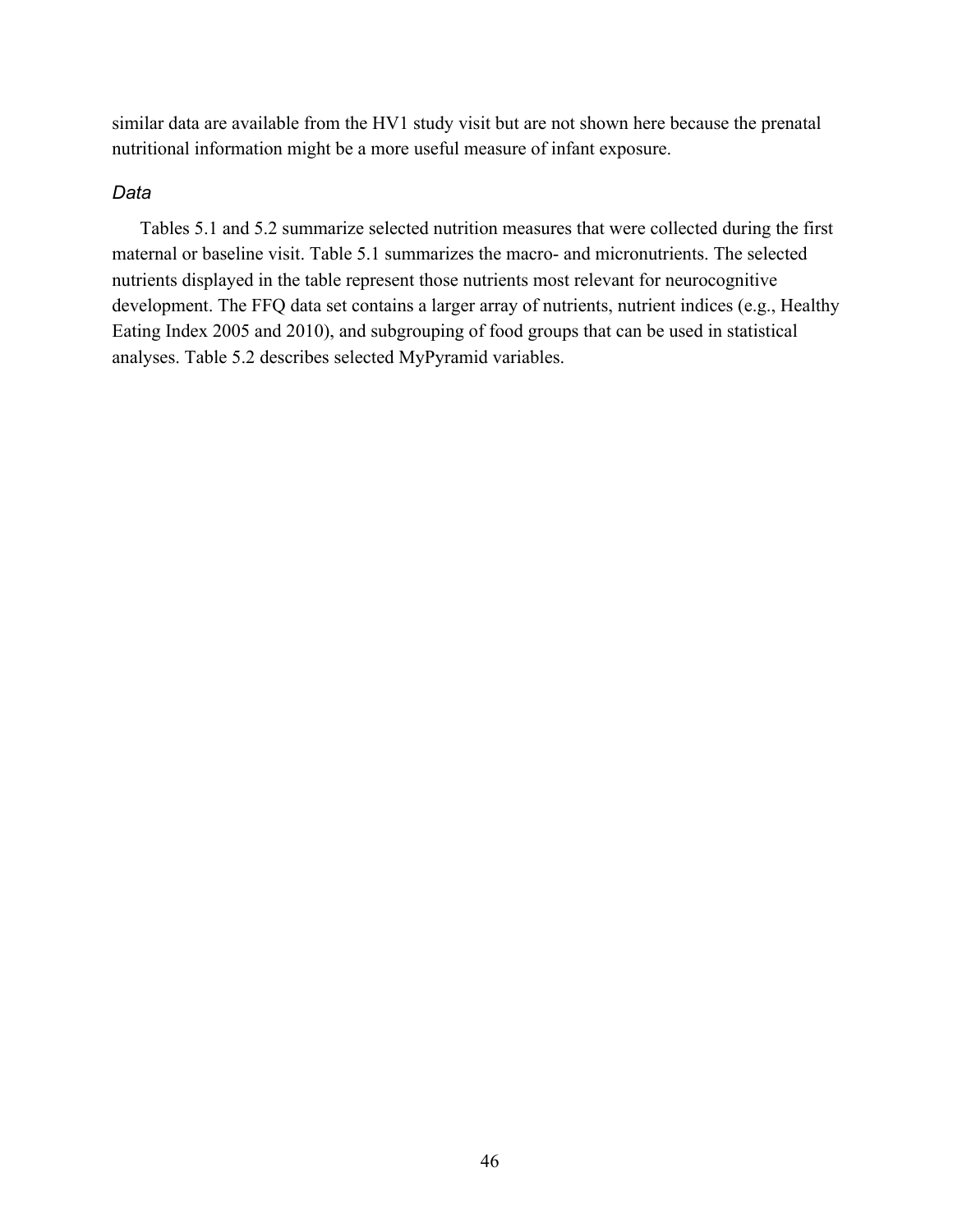|                                                            | <b>Unweighted</b> |          | Weighted |          |  |
|------------------------------------------------------------|-------------------|----------|----------|----------|--|
| <b>Nutrient</b>                                            | Mean              | SD       | Mean     | SD       |  |
| Food energy, in kilocalories                               | 2,715.98          | 1,625.70 | 2,932.22 | 1,762.52 |  |
| Percentage of energy from protein                          | 14.90             | 2.47     | 14.82    | 2.46     |  |
| Percentage of energy from carbohydrate                     | 50.49             | 6.46     | 50.25    | 6.29     |  |
| Dietary fiber, in grams                                    | 22.77             | 12.27    | 24.01    | 13.31    |  |
| Sugars, total, in grams                                    | 168.32            | 107.16   | 180.11   | 113.43   |  |
| Percentage of calories from fat                            | 36.50             | 5.04     | 36.75    | 4.84     |  |
| Saturated fat, in grams                                    | 36.41             | 23.90    | 39.38    | 25.96    |  |
| Monounsaturated fatty acids, in grams                      | 42.84             | 27.77    | 46.70    | 30.52    |  |
| Polyunsaturated fatty acids, in grams                      | 23.43             | 14.80    | 25.51    | 16.07    |  |
| Trans fats, total, in grams                                | 4.31              | 3.14     | 4.66     | 3.36     |  |
| Omega-3 fatty acids, in grams                              | 2.32              | 1.53     | 2.50     | 1.69     |  |
| Cholesterol, in milligrams                                 | 379.48            | 277.27   | 415.31   | 303.52   |  |
| Vitamin A, retinol activity equivalent                     | 1,080.25          | 704.11   | 1,157.57 | 787.88   |  |
| Thiamin (vitamin B1), in milligrams                        | 2.13              | 1.29     | 2.28     | 1.38     |  |
| Riboflavin (vitamin B2), in milligrams                     | 2.65              | 1.49     | 2.80     | 1.61     |  |
| Niacin, in milligrams                                      | 28.55             | 17.55    | 30.37    | 18.98    |  |
| Average daily dietary folate equivalents, in<br>micrograms | 737.92            | 435.34   | 777.45   | 463.19   |  |
| Vitamin B6, in milligrams                                  | 2.58              | 1.47     | 2.71     | 1.57     |  |
| Vitamin B12, in micrograms                                 | 6.67              | 4.65     | 7.25     | 5.24     |  |
| Total choline, in milligrams                               | 393.38            | 237.34   | 424.56   | 262.86   |  |
| Betaine, in milligrams                                     | 237.34            | 189.38   | 254.81   | 201.61   |  |
| Vitamin C, in milligrams                                   | 189.27            | 128.43   | 201.32   | 136.84   |  |
| Vitamin D, in international units                          | 192.44            | 130.64   | 202.31   | 142.58   |  |
| Vitamin E, in milligrams                                   | 5.23              | 4.24     | 5.32     | 4.48     |  |
| Vitamin K as phylloquinone, in micrograms                  | 245.69            | 201.31   | 255.35   | 212.27   |  |
| Glutathione, total, in milligrams                          | 58.69             | 35.05    | 62.71    | 38.61    |  |
| Vitamin E as alpha-tocopherol, in milligrams               | 10.06             | 5.70     | 10.75    | 6.20     |  |
| Calcium, in milligrams                                     | 1,202.15          | 651.52   | 1,259.37 | 712.81   |  |
| Phosphorus, in milligrams                                  | 1,700.62          | 948.97   | 1,808.43 | 1,041.63 |  |
| Potassium, in milligrams                                   | 3,446.33          | 1,816.34 | 3,644.37 | 1,993.46 |  |
| Iron, in milligrams                                        | 19.63             | 11.37    | 20.94    | 12.16    |  |
| Zinc, total, in milligrams                                 | 14.80             | 9.58     | 15.96    | 10.63    |  |
| Magnesium, in milligrams                                   | 367.39            | 193.83   | 389.10   | 211.46   |  |
| Copper, in milligrams                                      | 1.68              | 0.96     | 1.82     | 1.06     |  |

# **Table 5.1. Block Food Frequency Questionnaire Nutrient and Vitamin Table**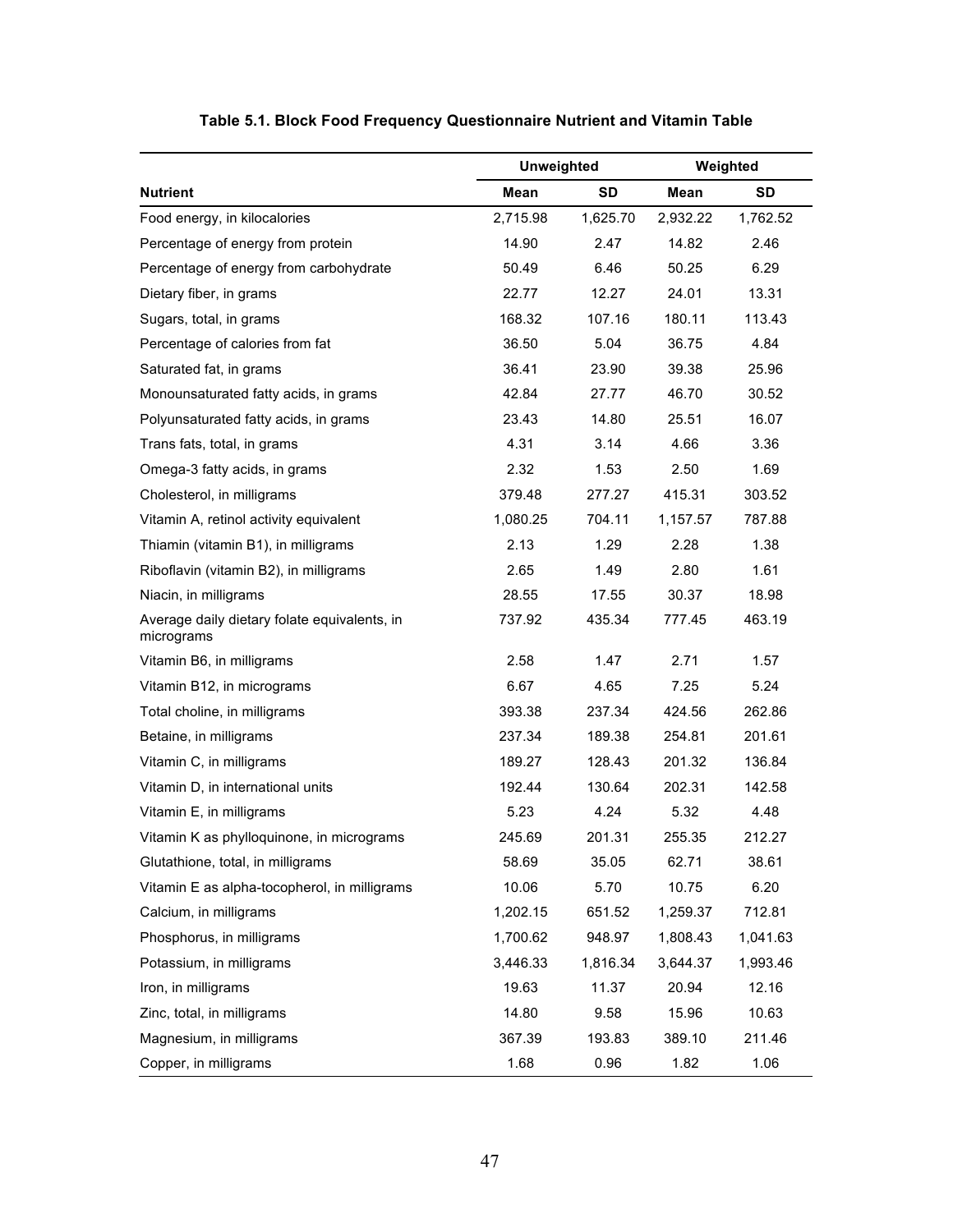|                                                                                                        | Unweighted |    | Weighted |    |  |  |  |  |
|--------------------------------------------------------------------------------------------------------|------------|----|----------|----|--|--|--|--|
| Nutrient                                                                                               | Mean       | SD | Mean     | SD |  |  |  |  |
| NOTE: $N = 1.297$ . The U.S. Department of Agriculture (USDA) released the 2005 dietary quidelines for |            |    |          |    |  |  |  |  |

Americans as a food pyramid. In 2011, USDA released MyPlate, the 2010 dietary guidelines. The FFQ provided MyPyramid food servings as part of the nutrient analyses. Some of the subgroup food servings from MyPyramid are not directly transferable to MyPlate because USDA recategorized some foods.

### **Table 5.2. MyPyramid Nutrition**

|                                                        | <b>Unweighted</b> | Weighted |      |      |
|--------------------------------------------------------|-------------------|----------|------|------|
| Item                                                   | Mean              | SD       | Mean | SD   |
| Fruit: total, including juice, in cups                 | 1.87              | 1.27     | 1.93 | 1.31 |
| Vegetables: not legumes or potatoes, in cups           | 1.67              | 1.17     | 1.75 | 1.28 |
| Vegetables: dark green, in cups                        | 0.48              | 0.44     | 0.48 | 0.46 |
| Vegetables: orange, in cups                            | 0.12              | 0.16     | 0.14 | 0.18 |
| Legumes, soy: in cup equivalents                       | 0.12              | 0.26     | 0.16 | 0.38 |
| Vegetables: potato, in cups                            | 0.45              | 0.40     | 0.47 | 0.42 |
| Vegetables: other, including tomatoes, in cups         | 1.04              | 0.71     | 1.10 | 0.79 |
| Grain: total, 1-oz. equivalents                        | 8.06              | 5.18     | 8.69 | 5.50 |
| Grain: whole, 1-oz. equivalents                        | 1.74              | 1.17     | 1.78 | 1.17 |
| Meat: fish, chicken, meat, 1 oz.                       | 5.52              | 4.29     | 6.07 | 4.73 |
| Nuts, seeds: 1-oz. meat equivalent                     | 0.55              | 0.69     | 0.57 | 0.71 |
| Eggs: meat equivalent (1 egg = 1 oz.)                  | 0.69              | 0.78     | 0.75 | 0.82 |
| Dairy: milk, cheese, 1-c. equivalents                  | 1.91              | 1.23     | 1.95 | 1.31 |
| Beneficial oils: dressings, fish, nuts, avocado (1 t.) | 2.74              | 2.08     | 2.96 | 2.32 |

NOTE: *N* = 1,297. USDA released the 2005 dietary guidelines for Americans as a food pyramid. In 2011, USDA released MyPlate, the 2010 dietary guidelines. The FFQ provided MyPyramid food servings as part of the nutrient analyses. Some of the subgroup food servings from MyPyramid are not directly transferable to MyPlate because USDA recategorized some foods.

# Choline Inhibitor Questionnaire

### *Background*

The UTHSC CANDLE team developed the Choline Inhibitor Questionnaire to obtain information about use of products that could contain choline inhibitors. Choline is an essential nutrient for growth and development; it is especially important during pregnancy and lactation (Zeisel and da Costa, 2009).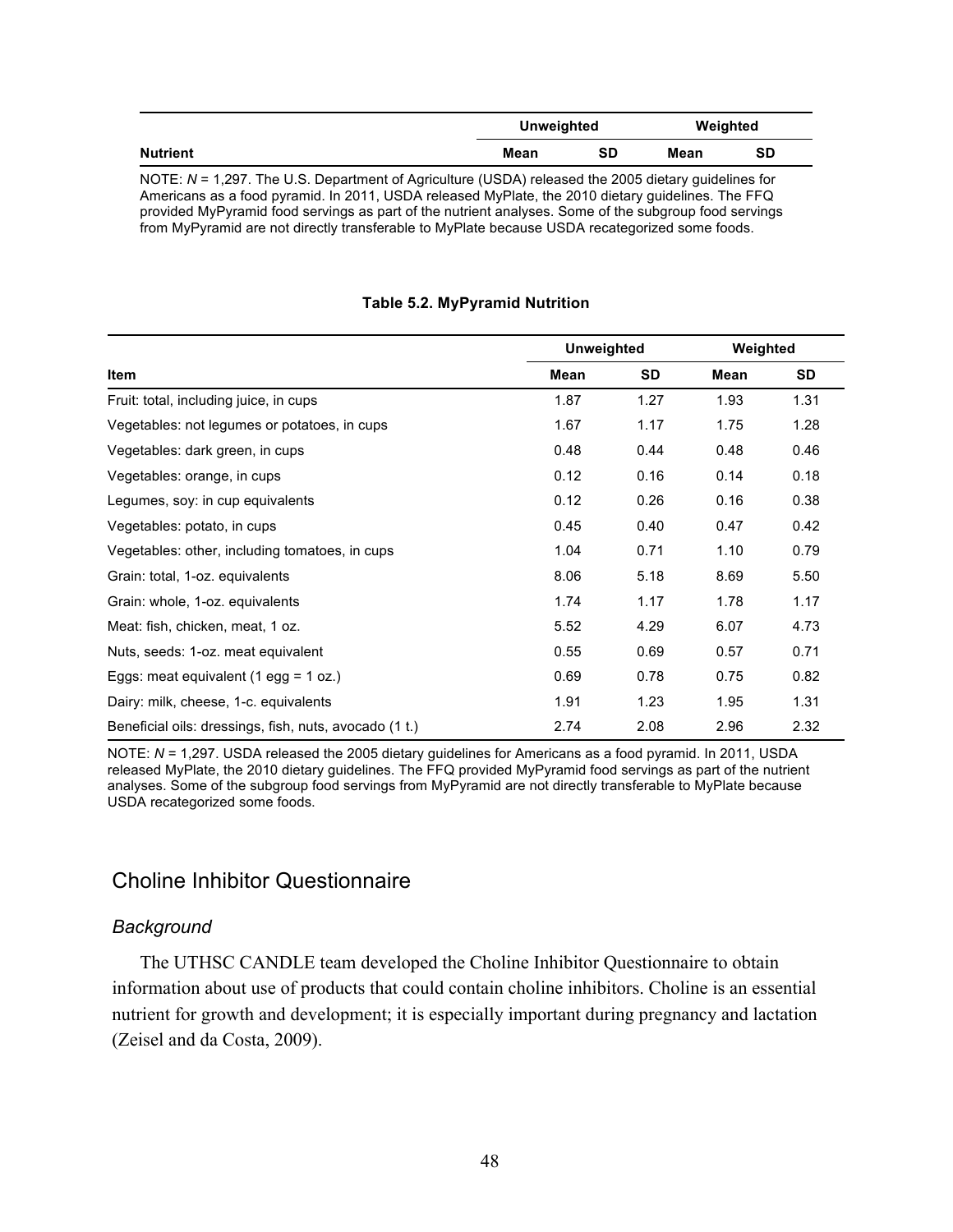#### *Description*

The Choline Inhibitor Questionnaire is a four-item free-response questionnaire that assesses participants' use of lotions, sunscreens, and shampoos and the frequency with which they use them. For items assessing type, the respondent writes in the brand or name of the product. The respondent could provide up to five types of shampoo and five types of lotion or sunscreen. The questionnaire also asks the respondent to report how many times per month he or she uses or applies shampoo or lotion or sunscreen. The UCI CANDLE Study research team is currently developing a list of shampoos and sunscreens containing known and potential choline inhibitors (diethanolamine, triethanolamine, and monoethanolamine) based on the U.S. Department of Health and Human Services electronic database on household products (U.S. Department of Health and Human Services, 2015). We will make this list available to researchers who request the choline data files.

#### *Administration*

A research assistant administered the maternal Choline Inhibitor Questionnaire to mothers, recorded data on a paper form, and hand-entered text responses into a database. CANDLE administered the Choline Inhibitor Questionnaire at the first maternal visit (M1), the first home visit (CV1), and the first clinic visit (CV1).

### *Data Notes*

The raw data for the Choline Inhibitor Questionnaire contain only information about which products were used and how often. Information about whether these products contain choline inhibitors is not yet available; therefore, we do not include summary statistics in this report. However, researchers interested in this topic can obtain a crosswalk file that links products to potential choline inhibitors.

# Infant Feeding Questionnaire

### *Background*

Baughcum and colleagues developed the IFQ to measure feeding practices for children from birth to two years of age (Baughcum et al., 2001). The IFQ is built on contextual factors that describe maternal feeding practices (such as how, when, and why children are fed) and maternal beliefs about child feeding or child's weight that guide those practices (Baughcum et al., 2001).

#### *Description*

The IFQ is a 28-item self-administered questionnaire designed for mothers of infants ages 11 months to 24 months. The IFQ asks respondents to retrospectively think about the feeding practices during the child's first year of life. The first 17 items assess the frequency (never,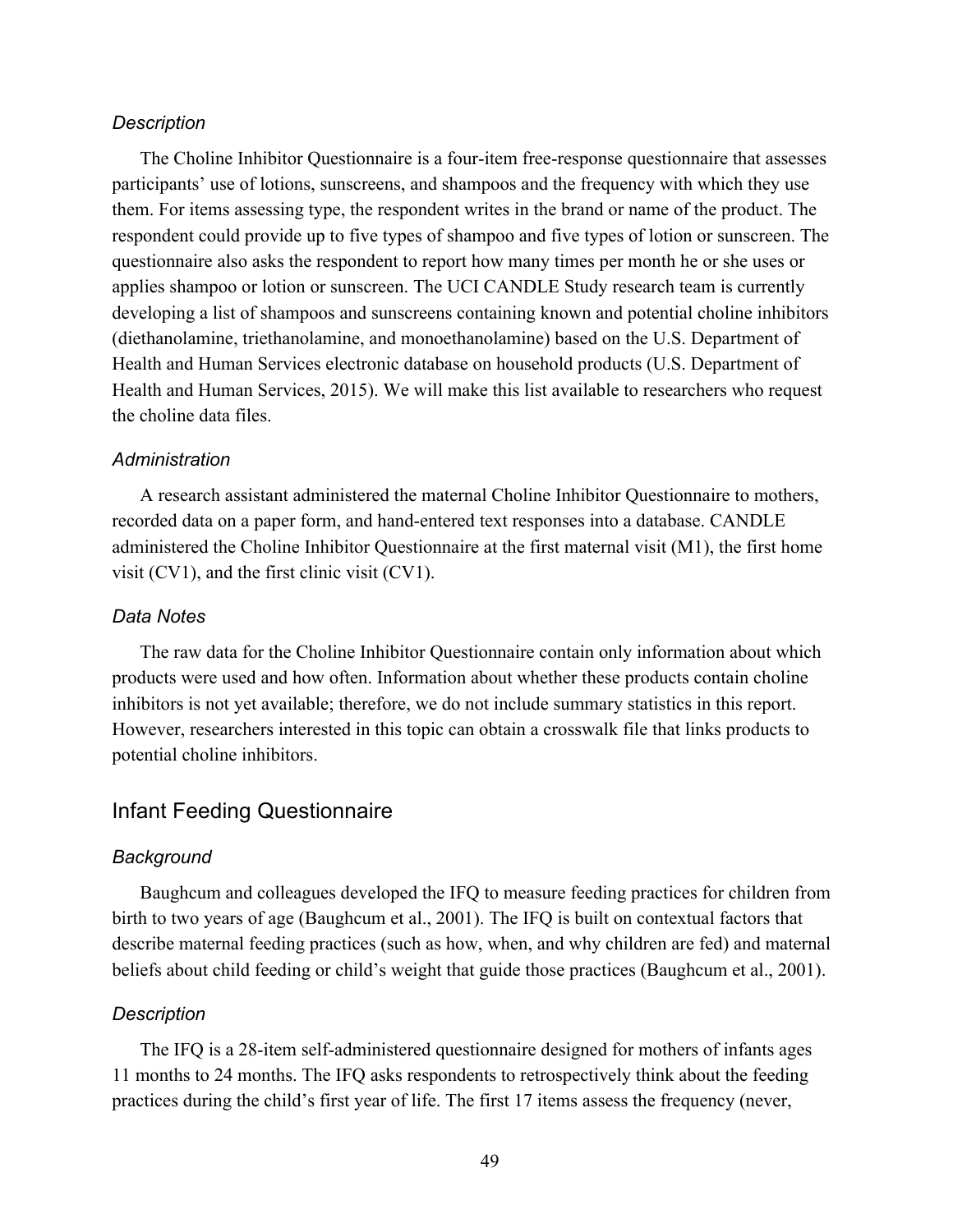rarely, sometimes, often, or always) of feeding behaviors (e.g., "Did you allow your baby to eat only at set times?" "Was it a struggle to get your baby to eat?"). The remaining 11 items assess maternal beliefs about feeding practices (e.g., "Feeding my baby was the best way to stop his/her fussiness" and "I believed it was important for my baby to finish all the formula in his bottle") on a five-point Likert scale (disagree a lot, disagree a little, no strong feelings either way, agree a little, or agree a lot). The IFQ has seven scale scores derived from the 18 items: (1) concern about infant undereating or becoming underweight, (2) concern about infant's hunger, (3) awareness of infant's hunger and satiety cues, (4) concern about infant overeating or becoming overweight, (5) feeding infant on a schedule, (6) using food to calm infant's fussiness, and (7) social interaction with the infant during feeding.

### *Administration*

The IFQ is a self-administered questionnaire that a research assistant gives to mothers. Mothers entered responses onto a scannable form. CANDLE administered the IFQ at the first home visit (CV1) and the first clinic visit (CV1).

### *Data Notes*

Two respondents were missing this form in CV1 (reason unknown). Twenty-nine respondents were missing data at HV1 (12 were missing because the survey was not administered, 13 were missing because the data were accidentally deleted, and four forms were lost).

### *Data*

Table 5.3 displays mean factor summary scores from the IFQ.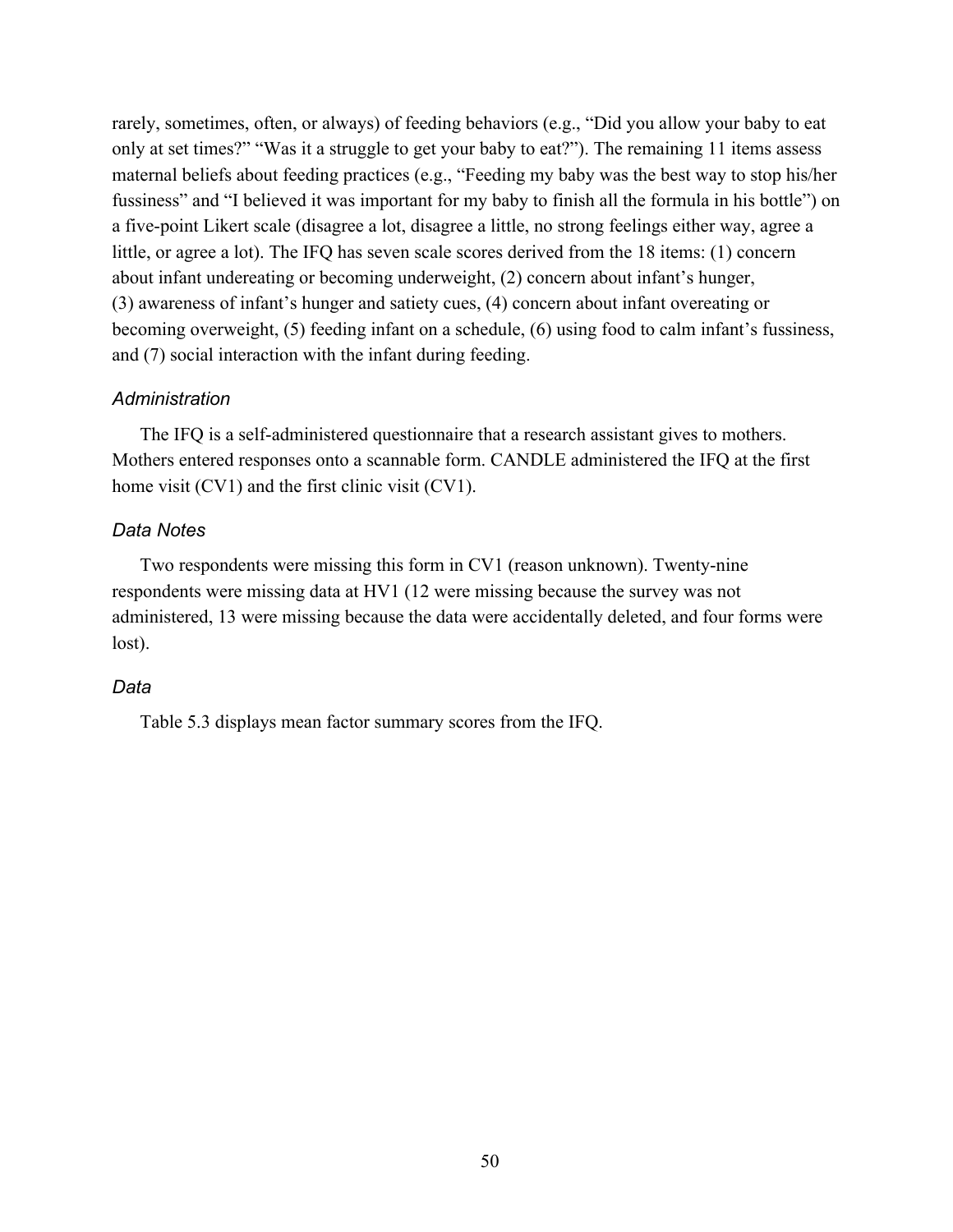|                                                                | HV <sub>1</sub><br>Weighted<br><b>Unweighted</b><br><b>SD</b><br><b>SD</b><br>N<br>Mean<br>Mean<br>0.54<br>0.61<br>0.56<br>1.230<br>1,221<br>0.23<br>0.33<br>0.57 |      |      |      | CV <sub>1</sub> |       |                   |           |          |           |
|----------------------------------------------------------------|-------------------------------------------------------------------------------------------------------------------------------------------------------------------|------|------|------|-----------------|-------|-------------------|-----------|----------|-----------|
|                                                                |                                                                                                                                                                   |      |      |      |                 |       | <b>Unweighted</b> |           | Weighted |           |
| Factor                                                         |                                                                                                                                                                   |      |      |      |                 | N     | Mean              | <b>SD</b> | Mean     | <b>SD</b> |
| 1: Concern about infant undereating or<br>becoming underweight |                                                                                                                                                                   |      |      |      | 0.63            | 1,129 | 0.62              | 0.71      | 0.62     | 0.70      |
| 2: Concern about infant's hunger                               |                                                                                                                                                                   |      |      |      | 0.68            | 1,128 | 1.09              | 1.02      | 1.21     | 1.03      |
| 3: Awareness of infant's hunger and<br>satiety cues            | 1,230                                                                                                                                                             | 3.61 | 0.52 | 3.60 | 0.57            | 1,129 | 3.56              | 0.53      | 3.56     | 0.56      |
| 4: Concern about infant overeating or<br>becoming overweight   | 1.223                                                                                                                                                             | 0.46 | 0.57 | 0.45 | 0.58            | 1,127 | 0.45              | 0.59      | 0.42     | 0.59      |
| 5: Feeding infant on a schedule                                | 1.231                                                                                                                                                             | 1.97 | 0.64 | 1.97 | 0.66            | 1,127 | 1.83              | 0.65      | 1.80     | 0.65      |
| 6: Using food to calm infant's fussiness                       | 1,225                                                                                                                                                             | 1.74 | 1.01 | 1.73 | 1.03            | 1,126 | 1.49              | 0.97      | 1.53     | 0.98      |
| 7: Social interaction with the infant during<br>feeding        | 1,220                                                                                                                                                             | 3.25 | 0.73 | 3.28 | 0.73            | 1,126 | 2.95              | 0.80      | 2.86     | 0.82      |

### **Table 5.3. Infant Feeding Practices at Four Weeks and at One Year After Delivery**

# Food Supplement Information

## *Background*

CANDLE investigators developed the Food Supplement Information to obtain information about the respondents' participation in programs that provide food or access to food for the CANDLE child. This form also includes a question about whether the mother became pregnant again since the birth of the CANDLE child.

## *Description*

CANDLE investigators created the Food Program Questionnaire to gather information on respondents' participation in programs that provide food or access to food for the CANDLE child (e.g., WIC program), as well as participation in home visitation or parenting programs.

### *Administration*

Research assistants administer the Food Program Questionnaire to respondents then entered the data into a scannable form at the first home visit (HV1) and the first clinic visit (CV1).

### *Data Notes*

Thirty-seven percent of respondents were missing this form because it was not administered at HV1 ( $n = 471$ ). Ten percent of respondents were missing this form because it was added to the protocol after some of the CV1 study visits had taken place  $(n = 117)$ .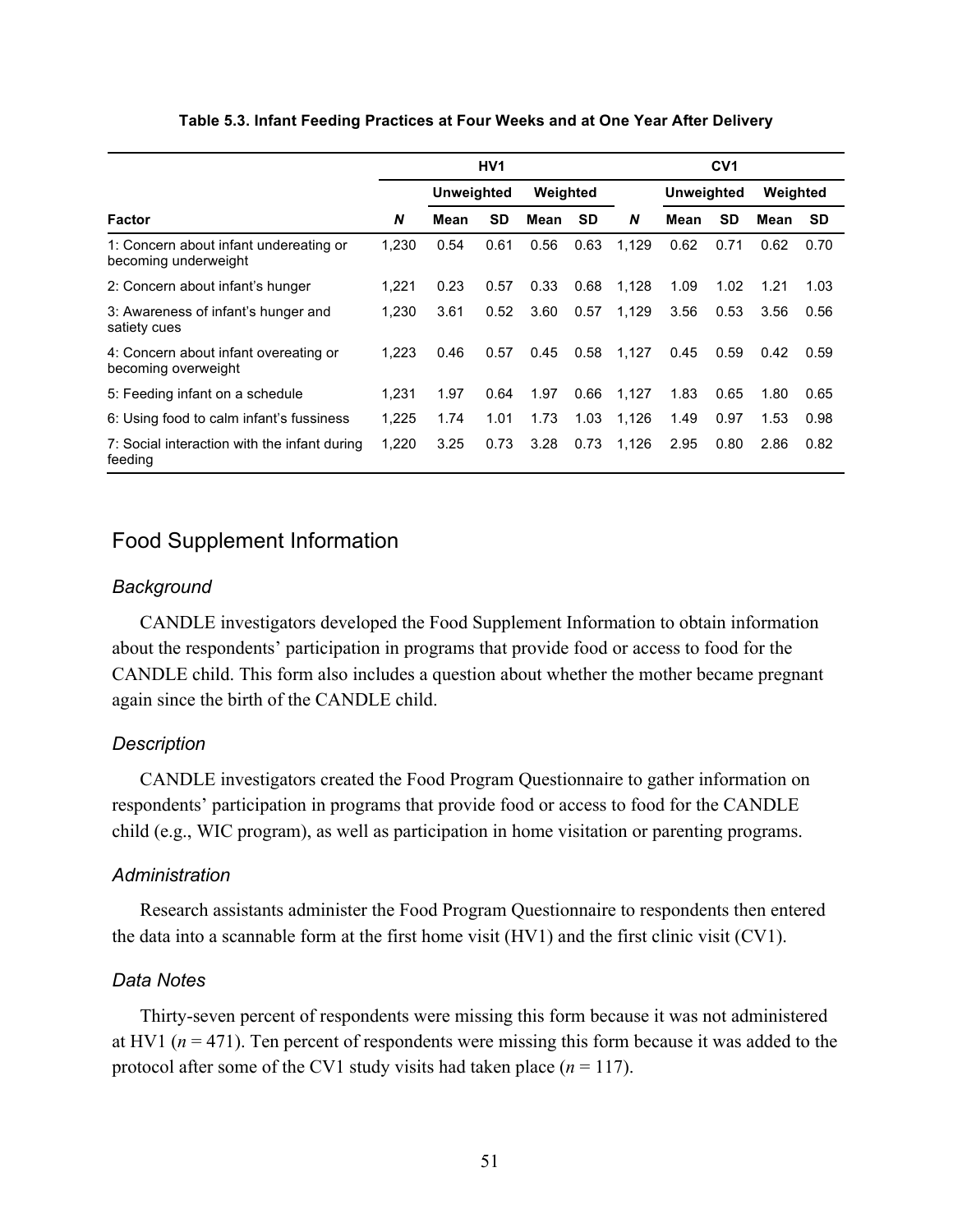# *Data*

Table 5.4 describes the proportion of CANDLE mothers who were receiving food-related assistance during pregnancy, at four weeks, and at one year after delivery. More than half were receiving WIC aid at four weeks; slightly less than half were receiving WIC aid at one year. More than half of the participants were receiving food stamps at both time periods.

|                                                                           | HV <sub>1</sub> |                   |      |             |      | CV <sub>1</sub> |                   |      |             |      |
|---------------------------------------------------------------------------|-----------------|-------------------|------|-------------|------|-----------------|-------------------|------|-------------|------|
| <b>Item</b>                                                               |                 | <b>Unweighted</b> |      | Weighted    |      |                 | <b>Unweighted</b> |      | Weighted    |      |
|                                                                           | N               | n                 | $\%$ | $\mathbf n$ | $\%$ | N               | $\mathbf n$       | %    | $\mathbf n$ | %    |
| Received WIC benefits during<br>pregnancy                                 | 790             | 418               | 52.9 | 466         | 59.0 | 1.014           | 585               | 57.7 | 673         | 66.3 |
| Currently receiving WIC benefits                                          | 791             | 397               | 50.2 | 448         | 56.6 | 1,013           | 414               | 40.9 | 498         | 49.2 |
| Other supplemental foods <sup>"</sup>                                     | 789             | 14                | 1.8  | 16          | 2.0  | 1,014           |                   |      |             |      |
| Currently receiving food stamps                                           | 791             | 352               | 44.5 | 415         | 52.5 | 1,013           | 463               | 45.7 | 607         | 59.9 |
| Any children enrolled in free lunch or<br>breakfast program               | 784             | 166               | 21.2 | 204         | 26.1 | 1.014           | 244               | 24.1 | 332         | 32.8 |
| Household member participates in<br>home visitation programs <sup>o</sup> | 786             | 46                | 5.9  | 56          | 7.1  | 1,013           | 58                | 5.7  | 71          | 7.0  |

**Table 5.4. Food Supplement Information at Four Weeks and at One Year After Delivery**

<sup>a</sup> This includes Metropolitan Inter-Faith Association, Neighborhood Christian Center, and the U.S. government. At<br>CV1, less than 1.5 percent indicated receipt of other supplemental foods.

<sup>b</sup> Examples include Porter-Leath (the Maternal Infant Health Outreach Worker program and Home Instruction Program for Preschool Youngsters), Le Bonheur (Healthy Families and Parent Outreach), and Memphis and Shelby County Health Department (Help Us Grow Successfully [HUGS] and Healthy Start).

At the four-week home visit, less than 1.5 percent of CANDLE mothers reported becoming pregnant since the birth of the CANDLE child. At the one-year clinic visit, 12.5 percent of CANDLE mothers reported becoming pregnant since the birth of the CANDLE child (15.0 percent weighted).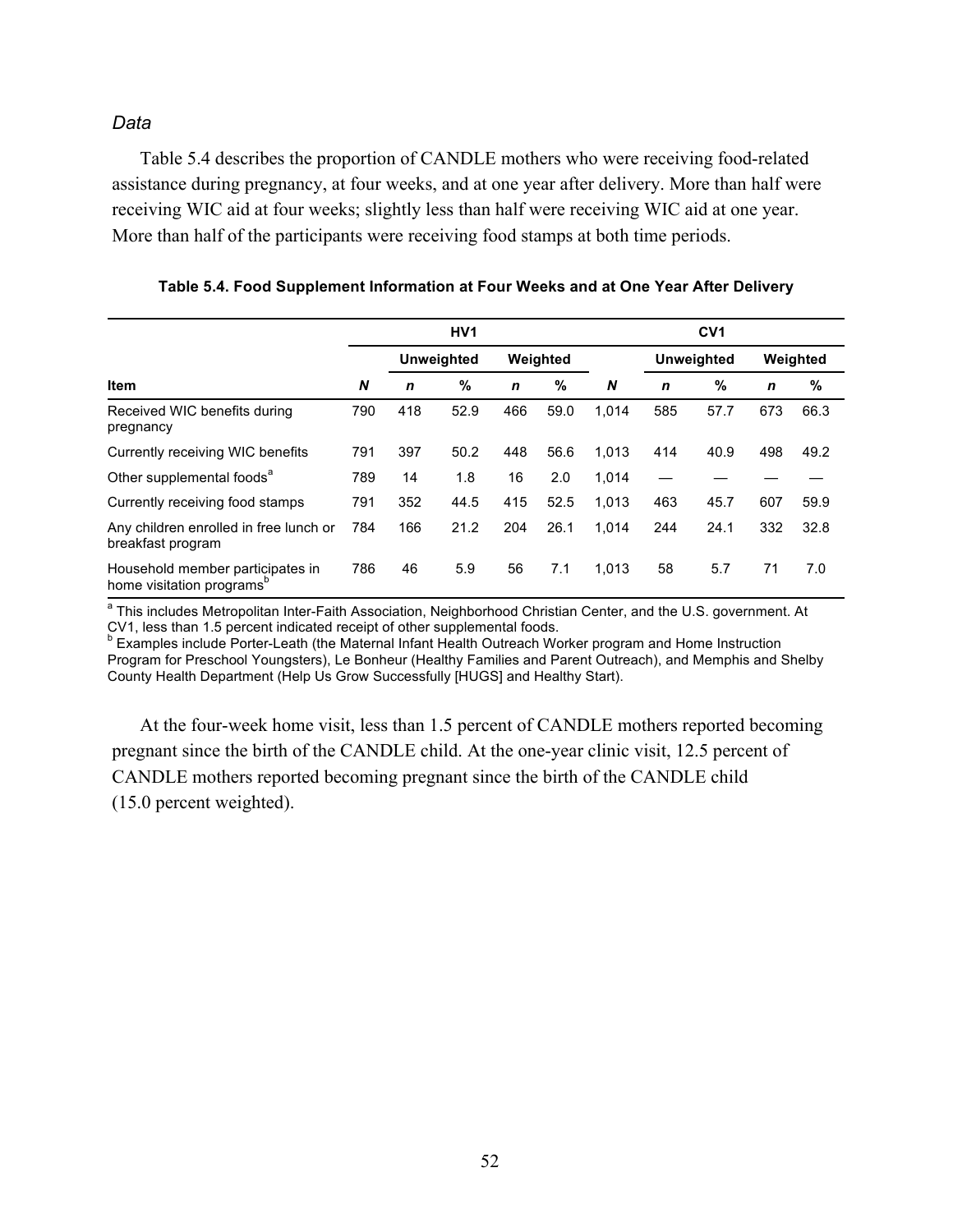This chapter provides information on the types of data collected to capture relevant information about the mother's mental and behavioral health. Four forms are included in this section: TEMPS, BSI, RSE, and EPDS.

## Temperament Evaluation of Memphis, Pisa, Paris, and San Diego

## *Background*

TEMPS is a self-rated questionnaire designed to measure emotional reactivity in healthy subjects and psychiatric patients (Akiskal et al., 2005).

## *Description*

The UCI CANDLE Study used the 84-item TEMPS questionnaire to measure a mother's temperament on four domains: dysthymic, cyclothymic, hyperthymic, and irritable temperaments. The respondent rated an item "yes" if the statement applied to much of her life or "no" if the statement did not apply to much of her life. Items were developed from the diagnostic criteria formulated by Hagop S. Akiskal and colleagues (Akiskal et al., 2005).

## *Administration*

Each participant completed TEMPS at the first maternal visit (M1). The respondent entered her data into a scannable form.

## *Scoring*

A clinical trait score was created for any participant who scored positively on at least 75 percent of all items for a scale.

### *Data Notes*

Nineteen participants are missing this form. One person refused to fill it out, three are missing for unknown reasons, and 15 were not given the form.

## *Data*

Table 6.1 reports mean scores. More than half of participants had scores that indicated hyperthymic temperaments. Roughly 3 percent of participants had scores that indicated cyclothymic temperaments. Less than 1.5 percent of participants had scores that reflected irritable or dysthymic temperaments.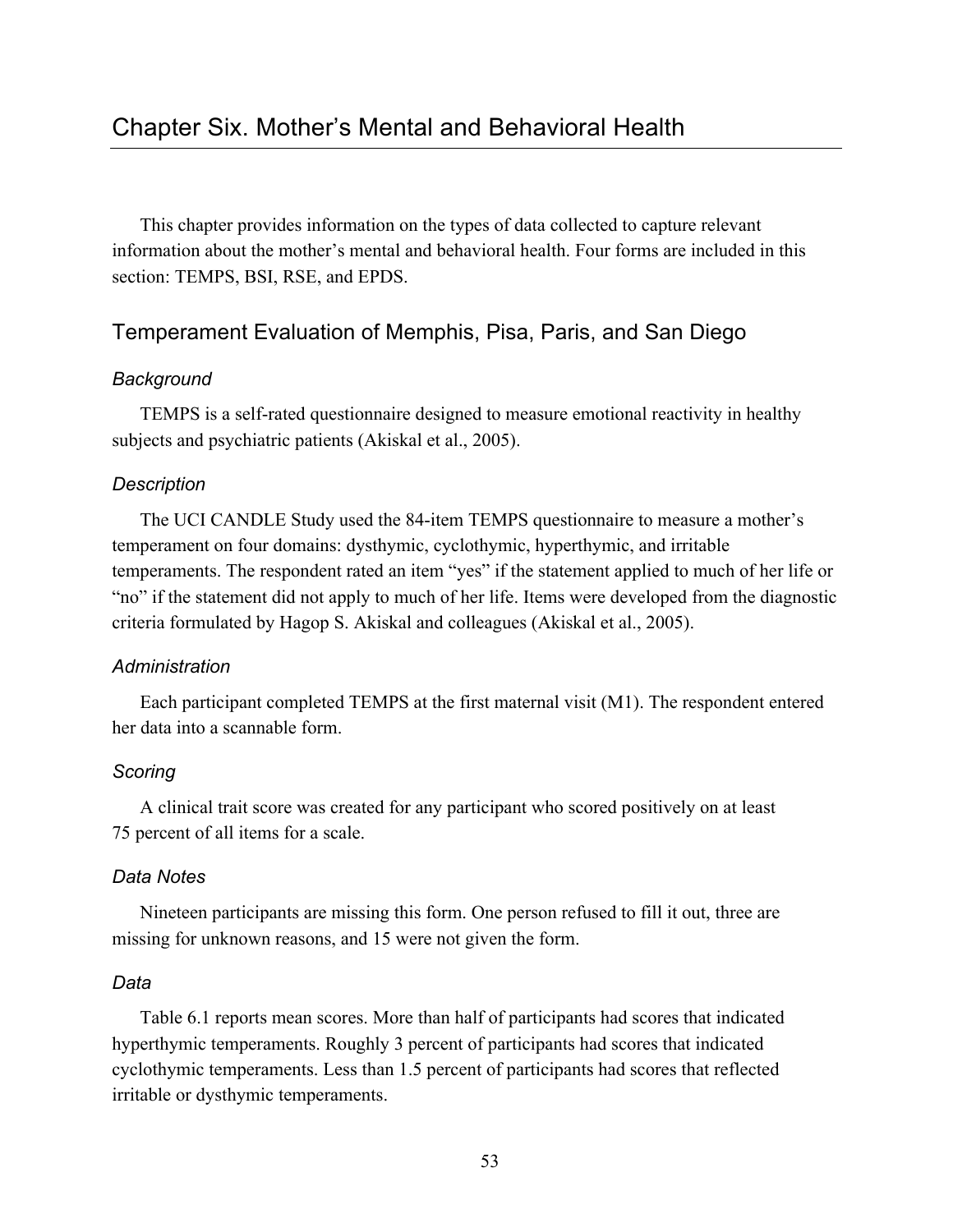|                               |       | <b>Unweighted</b> |           | Weighted |      |
|-------------------------------|-------|-------------------|-----------|----------|------|
| <b>Scale</b>                  | N     | Mean              | <b>SD</b> | Mean     | SD.  |
| Cyclothymic temperament score | 1.472 | 2.65              | 2.81      | 2.88     | 2.94 |
| Irritable temperament score   | 1.474 | 1.12              | 1.45      | 1.23     | 1.51 |
| Hyperthymic temperament score | 1.474 | 7.66              | 2.14      | 7.46     | 2.16 |
| Dysthymic temperament score   | 1.474 | 1.81              | 1.40      | 1.82     | 1.39 |
| Cyclothymic temperament (yes) | 1.472 | 33                | 2.2       | 44       | 3.0  |
| Irritable temperament (yes)   | 1.474 |                   |           |          |      |
| Hyperthymic temperament (yes) | 1.474 | 896               | 60.8      | 830      | 56.3 |
| Dysthymic temperament (yes)   | 1.474 |                   |           |          |      |

**Table 6.1. Temperament Evaluation of Memphis, Pisa, Paris, and San Diego**

NOTE: Less than 1.5 percent of participants had scores that reflected irritable or dysthymic temperaments.

## Brief Symptom Inventory

### *Background*

BSI was developed to assess psychological symptom status of psychiatric and medical patients and can be used for nonclinical populations (Derogatis and Melisaratos, 1983).

### *Description*

BSI is a self-administered 53-item questionnaire in which the participant responds to 53 symptoms and indicates how distressed she has been by these in the past seven days. The respondent indicates her distress level using a five-point scale (not at all, a little bit, moderately, quite a bit, and extremely). Possible overall scores range from 0 to 212. BSI measures nine primary dimensions or constructs: somatization (e.g., "faintness or dizziness"), obsessivecompulsive (e.g., "having to check and double-check what you do"), interpersonal sensitivity (e.g., "feeling inferior to others"), depression (e.g., "feeling no interest in things"), anxiety (e.g., "feeling tense or keyed up"), hostility (e.g., "having urges to break or smash things"), phobic anxiety (e.g., "feeling uneasy in crowds, such as shopping or at a movie"), paranoid ideation (e.g., "others not giving you proper credit for your achievements"), and psychoticism (e.g., "the idea that something is wrong with your mind"). The scale also contains three global indices of distress: GSI (mean score of all 53 items); the Positive Symptom Distress Index (mean of non– zero-rated items); and the Positive Symptom Total (count of nonzero items) (Derogatis and Melisaratos, 1983). A GSI score greater than or equal to a t-score of 63 or any two subscales greater than or equal to a t-score of 63 indicate clinical significance (Derogatis and Melisaratos, 1983).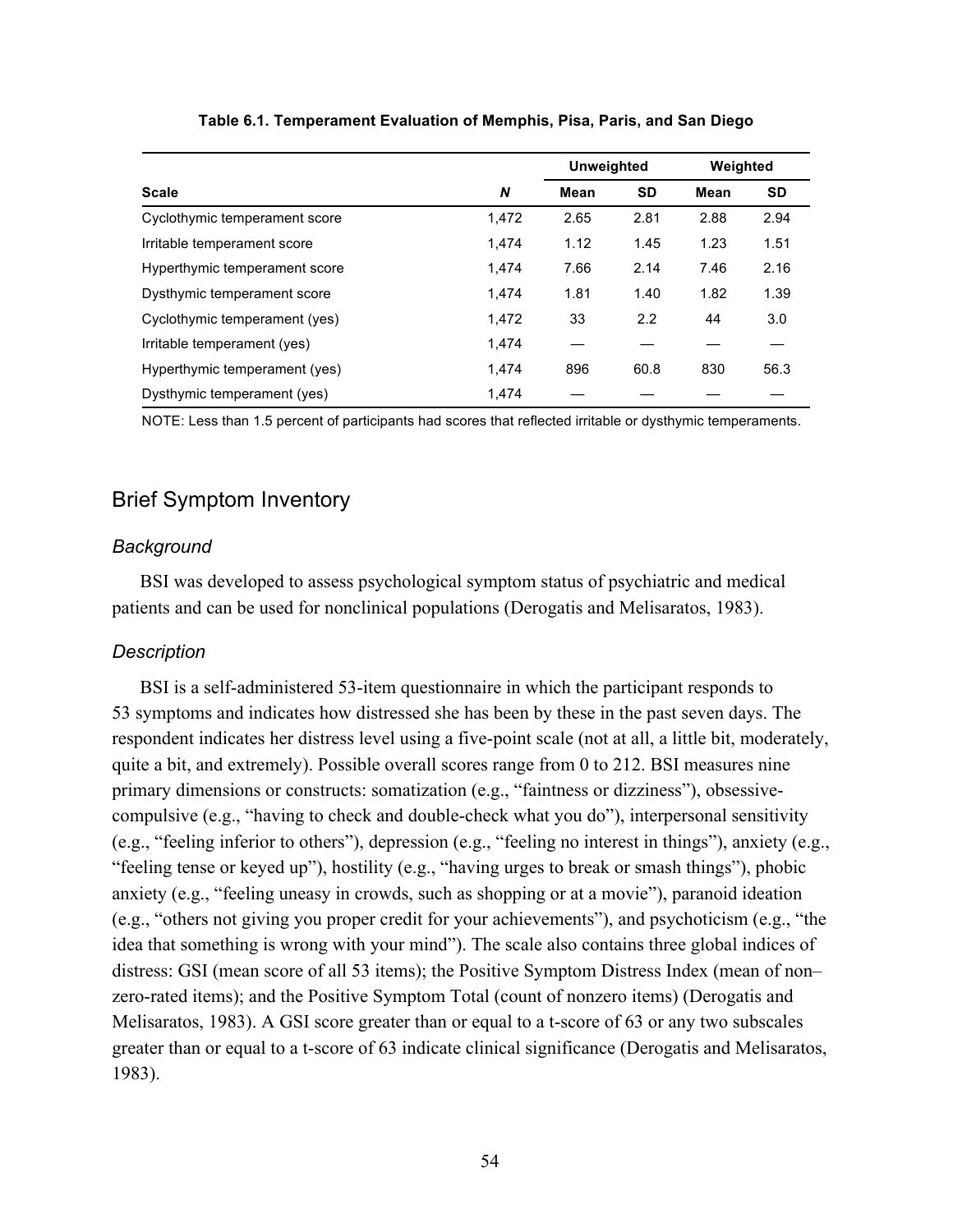#### *Administration*

Each participant completed BSI at the second maternal visit (M2). The participant entered her responses into a scannable form.

#### *Data Notes*

Two respondents were missing the BSI form. One form was lost, and one was missing for unknown reasons.

#### *Data*

Table 6.2 displays the mean summary scores for BSI.

|                                                                   |  | Unweighted Weighted |                       |  |
|-------------------------------------------------------------------|--|---------------------|-----------------------|--|
| <b>Index</b>                                                      |  |                     | Mean SD Mean SD       |  |
| <b>GSI</b>                                                        |  |                     | 50.52 9.26 50.34 9.63 |  |
| T-score for Positive Symptom Distress Index 52.31 8.37 51.99 8.55 |  |                     |                       |  |
| T-score for Positive Symptom Total                                |  |                     | 49.62 9.56 49.46 9.85 |  |
| $N\cap T\Gamma$ . $N = 4.257$                                     |  |                     |                       |  |

#### **Table 6.2. Brief Symptom Inventory**

NOTE: *N* = 1,357.

## Rosenberg Self-Esteem Scale

#### *Background*

The RSE assesses self-esteem as a one-dimensional positive or negative orientation toward oneself or the overall evaluation of one's worth or value (Gray-Little, Williams, and Hancock, 1997).

#### *Description*

The RSE is a ten-item measure that is typically administered using a Likert-type response format, employing four-, five-, or seven-point scales ranging from strongly disagree to strongly agree. In the UCI CANDLE Study, the four-point scale ranging from 0 to 3 was used (strongly agree, agree, disagree, or strongly disagree), and some items were reverse-coded. Total sum scores are calculated by summing all ten items. Higher scores represent higher self-esteem. Scores range from 0 to 30, with a score of 30 as the highest score possible. The RSE does not have a universal, established cut point for clinical significance.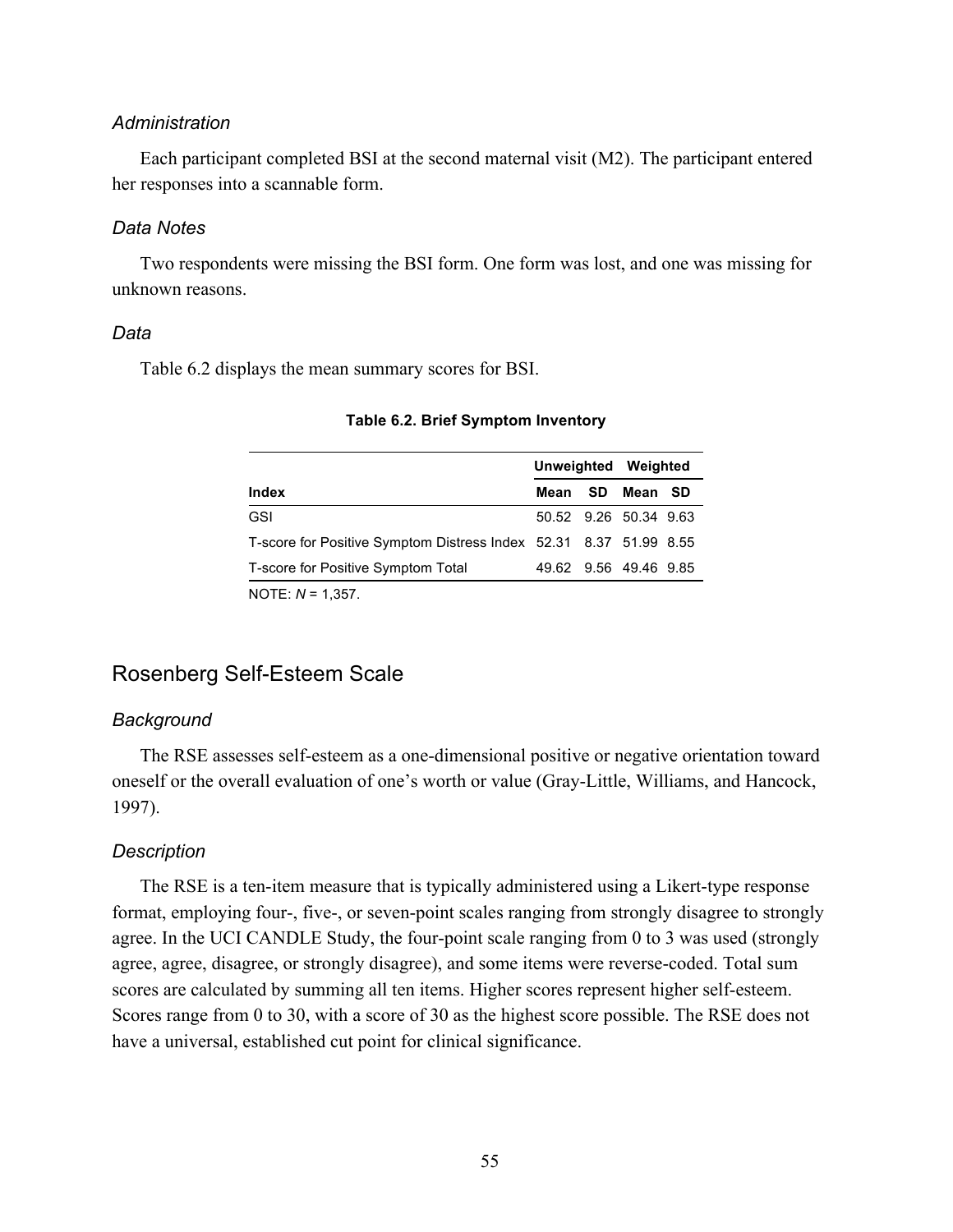#### *Administration*

CANDLE administered the RSE at the second maternal visit (M2). This ten-item scale is self-administered and takes approximately two minutes to complete. The participant records her responses on a scannable form.

#### *Data Notes*

Two respondents were missing this form. One was not administered because the visit was cut short, and one was lost.

#### *Data*

Table 6.3 presents mean self-esteem summary scores.

|                                           |  | Unweighted Weighted |  |  |
|-------------------------------------------|--|---------------------|--|--|
| <b>Scale</b>                              |  | Mean SD Mean SD     |  |  |
| Overall self-esteem 25.50 4.10 25.21 4.14 |  |                     |  |  |
| NOTE: $N = 1,358$ .                       |  |                     |  |  |

**Table 6.3. Rosenberg Self-Esteem Scale**

#### Edinburgh Postnatal Depression Scale

#### *Background*

The EPDS assesses symptoms of depression over the past seven days (Cox, Holden, and Sagovsky, 1987). It was developed from a selection of several combined depression and anxiety scales (King, 2012).

#### *Description*

The EPDS is a brief ten-item measure. Items 1 and 2 directly inquire about symptoms of depression. Item 10 represents the only question measuring suicidality (King, 2012). EPDS items are scored on a four-point Likert-type scale  $(0 = no, not at all to 3 = yes, most of the time)$ . Higher scores indicate higher reported frequency or severity of symptoms. Sum scores range from 0 to 30, with a score of 10 or greater indicating possible depression and a score of 13 or greater indicating likely depression. There is also an indicator for suicidal ideation.

#### *Administration*

The EPDS is a self-reported measure that can be completed in five minutes. Research assistants provide the mother with a paper form to fill in their responses. A research assistant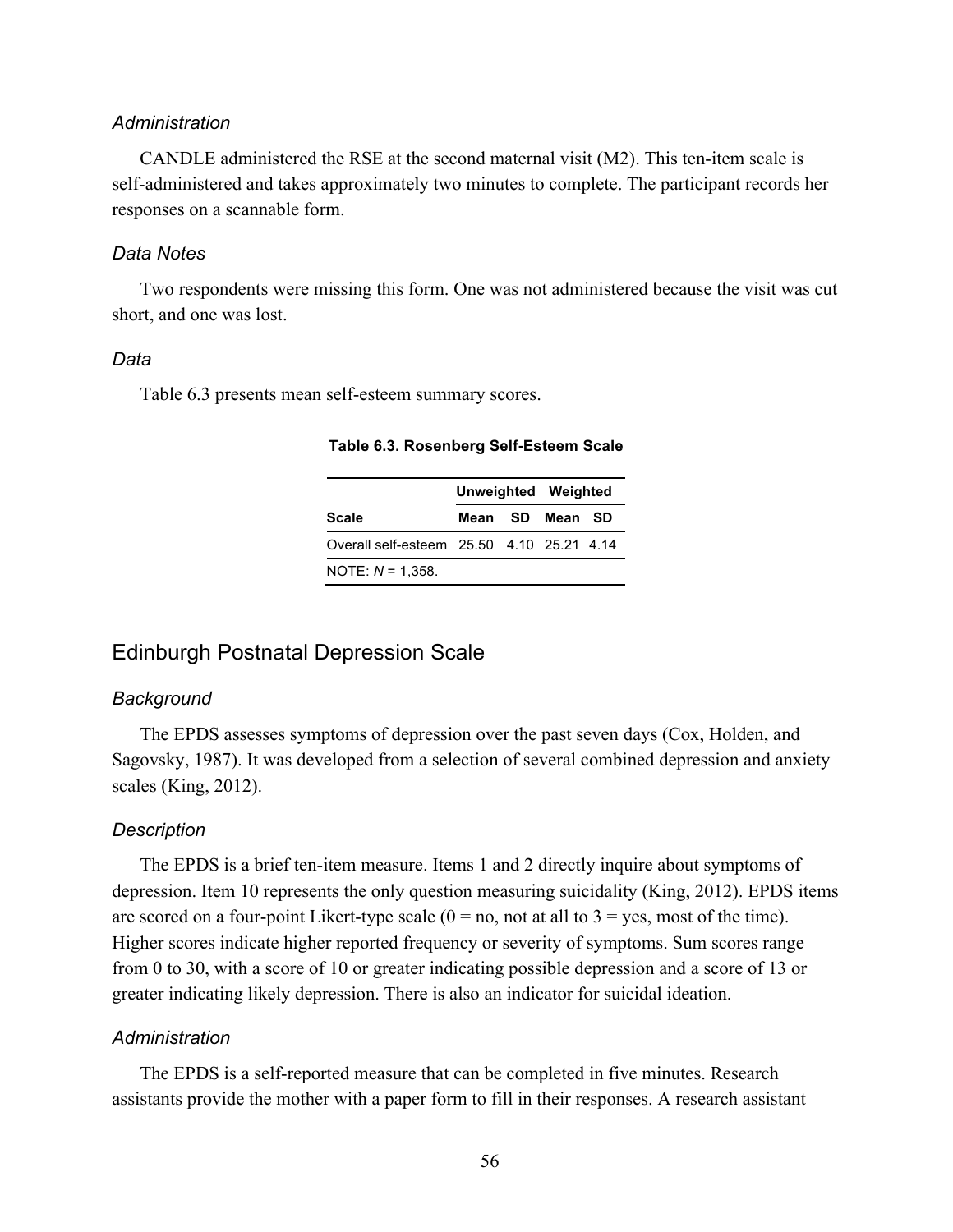hand-entered data into the database. CANDLE administered the EPDS at the first home visit (HV1) and the first clinic visit (CV1).

#### *Data Notes*

Two respondents were missing this form in CV1 because the mother was not present. Five respondents were missing the form at HV1 (four forms were not administered, and one was lost).

#### *Data*

At four weeks postpartum, 11 percent of mothers reported possible depression, 5 percent reported likely depression, and 3 percent reported suicidal thoughts. At one year postpartum, 12 percent of mothers reported possible depression, 6 percent reported likely depression, and 5 percent reported suicidal thoughts (see Tables 6.4 and 6.5).

| Table 6.4. Edinburgh Postnatal Depression Scale: Total Score |  |
|--------------------------------------------------------------|--|
|                                                              |  |

|                                                                      |   |                     | HV <sub>1</sub> |  |          |         | CV <sub>1</sub> |                     |  |
|----------------------------------------------------------------------|---|---------------------|-----------------|--|----------|---------|-----------------|---------------------|--|
|                                                                      |   | Unweighted Weighted |                 |  |          |         |                 | Unweighted Weighted |  |
| <b>Score</b>                                                         | N | Mean SD Mean SD     |                 |  | <b>N</b> | Mean SD |                 | Mean SD             |  |
| EPDS total score 1,257 4.58 4.09 4.66 4.16 1,130 4.35 4.12 4.66 4.28 |   |                     |                 |  |          |         |                 |                     |  |

#### **Table 6.5. Edinburgh Postnatal Depression Scale: Depression Indicators**

|                                                       |       |                     | HV <sub>1</sub> |             |   |              |                            | CV <sub>1</sub> |          |     |
|-------------------------------------------------------|-------|---------------------|-----------------|-------------|---|--------------|----------------------------|-----------------|----------|-----|
|                                                       |       | Unweighted Weighted |                 |             |   |              | <b>Unweighted Weighted</b> |                 |          |     |
| <b>Indicator</b>                                      | N     | n                   | %               | $\mathbf n$ | % | N            | $\mathbf{n}$               | %               | n        | %   |
| Possible depression 1,257 141 11.2 135 10.8 1,129 111 |       |                     |                 |             |   |              |                            | 9.8             | 136 12.1 |     |
| Likely depression                                     | 1.257 | 59                  | 4.7             | 68          |   | 5.4 1.130    | 57                         | 5.0             | 69       | 6.1 |
| Suicidal thoughts                                     | 1.257 | 45                  | 3.6             |             |   | 42 3.3 1.129 | 47                         | 4.2             | 58       | 5.1 |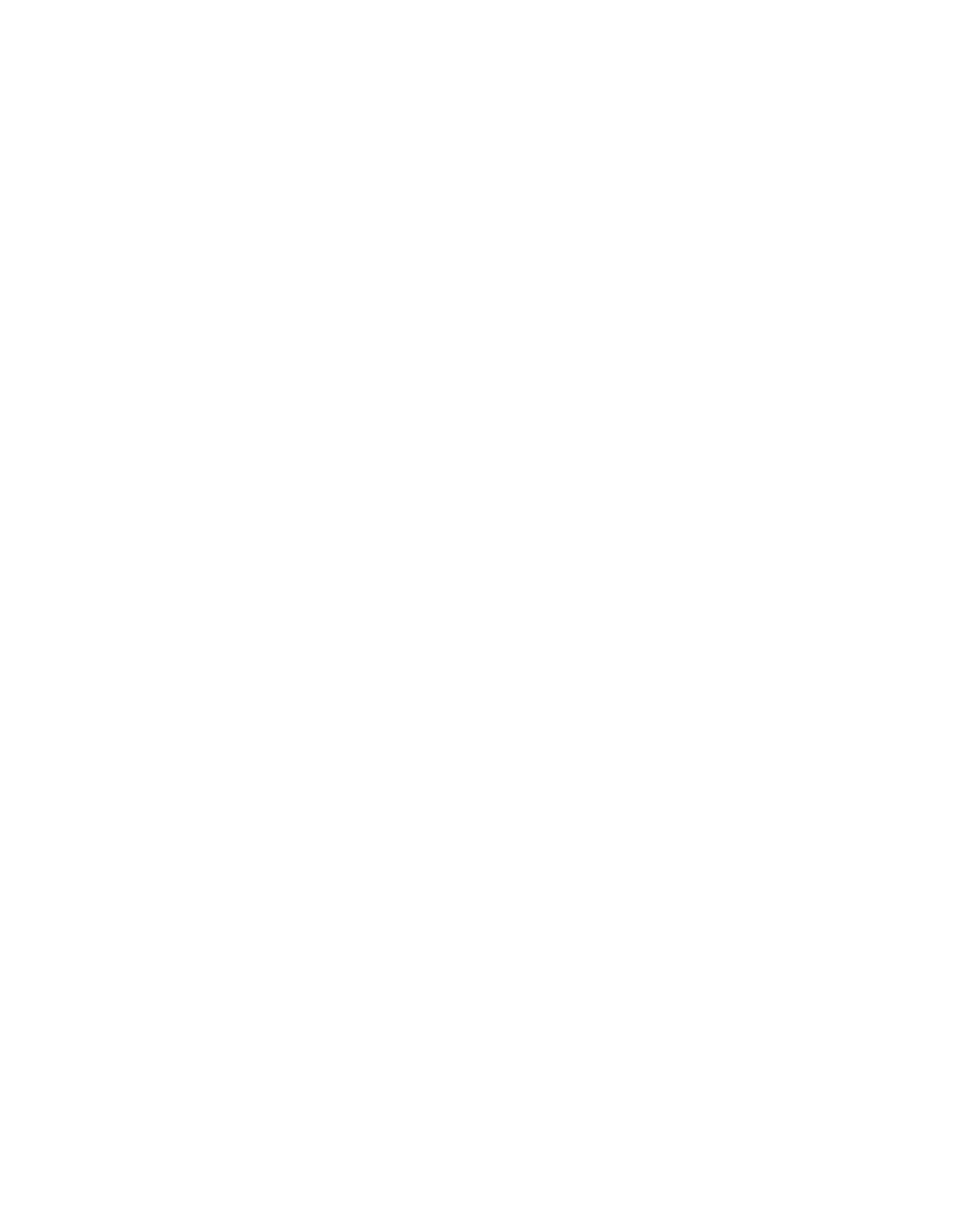This chapter provides information on the types of data collected to capture relevant information about a child's cognitive performance. Two scales are described: BSID-III and WASI-III

## Bayley Scales of Infant Development

### *Background*

BSID-III was designed to identify possible developmental delay in infants, inform health professionals about areas of strength or weakness when planning an intervention, and monitor progression of the child's development (Albers and Grieve, 2007; Bayley, 2006).

### *Description*

BSID-III consists of five scales (cognitive, language, motor, social-emotional, and adaptive behavior) that assess areas of development for children from birth to age 3 (Albers and Grieve, 2007). The UCI CANDLE Study used only the cognitive and language scales. The cognitive scale consists of 91 items (Albers and Grieve, 2007). The language scale contains 97 items from the receptive (49 items) and expressive communication (48 items) subtests that are designed to provide information about a child's ability to understand and respond to verbal stimuli, to name pictures and objects, and to communicate with others (Albers and Grieve, 2007).

#### *Administration*

BSID-III must be administered by a professional trained in developmental assessment and interpretation. BSID-III can be administered in 50 minutes for children ages 12 months and younger or 90 minutes for children ages 13 months or older (Albers and Grieve, 2007). A master's- or doctoral-level cognitive examiner hand-entered the results into a database. UTHSC analysts ran queries to check for possible errors and checked suspicious values against a hard copy of the form. CANDLE administered BSID-III at the first clinic visit (CV1).

#### *Data Notes*

The developmental disability indicator was created using items from BSID-III, as well as BITSEA (described below).

One participant's form was missing for an unknown reason.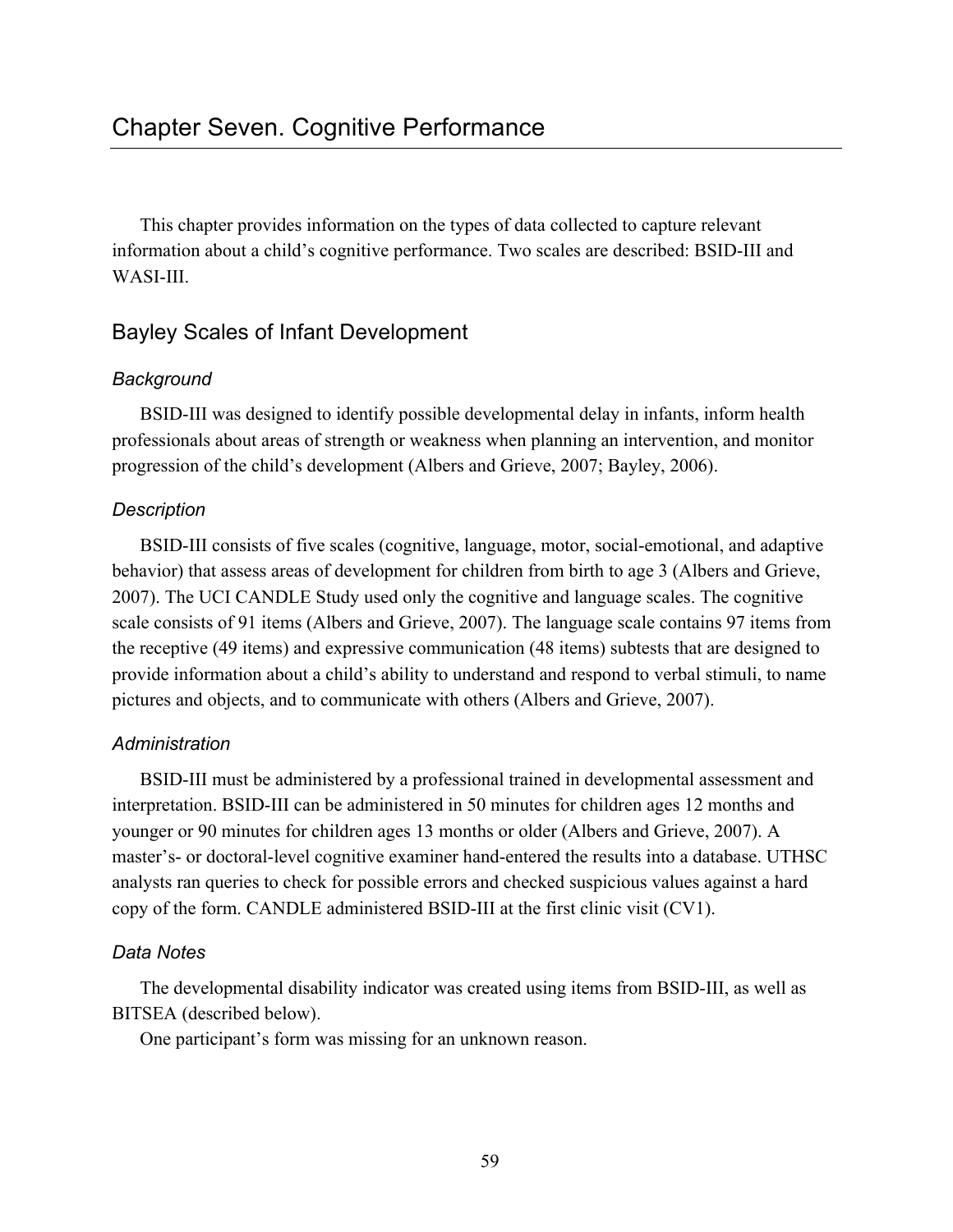Tables 7.1 and 7.2 display the raw scores and risk categories for BSID-III. Raw scores ranged from 39 to 87 on the cognitive measure; 6 to 47 on the receptive communication measure, and 1 to 18 on the expressive communication measure. Most children had scores that placed them in the competent range for the cognitive (86 percent), receptive communication (76 percent), and expressive communication (84 percent) scales.

|                                                |  | Unweighted Weighted   |  |  |  |
|------------------------------------------------|--|-----------------------|--|--|--|
| <b>Score</b>                                   |  | Mean SD Mean SD       |  |  |  |
| Cognitive                                      |  | 16.97 2.03 16.93 2.09 |  |  |  |
| Receptive communication 11.77 2.10 11.59 2.03  |  |                       |  |  |  |
| Expressive communication 12.64 2.08 12.46 2.11 |  |                       |  |  |  |
| NOTE: $N = 1,131$ .                            |  |                       |  |  |  |

**Table 7.1. Bayley Scales of Infant Development: Total Raw Scores**

|                               |     | <b>Unweighted Weighted</b> |             |           |
|-------------------------------|-----|----------------------------|-------------|-----------|
| <b>Score</b>                  | n   | %                          | $\mathbf n$ | %         |
| Cognitive risk                |     |                            |             |           |
| Competent                     | 968 | 85.59 977 86.33            |             |           |
| Emerging                      | 150 | 13.26                      |             | 144 12.71 |
| At risk                       | 13  | 1.15                       | 11          | 0.96      |
| Receptive communication risk  |     |                            |             |           |
| Competent                     | 873 | 77.19 863 76.26            |             |           |
| Emerging                      | 216 | 19.1                       |             | 227 20.06 |
| At risk                       | 42  | 3.71                       | 42          | 3.68      |
| Expressive communication risk |     |                            |             |           |
| Competent                     | 963 | 85.15 954 84.27            |             |           |
| Emerging                      | 151 | 13.35                      |             | 163 14.41 |

At risk 17 1.5 15 1.32 Developmental disability indicator 277 24.49 288 25.43

#### **Table 7.2. Bayley Scales of Infant Development: Category Scores**

NOTE: *N* = 1,131.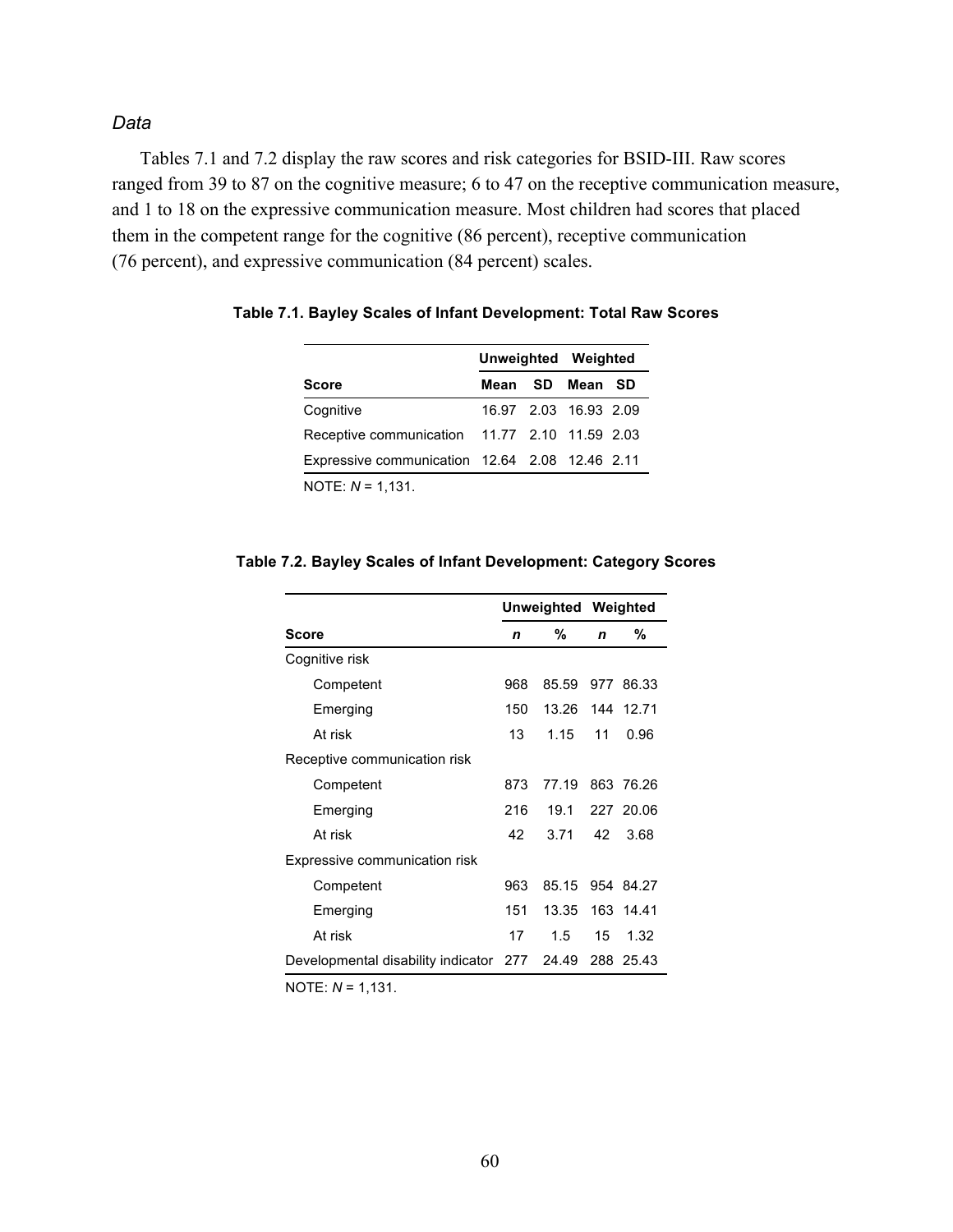## Wechsler Abbreviated Scale of Intelligence

#### *Background*

The WASI-III was developed to provide a short and reliable measure of intellectual functioning for children and adults ages 6 to 89 (Axelrod, 2002) and normed across the life span (Wechsler, 1999).

#### *Description*

The UCI CANDLE Study used the WASI-III to assess the mother's intelligence. The WASI-III consists of four subtests: vocabulary  $(V)$ , similarities  $(S)$ , block design  $(BD)$ , and matrix reasoning (MR). The V and S subtests, which are the verbal tests, combine to estimate verbal intelligence quotient (VIQ), while BD and MR, which are performance tests, combine to estimate performance intelligence quotient (PIQ) (Axelrod, 2002). The full scale score is calculated by adding the VIQ and PIQ scores.

#### *Administration*

A trained master's- or doctoral-level cognitive examiner administered the WASI-III to the mother. A cognitive examiner hand-entered the results into a database. UTHSC analysts ran queries to check for possible errors and checked suspicious values against a hard copy of the form. CANDLE administered the WASI-III at the first clinic visit (CV1).

#### *Data Notes*

Seventeen respondents were missing this form. Three were missing for unknown reasons, three were missing because the visit was cut short, and ten were excluded due to special circumstances.

#### *Data*

Table 7.3 presents weighted raw scores and T-scores. The table displays the overall VIQ and PIQ measures, as well as the two pairs of components (V/S and BD/MR) that make up the overarching intelligence quotient measures. The T-scores normalize the respondent's raw scores based on the participant's age and in reference to a national sample. Percentiles for the VIQ and PIQ measures are available in the data but not shown in Table 7.3.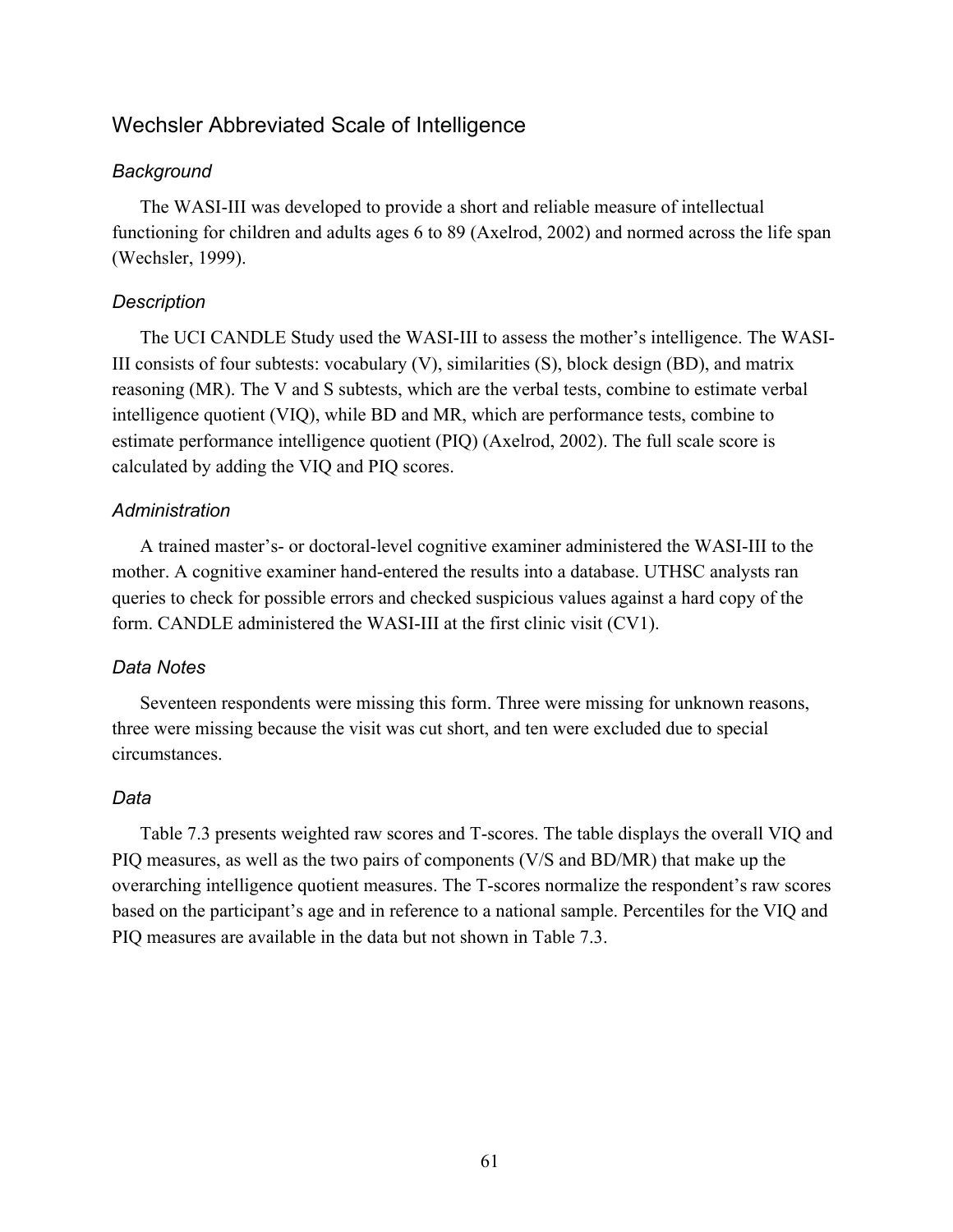|            |           |                                                       | Unweighted<br>Weighted<br>Raw Score T-score Raw Score T-score<br>Mean SD<br>Mean SD<br>Mean SD<br>1,113 94.82 16.01 92.41 21.61 90.82 16.64 86.86 22.71<br>1,115 52.42 12.18 45.44 12.24 49.19 12.76 42.30 12.68<br>1,113 33.77 6.27 47.05 10.39 32.32 6.69 44.66 11.04<br>1,113 98.62 15.90 97.74 20.11 95.56 16.26 93.86 20.79 |  |  |  |         |  |
|------------|-----------|-------------------------------------------------------|----------------------------------------------------------------------------------------------------------------------------------------------------------------------------------------------------------------------------------------------------------------------------------------------------------------------------------|--|--|--|---------|--|
|            |           |                                                       |                                                                                                                                                                                                                                                                                                                                  |  |  |  |         |  |
|            | Measure N |                                                       |                                                                                                                                                                                                                                                                                                                                  |  |  |  | Mean SD |  |
| <b>VIQ</b> |           |                                                       |                                                                                                                                                                                                                                                                                                                                  |  |  |  |         |  |
| v          |           |                                                       |                                                                                                                                                                                                                                                                                                                                  |  |  |  |         |  |
| S          |           |                                                       |                                                                                                                                                                                                                                                                                                                                  |  |  |  |         |  |
| <b>PIQ</b> |           |                                                       |                                                                                                                                                                                                                                                                                                                                  |  |  |  |         |  |
| BD         |           | 1,112 35.81 17.76 46.09 11.81 32.86 17.75 44.06 11.96 |                                                                                                                                                                                                                                                                                                                                  |  |  |  |         |  |
| MR.        |           | 1,114 25.66 5.23 51.91 10.02 24.68 5.58 49.94 10.74   |                                                                                                                                                                                                                                                                                                                                  |  |  |  |         |  |

**Table 7.3. Wechsler Abbreviated Scale of Intelligence**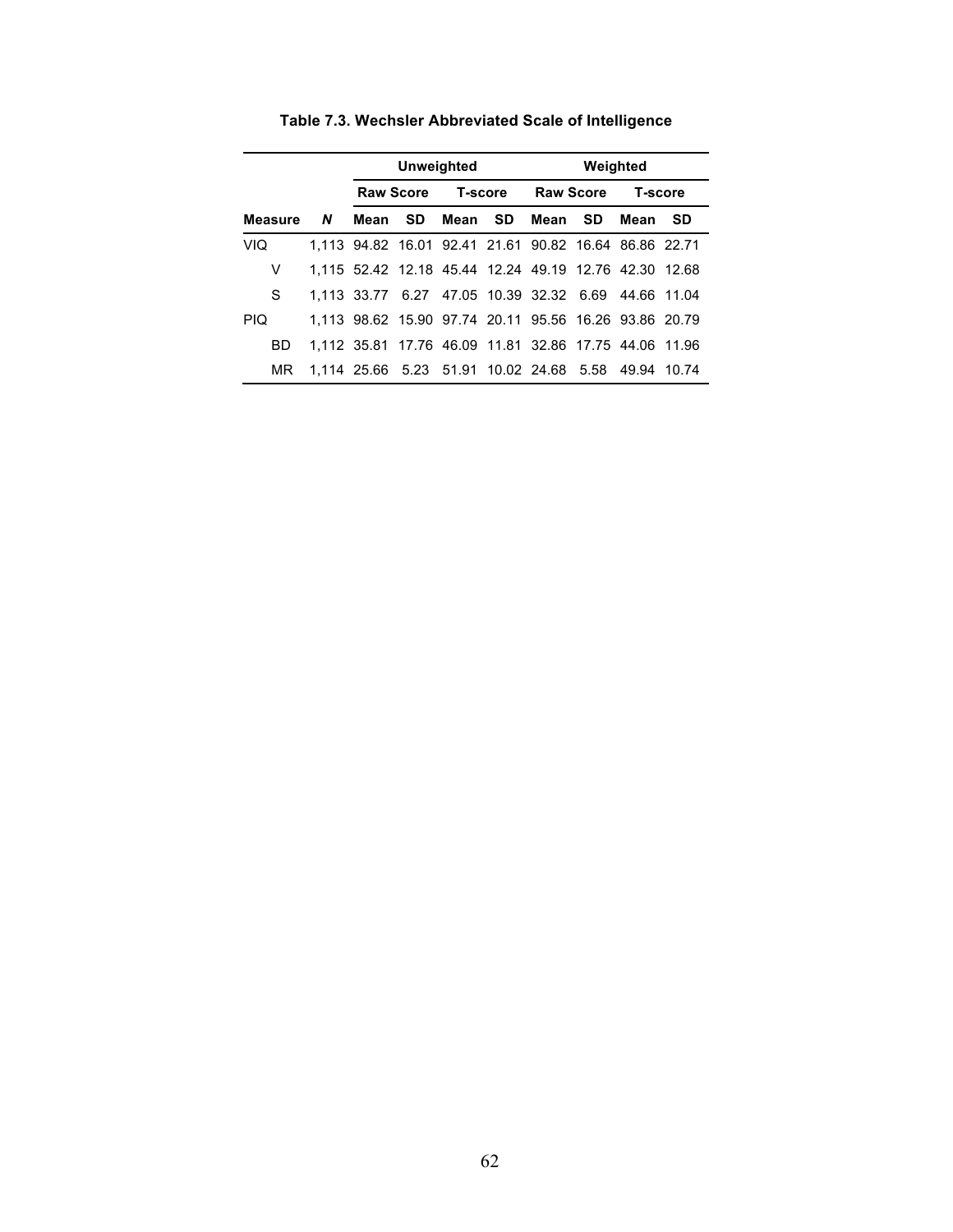This chapter provides information on the types of data collected to capture relevant information about a mother's and child's psychosocial measures. Eleven scales are described: CTS, TLEQ, SSQ6, KIDI, Household Questionnaire, CAPI, PSI, NCAST PCI Teaching Scales, Child Care Arrangements Questionnaire, SIB-R, and BITSEA.

## Conflict Tactics Scales

#### *Background*

The CTS measures the extent to which partners in a dating, cohabiting, or marital relationship engage in psychological and physical attacks on each other and their use of reasoning or negotiation to deal with conflict (Straus and Douglas, 2004; Straus, 1979; Straus, 1990).

### *Description*

The original CTS form is a 39-item questionnaire containing five scales: sexual coercion, physical aggression, negotiation, psychological aggression, and injury by partner. For the UCI CANDLE Study, the short form of the CTS was used (Straus and Douglas, 2004), which contained two items from each of the five scales. For each question, the participant reports the frequency with which each issue occurred in the past year  $(0 =$  this has never happened,  $1 =$  once in the past year,  $2 =$  twice in the past year,  $3 =$  three to five times in the past year,  $4 =$  six to ten times in the past year,  $5 = 11-20$  times in the past year,  $6 =$  more than 20 times in the past year,  $7 =$  not in the past year but it did happen before). Frequency scores are derived using the midpoint substitution method, which allows a respondent to estimate not simply the types of different aggressive behaviors in which the pair engaged but also the frequency of their occurrence (Vega and O'Leary, 2007; Straus and Gelles, 1990; Straus, Hamby, et al., 1996).

#### *Administration*

Each mother self-administered the CTS at the second maternal visit (M2). The mother answered questions about both her experience and her partner's experience. The respondent recorded her answers on a scannable form.

#### *Data Notes*

Seven respondents were missing this form. Five were not administered, one was lost, and one was missing for unknown reasons.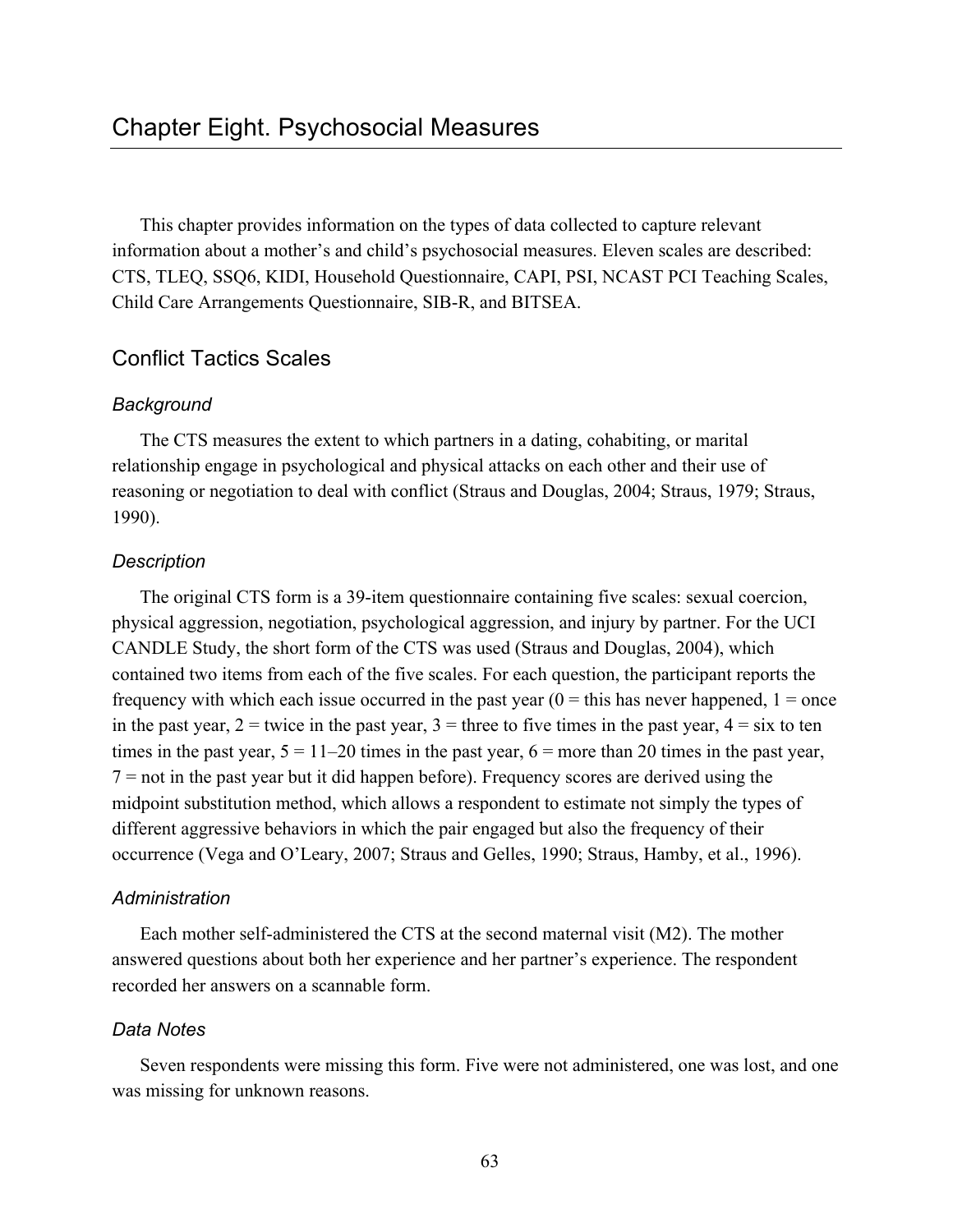Table 8.1 displays the summary scores for the CTS; it shows both the mother's and the partner's prevalence scores, indicating the prevalence of the various conflicts.

| <b>Unweighted</b><br>Weighted                                                            |               |                                                                            |  |   |                |  |   |                                                           |  |   |                |  |  |
|------------------------------------------------------------------------------------------|---------------|----------------------------------------------------------------------------|--|---|----------------|--|---|-----------------------------------------------------------|--|---|----------------|--|--|
|                                                                                          | <b>Mother</b> |                                                                            |  |   | <b>Partner</b> |  |   | Mother                                                    |  |   | <b>Partner</b> |  |  |
| <b>Scale</b>                                                                             | N             | Mean SD                                                                    |  | N | Mean SD        |  | N | Mean SD                                                   |  | N | Mean SD        |  |  |
| Sexual coercion                                                                          |               | 1,353 0.06 0.23 1,353 0.10 0.30 1,353 0.06 0.24 1,353 0.10 0.30            |  |   |                |  |   |                                                           |  |   |                |  |  |
| Physical aggression                                                                      |               | 1,353 0.09 0.29 1,353 0.12 0.32 1,353 0.13 0.34 1,353 0.16 0.37            |  |   |                |  |   |                                                           |  |   |                |  |  |
| Negotiation                                                                              |               | 1,352  0.96  0.21  1,353  0.96  0.21  1,352  0.93  0.26  1,353  0.94  0.25 |  |   |                |  |   |                                                           |  |   |                |  |  |
| Psychological aggression 1,352 0.77 0.42 1,353 0.66 0.47 1,352 0.77 0.42 1,353 0.66 0.47 |               |                                                                            |  |   |                |  |   |                                                           |  |   |                |  |  |
| Injury                                                                                   | 1.352         |                                                                            |  |   |                |  |   | 0.18 0.38 1.352 0.11 0.31 1.352 0.21 0.41 1.352 0.12 0.33 |  |   |                |  |  |

#### **Table 8.1. Conflict Tactics Scale**

## Traumatic Life Events Questionnaire

#### *Background*

The TLEQ assesses current and prior exposure to traumatic life events (Carlson et al., 2011; Kubany et al., 2000).

#### *Description*

The TLEQ 2 is a brief self-report inventory that assesses current and prior exposure to 20 potentially traumatic life events. If the respondent endorses a traumatic life event, she then indicates whether she experienced intense fear, helplessness, or horror when it happened. In addition, the respondent indicates which event caused the most distress of all the events endorsed and the month, day, and year at which it last occurred. For the UCI CANDLE Study, the percentage of traumatic events (number of traumatic events divided by 20) is reported.

#### *Administration*

The TLEQ is a self-administered questionnaire given at the second maternal visit (M2). The mother enters her responses onto a scannable form.

#### *Data Notes*

Two respondents were missing this form. One was not administered, and one was lost.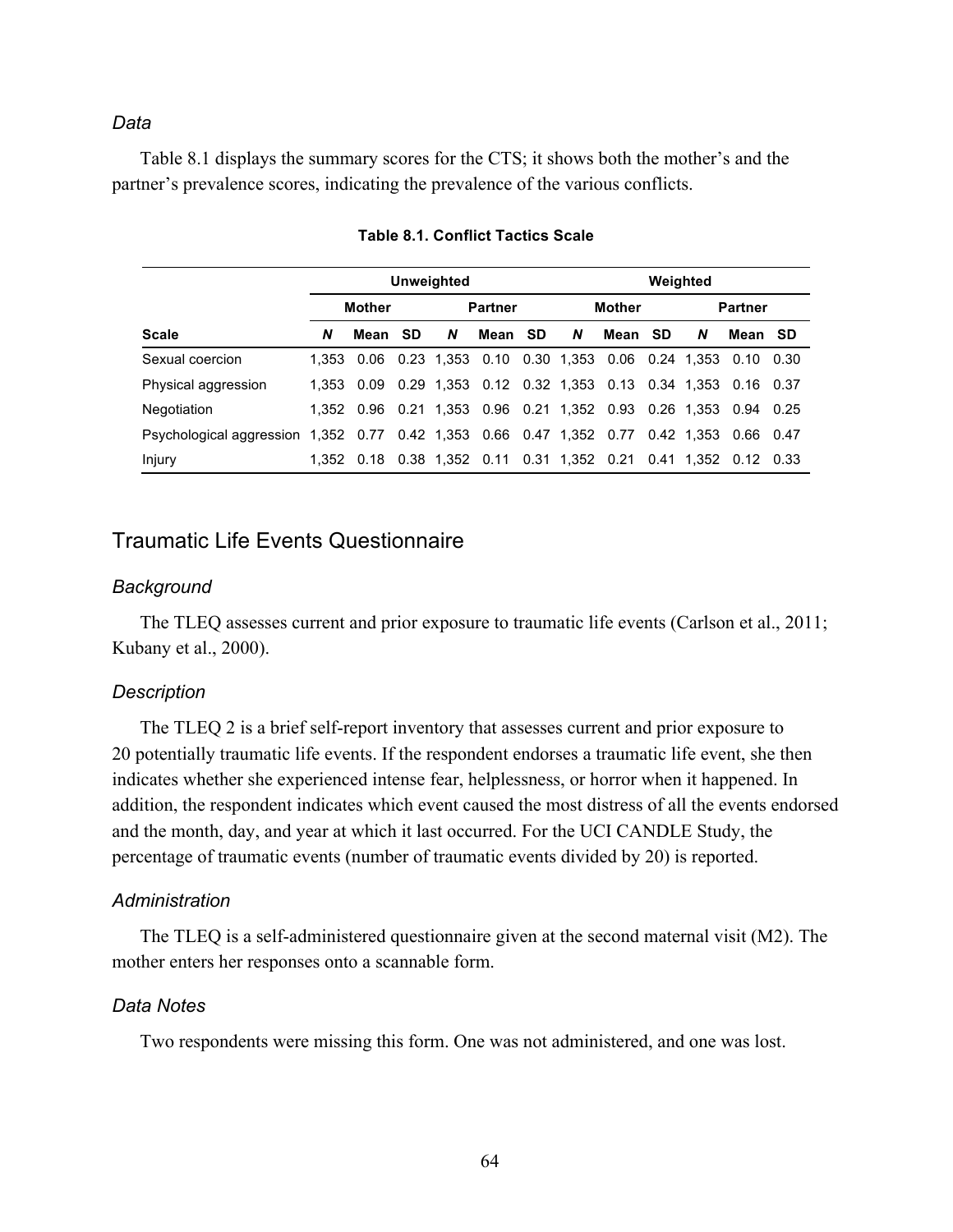Tables 8.2 and 8.3 highlight the prevalence of various traumatic life events experiences by CANDLE mothers at the time of the second prenatal visit. On average, CANDLE mothers experienced 3.8 traumatic life events during their lifetimes. The tables display prevalence of specific types of traumatic life events.

|                                     |       | <b>Unweighted</b> |      | Weighted    |      |
|-------------------------------------|-------|-------------------|------|-------------|------|
| Event                               | N     | $\mathbf n$       | %    | $\mathbf n$ | %    |
| Natural disaster                    | 1,354 | 238               | 17.6 | 233         | 17.2 |
| Motor vehicle accident              | 1,357 | 279               | 20.6 | 264         | 19.4 |
| Other accident                      | 1,358 | 93                | 6.8  | 98          | 7.2  |
| Sudden death of loved one           | 1,357 | 884               | 65.1 | 900         | 66.3 |
| Life-threatening event of loved one | 1,357 | 586               | 43.2 | 547         | 40.3 |
| Life-threatening illness            | 1,354 | 64                | 4.7  | 63          | 4.7  |
| Robbery                             | 1,357 | 199               | 14.7 | 235         | 17.3 |
| Assault                             | 1,350 | 76                | 5.6  | 93          | 6.9  |
| Witnessed violence                  | 1,353 | 145               | 10.7 | 158         | 11.7 |
| Threatened with death or harm       | 1,356 | 211               | 15.6 | 241         | 17.8 |
| Physically punished growing up      | 1,356 | 105               | 7.7  | 107         | 7.9  |
| Witnessed violence growing up       | 1,358 | 368               | 27.1 | 380         | 28.0 |
| Intimate-partner violence           | 1,357 | 283               | 20.9 | 332         | 24.5 |
| Molestation before 13th birthday    | 1,354 | 230               | 17.0 | 250         | 18.5 |
| Sexual harassment or assault        | 1,355 | 344               | 25.4 | 333         | 24.6 |
| Stalked                             | 1,357 | 200               | 14.7 | 210         | 15.5 |
| Miscarriage                         | 1,354 | 318               | 23.5 | 340         | 25.1 |
| Abortion                            | 1,356 | 249               | 18.4 | 253         | 18.7 |
| Other traumatic event               | 1,352 | 112               | 8.3  | 123         | 9.1  |

**Table 8.2. Traumatic Life Events Questionnaire: Specific Events**

NOTE: Less than 1.5 percent of the CANDLE sample reported war-zone experience.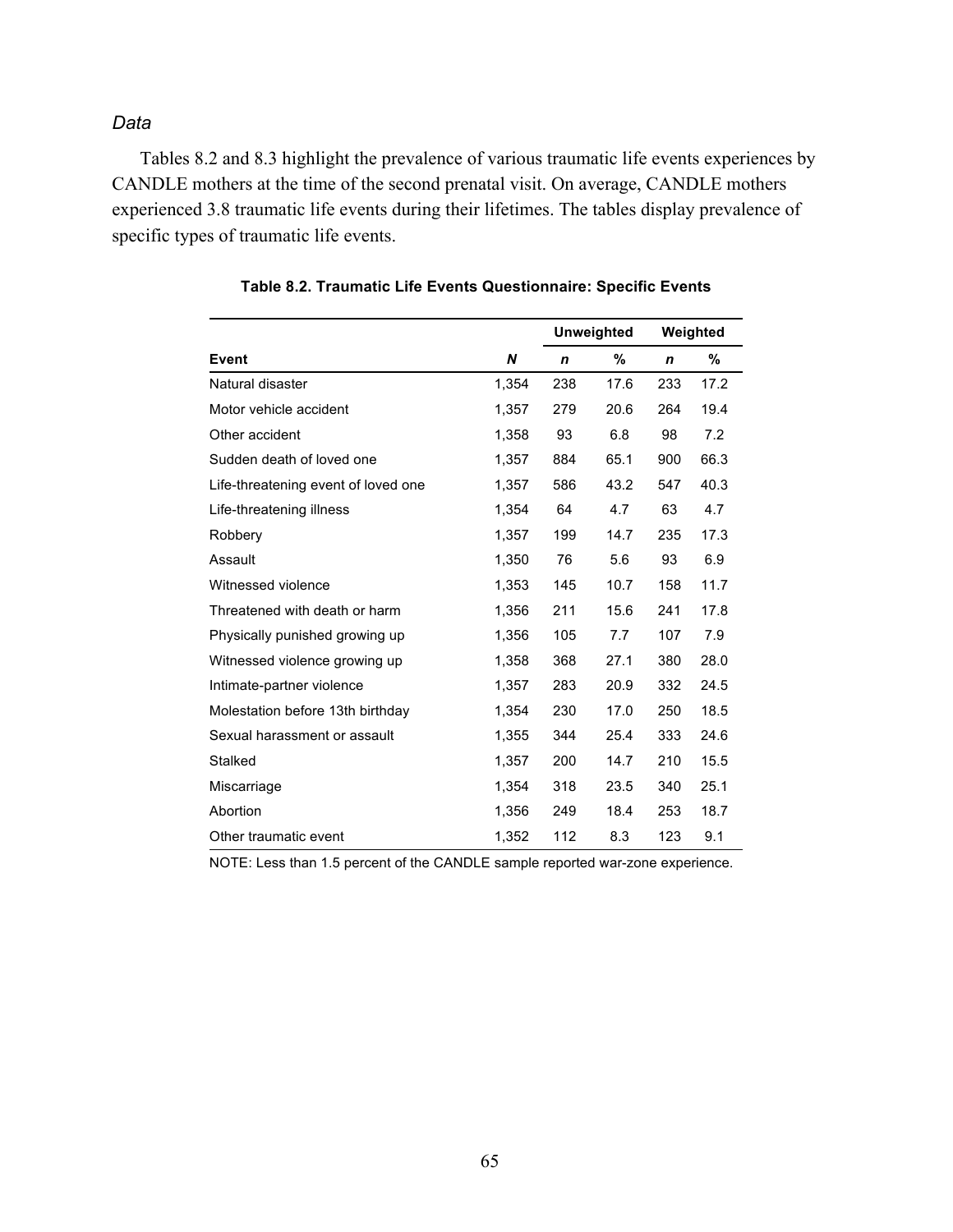|                                               |  | Unweighted Weighted |  |  |
|-----------------------------------------------|--|---------------------|--|--|
| <b>Events</b>                                 |  | Mean SD Mean SD     |  |  |
| During adulthood                              |  | 3.16 2.34 3.27 2.55 |  |  |
| During mother's childhood 0.52 0.78 0.54 0.79 |  |                     |  |  |
| All                                           |  | 3.68 2.74 3.81 2.99 |  |  |
| NOTE: $N = 1,358$ .                           |  |                     |  |  |

#### **Table 8.3. Traumatic Life Events Questionnaire: Total Traumatic Events**

## Social Support Questionnaire, 6th Edition

#### *Background*

The SSQ6 is designed to measure perceptions of social support and satisfaction with that social support (Sarason et al., 1987).

#### *Description*

The SSQ6 is a shortened six-item version of the 27-item SSQ6. For each scenario, the respondent lists all the people she knows, excluding herself, on whom she can count for help or support (the respondent is limited to listing nine persons per question). For the second part, the participant selects how satisfied she is with the overall support she has. If the participant has no support for a question, she checks the words "no one" but still rates her level of satisfaction. An average number of support people across all items and an average satisfaction score are calculated for each respondent.

#### *Administration*

The SSQ6 was self-administered at the second maternal visit (M2). The respondent entered her responses on a scannable form.

#### *Data Notes*

Three respondents were missing this form. Two were not administered, and one was lost.

#### *Data*

The average number of people providing social support to the CANDLE mother at the second prenatal visit was 3.3; the average satisfaction score was 5.7 (on a scale from 0 to 6) (see Table 8.4).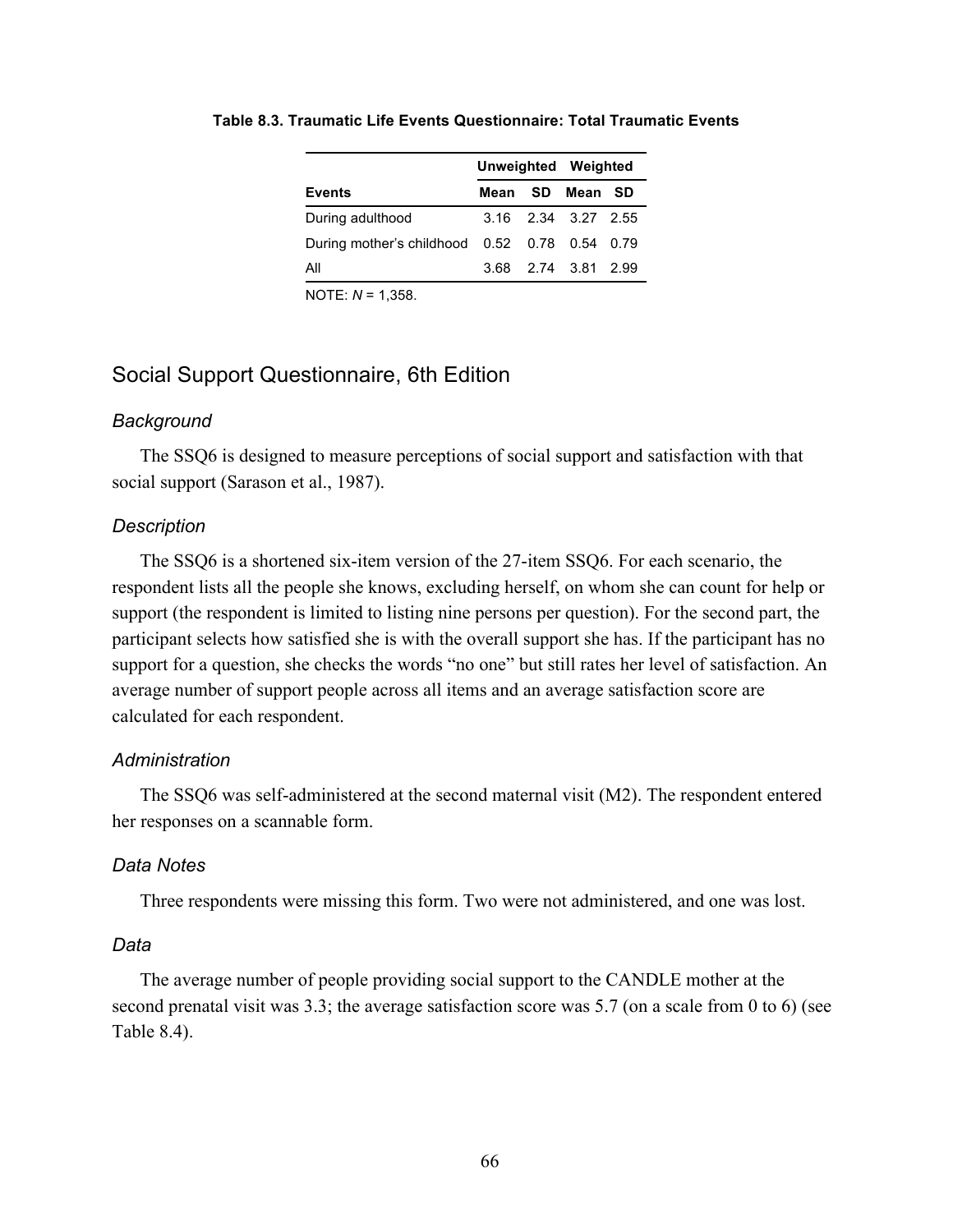|                                                                     |   | Unweighted Weighted       |         |  |
|---------------------------------------------------------------------|---|---------------------------|---------|--|
| Measure                                                             | N | Mean SD                   | Mean SD |  |
| Number of people providing social support 1,357 3.57 1.88 3.28 1.81 |   |                           |         |  |
| Social-support satisfaction score                                   |   | 1.353 5.69 0.68 5.67 0.70 |         |  |

#### **Table 8.4. Social Support Questionnaire, 6th Edition**

## Knowledge of Infant Development Inventory

#### *Background*

The KIDI assesses a person's familiarity with infant norms and milestones related to infant development up to 24 months; developmental principles and processes; parenting practices and child-rearing strategies; and health care and safety guidelines and practices (MacPhee, 1981; Winter, Morawska, and Sanders, 2012). The KIDI does not contain subscales but can be grouped into four nonexclusive categories (derived from sampling of the literature on infancy) to obtain more-specific information on a person's (1) knowledge on infant norms and milestones, (2) principles of infant development, (3) parenting, and (4) health and safety (Veddovi et al., 2001).

#### *Description*

The KIDI is a 58-item inventory. Each item describes what a typical infant might be like or what could affect the infant's growth and behavior. The participant is asked to rate her degree of agreement (agree, disagree, or not sure) on items that describe typical infant behavior, what could affect infant growth or behavior, and the typical age at which infants engage in a particular behavior. Three summary scores are calculated: (1) attempted score = percentage of items attempted (i.e., not answered with "not sure") as a measure of confidence; (2) accuracy score  $=$  percentage correct of the attempted answers; and (3) total correct score  $=$  percentage correct of all the KIDI items. Possible scores range from 0 to 100.

#### *Administration*

The KIDI is a self-administered questionnaire that takes about 20 minutes to complete. The respondent records her answers on a scannable form. CANDLE administered the KIDI at the second maternal visit (M2).

#### *Data Notes*

Seven respondents were missing this form. Five were not administered, one was lost, and one was missing for unknown reasons.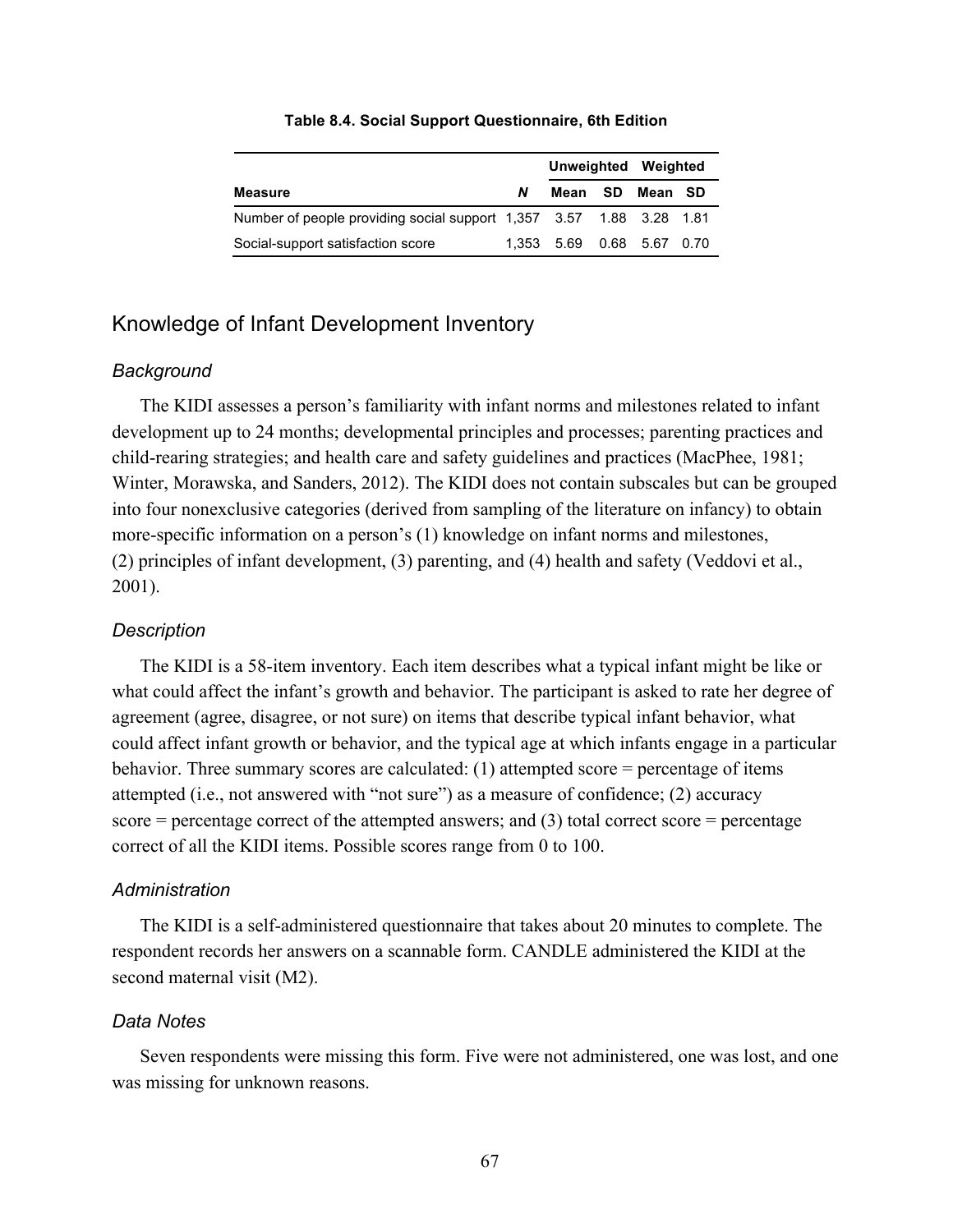CANDLE mothers were asked a series of knowledge-based questions regarding infant development. The average overall weighted score was 62 percent; the average score on attempted questions (for which the answer was something other than "I don't know" and not left blank) was 83 percent (see Table 8.5).

|  | Unweighted Weighted |                                                                                     |  |  |
|--|---------------------|-------------------------------------------------------------------------------------|--|--|
|  |                     |                                                                                     |  |  |
|  |                     |                                                                                     |  |  |
|  |                     |                                                                                     |  |  |
|  |                     | Mean SD Mean SD<br>Total correct 0.65 0.15 0.62 0.16<br>$0.84$ $0.14$ $0.83$ $0.16$ |  |  |

## Household Questionnaire

#### *Background*

CANDLE investigators created the Household Questionnaire to assess the number and type of people living with the CANDLE participant and other information about the CANDLE participant's romantic partner and daily life.

#### *Description*

The Household Questionnaire contains items about the number and type of individuals in the household (and relationship to the participant or primary caregiver). In addition, the questionnaire includes questions about the father of the CANDLE child, the CANDLE participant's romantic partner, attendance at religious services, employment, and the CANDLE participant's neighborhood.

#### *Administration*

Research assistants administered the Household Questionnaire and entered data into a scannable form at the first home visit (HV1).

#### *Data Notes*

Fourteen respondents were missing this form. One was missing for an unknown reason; 13 are missing because the data were accidentally deleted.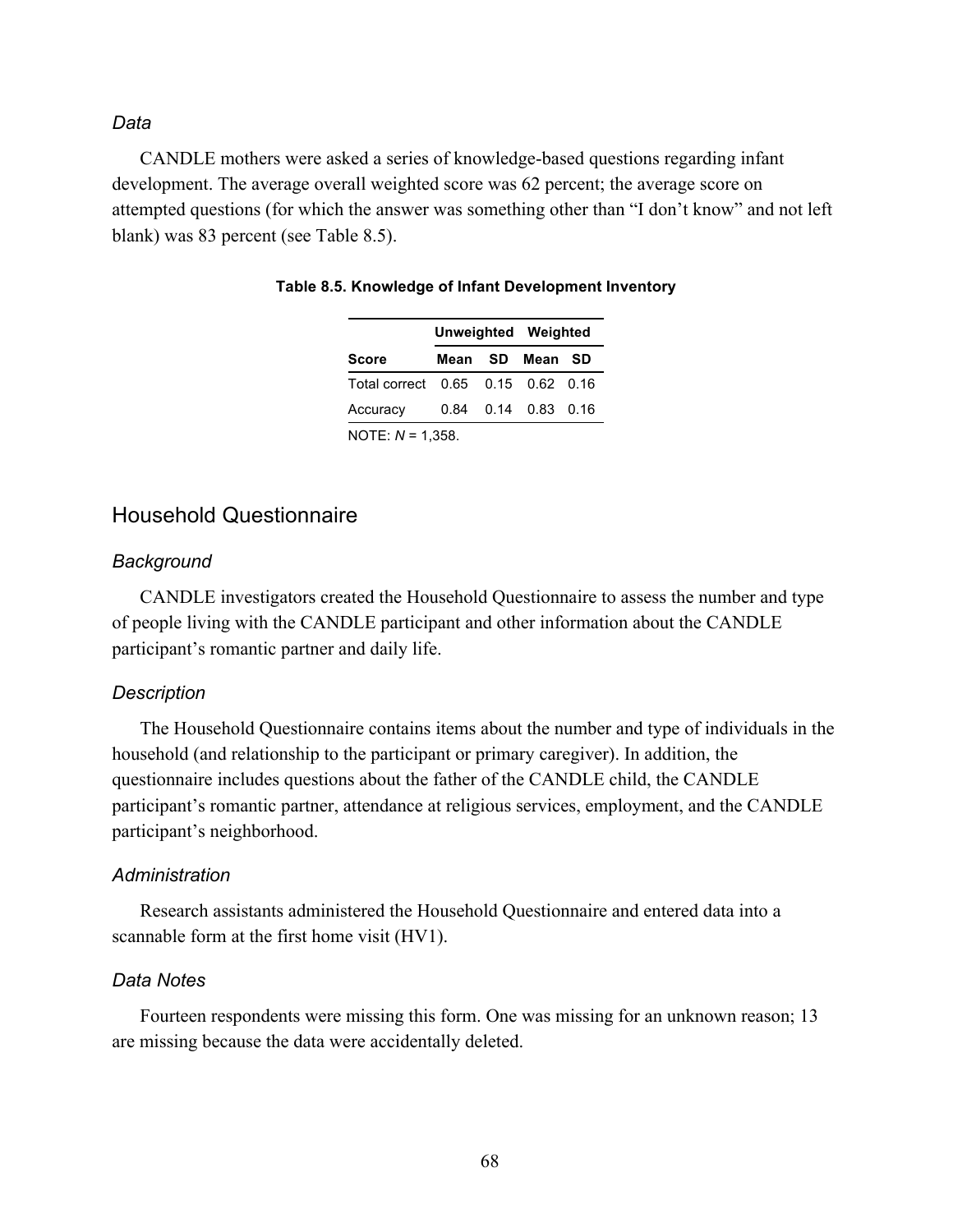Table 8.6 displays information about the makeup of the CANDLE mother and child's household at four weeks. Most CANDLE mothers and children lived in a household of five or fewer individuals (including the CANDLE mother and child). Slightly more than half of fathers lived in the household. The majority of families reported attending religious services more than once or twice per year. The majority of CANDLE mothers indicated that they felt that their neighborhoods were good places to raise children and that the neighborhoods were safe.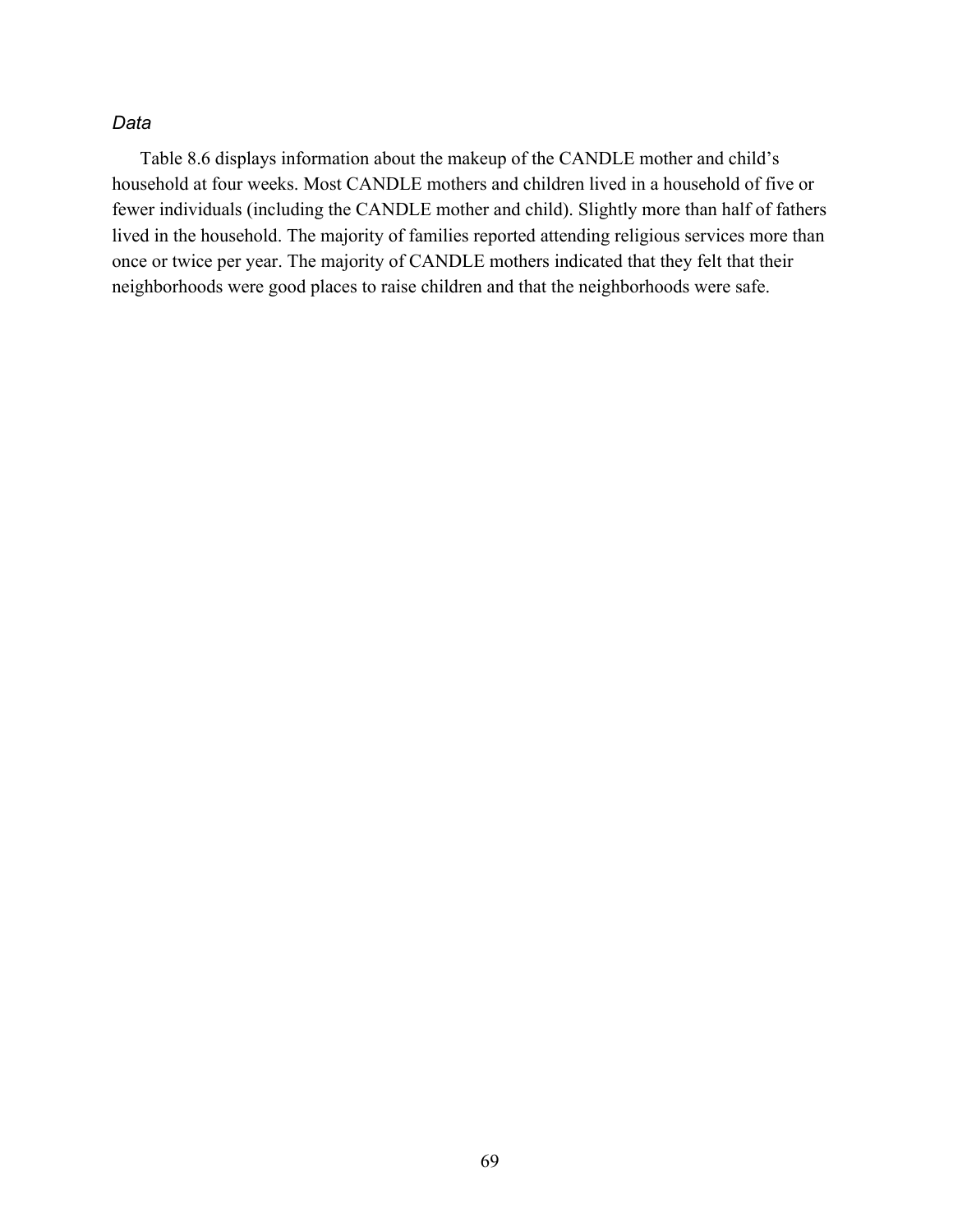|                                                               |       |      | <b>Unweighted</b> |             | Weighted |
|---------------------------------------------------------------|-------|------|-------------------|-------------|----------|
| Characteristic                                                | N     | n    | $\%$              | $\mathbf n$ | $\%$     |
| Number of people in household                                 | 1,248 |      |                   |             |          |
| $\overline{c}$                                                |       | 42   | 3.37              | 50          | 4.03     |
| 3                                                             |       | 344  | 27.56             | 316         | 25.3     |
| 4                                                             |       | 367  | 29.41             | 313         | 25.08    |
| 5                                                             |       | 255  | 20.43             | 246         | 19.65    |
| 6                                                             |       | 130  | 10.42             | 169         | 13.49    |
| 7                                                             |       | 60   | 4.81              | 76          | 6.08     |
| 8                                                             |       | 31   | 2.48              | 42          | 3.4      |
| 9                                                             |       | 11   | 0.88              | 26          | 2.06     |
| 10 or more                                                    |       | 8    | 0.64              | 11          | 0.91     |
| Father lives in household                                     | 1,243 | 724  | 58.2              | 648         | 52.1     |
| Spouse or romantic partner in household is currently employed | 765   | 653  | 85.4              | 629         | 82.3     |
| Religious service attendance                                  | 1,234 |      |                   |             |          |
| Never                                                         |       | 159  | 12.88             | 195         | 15.77    |
| Once or twice during the year                                 |       | 170  | 13.78             | 187         | 15.07    |
| Several times during the year                                 |       | 253  | 20.5              | 296         | 23.9     |
| About once or twice a month                                   |       | 225  | 18.23             | 208         | 16.81    |
| Nearly every week or more                                     |       | 427  | 34.6              | 352         | 28.46    |
| Mother is currently employed                                  | 1,236 | 626  | 50.6              | 543         | 44.0     |
| Feel that neighborhood is a good place to raise children      | 1,230 | 1060 | 86.2              | 1,003       | 81.5     |
| How safe do you feel your neighborhood is from crime?         | 1,237 |      |                   |             |          |
| Very safe                                                     |       | 374  | 30.23             | 342         | 27.55    |
| Safe                                                          |       | 737  | 59.58             | 725         | 58.43    |
| Unsafe                                                        |       | 106  | 8.57              | 135         | 10.86    |
| Very unsafe                                                   |       | 20   | 1.62              | 39          | 3.15     |
| Know many people in neighborhood                              | 1,237 | 0.55 | 0.50              | 0.50        | 0.50     |
| Have relatives living in neighborhood                         | 1,237 | 0.31 | 0.46              | 0.35        | 0.48     |

#### **Table 8.6. Household Questionnaire: Household Characteristics**

NOTE: The investigator asked about spouse or romantic partner only if the participant had a spouse or romantic partner.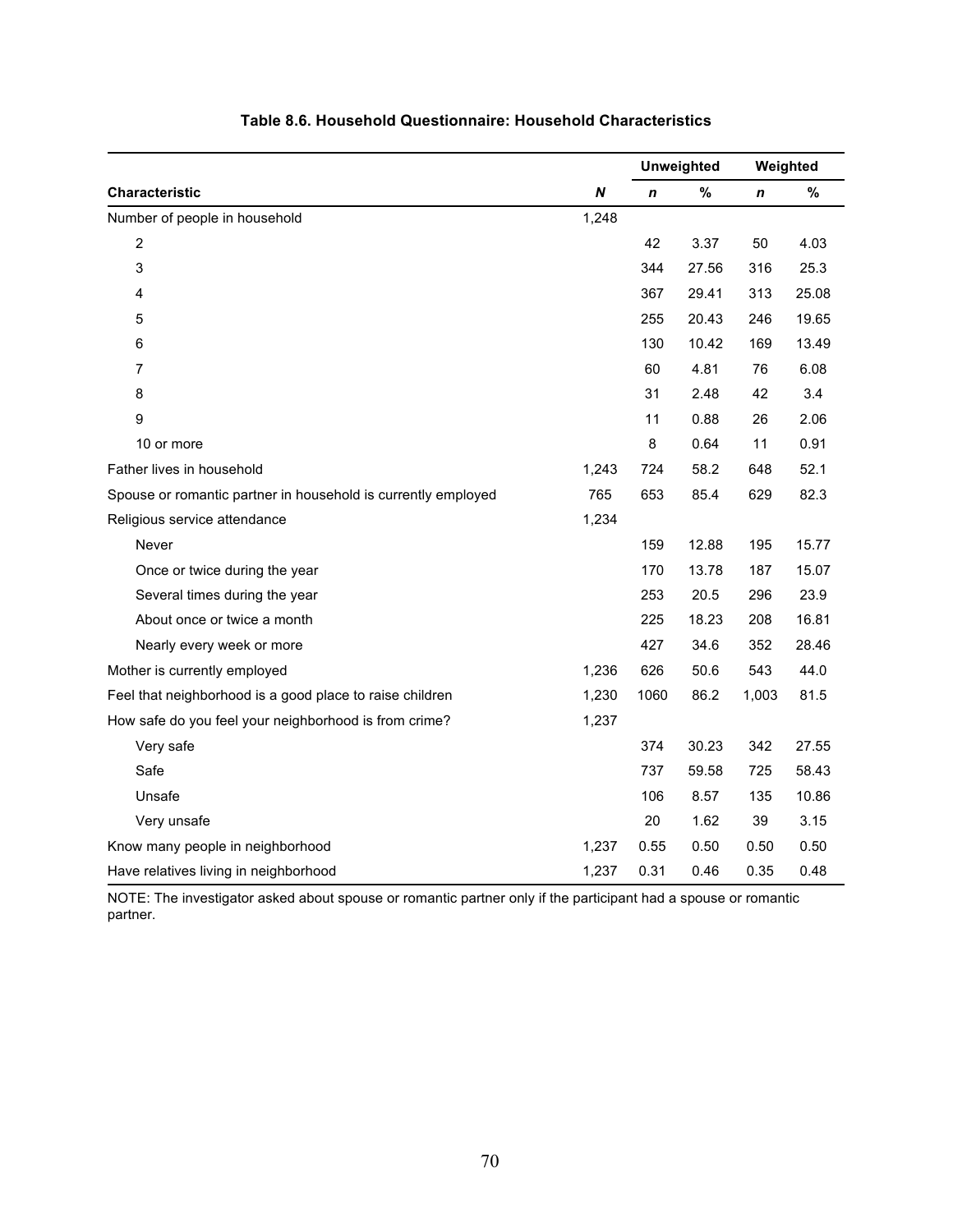|                                                                    |  | Unweighted Weighted |  |
|--------------------------------------------------------------------|--|---------------------|--|
| <b>Characteristic</b>                                              |  | Mean SD Mean SD     |  |
| Total months lived in current neighborhood 54.24 70.35 51.33 69.48 |  |                     |  |
| NOTE: $N = 1.222$ .                                                |  |                     |  |

#### **Table 8.7. Household Questionnaire: Months in Neighborhood**

## Child Abuse Potential Inventory

#### *Background*

The CAPI is used to determine a child's risk of being physically abused (Milner and Crouch, 2012).

#### *Description*

The CAPI is a screening tool consisting of 160 statements with which the respondent can agree or disagree. The CAPI contains a 77-item physical abuse scale, six domains of abuse (distress, rigidity, unhappiness, problems with child and self, problems with family, and problems from others), and three validity scales (lie, random response, and inconsistency) that form three response-distortion indexes (faking—good, faking—bad, and random responses) (Milner and Crouch, 2012). The validity scales are used to determine whether respondents might be exaggerating or distorting their answers. The CAPI also contains two special scales: egostrength and loneliness. The sums of responses indicative of abuse, distress, rigidity, unhappiness, problems with family, problems with child and self, and problems with others are calculated for each scale, with some responses weighted more heavily than others, as indicated in the CAPI scoring manual (Milner, 1986). Scales indicative of ego strength and loneliness are also calculated. Binary cutoff scores indicate whether someone has elevated potential for each of the domains.

#### *Administration*

The CAPI is a self-administered instrument and was administered at the first clinic visit (CV1). Clinic staff provided the mother with a scannable form to record her responses.

#### *Data Notes*

Four respondents were missing this form: three for unknown reasons and one because the mother was not present to complete the form.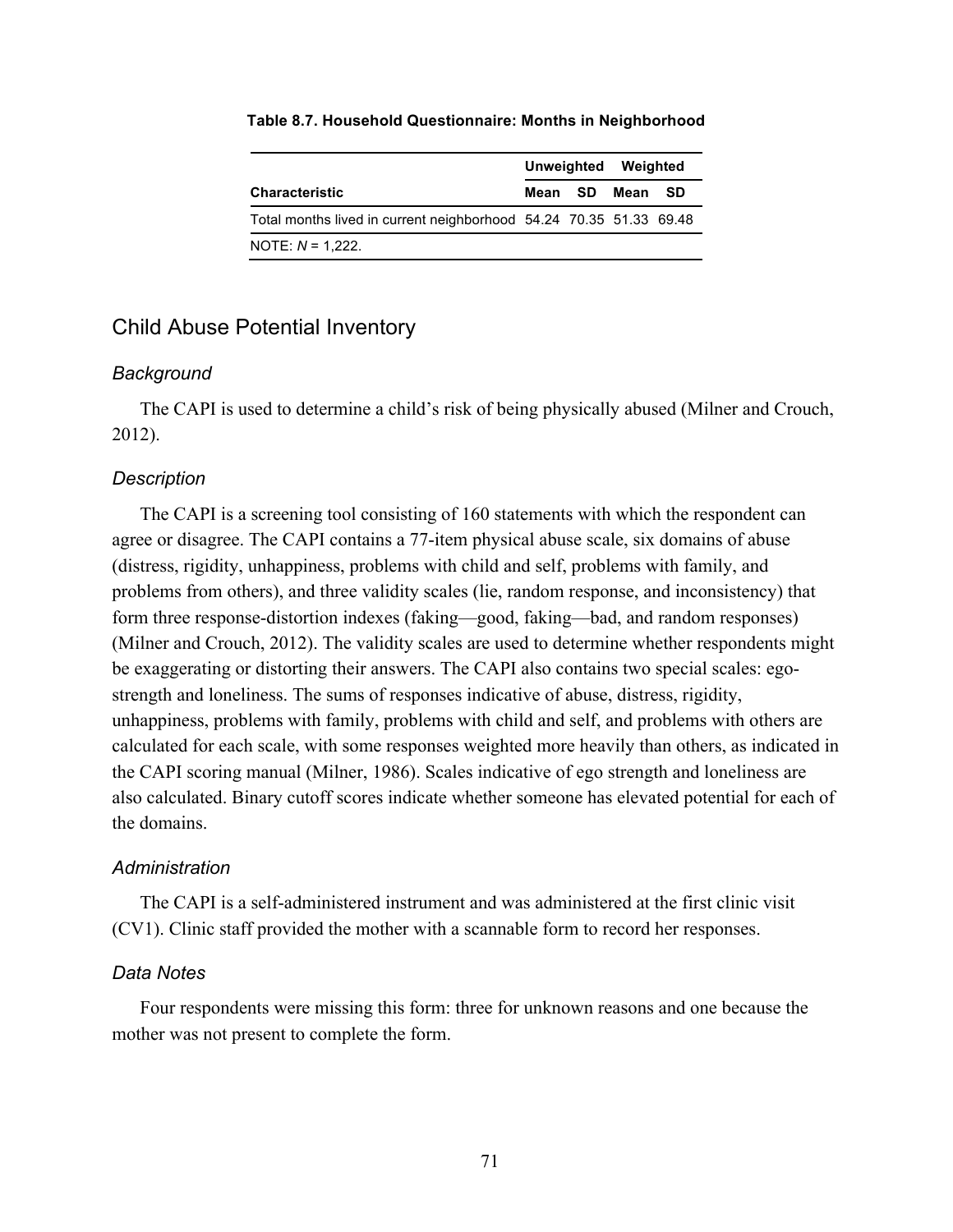Table 8.8 shows the score for each measure, with the cutoff for having an elevated score, as well as the summary scores for the CAPI.

|                               |                   |       | Unweighted |       | Weighted |
|-------------------------------|-------------------|-------|------------|-------|----------|
| <b>Score</b>                  | Cutoff            | Mean  | SD         | Mean  | SD       |
| Abuse score                   | ≥166              | 82.17 | 72.90      | 92.94 | 76.86    |
| Distress score                | ≥152              | 38.96 | 51.17      | 44.17 | 54.76    |
| Rigidity score                | ≥ $30$            | 19.01 | 15.08      | 21.45 | 15.11    |
| Unhappiness score             | ≥23               | 9.60  | 9.51       | 10.28 | 9.89     |
| Lie scale score               | $\geq$ 7 or $8^a$ | 8.12  | 3.78       | 8.36  | 3.62     |
| Random responding score       | ≥6                | 2.35  | 1.36       | 2.44  | 1.46     |
| Inconsistency score           | ≥6                | 3.59  | 2.25       | 4.01  | 2.30     |
| Problems with child and self  | ≥11               | 1.17  | 3.08       | 1.92  | 4.13     |
| Problems with family          | ≥18               | 6.46  | 8.94       | 7.40  | 9.54     |
| Problems with others          | ≥20               | 6.96  | 7.28       | 7.70  | 7.37     |
| Ego strength <sup>b</sup>     |                   | 33.05 | 7.73       | 32.39 | 8.08     |
| Loneliness score <sup>b</sup> |                   | 3.38  | 3.50       | 3.64  | 3.53     |

#### **Table 8.8. Child Abuse Potential Inventory**

NOTE:  $N = 1,128$ .<br><sup>a</sup> The lie score cutoff varies by level of education.<br><sup>b</sup> Cutoff scores for ego strength and loneliness scores were not available.

## Parenting Stress Index Short Form

#### *Background*

The PSI Short Form (PSI/SF), which is a direct derivative of the full-length PSI (Abidin, 1990), was used to assess parental stress. The PSI/SF is an assessment of the parent–child relationship that identifies dysfunctional parenting and predicts the potential for parental behavior problems and child adjustment difficulties within the family system.

#### *Description*

The PSI/SF is a 36-item questionnaire composed of three subscales: parental distress (PD), parent–child dysfunctional interaction (P-CDI), and difficult child (DC) (Reitman, Currier, and Stickle, 2002). Each of the three subscales contains 12 items. The PD subscale assesses a parent's self-perception of child-rearing competence, conflict with partner, social support, and stresses related to the restriction on other roles as a result of being a parent (Reitman, Currier,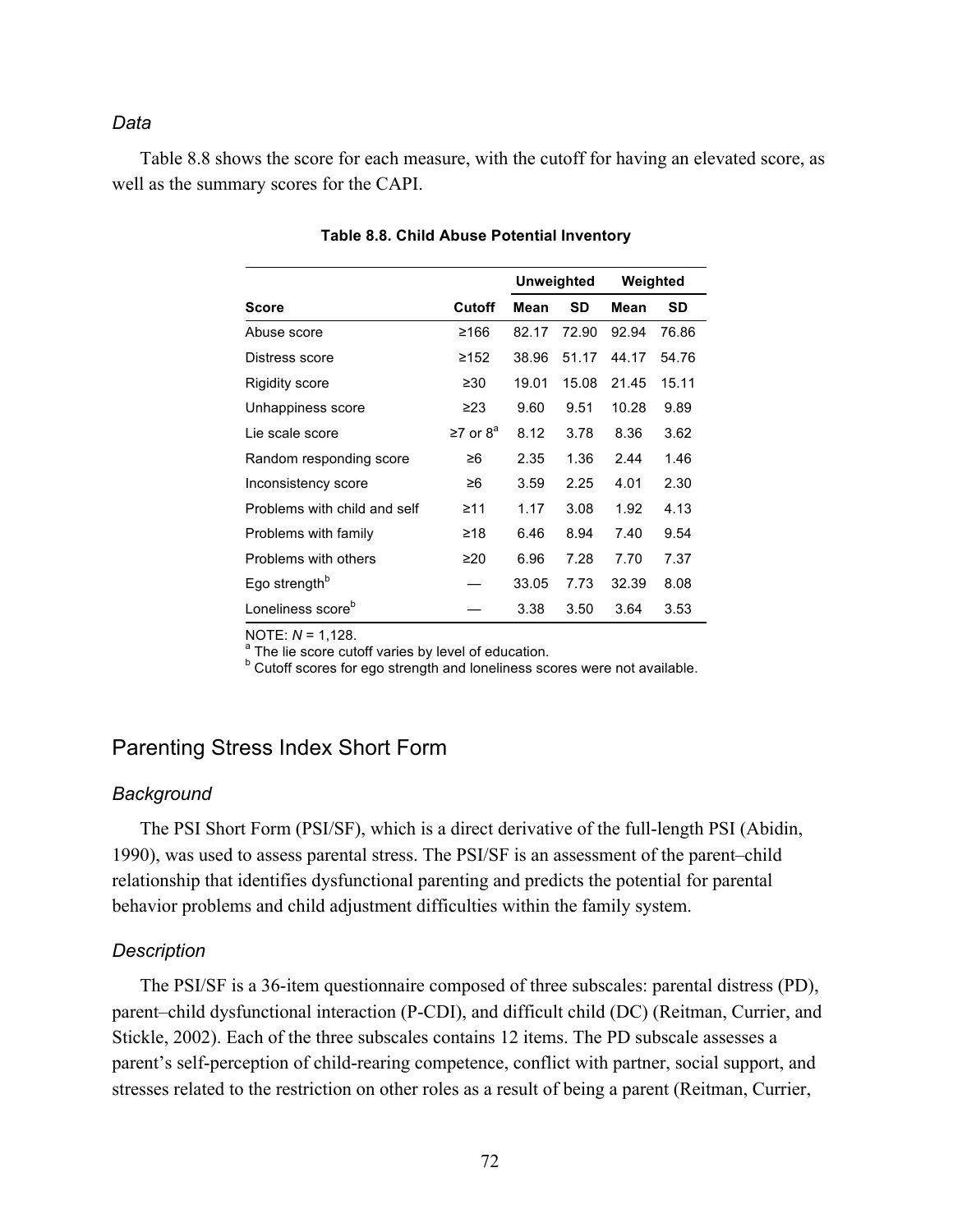and Stickle, 2002). The P-CDI subscale reflects a parent's perception of whether the child does or does not meet the parent's expectations and whether parent–child interactions are reaffirming (Reitman, Currier, and Stickle, 2002). Lastly, the DC subscale assesses the parent's view of the child's temperament, defiance, noncompliance, and demandingness (Reitman, Currier, and Stickle, 2002). Higher scores on subscales and total scores on the PSI/SF indicate a greater level of stress. Percentile scores above the 85th percentile are considered clinically significant for each of the subscales and for the measure of total stress.

#### *Administration*

Members of the clinic staff administered the PSI/SF to mothers of infants in ten to 15 minutes at the first clinic visit (CV1). Staff members recorded responses onto a scannable form.

#### *Data Notes*

Three respondents were missing this form: two for unknown reasons and one because the mother was not present to complete the form.

#### *Data*

Table 8.9 displays the raw scores and percentage of CANDLE mothers with clinically significant stress scores. Nearly 15 percent of CANDLE mothers had total stress scores that were clinically significant.

|              |   |                  |                  | <b>Unweighted</b> |       |            |           | Weighted |                                                                |
|--------------|---|------------------|------------------|-------------------|-------|------------|-----------|----------|----------------------------------------------------------------|
|              |   |                  | <b>Raw Score</b> |                   |       |            |           |          | <b>Clinically Significant Raw Score Clinically Significant</b> |
| <b>Score</b> | N | Mean             | <b>SD</b>        | n                 | %     | Mean       | <b>SD</b> | n        | %                                                              |
| <b>PD</b>    |   | 1,129 23.24 8.24 |                  | 164               | 14.53 | 23.98      | 8.41      | 201      | 17.76                                                          |
| P-CDI        |   | 1.127 16.65 5.63 |                  | 82                | 7.26  | 17.42 6.45 |           | 134      | 11.86                                                          |
| DC           |   | 1.126 21.30      | 6.59             | 80                | 7.09  | 22.02      | 6.95      | 112      | 9.91                                                           |
| Total        |   | 1.125 61.10      | 17.29            | 124               | 10.98 | 63.31      | 18.52     | 166      | 14.65                                                          |

**Table 8.9. Parenting Stress Index**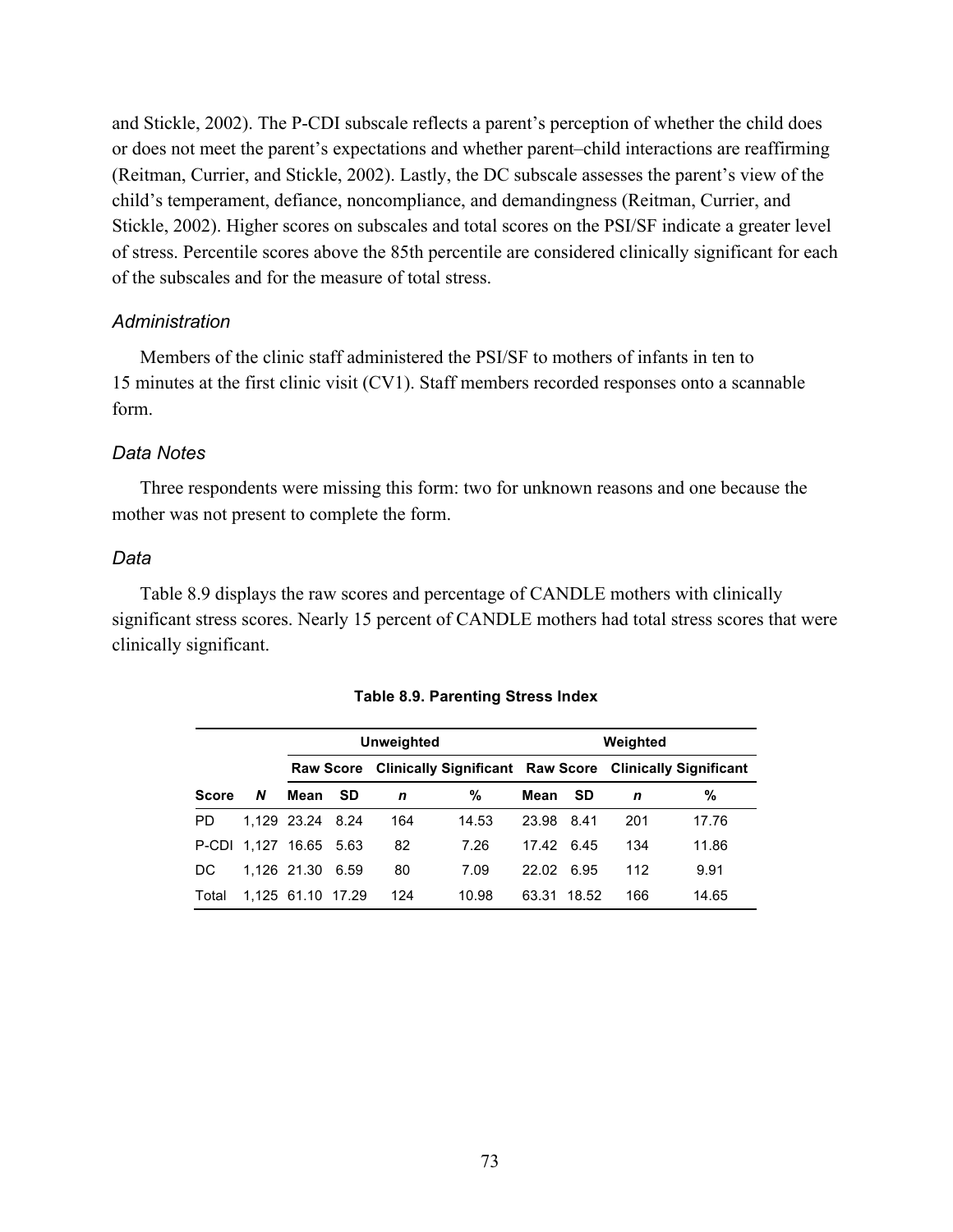## Parent–Child Interaction Nursing Child Assessment Satellite Training Teaching Scales

#### *Background*

The NCAST PCI Teaching Scales assess how children who might be biologically or environmentally at risk for developmental problems (e.g., low intelligence quotient, language, or attention problems) interact with their parents (Pridham et al., 2010). Barnard et al., 1983, developed the NCAST observational system for children up to three years of age, based on an ecological model.

#### *Description*

The NCAST PCI Teaching Scales, currently referred to as NCAST PCI, is a 73-item yes/no observational measure. The NCAST PCI contains four parent or caregiver behavior subscales (sensitivity to cues, response to child's distress, social-emotional growth fostering, and cognitive growth fostering) and two child-specific subscales (clarity of cues and responsiveness to parent) (Oxford and Findlay, 2013). Additionally, the NCAST PCI assesses potential disengagement cues (e.g., back arching, choking, coughing, crawling away), length of teaching time, name of task, setting, presence of others, child's birth order, and child's state at beginning of teaching.

Total scores are obtained for the mother alone, child alone, and mother and child combined. Subscales for each of the domains and separate contingency scores (items representing responsiveness of interactions) are also calculated. Subscale, contingency scales, and total scores are the sum of the number of items with "yes" responses (Horodynski and Gibbons, 2004). The NCAST PCI has established clinically relevant cutoff scores that identify "worrisome" cases. The NCAST database was used to determine the 10th-percentile score distribution obtained by healthy full-term infants and their mothers. Scores higher than the 10th percentile are considered to fall within the normal range. Scores lower than the 10th percentile suggest increased risk for poor mother–child interaction, and dyads scoring below this level could be at risk for a variety of poor outcomes (Sumner and Spietz, 1994).

#### *Administration*

CANDLE administered the PCI scales during the first clinic visit (CV1). During a teaching session between the child and caregiver, a trained cognitive examiner carefully observed the interaction. Following the teaching session, the cognitive examiner followed through the 73-item checklist and marked "yes" or "no" for each item depending on whether the behavior was observed. The teaching session (involving a task, such as "scribbling on a piece of paper," "playing pat-a-cake," or "stacking blocks") lasted for one to six minutes (Oxford and Findlay, 2013). The cognitive examiner also identified potential disengagement cues, length of teaching time, name of task, setting, presence of others, child's birth order, and child's state at beginning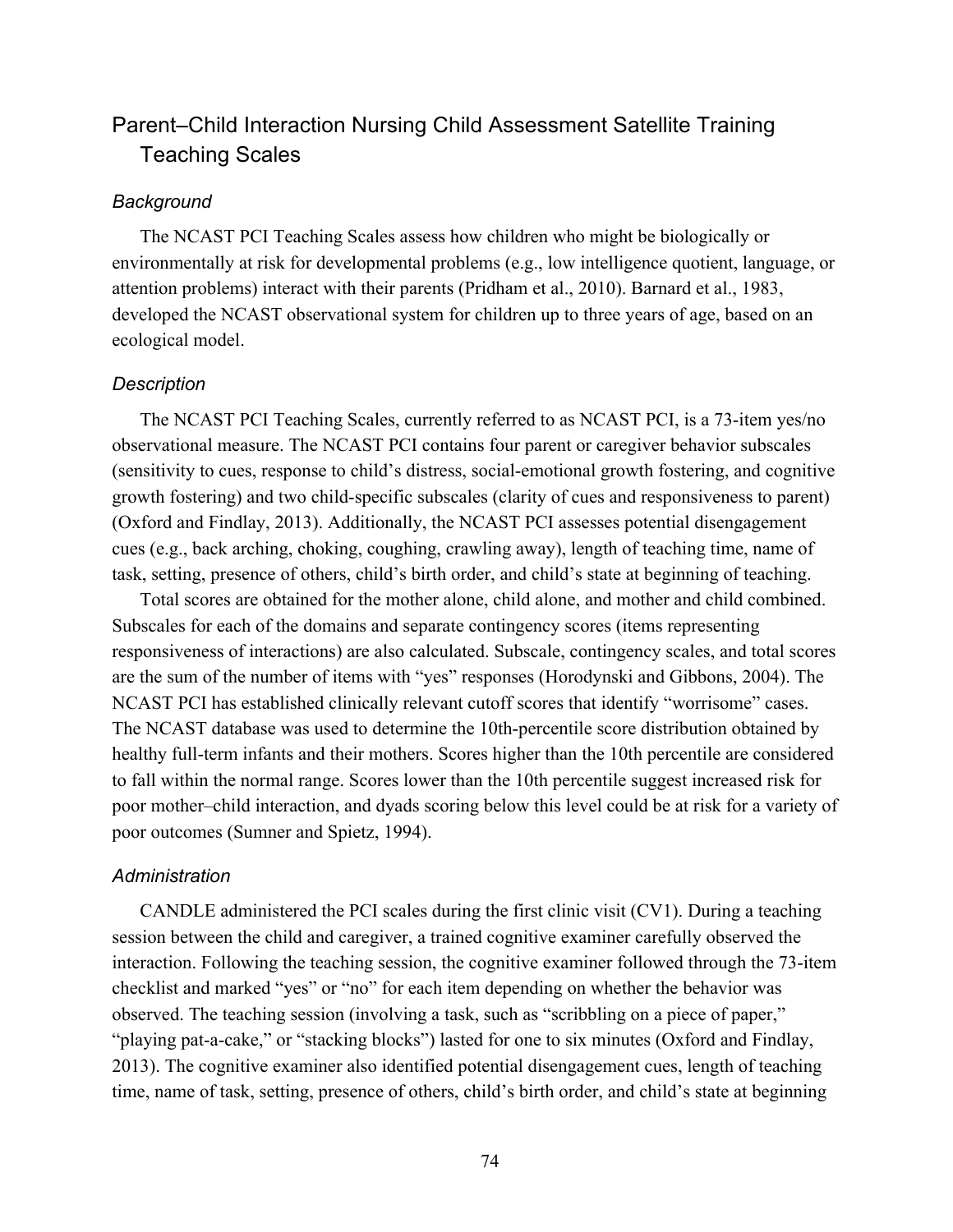of teaching. The examiner also collected clinical notes. The cognitive examiner recorded the responses and hand-entered them into a database. The UTHSC team did not provide any other detail on this procedure.

#### *Data Notes*

Seven respondents were missing this form. Five were not administered, and two were missing for unknown reasons.

#### *Data*

Table 8.10 displays the summary scores from the NCAST PCI assessment.

#### **Table 8.10. Nursing Child Assessment Satellite Training Parent–Child Interaction Teaching Scales**

|                                                  |       | <b>Unweighted</b> |           | Weighted |           |
|--------------------------------------------------|-------|-------------------|-----------|----------|-----------|
| <b>Scale</b>                                     | N     | Mean              | <b>SD</b> | Mean     | <b>SD</b> |
| <b>Total scores</b>                              |       |                   |           |          |           |
| Mother alone                                     | 1,125 | 37.67             | 6.07      | 36.36    | 6.41      |
| Mother contingency                               | 1,125 | 14.63             | 3.43      | 13.99    | 3.58      |
| Child alone                                      | 1,124 | 18.15             | 3.09      | 18.09    | 3.12      |
| Child contingency                                | 1,124 | 8.46              | 2.15      | 8.41     | 2.20      |
| Mother-child combined                            | 1,125 | 55.80             | 7.05      | 54.45    | 7.40      |
| Mother-child contingency                         | 1,125 | 23.08             | 4.14      | 22.40    | 4.29      |
| Parent subscales and contingency scales          |       |                   |           |          |           |
| Sensitivity to cues subscale                     | 1,125 | 8.56              | 1.52      | 8.41     | 1.52      |
| Sensitivity to cues contingency                  | 1,125 | 4.25              |           | 4.16     | 0.86      |
| Response to child's distress subscale            | 1,123 | 9.27              | 1.74      | 9.01     | 1.89      |
| Response to child's distress<br>contingency      | 1,123 | 4.49              | 1.45      | 4.31     | 1.48      |
| Social-emotional growth fostering<br>subscale    | 1,125 | 8.36              | 1.76      | 8.03     | 1.93      |
| Social-emotional growth fostering<br>contingency | 1,125 | 2.23              | 0.72      | 2.12     | 0.75      |
| Cognitive growth fostering subscale              | 1,125 | 11.49             | 2.92      | 10.93    | 2.93      |
| Cognitive growth fostering<br>contingency        | 1,125 | 3.66              | 1.56      | 3.40     | 1.60      |
| Child subscales                                  | 1,124 |                   |           |          |           |
| Clarity of cues                                  |       | 9.06              | 1.05      | 9.06     | 1.03      |
| Responsiveness to parent                         |       | 9.09              | 2.37      | 9.03     | 2.41      |
| Responsiveness to parent<br>contingency          |       | 8.46              | 2.15      | 8.41     | 2.20      |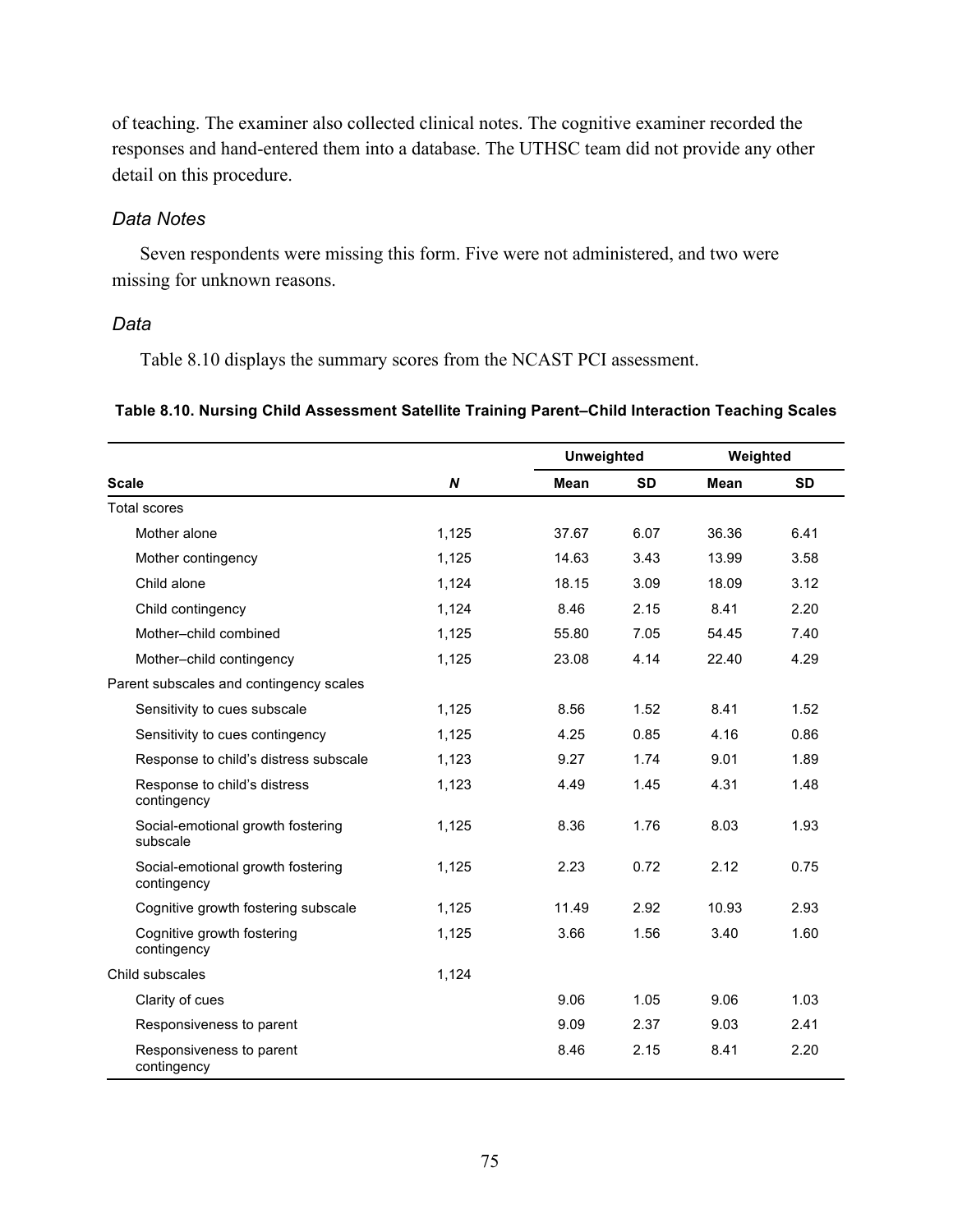## Child Care Information

## *Background*

CANDLE investigators created the Child Care Arrangements Questionnaire to gather information about childcare arrangements for the CANDLE child.

### *Description*

The Child Care Information Questionnaire includes such items as primary caregivers other than the mother or guardian, location of care, frequency and duration of care, age of child when outside care arrangements began, and the child-to-adult ratio in daycare or at home.

## *Administration*

Clinic study staff administered the Child Care Arrangements Questionnaire and recorded responses onto a scannable form at the first clinic visit (CV1).

## *Data Notes*

Roughly 10 percent of the sample do not have data for this form because it was added to the protocol after study visits had commenced  $(n = 114$  were missing this form).

### *Data*

Tables 8.11 through 8.13 summarize the CANDLE child's experience with regular childcare other than the mother or guardian. Approximately 69 percent of CANDLE children were regularly cared for by someone other than the parent or guardian.

| Child Care Other Than Mother or Guardian on a Regular |           |      |
|-------------------------------------------------------|-----------|------|
| <b>Basis</b>                                          | Yes $(n)$ | - %  |
| Unweighted                                            | 720       | 70.7 |
| Weighted                                              | 695       | 68.3 |

**Table 8.11. Child Care Arrangements: Overall**

NOTE: *N* = 1,018. Questions about childcare arrangements follow a skip pattern, so the administrator asks a question only if it applies (e.g., if someone other than the mother or guardian provides care on a regular basis in a particular setting).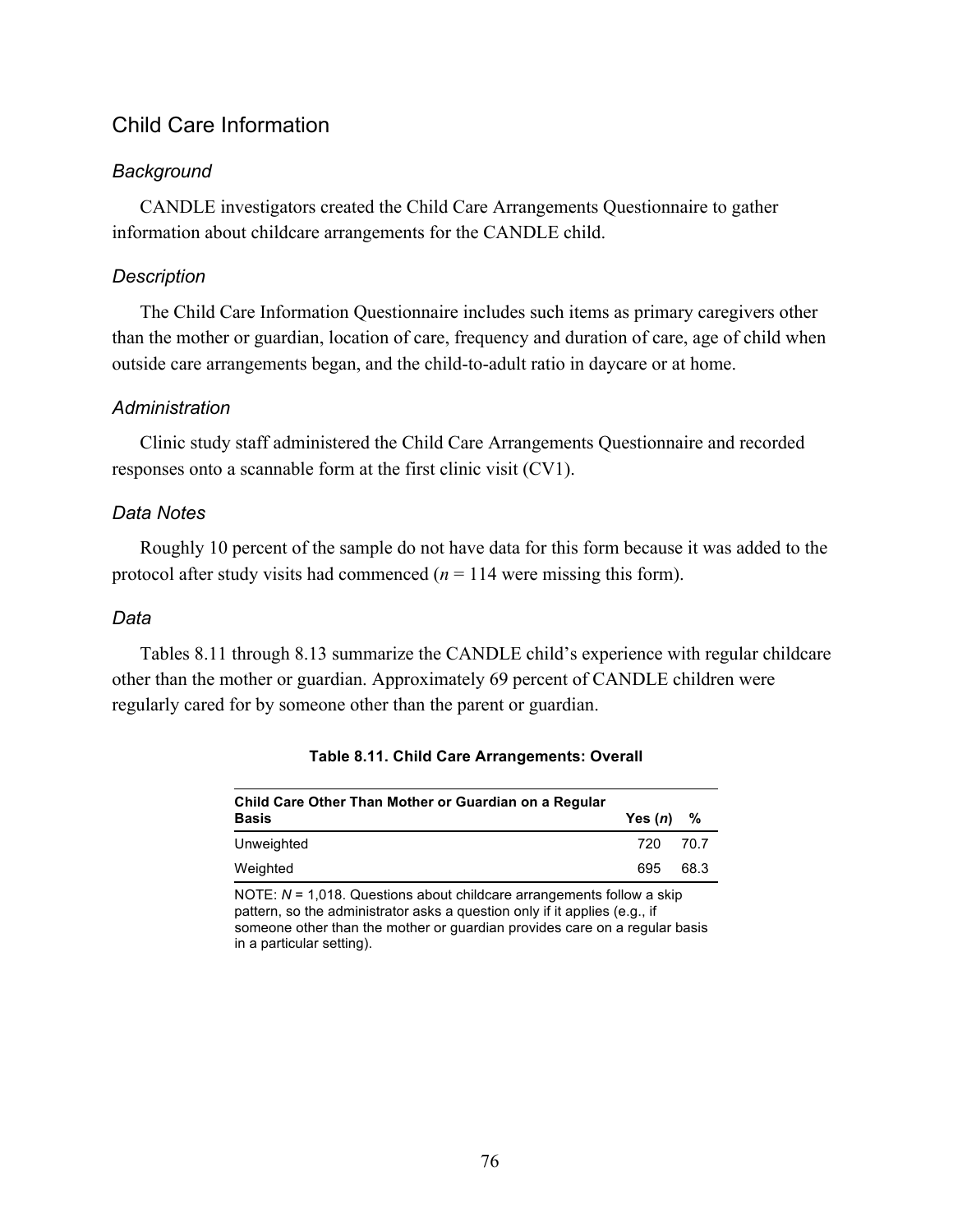|                                 |     | Yes |      |     | Days per Week |           |     | Hours per Day |           |     | <b>Number of Adults</b><br><b>Present</b> |           |     | Number of<br><b>Children Present</b> |           |
|---------------------------------|-----|-----|------|-----|---------------|-----------|-----|---------------|-----------|-----|-------------------------------------------|-----------|-----|--------------------------------------|-----------|
| <b>Characteristic</b>           | N   | (n) | %    | N   | Mean          | <b>SD</b> | N   | Mean          | <b>SD</b> | N   | Mean                                      | <b>SD</b> | N   | Mean                                 | <b>SD</b> |
| Type of care                    |     |     |      |     |               |           |     |               |           |     |                                           |           |     |                                      |           |
| Own home                        | 687 | 189 | 27.5 |     |               |           |     |               |           |     |                                           |           |     |                                      |           |
| With relative                   | 189 | 163 | 86.2 | 164 | 4.70          | 2.07      | 164 | 6.44          | 3.44      | 161 | 1.79                                      | 1.78      | 161 | 1.76                                 | 1.02      |
| With<br>nonrelative             | 163 | 18  | 11.0 | 17  | 3.18          | 1.59      | 17  | 6.94          | 2.99      | 17  | 1.65                                      | 0.79      | 17  | 1.71                                 | 1.10      |
| Provider<br>home                | 683 | 255 | 37.3 |     |               |           |     |               |           |     |                                           |           |     |                                      |           |
| With relative                   | 261 | 170 | 65.1 | 170 | 3.57          | 1.66      | 170 | 9.62          | 6.40      | 169 | 1.97                                      | 1.01      | 169 | 2.00                                 | 2.22      |
| With<br>nonrelative             | 235 | 65  | 27.7 | 67  | 4.06          | 1.40      | 66  | 7.56          | 2.93      | 66  | 1.79                                      | 0.97      | 66  | 4.02                                 | 3.41      |
| Family day care                 | 666 | 58  | 8.7  | 58  | 4.69          | 0.71      | 58  | 7.71          | 1.27      | 60  | 2.22                                      | 1.08      | 58  | 7.14                                 | 4.15      |
| Organized<br>childcare facility | 671 | 302 | 45.0 | 300 | 4.36          | 1.19      | 300 | 7.51          | 1.73      | 298 | 2.56                                      | 1.98      | 295 | 8.24                                 | 8.07      |

#### **Table 8.12. Child Care Arrangements: Unweighted**

NOTE: Questions about childcare arrangements follow a skip pattern, so the administrator asks a question only if it applies (e.g., if someone other than the mother or guardian provides care on a regular basis in a particular setting).

|                                 | <b>Yes</b> |      | Days per<br>Week |           | Hours per Day |           | <b>Number of Adults</b><br>present |           | <b>Number of Children</b><br><b>Present</b> |           |
|---------------------------------|------------|------|------------------|-----------|---------------|-----------|------------------------------------|-----------|---------------------------------------------|-----------|
| <b>Characteristic</b>           | (n)        | $\%$ | Mean             | <b>SD</b> | Mean          | <b>SD</b> | Mean                               | <b>SD</b> | Mean                                        | <b>SD</b> |
| Type of care                    |            |      |                  |           |               |           |                                    |           |                                             |           |
| Own home                        | 166        | 24.1 |                  |           |               |           |                                    |           |                                             |           |
| With relative                   | 161        | 85.1 | 4.39             | 1.86      | 6.38          | 3.18      | 1.88                               | 1.48      | 1.93                                        | 1.09      |
| With nonrelative                | 17         | 10.5 | 3.46             | 1.41      | 7.16          | 2.44      | 1.67                               | 0.64      | 1.69                                        | 0.84      |
| Provider home                   | 241        | 35.3 |                  |           |               |           |                                    |           |                                             |           |
| With relative                   | 184        | 70.4 | 4.31             | 1.87      | 9.49          | 6.23      | 1.90                               | 0.92      | 1.92                                        | 1.60      |
| With nonrelative                | 55         | 23.5 | 3.84             | 1.17      | 7.54          | 2.53      | 2.00                               | 0.81      | 5.06                                        | 3.63      |
| Family day care                 | 49         | 7.4  | 4.74             | 0.59      | 7.80          | 1.01      | 2.21                               | 0.87      | 7.21                                        | 3.35      |
| Organized childcare<br>facility | 316        | 47.2 | 4.43             | 1.03      | 7.54          | 1.72      | 2.51                               | 1.62      | 8.21                                        | 7.17      |

#### **Table 8.13. Child Care Arrangements: Weighted**

NOTE: Questions about childcare arrangements follow a skip pattern, so the administrator asks a question only if it applies (e.g., if someone other than the mother or guardian provides care on a regular basis in a particular setting).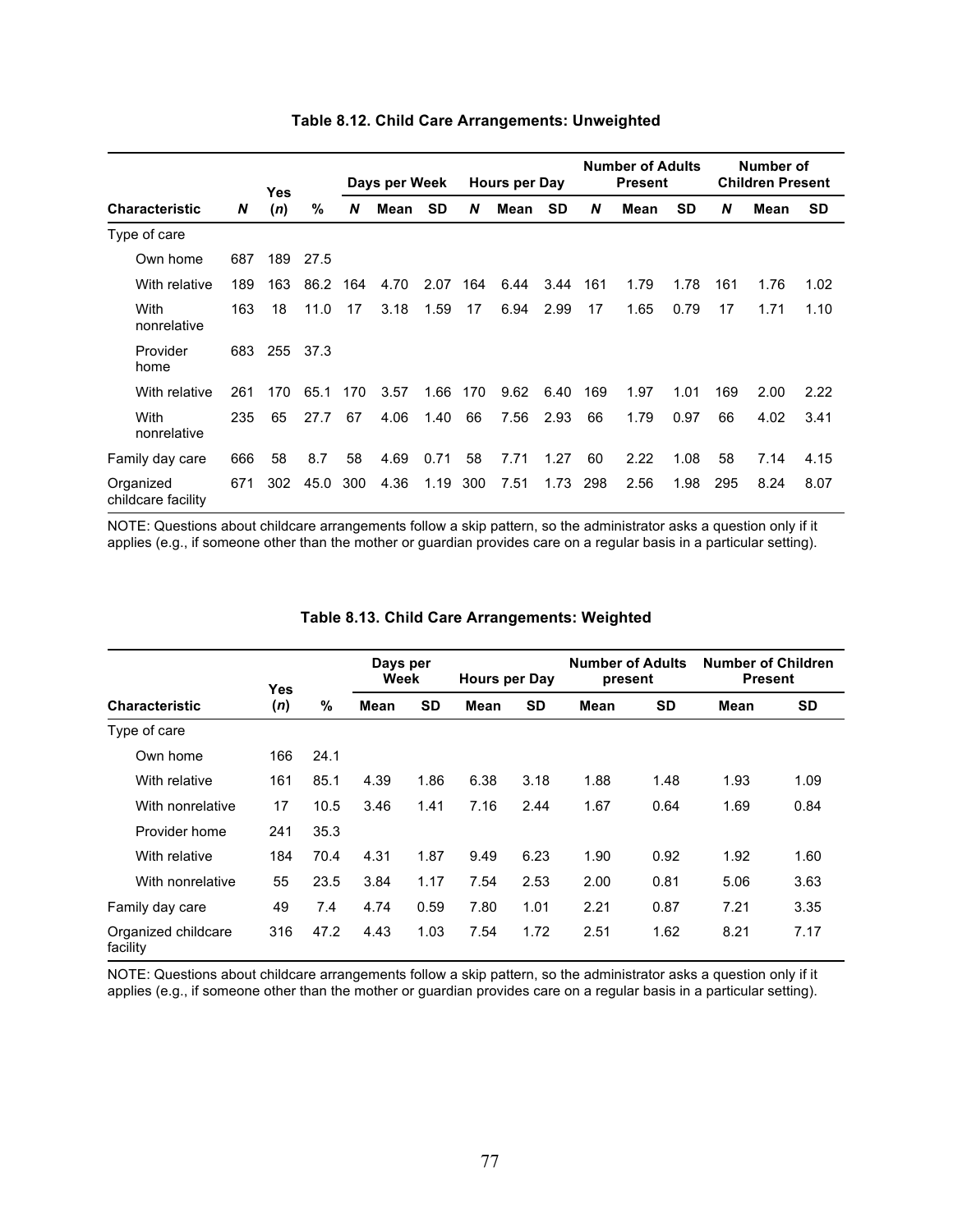## Scales of Independent Behavior—Revised

#### *Background*

The SIB-R is a comprehensive assessment of a child's adaptive or maladaptive behavior, standardized using a representative sample from the general population (Bruininks et al., 1996; Tassé et al., 2012).

#### *Description*

The UCI CANDLE Study utilized the SIB-R short form. The SIB-R is administered to mothers via checklist. For each task, the respondent rates the frequency with which her child "does (or could do) a task (such as chewing soft foods, taking off socks, drinking from a glass without spilling) completely without help or supervision" (0: never or rarely, even if asked; 1: does, but not well, or about one-quarter of the time, and might need to be asked; 2: does fairly well, or about three-quarters of the time and might need to be asked; or 3: does very well, or always or almost always and without being asked) (Msall, 2005). Possible scores for the SIB-R range from 0 to 120. Scores for the SIB-R are categorized based on child's age and performance (Msall, 2005) and are categorized as limited, limited to age-appropriate, age-appropriate, ageappropriate to advanced, and advanced.

#### *Administration*

A trained cognitive examiner administered the SIB-R to mothers via checklist at the first clinic visit (CV1). For each task listed, the respondent must indicate whether her child "does (or could do) a task completely without help or supervision." Administering the SIB-R took approximately 15 to 20 minutes. Cognitive examiners hand-entered the results into a database. UTHSC analysts ran queries to check for possible errors and checked suspicious values against a hard copy of the form.

#### *Data Notes*

Three respondents were missing this form; two were for unknown reasons and one because the mother was not available to complete the form.

#### *Data*

Table 8.14 displays the average SIB-R raw score and distribution of skill levels. The majority (75 percent) of CANDLE children had age-appropriate scores.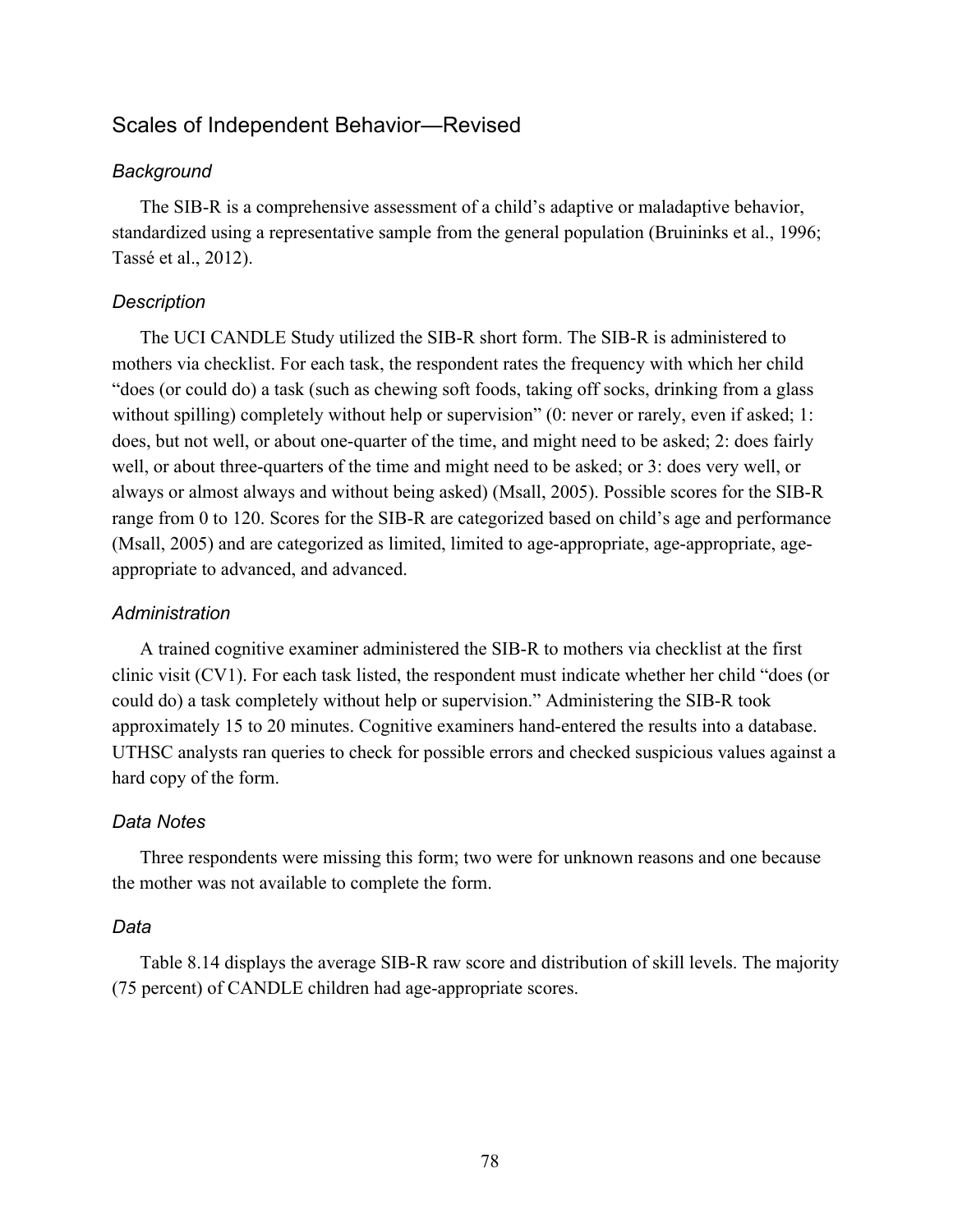|                                 |  |  | <b>Unweighted Weighted</b> |  |  |  |  |  |  |  |
|---------------------------------|--|--|----------------------------|--|--|--|--|--|--|--|
| Scale                           |  |  | Mean SD Mean SD            |  |  |  |  |  |  |  |
| Raw score 46.81 7.20 47.09 7.23 |  |  |                            |  |  |  |  |  |  |  |
| NOTE: $N = 1,120$ .             |  |  |                            |  |  |  |  |  |  |  |

**Table 8.14. Scales of Independent Behavior—Revised: Raw Score**

**Table 8.15. Scales of Independent Behavior—Revised: By Skill Level**

|                                                |     |                 | Unweighted Weighted |      |
|------------------------------------------------|-----|-----------------|---------------------|------|
| Level                                          | n   | %               | $\mathbf n$         | %    |
| Limited to age-appropriate                     | 8   | 0.71            | - 9                 | 0.79 |
| Age-appropriate                                | 881 | 78.03 857 76.06 |                     |      |
| Age-appropriate to advanced 222 19.66 243 21.6 |     |                 |                     |      |
| Advanced                                       | 18  | 1.59            | 17                  | 1.55 |
| NOTE: M = 1 120                                |     |                 |                     |      |

NOTE: *N* = 1,129.

## Brief Infant Toddler Social Emotional Assessment

#### *Background*

BITSEA was designed to screen infants or toddlers at risk for or currently experiencing social-emotional or behavioral problems (Briggs-Gowan and Carter, 2006; Karabekiroglu et al., 2010).

#### *Description*

The 42-item BITSEA is designed to assess children ages 12 months to 36 months. For each of the 42 items, the mother provides a response that best describes her infant's or toddler's behavior in the past month. BITSEA consists of two multi-item scales: the problem total scale (31 items) and the competence total scale (11 items). The problem total scale consists of three subscales: externalizing problems (six items identifying overactivity, aggression, and defiance), internalizing problems (eight items identifying anxiety and depression), and dysregulation (eight items identifying negative emotionality and eating and sleeping problems) (Community– University Partnership for the Study of Children, Youth, and Families, 2011). The competence scale assesses social-emotional abilities, such as empathy, prosocial behaviors, and compliance (Briggs-Gowan and Carter, 2008).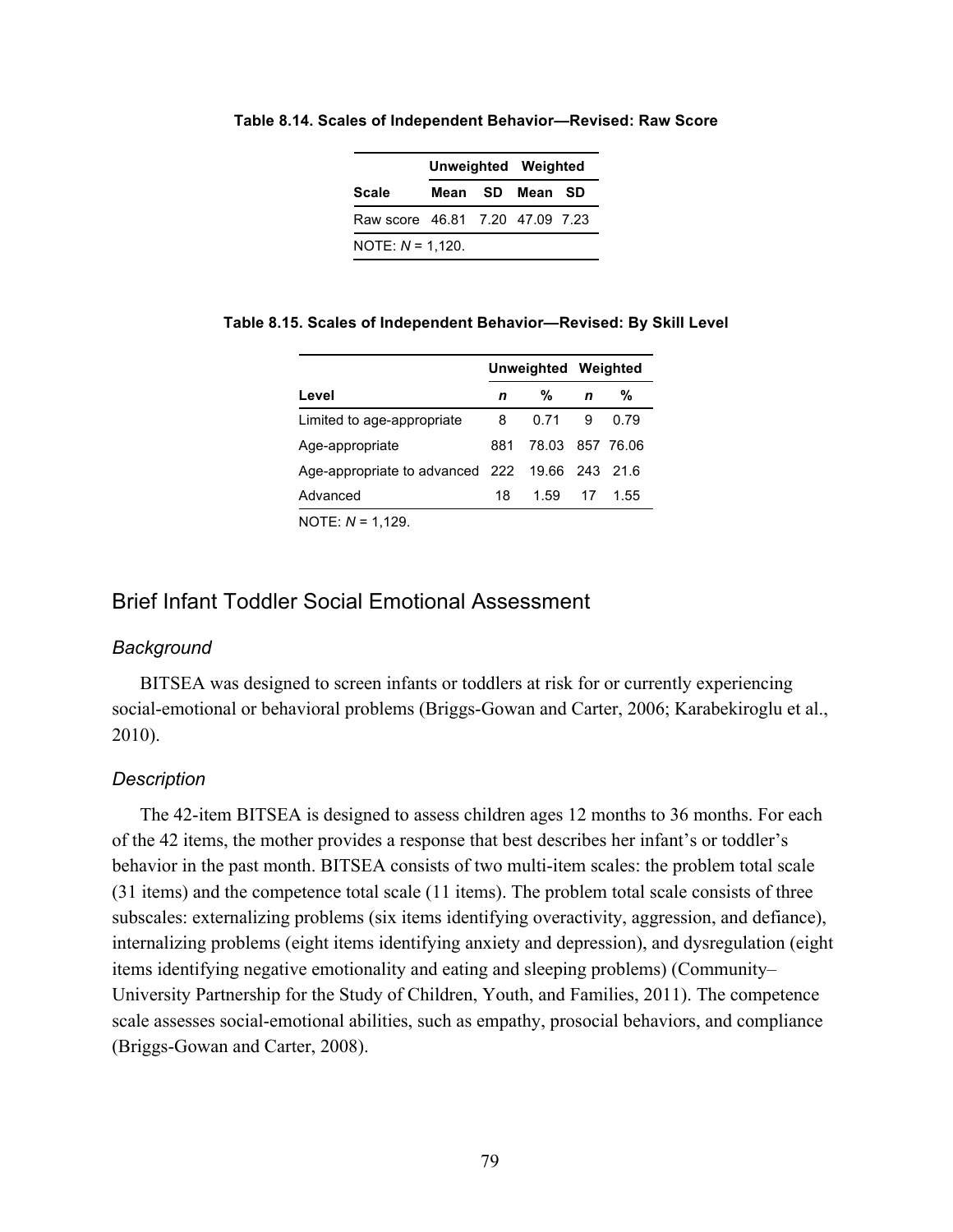#### *Administration*

BITSEA is a self-administered questionnaire that clinic study staff provides to mothers at the first clinic visit (CV1). The respondent filled out a paper form, which a cognitive examiner reviewed, and the examiner entered data into the database. UTHSC analysts ran queries to check for possible errors and checked suspicious values against a hard copy of the form.

#### *Scoring*

To score BITSEA, we obtain the sum of item responses (coded 0, 1, or 2) for each scale. On the problem total scale, a higher score indicates more behavioral problems; on the competence scale, a higher score indicates more social skills (Briggs-Gowan and Carter, 2008). UTHSC CANDLE analysts transformed the scores so that a lower percentile is suggestive of more problems for both the total problem scale and total competence scale.

The cut point for the problem total scale is the 25th percentile (identified by the possible problem variable), which means that the child's problem total score is higher than the score obtained by 75 percent of children of the same age and sex in the normative sample. The cutoff point for the competence total score is the 15th percentile (identified by the possible delay variable), which means that the child's competence total score is lower than the score obtained by 85 percent of children of the same age and sex in the normative sample (Briggs-Gowan and Carter, 2008). The externalizing, internalizing, dysregulation, and autism spectrum disorder scales do not have established cut points.

#### *Data Notes*

Three respondents were missing this form. One was not administered, and two were missing for unknown reasons.

#### *Data*

Tables 8.16 and 8.17 display the summary scores for BITSEA at one year. More than 30 percent met the cut point for behavior problems, and 23 percent met the cut point for competence delays.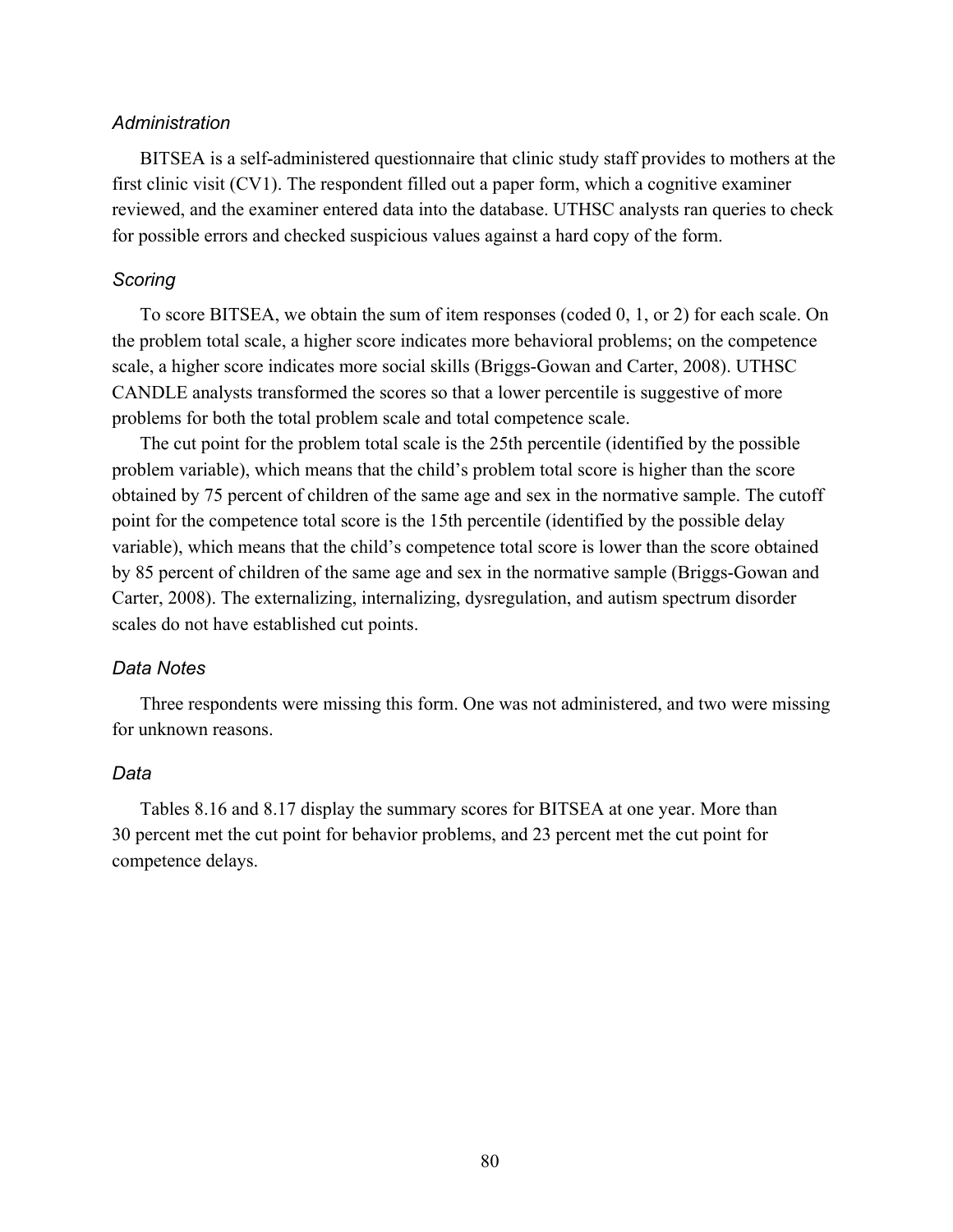|                                       |       | Unweighted Weighted         |           |                 |      |
|---------------------------------------|-------|-----------------------------|-----------|-----------------|------|
| Scale                                 | N     | Mean                        | <b>SD</b> | Mean            | -SD  |
| Problem total scale                   | 1.127 | 9.71                        |           | 5.85 10.88 6.42 |      |
| Externalizing problems subscale 1,128 |       | 2.46                        | 2.09      | 2.80            | 2.33 |
| Internalizing problems subscale       |       | 1,128 2.02                  |           | 1.65 2.34       | 1.81 |
| Dysregulation subscale                | 1.128 | 3.34                        |           | 2.42 3.71       | 2.56 |
| Competence scale                      |       | 1,128 15.10 3.13 15.05 3.21 |           |                 |      |
| Autism spectrum disorder              | 1.128 | 6.01                        | 3.10      | 6.30            | 3.32 |
| Social skills component               |       | 4.40                        |           | 2.55 4.48       | 2.58 |
| Behavioral problems component         |       | 1.60                        | 1.69      | 1.83            | 1.84 |

**Table 8.16. Brief Infant Toddler Social Emotional Assessment Scale: Specific Scales**

#### **Table 8.17. Brief Infant Toddler Social Emotional Assessment Scale: Percentage Who Met Criteria for Problems or Delays**

|                                               |    | Unweighted Weighted |      |             |   |
|-----------------------------------------------|----|---------------------|------|-------------|---|
| <b>Problem or Delay</b>                       | N. | $\mathbf n$         | $\%$ | $\mathbf n$ | % |
| For behavior problems 1,127 279 24.8 354 31.4 |    |                     |      |             |   |
| For competence delays 1,128 244 21.6 261 23.1 |    |                     |      |             |   |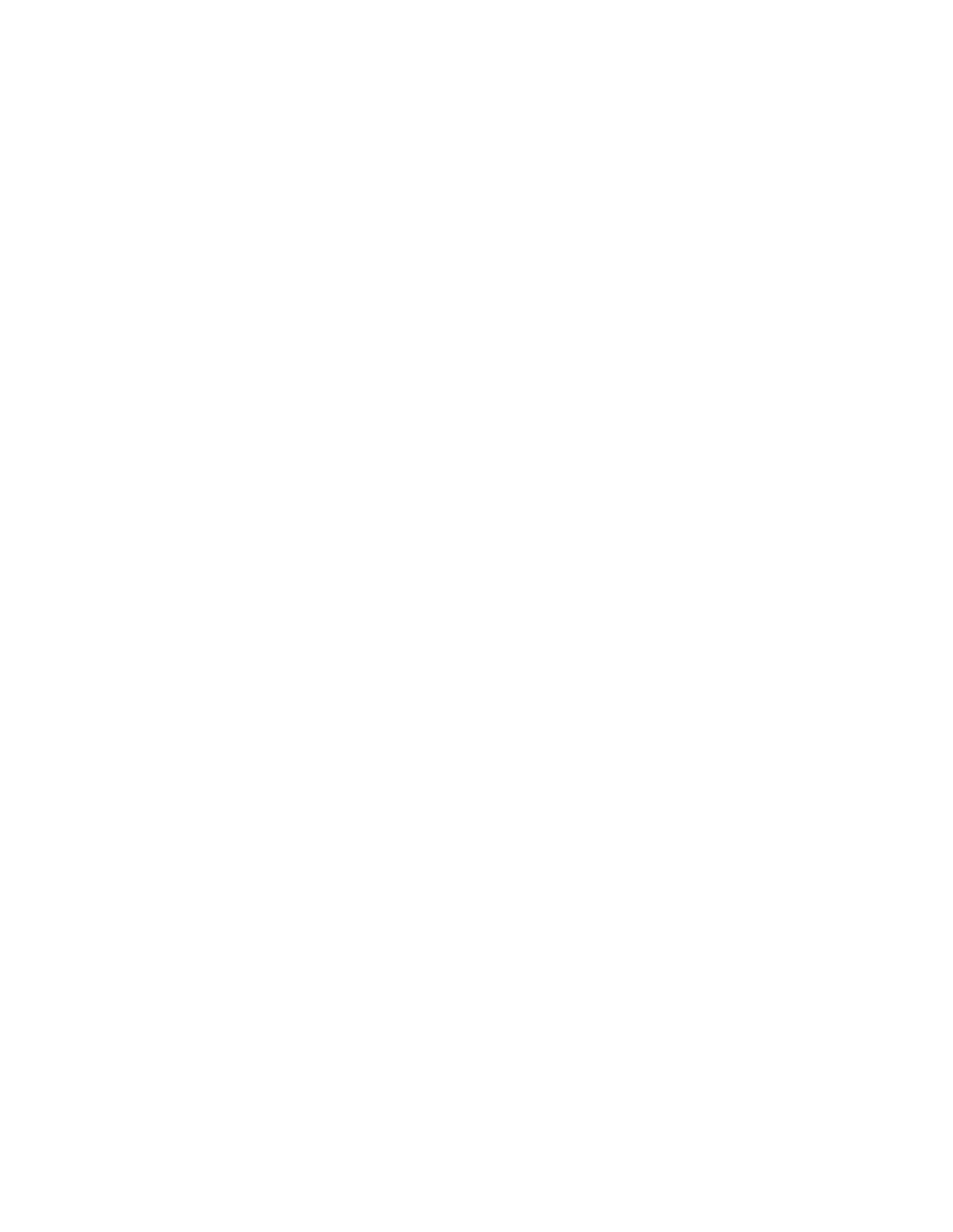# Chapter Nine. Implications and Potential Benefits for the CANDLE **Study**

The UCI CANDLE Study offers an opportunity to examine early drivers and markers of healthy early-childhood development and the influences of genetics, biology, family, and community environment. This report is intended to outline the study design and sample and provide basic descriptions of the sample through the first clinic visit one year after the child's birth. By outlining the measures used, the report should be of use to a range of researchers interested in further analyzing the data and to local practitioners and policymakers interested in what the UCI CANDLE Study can offer in terms of insights.

Several features of CANDLE make it an interesting and useful study. First, its sample offers insights into the experience of stress, family, and neighborhood exposures in a larger black and low-income sample than other national surveys. The sample size is adequate for understanding these processes and has a mix of low- and moderate-income members, allowing for comparison by both race and ethnicity and income.

We briefly describe the biosample data, in terms of methods only, in the appendix. These biosample data will yield some biomarker information on predictors of disease development and life course that researchers will be able to use as objective, physiological measures of domains (such as stress) and compare those with self-report data on similar domains.

The data on prenatal, postpartum, and early-infancy exposures can be explored in relation to the development or decline of cognitive growth and social development into early childhood. There might be opportunities for researchers to link the CANDLE data with future data related to schooling, allowing researchers to analyze growth or decline that can extend well past three- or five-year age milestones.

The CANDLE approach offers more-frequent sampling of life experience at continuous intervals, which should aid in picking up signals or early indicators of health and well-being, particularly when combining clinic and home visit data. Given rapid changes in this time period, having these many data points allows for sensitivity in life course analyses.

Analyses of social and emotional development will benefit from the availability of both child data and parent data, allowing for a more robust understanding of the child context and what could contribute to healthy development in the early years.

Finally, the CANDLE multiple data points and multiple types of data will allow researchers to triangulate objective (e.g., biospecimen) and self-report (e.g., survey) data. Although weighting increases the generalizability of the sample, it is important to note that the sample deliberately excluded unhealthy women and babies. As a result, these data might not be able to inform the outcomes or trajectories of children at heightened risk caused by poor maternal health.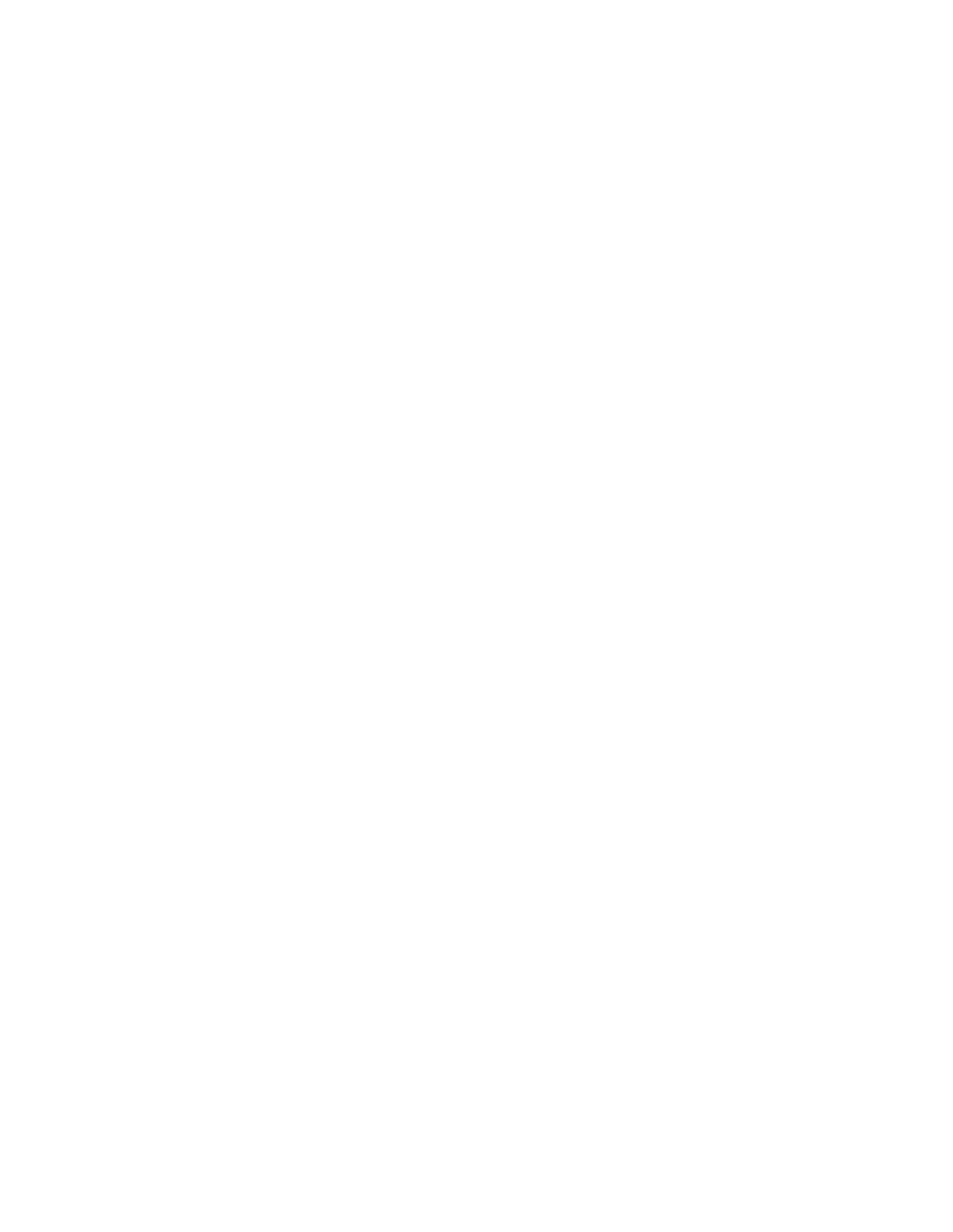In addition to the forms described in the chapters above, the UCI CANDLE Study collected a range of biological data. Although they were not a focus of this descriptive baseline report, we note the types of data available for potential inclusion in future analyses. Note, however, that use of the biospecimens will be limited to highest-priority projects that most closely align with the UCI's mission. Additional information about the availability of data and specimens is available from the UCI CANDLE team upon request.

#### Biologic Measures

As part of the UCI CANDLE Study, the CANDLE team collected, processed, stored, and documented more than 125,000 blood, placenta, urine, and other biological samples at the first, second, and third maternal visits (M1, M2, and M3, respectively). The UCI CANDLE Study has collected maternal blood (24 mL) and urine samples (20 mL) at each of the second-trimester, third-trimester, and birth study visits. CANDLE has also collected cord blood (30–60 mL) and placental tissue (3–4 g) at birth. These and other child biospecimens, including buccal swabs and hair samples, collected at subsequent visits are being stored for scientific research purposes.

The specimens and data from the biorepository are available to investigators to use in combination with the extensive database records to study relationships among environmental factors, maternal stressors, and infections during and after pregnancy that are relevant for a child's development. Blood and cord-blood samples can be used to assess environmental exposures, genotype, deoxyribonucleic acid (DNA) methylation status, and differences in ribonucleic acid expression to provide clues into developmental trajectories and possible risk factors. Variation in methylation could predict how the environment changes gene expression (e.g., "turns genes on or off"). Unusual patterns of deoxyribonucleic acid methylation have been linked with such diseases as cancer and lupus and even to behavioral differences.

### Biological Lead Substudy

A subsample of 96 UCI CANDLE Study participants were enrolled at the first maternal visit (M1) into the Biological Lead Substudy to test for risk of exposure to lead. This substudy assessed the blood lead concentration (micrograms per deciliter) in biological mothers at enrollment  $(M1)$ , in their third trimesters  $(M2)$ , and at delivery  $(M3)$ , and it assessed the blood lead concentration in their children at their one-year, two-year, and three-year clinic visits. Blood samples were collected using butterfly needles.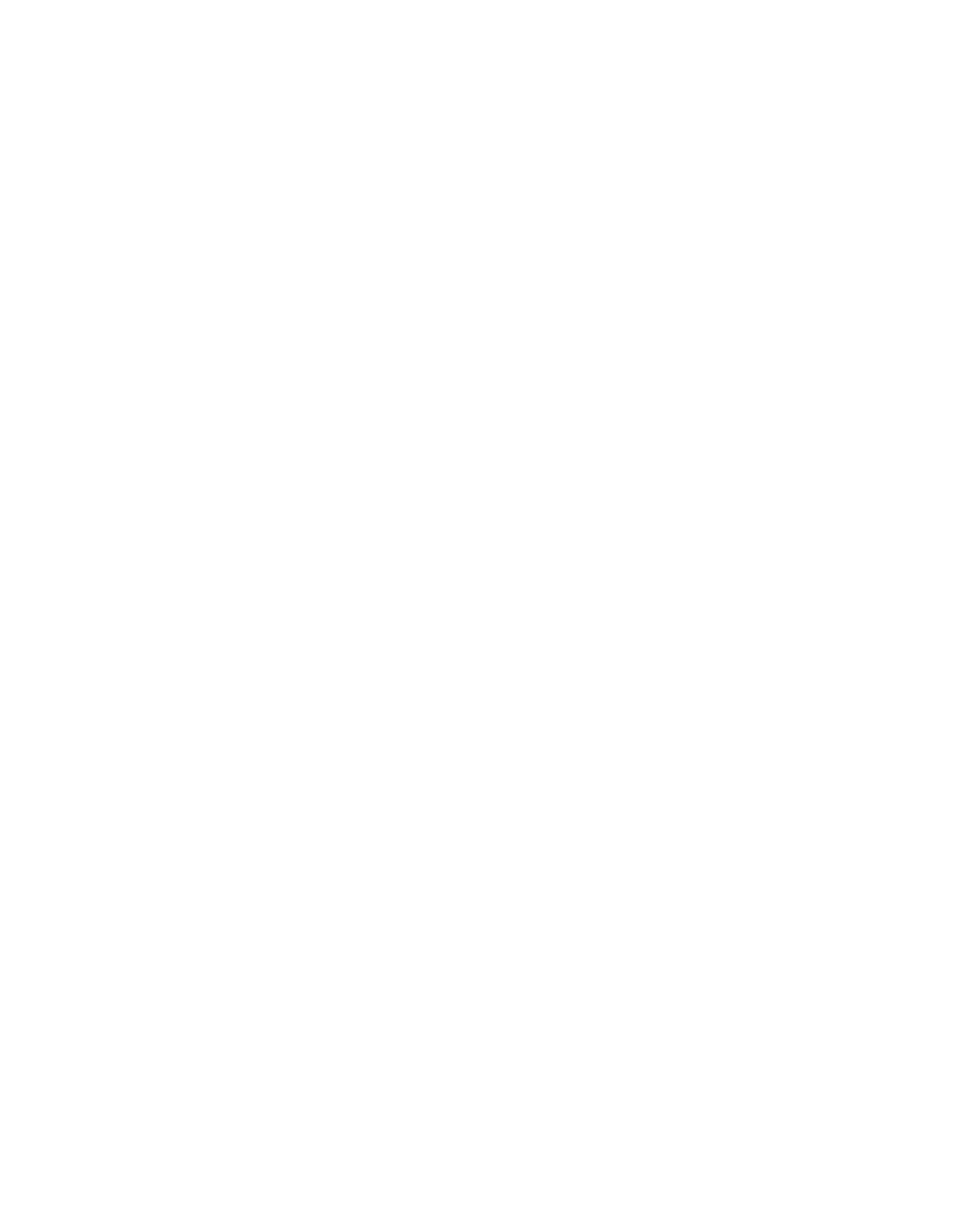## References

- Abidin, Richard R., *Parenting Stress Index, Short Form*, Charlottesville, Va.: Pediatric Psychology Press, 1990.
- Adair, Robin, Howard Bauchner, Barbara Philipp, Suzette Levenson, and Barry Zuckerman, "Night Waking During Infancy: Role of Parental Presence at Bedtime," *Pediatrics*, Vol. 87, No. 4, April 1991, pp. 500–504.
- Akiskal, Hagop S., Kareen K. Akiskal, Radwan F. Haykal, J. Sloan Manning, and Pamela D. Connor, "TEMPS-A: Progress Towards Validation of a Self-Rated Clinical Version of the Temperament Evaluation of the Memphis, Pisa, Paris, and San Diego Autoquestionnaire," *Journal of Affective Disorders*, Vol. 85, No. 1–2, March 2005, pp. 3–16.
- Albers, Craig A., and Adam J. Grieve, "Test Review: Bayley, N. (2006). Bayley Scales of Infant and Toddler Development—Third Edition. San Antonio, TX: Harcourt Assessment," *Journal of Psychoeducational Assessment*, Vol. 25, No. 2, June 2007, pp. 180–190.
- Ananth, Cande V., Kitaw Demissie, Michael S. Kramer, and Anthony M. Vintzileos, "Small-for-Gestational-Age Births Among Black and White Women: Temporal Trends in the United States," *American Journal of Public Health*, Vol. 93, No. 4, April 2003, pp. 577–579.
- Axelrod, Bradley N., "Validity of the Wechsler Abbreviated Scale of Intelligence and Other Very Short Forms of Estimating Intellectual Functioning," *Assessment*, Vol. 9, No. 1, March 2002, pp. 17–23.
- Bacharach, Michael, "Estimating Nonnegative Matrices from Marginal Data," *International Economic Review*, Vol. 6, No. 3, September 1965, pp. 294–310.
- Barnard, K., S. Eyres, M. Lobo, and C. I. Snyder, "An Ecological Paradigm for Assessment and Intervention," in T. Berry Brazelton and Barry M. Lester, eds., *New Approaches to Developmental Screening of Infants: Proceedings of Fifth Johnson and Johnson Pediatric Round Table*, New York: Elsevier, 1983, pp. 199–218.
- Bauer, Audrey M., *Infant Mortality in Tennessee, 2003–2012*, Nashville, Tenn.: Tennessee Department of Health, 2014. As of October 7, 2015: [http://health.state.tn.us/statistics/PdfFiles/IMreport\\_2014.pdf](http://health.state.tn.us/statistics/PdfFiles/IMreport_2014.pdf)
- Baughcum, Amy E., Scott W. Powers, Suzanne Bennett Johnson, Leigh A. Chamberlin, Cindy M. Deeks, Anjali Jain, and Robert C. Whitaker, "Maternal Feeding Practices and Beliefs and Their Relationships to Overweight in Early Childhood," *Developmental and Behavioral Pediatrics*, Vol. 22, No. 6, December 2001, pp. 391–408.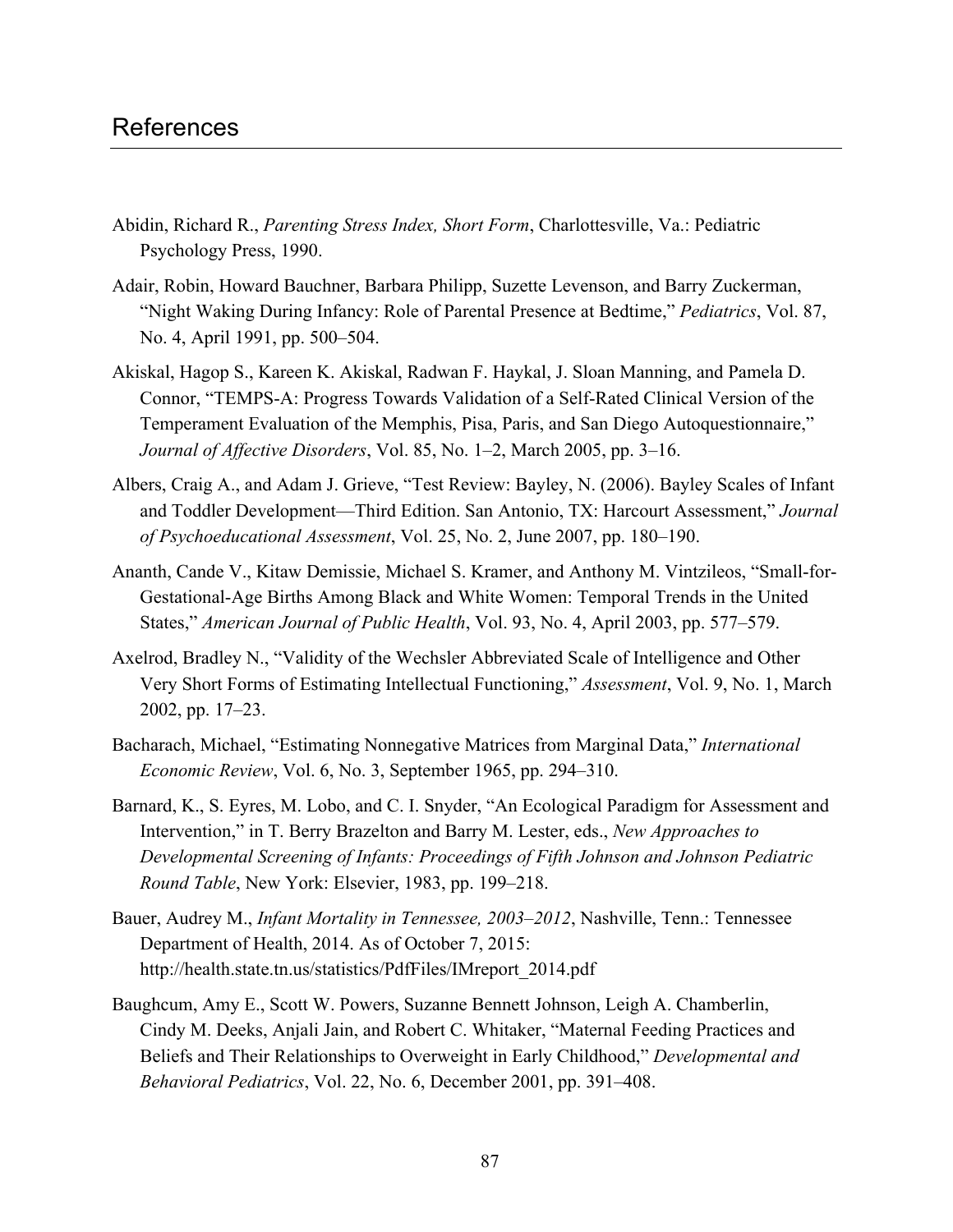- Bayley, Nancy, *Bayley Scales of Infant and Toddler Development–Third Edition: Technical Manual*, San Antonio, Texas: Harcourt Assessment, 2006.
- Bethell, Christina D., Debra Read, Ruth E. Stein, Stephen J. Blumberg, Nora Wells, and Paul W. Newacheck, "Identifying Children with Special Health Care Needs: Development and Evaluation of a Short Screening Instrument," *Ambulatory Pediatrics*, Vol. 2, No. 1, January– February 2002, pp. 38–48.
- Block, Gladys, Linda M. Coyle, Anne M. Hartman, and Steven M. Scoppa, "Revision of Dietary Analysis Software for the Health Habits and History Questionnaire," *American Journal of Epidemiology*, Vol. 139, No. 12, 1994, pp. 1190–1196.
- Block, Gladys, Anne M. Hartman, Connie M. Dresser, Margaret D. Carroll, Janet Gannon, and Lilly Gardner, "A Data-Based Approach to Diet Questionnaire Design and Testing," *American Journal of Epidemiology*, Vol. 124, No. 3, 1986, pp. 453–469.
- Block, Gladys, Margo Woods, Arnold Potosky, and Carolyn Clifford, "Validation of a Self-Administered Diet History Questionnaire Using Multiple Diet Records," *Journal of Clinical Epidemiology*, Vol. 43, No. 12, 1990, pp. 1327–1335.
- Briggs-Gowan, Margaret J., and Alice S. Carter, *BITSEA: Brief Infant–Toddler Social and Emotional Assessment*, San Antonio, Texas: Pearson, 2006.
- ———, "Social-Emotional Screening Status in Early Childhood Predicts Elementary School Outcomes," *Pediatrics*, Vol. 121, No. 5, May 2008, pp. 957–962.
- Bruininks, Robert H., Richard W. Woodcock, Richard F. Weatherman, and Bradley K. Hill, *SIB-R: Scales of Independent Behavior—Revised*, Chicago, Ill.: Riverside Publishing, 1996.
- CANDLE Study—*See* Conditions Affecting Neurocognitive Development and Learning in Early Childhood Study.
- Carlson, Eve B., Steve R. Smith, Patrick A. Palmieri, Constance Dalenberg, Josef I. Ruzek, Rachel Kimerling, Thomas A. Burling, and David A. Spain, "Development and Validation of a Brief Self-Report Measure of Trauma Exposure: The Trauma History Screen," *Psychological Assessment*, Vol. 23, No. 2, June 2011, pp. 463–477.
- CDC—*See* Centers for Disease Control and Prevention.
- Centers for Disease Control and Prevention, "About Child and Teen BMI," updated May 15, 2015. As of November 15, 2015: [http://www.cdc.gov/healthyweight/assessing/bmi/childrens\\_bmi/about\\_childrens\\_bmi.html](http://www.cdc.gov/healthyweight/assessing/bmi/childrens_bmi/about_childrens_bmi.html)
- Chandra, Anita, Regina A. Shih, and Clarissa Sellers, *Strategic Planning for Early Childhood Research Efforts at the Urban Child Institute*, Santa Monica, Calif.: RAND Corporation, December 31, 2013. Not available to the general public.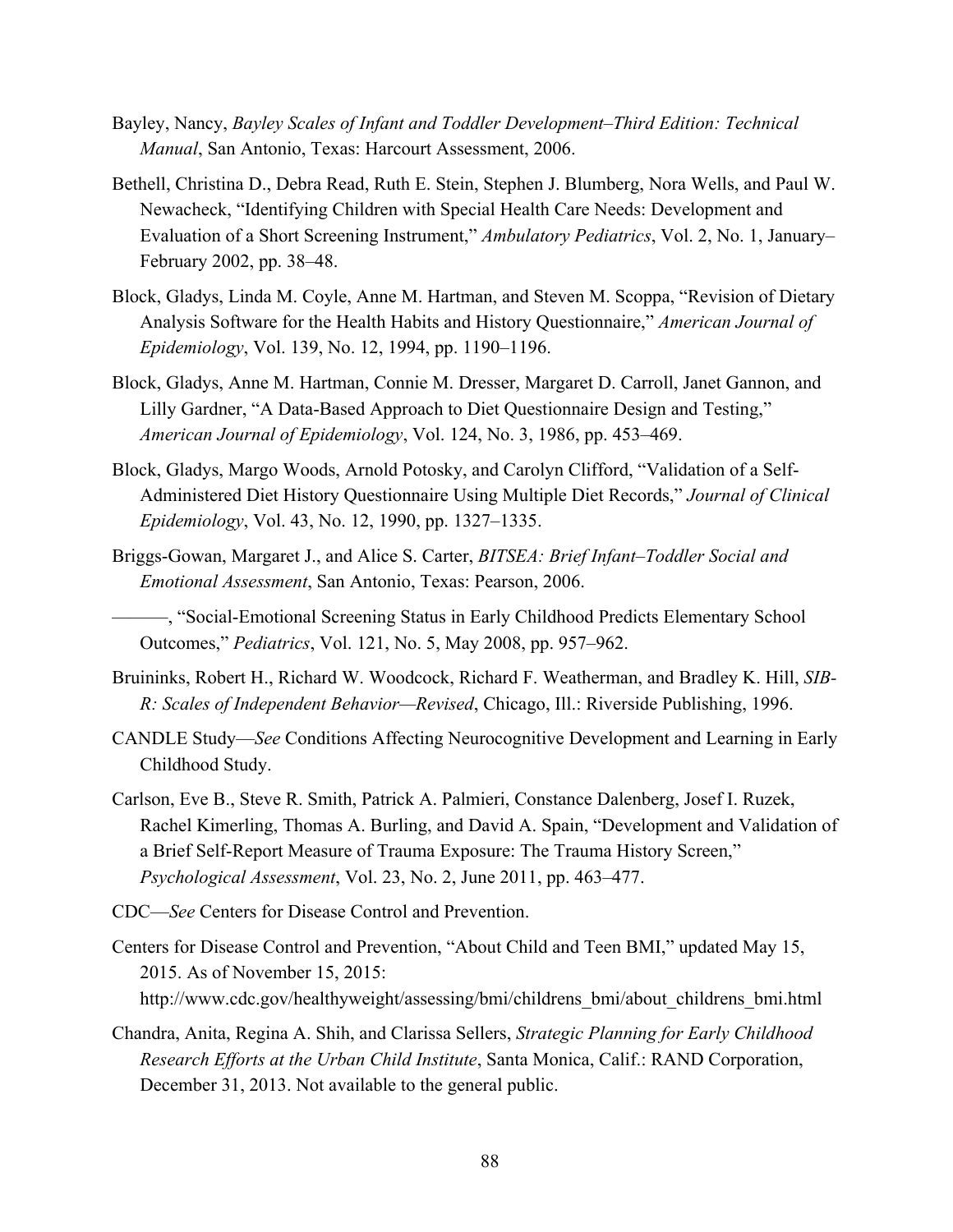- Community–University Partnership for the Study of Children, Youth, and Families, *Review of the Brief Infant–Toddler Social and Emotional Assessment (BITSEA)*, Edmonton, Alta., 2011.
- Conditions Affecting Neurocognitive Development and Learning in Early Childhood Study, "Guidelines for Collaboration," updated June 19, 2015a. As of November 15, 2015: <http://candlestudy.com/research/guidelines-collaboration>

———, "Research," updated June 19, 2015b. As of November 15, 2015: <http://candlestudy.com/>

- Cox, John L., Jeni M. Holden, and Ruth Sagovsky, "Detection of Postnatal Depression: Development of the 10-Item Edinburgh Postnatal Depression Scale," *British Journal of Psychiatry*, Vol. 150, No. 6, June 1987, pp. 782–786.
- Derogatis, Leonard R., and Nick Melisaratos, "The Brief Symptom Inventory: An Introductory Report," *Psychological Medicine*, Vol. 13, 1983, pp. 595–605.
- Eriksson, J. G., T. Forsén, J. Tuomilehto, C. Osmond, and D. J. P. Barker, "Early Growth and Coronary Heart Disease in Later Life: Longitudinal Study," *BMJ*, Vol. 322, No. 7292, April 21, 2001, pp. 949–953.
- Eunice Kennedy Shriver National Institute of Child Health and Human Development, "National Children's Study (NCS)," October 30, 2015. As of November 15, 2015: <https://www.nichd.nih.gov/research/ncs/Pages/default.aspx>
- Fox, Sharon E., Pat Levitt, and Charles A. Nelson III, "How the Timing and Quality of Early Experiences Influence the Development of Brain Architecture," *Child Development*, Vol. 81, No. 1, January–February 2010, pp. 28–40.
- Gilmore, John H., Weili Lin, Marcel W. Prastawa, Christopher B. Looney, Y. Sampath K. Vetsa, Rebecca C. Knickmeyer, Dianne D. Evans, J. Keith Smith, Robert M. Hamer, Jeffrey A. Lieberman, and Guido Gerig, "Regional Gray Matter Growth, Sexual Dimorphism, and Cerebral Asymmetry in the Neonatal Brain," *Journal of Neuroscience*, Vol. 27, No. 6, February 7, 2007, pp. 1255–1260.
- Gray-Little, Bernadette, Valerie S. L. Williams, and Timothy D. Hancock, "An Item Response Theory Analysis of the Rosenberg Self-Esteem Scale," *Personality and Social Psychology Bulletin*, Vol. 23, No. 5, May 1997, pp. 443–451.
- Horodynski, Mildred A., and Cynthia Gibbons, "Rural Low-Income Mothers' Interactions with Their Young Children," *Pediatric Nursing*, Vol. 30, No. 4, July–August 2004, pp. 299–306.
- Horowitz, June Andrews, M. Cynthia Logsdon, and Jessie K. Anderson, "Measurement of Maternal–Infant Interaction," *Journal of the American Psychiatric Nurses Association*, Vol. 11, No. 3, 2005, pp. 164–172.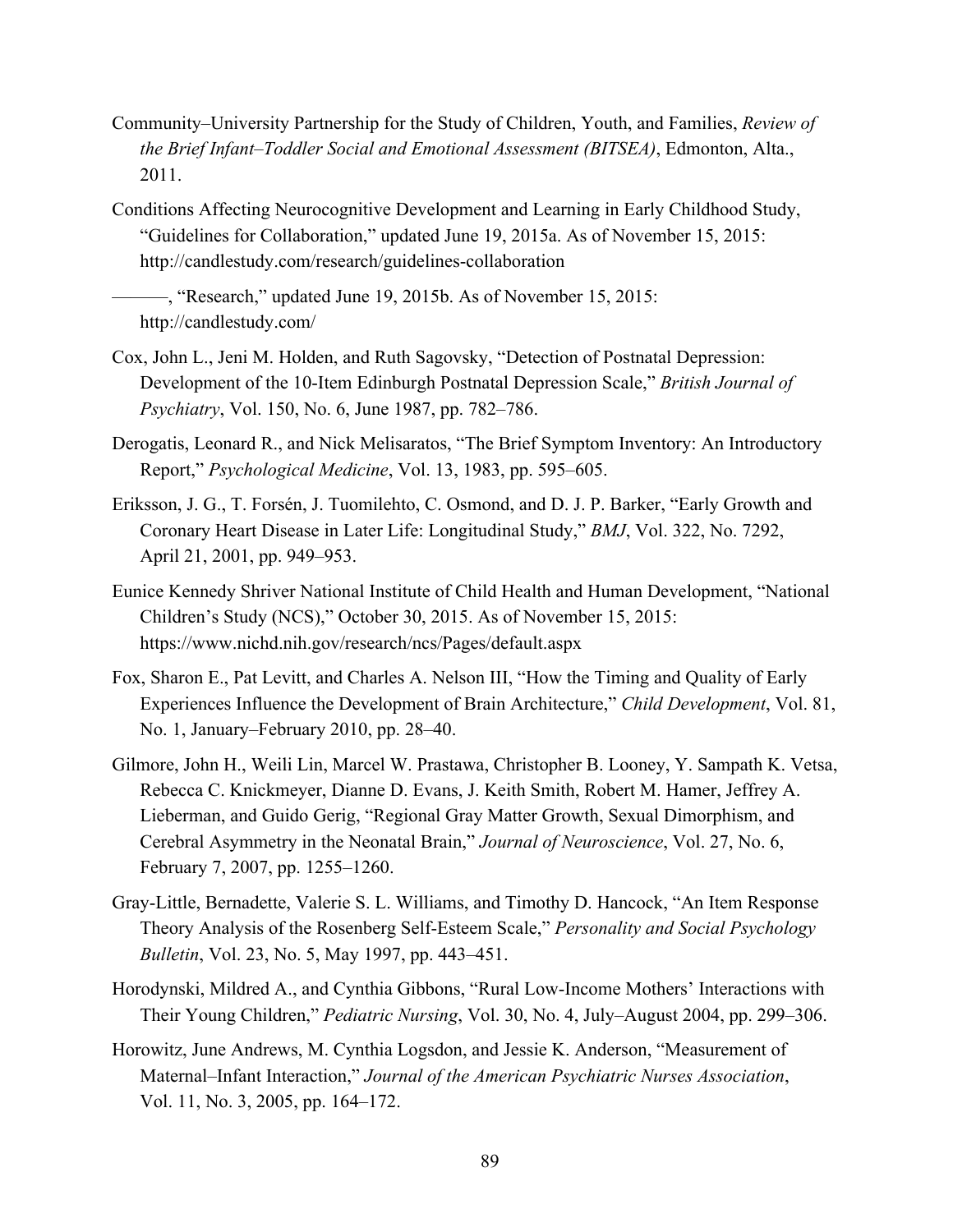- Huang, Keng-Yen, Margaret O'Brien Caughy, Janice L. Genevro, and Therese L. Miller, "Maternal Knowledge of Child Development and Quality of Parenting Among White, African-American and Hispanic Mothers," *Journal of Applied Developmental Psychology*, Vol. 26, No. 2, March–April 2005, pp. 149–170.
- Iyasu, S., K. Tomashek, and W. Barfield, "Infant Mortality and Low Birth Weight Among Black and White Infants: United States, 1980–2000," *Morbidity and Mortality Weekly Report*, Vol. 51, No. 27, July 12, 2002, pp. 589–592. As of October 6, 2015: <http://www.cdc.gov/mmwr/preview/mmwrhtml/mm5127a1.htm>
- Johnson, Brent A., Amy H. Herring, Joseph G. Ibrahim, and Anna Maria Siega-Riz, "Structured Measurement Error in Nutritional Epidemiology: Applications in the Pregnancy, Infection, and Nutrition (PIN) Study," *Journal of the American Statistical Association*, Vol. 102, No. 479, September 2007, pp. 856–866.
- Karabekiroglu, Koray, Margaret J. Briggs-Gowan, Alice S. Carter, Ayse Rodopman-Arman, and Seher Akbas, "The Clinical Validity and Reliability of the Brief Infant–Toddler Social and Emotional Assessment (BITSEA)," *Infant Behavior and Development*, Vol. 33, No. 4, December 2010, pp. 503–509.
- King, Patricia A., "Replicability of Structural Models of the Edinburgh Postnatal Depression Scale (EPDS) in a Community Sample of Postpartum African American Women with Low Socioeconomic Status," *Archives of Women's Mental Health*, Vol. 15, No. 2, April 2012, pp. 77–86.
- Klebanoff, Mark A., "The Collaborative Perinatal Project: A 50-Year Retrospective," *Paediatric Perinatal Epidemiology*, Vol. 23, No. 1, January 2009, pp. 2–8.
- Kubany, Edward S., Stephen N. Haynes, Mary Beth Leisen, Julie A. Owens, Aaron S. Kaplan, Susan B. Watson, and Katie Burns, "Development and Preliminary Validation of a Brief Broad-Spectrum Measure of Trauma Exposure: The Traumatic Life Events Questionnaire," *Psychological Assessment*, Vol. 12, No. 2, June 2000, pp. 210–224.
- Landrigan, Philip J., Clyde B. Schechter, Jeffrey M. Lipton, Marianne C. Fahs, and Joel Schwartz, "Environmental Pollutants and Disease in American Children: Estimates of Morbidity, Mortality, and Costs for Lead Poisoning, Asthma, Cancer, and Developmental Disabilities," *Environmental Health Perspectives*, Vol. 110, No. 7, July 2002, pp. 721–728.
- MacPhee, David, "Knowledge of Infant Development Inventory (KIDI)," Chapel Hill, N.C.: University of North Carolina, Department of Psychology, 1981.
- Malacova, Eva, Jianghong Li, Eve Blair, Helen Leonard, Nicholas de Klerk, and Fiona Stanley, "Association of Birth Outcomes and Maternal, School, and Neighborhood Characteristics with Subsequent Numeracy Achievement," *American Journal of Epidemiology*, Vol. 168, No. 1, April 2008, pp. 21–29.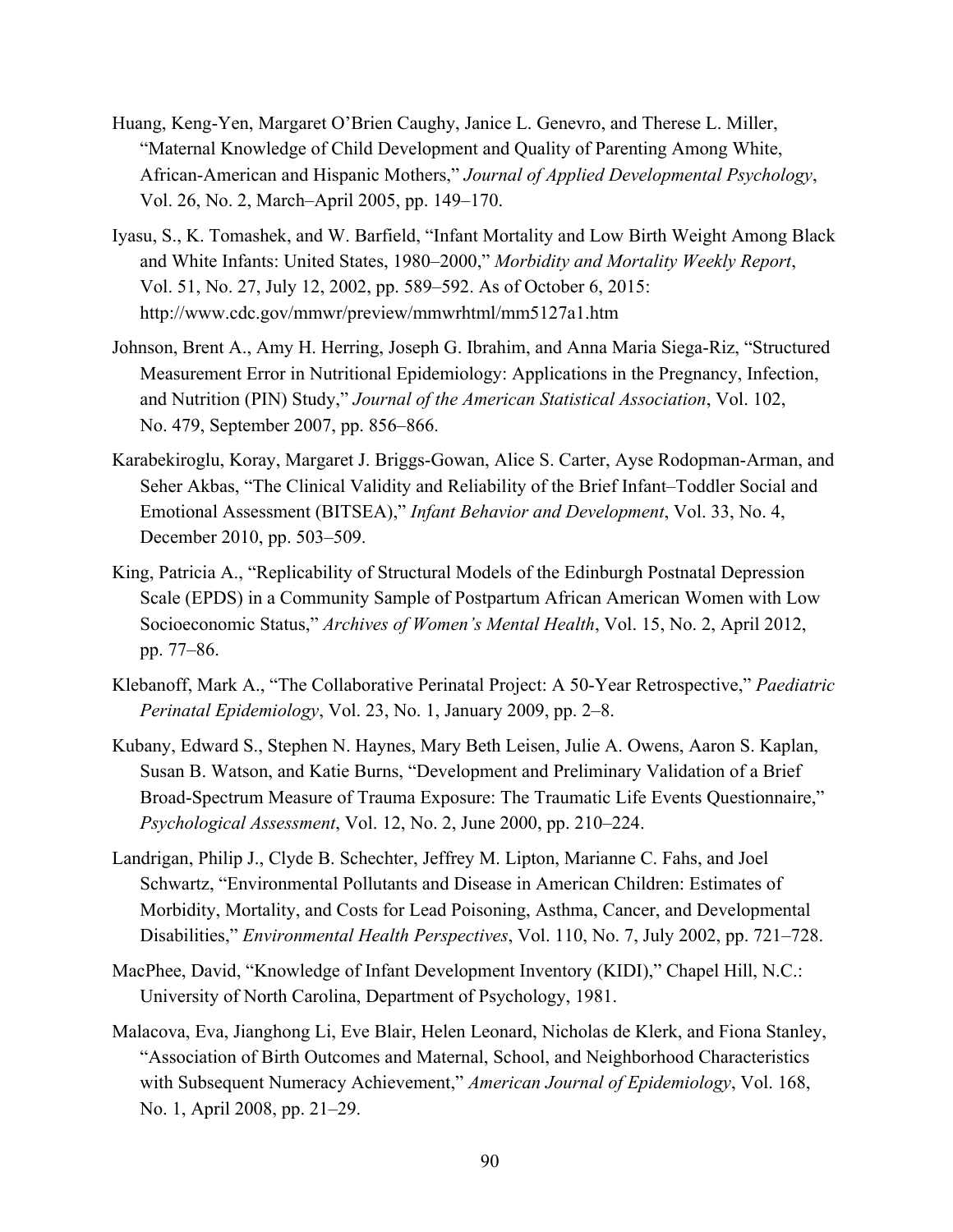- Mares-Perlman, Julie A., Barbara E. Klein, Ronald Klein, Linda L. Ritter, Marian R. Fisher, and Jo L. Freudenheim, "A Diet History Questionnaire Ranks Nutrient Intakes in Middle-Aged and Older Men and Women Similarly to Multiple Food Records," *Journal of Nutrition*, Vol. 123, No. 3, March 1993, pp. 489–501.
- Milner, Joel S., *The Child Abuse Potential Inventory: Manual*, 2nd ed., Webster, N.C.: Psytec, 1986.
- Milner, Joel S., and Julie L. Crouch, "Psychometric Characteristics of Translated Versions of the Child Abuse Potential Inventory," *Psychology of Violence*, Vol. 2, No. 3, July 2012, pp. 239– 259.
- Msall, Michael E., "Measuring Functional Skills in Preschool Children at Risk for Neurodevelopmental Disabilities," *Mental Retardation and Developmental Disabilities Research Reviews*, Vol. 11, No. 3, August 2005, pp. 263–273.
- National Scientific Council on the Developing Child, *The Timing and Quality of Early Experiences Combine to Shape Brain Architecture*, Cambridge, Mass.: Center of the Developing Child, Harvard University, Working Paper 5, February 2008. As of October 6, 2015:

[http://developingchild.harvard.edu/resources/the-timing-and-quality-of-early-experiences](http://developingchild.harvard.edu/resources/the-timing-and-quality-of-early-experiences-combine-to-shape-brain-architecture/)combine-to-shape-brain-architecture/

- Nowakowski, Richard S., "Stable Neuron Numbers from Cradle to Grave," *Proceedings of the National Academy of Sciences of the United States of America*, Vol. 103, No. 33, August 15, 2006, pp. 12219–12220.
- Oxford, M. L., and D. M. Findlay, *NCAST Caregiver/Parent–Child Interaction Teaching Manual*, Seattle, Wash.: NCAST Programs, University of Washington, School of Nursing, 2013.
- Pastor, Patricia N., and Cynthia A. Reuben, "Diagnosed Attention Deficit Hyperactivity Disorder and Learning Disability: United States, 2004–2006," *Vital and Health Statistics*, Series 10, No. 237, 2008, pp. 1–14.
- Pridham, Karen A., Kristin F. Lutz, Lori S. Anderson, Susan K. Riesch, and Patricia T. Becker, "Furthering the Understanding of Parent–Child Relationships: A Nursing Scholarship Review Series—Part 3: Interaction and the Parent–Child Relationship—Assessment and Intervention Studies," *Journal of Specialists in Pediatric Nursing*, Vol. 15, No. 1, January 2010, pp. 33–61.
- Reichman, Nancy E., "Low Birth Weight and School Readiness," *Future of Children*, Vol. 15, No. 1, Spring 2005, pp. 91–116.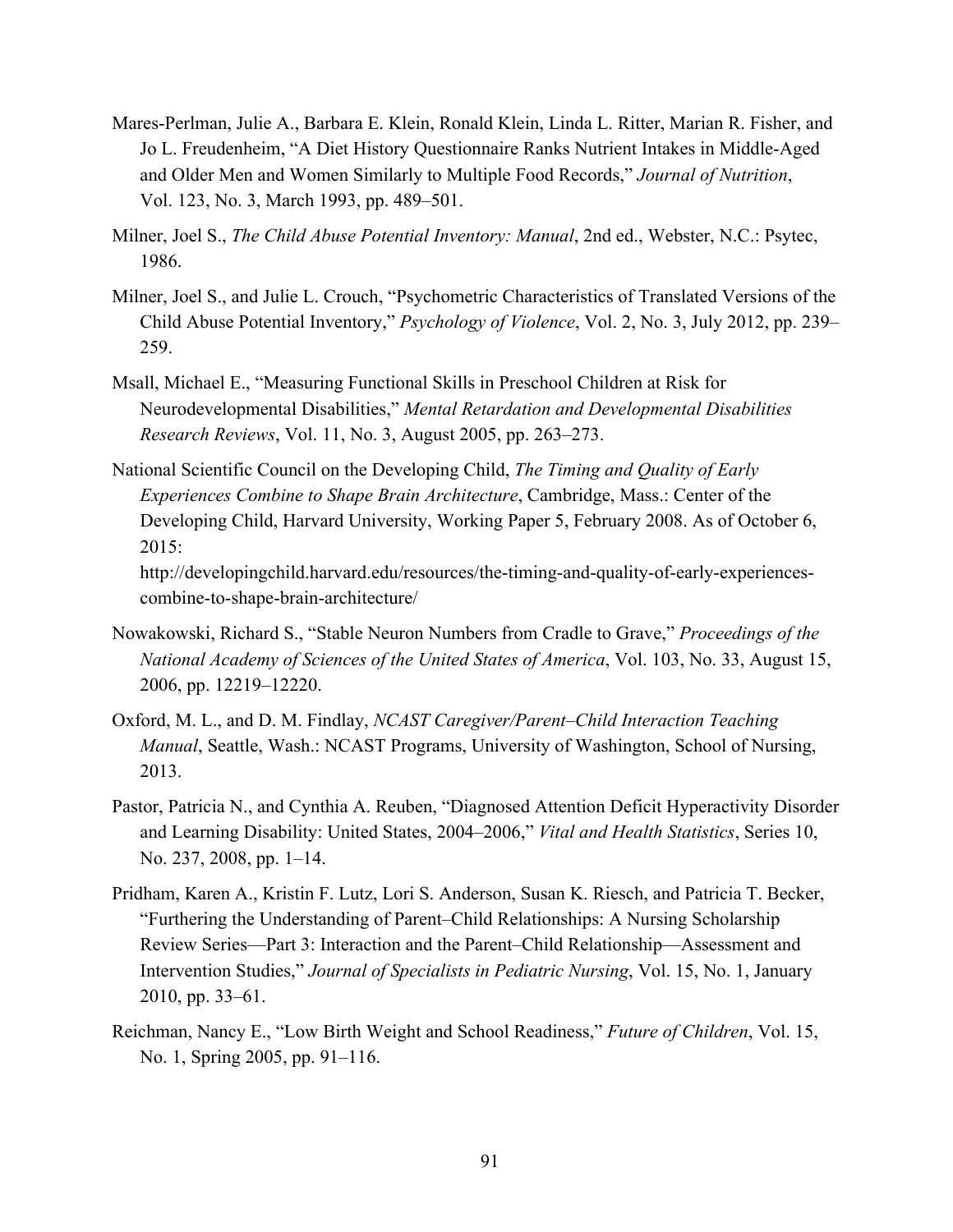- Reitman, David, Rebecca O. Currier, and Timothy R. Stickle, "A Critical Evaluation of the Parenting Stress Index—Short Form (PSI-SF) in a Head Start Population," *Journal of Clinical Child and Adolescent Psychology*, Vol. 31, No. 3, September 2002, pp. 384–392.
- Sadeh, Avi, "A Brief Screening Questionnaire for Infant Sleep Problems: Validation and Findings for an Internet Sample," *Pediatrics*, Vol. 113, No. 6, June 2004, pp. 143–155.
- Sadeh, Avi, Jodi A. Mindell, Kathryn Luedtke, and Benjamin Wiegand, "Sleep and Sleep Ecology in the First 3 Years: A Web-Based Study," *Journal of Sleep Research*, Vol. 18, No. 1, March 2009, pp. 60–73.
- Salum, Giovanni A., Guilherme V. Polanczyk, Eurípedes C. Miguel, and Luis A. P. Rohde, "Effects of Childhood Development on Late-Life Mental Disorders," *Current Opinion on Psychiatry*, Vol. 23, No. 6, November 2010, pp. 498–503.
- Sarason, Irwin G., Barbara R. Sarason, Edward N. Shearin, and Gregory R. Pierce, "A Brief Measure of Social Support: Practical and Theoretical Implications," *Journal of Social and Personal Relationships*, Vol. 4, No. 4, 1987, pp. 497–510.
- Schlotz, Wolff, and David I. W. Phillips, "Fetal Origins of Mental Health: Evidence and Mechanisms," *Brain, Behavior, and Immunity*, Vol. 23, No. 7, October 2009, pp. 905–916.
- Shonkoff, Jack P., Andrew S. Garner, and Committee on Psychosocial Aspects of Child and Family Health, Committee on Early Childhood, Adoption, and Dependent Care, and Section on Developmental and Behavioral Pediatrics, "The Lifelong Effects of Early Childhood Adversity and Toxic Stress," *Pediatrics*, Vol. 129, No. 1, December 2011, pp. e232–246.
- Straus, Murray A., "Measuring Intrafamily Conflict and Violence: The Conflict Tactics (CT) Scales," *Journal of Marriage and Family*, Vol. 41, No. 1, February 1979, pp. 75–88.
	- ———, "The Conflict Tactics Scales and Its Critics: An Evaluation and New Data on Validity and Reliability," in Murray A. Straus and Richard J. Gelles, *Physical Violence in American Families: Risk Factors and Adaptions to Violence in 8,145 Families*, New Brunswick, N.J.: Transaction Publishing, 1990, pp. 49–73.
- Straus, Murray A., and Emily M. Douglas, "A Short Form of the Revised Conflict Tactics Scales, and Typologies for Severity and Mutuality," *Violence and Victims*, Vol. 19, No. 5, October 2004, pp. 507–520.
- Straus, Murray A., and Richard J. Gelles, eds., *Physical Violence in American Families: Risk Factors and Adaptions to Violence in 8,145 Families*, New Brunswick, N.J.: Transaction Publishing, 1990.
- Straus, Murray A., Sherry L. Hamby, Sue Boney-McCoy, and David B. Sugarman, "The Revised Conflict Tactics Scales (CTS2): Development and Preliminary Psychometric Data," *Journal of Family Issues*, Vol. 17, No. 3, May 1996, pp. 283–316.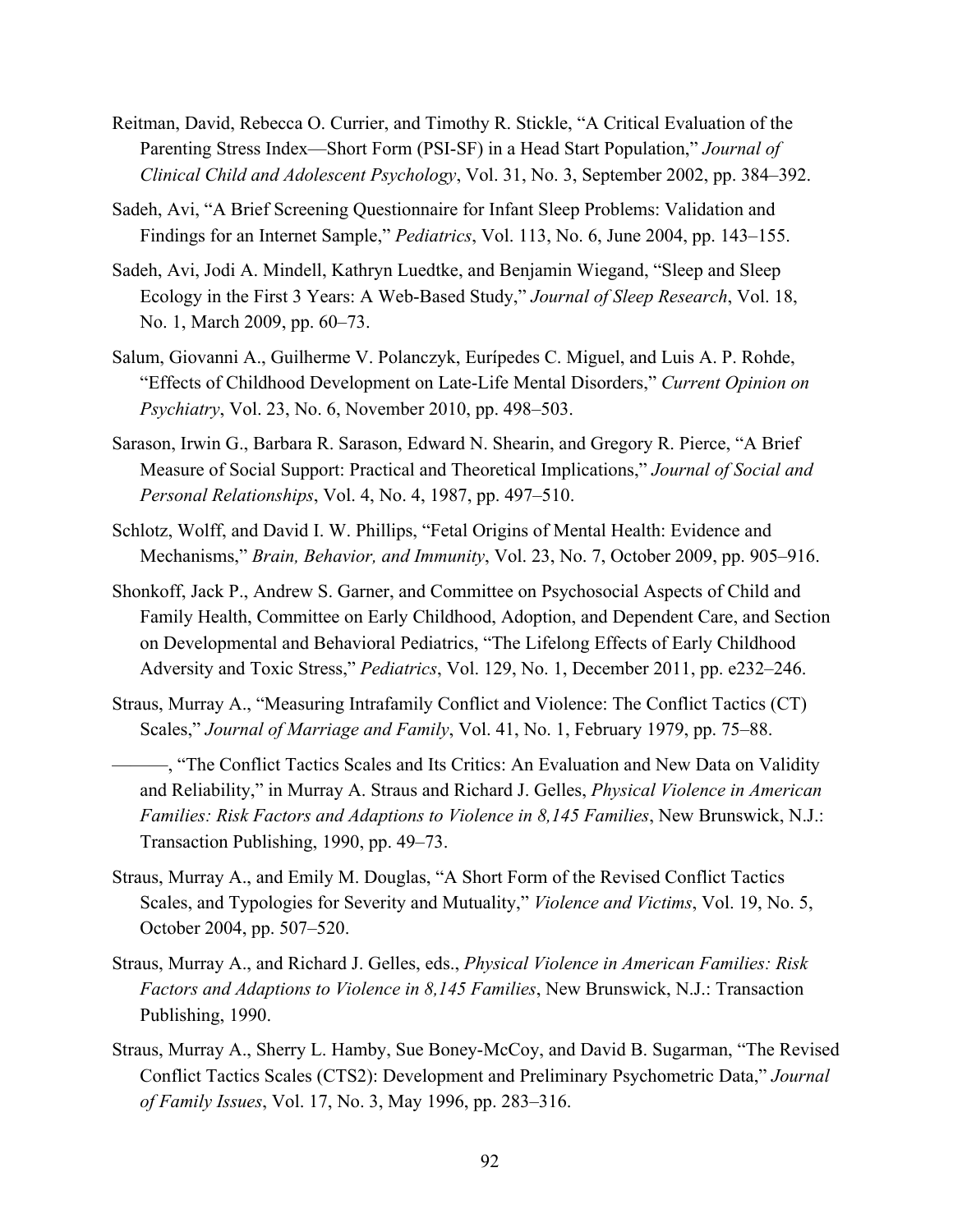- Subar, Amy F., Frances E. Thompson, Victor Kipnis, Douglas Midthune, Paul Hurwitz, Suzanne McNutt, Anna McIntosh, and Simon Rosenfeld, "Comparative Validation of the Block, Willett, and National Cancer Institute Food Frequency Questionnaires: The Eating at America's Table Study," *American Journal of Epidemiology*, Vol. 154, No. 12, 2001, pp. 1089–1099.
- Sumner, Georgina A., and Anita Spietz, "NCAST Caregiver/Parent–Child Interaction Teaching Manual," Seattle: NCAST Publications, University of Washington, School of Nursing, 1994.
- Tassé, Marc J., Robert L. Schalock, Giulia Balboni, Hank Bersani, Jr., Sharon A. Borthwick-Duffy, Scott Spreat, David Thissen, Keith F. Widaman, and Dalun Zhang, "The Construct of Adaptive Behavior: Its Conceptualization, Measurement, and Use in the Field of Intellectual Disability," *American Journal on Intellectual and Developmental Disabilities*, Vol. 117, No. 4, 2012, pp. 291–303.
- Tennessee Department of Health, "Tennessee Childhood Lead Poisoning Prevention Program Screening Guidelines," January 2012. As of October 7, 2015: [http://tn.gov/assets/entities/health/attachments/Lead\\_Screening\\_Guidelines.pdf](http://tn.gov/assets/entities/health/attachments/Lead_Screening_Guidelines.pdf)
- Urban Child Institute, "CANDLE Research Study," undated. As of November 15, 2015: <http://www.urbanchildinstitute.org/key-initiatives/candle-research-study>
- U.S. Census Bureau, *Population Profile of the United States: Dynamic Version*, Part I: *Population Dynamics*, Washington, D.C., undated. As of November 15, 2015: <http://www.census.gov/population/pop-profile/dynamic/profiledynamic.pdf>
- ———, "State and County QuickFacts: Shelby County, Tennessee," referenced September 23, 2015. As of October 6, 2015: <http://quickfacts.census.gov/qfd/states/47/47157.html>
- U.S. Department of Health and Human Services, "Household Products Database," last updated August 2015. As of December 1, 2015: <http://householdproducts.nlm.nih.gov/>
- Veddovi, Marina, Dianna T. Kenny, Frances Gibson, Jennifer Bowen, and D. Starte, "The Relationship Between Depressive Symptoms Following Premature Birth, Mothers' Coping Style, and Knowledge of Infant Development," *Journal of Reproductive and Infant Psychology*, Vol. 19, No. 4, 2001, pp. 313–323.
- Vega, Edward M., and K. Daniel O'Leary, "Test–Retest Reliability of the Revised Conflict Tactics Scales (CTS2)," *Journal of Family Violence*, Vol. 22, No. 8, November 2007, pp. 703–708.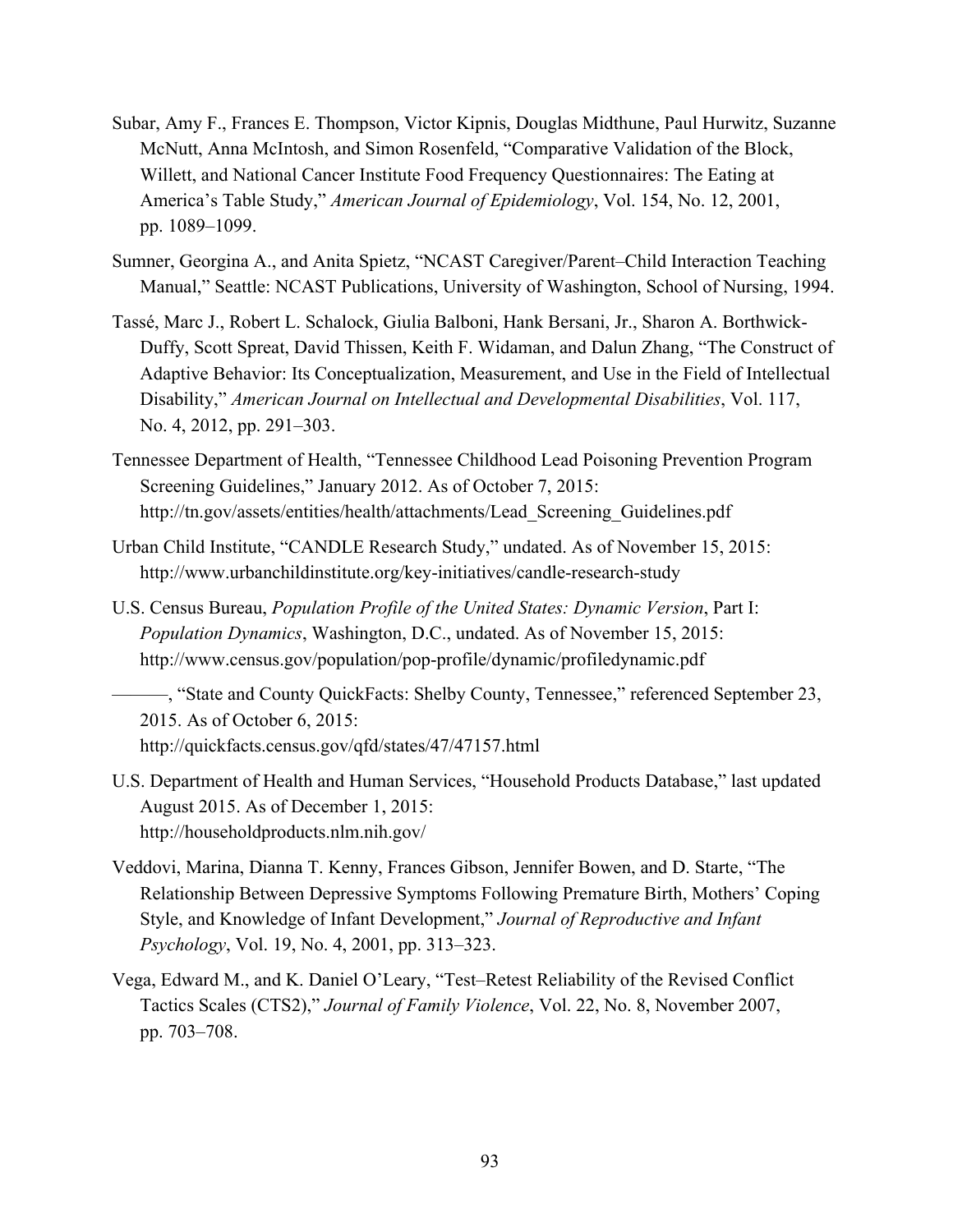- Völgyi, Eszter, Kecia N. Carroll, Marion E. Hare, Karen Ringwald-Smith, Chandrika Piyathilake, Wonsuk Yoo, and Frances A. Tylavsky, "Dietary Patterns in Pregnancy and Effects on Nutrient Intake in the Mid-South: The Conditions Affecting Neurocognitive Development and Learning in Early Childhood (CANDLE) Study," *Nutrients*, Vol. 5, No. 5, 2013, pp. 1511–1530.
- Wadhwa, Pathik D., Jennifer F. Culhane, Virginia Rauh, Shirish S. Barve, Vijaya Hogan, Curt A. Sandman, Calvin J. Hobel, Aleksandra Chicz-DeMet, Christine Dunkel-Schetter, Thomas J. Garite, and Laura Glynn, "Stress, Infection and Preterm Birth: A Biobehavioural Perspective," *Paediatric and Perinatal Epidemiology*, Vol. 15, Suppl. 2, July 2001, pp. 17– 29.
- Wechsler, David, *WASI: Wechsler Abbreviated Scale of Intelligence*, San Antonio, Texas: Psychological Corporation, 1999.
- WHO—*See* World Health Organization.
- Winter, Leanne, Alina Morawska, and Matthew Sanders, "The Knowledge of Effective Parenting Scale (KEPS): A Tool for Public Health Approaches to Universal Parenting Programs," *Journal of Primary Prevention*, Vol. 33, No. 2–3, June 2012, pp. 85–97.
- World Health Organization, *WHO Child Growth Standards: Length/Height-for-Age, Weight-for-Age, Weight-for-Length, Weight-for-Height and Body Mass Index–for-Age: Methods and Development*, Geneva, 2006. As of October 6, 2015: [http://www.who.int/childgrowth/standards/technical\\_report/en/](http://www.who.int/childgrowth/standards/technical_report/en/)
- ———, "BMI Classification," last updated November 16, 2015. As of November 15, 2015: [http://apps.who.int/bmi/index.jsp?introPage=intro\\_3.html](http://apps.who.int/bmi/index.jsp?introPage=intro_3.html)
- Zeisel, Steven H., and Kerry-Ann da Costa, "Choline: An Essential Nutrient for Public Health," *Nutrition Reviews*, Vol. 67, No. 11, November 2009, pp. 615–623.